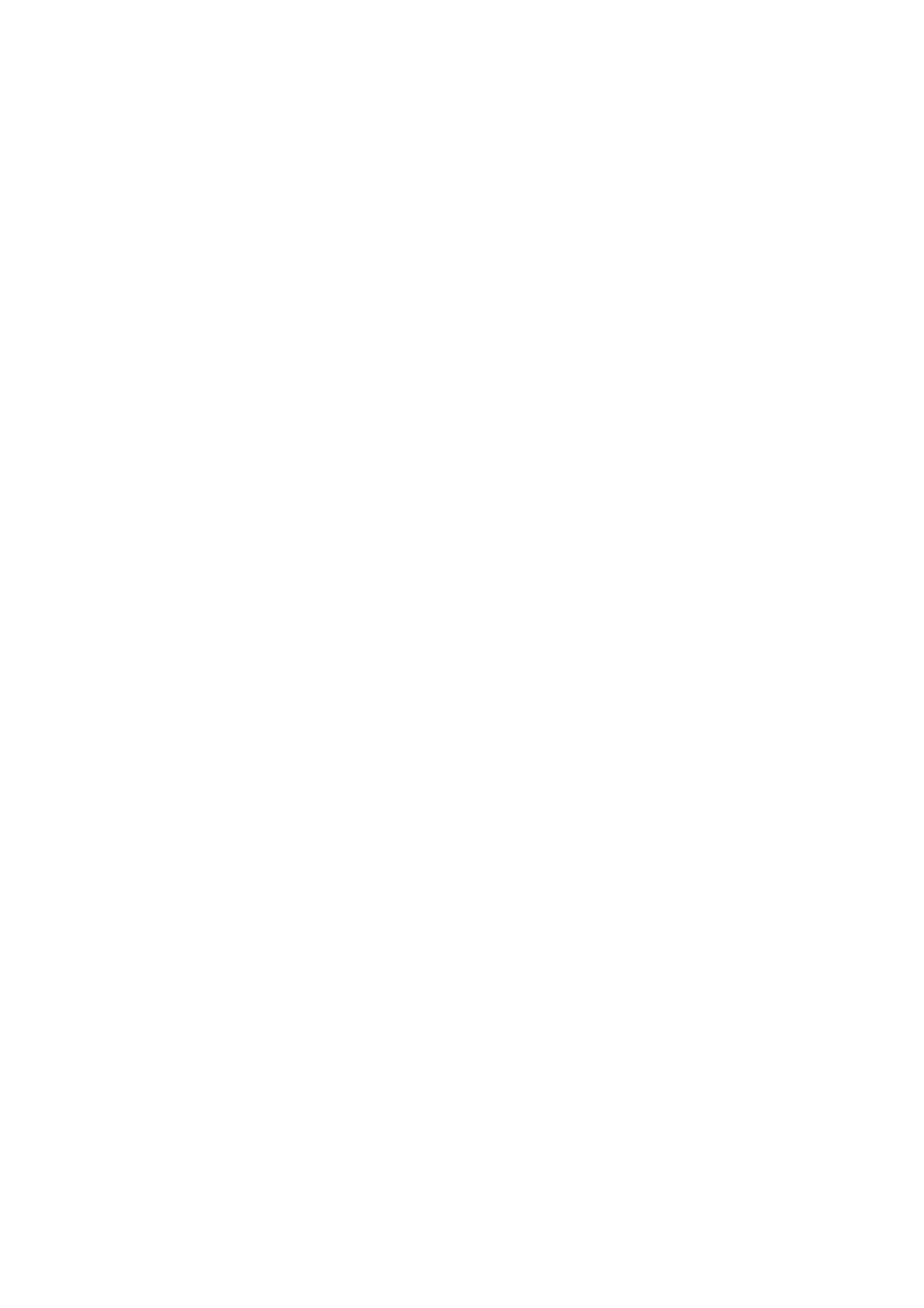Η παρούσα Διπλωματική Εργασία εκπονήθηκε στα πλαίσια των σπουδών για την απόκτηση του Μεταπτυχιακού Διπλώματος Ειδίκευσης στη Λογική και Θεωρία Αλγορίθμων και Υπολογισμού που απονέμει το Τμήμα Μαθηματικών  $\tau$ ov

Εθνικού και Καποδιστριακού Πανεπιστημίου Αθηνών

Εγκρίθηκε την ............... από Εξεταστική Επιτροπή αποτελούμενη από τους:

Ονοματεπώνυμο

### Βαθμίδα

Υπογραφή

Joan Rand Moschovakis Ομότιμη Καθηγήτρια, Εξωτερικός Συνεργάτης ΜΠΛΑ

Γεώργιος Κολέτσος Αναπληρωτής Καθηγητής,  $\Sigma$ EM $\Phi$ E, EM $\Pi$ 

Παναγιώτης Ροντογιάννης Επίκουρος Καθηγητής, Τμήμα Πληροφορικής ΕΚΠΑ

Γεώργιος Σταυρινός Διδάκτορας ΕΜΠ, Εξωτερικός Συνεργάτης ΜΠΛΑ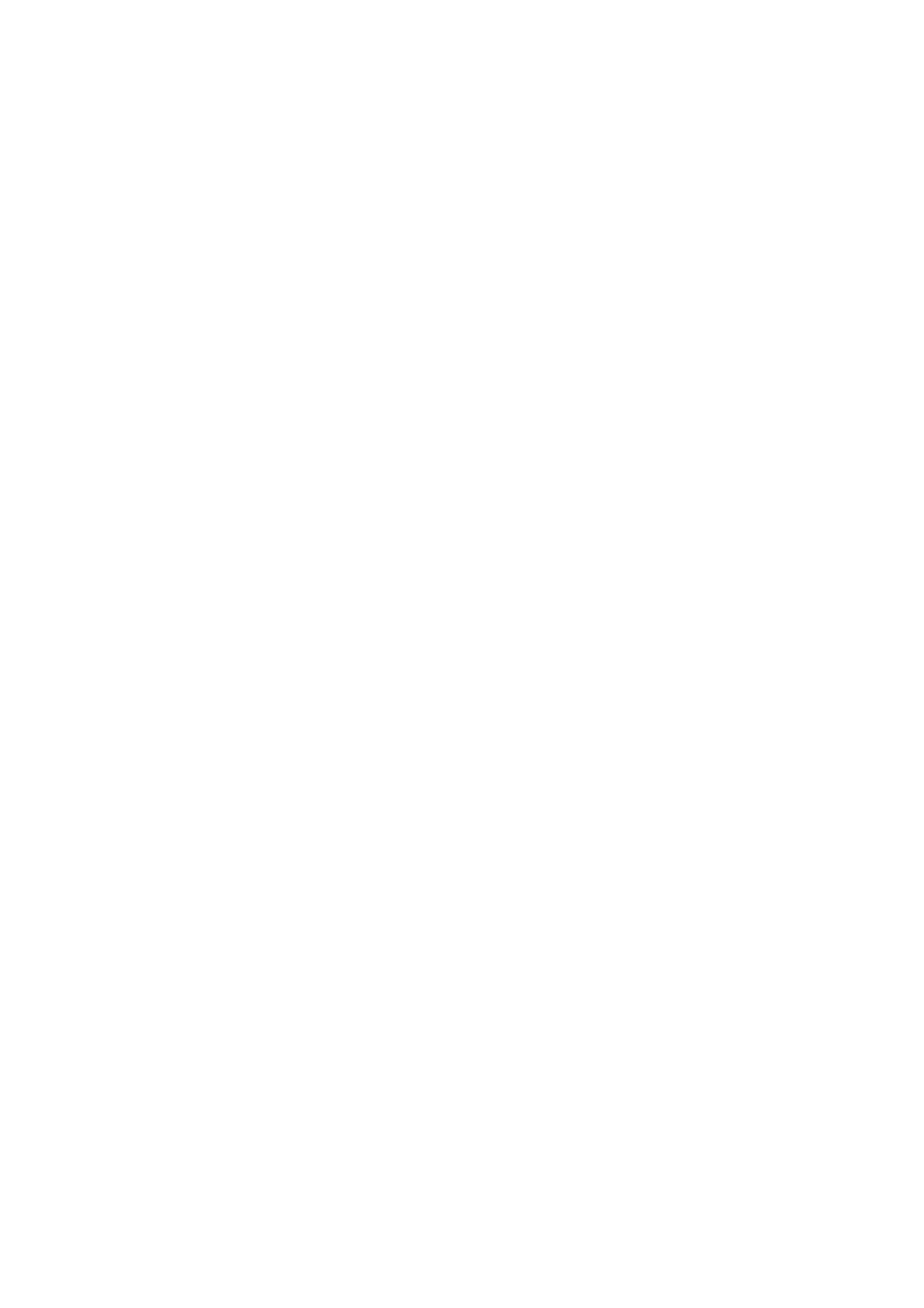### Πρόλογος

Ένα από τα πιο ενδιαφέροντα χαρακτηριστικά των κατασκευαστικών φορμαλισμών που τους διαχωρίζει από τους αντίστοιχους κλασικούς είναι η αποδοχή μη-παραγόμενων κανόνων. Το γεγονός αυτό είχε παρατηρηθεί ήδη από την δεχαετία του 50, όμως μόλις το 2001 βρέθηχε μια πλήρης απαρίθμηση αυτών των κανόνων για την περίπτωση της ιντουισιονιστικής προτασιακής λογικής. Το σγετικό θεώρημα οφείλεται στη Rosalie Iemhoff και βασίστηκε σε αποτελέσματα των Dick de Jongh, Albert Visser και Silvio Ghilardi. Τα μαθηματικά εργαλεία που γρησιμοποιήθηκαν στη διάρκεια της απόδειξης αυτού του θεωρήματος οδηγούν σε χαρακτηρισμό της ιντουισιονιστικής προτασιακής λογικής τόσο σε συντακτικό όσο και σε σημασιολογικό επίπεδο.

Στη συνέχεια το ενδιαφέρον στρέφεται στις συνεπείς επεχτάσεις της ιντουισιονιστιχής προτασιαχής λογικής, στις λεγόμενες ενδιάμεσες προτασιαχές λογιχές. Εχμεταλλευόμενοι τον χυρίαρχο ρόλο της ιντουισιονιστικής προτασιακής λογικής στο πλέγμα των ενδιάμεσων προτασιακών λογικών και γενικεύοντας κατάλληλα τις μεθόδους που έχουν ήδη αναπτυχθεί, καταλήγουμε σε αποτελέσματα περιγραφής των αποδεκτών κανόνων για μερικές από τις πιο γνωστές, ιστορικές και σημαντικές λογικές. Η πλήρης περιγραφή των αποδεκτών κανόνων οποιασδήποτε ενδιάμεσης προτασιαχής λογικής είναι η επόμενη πρόχληση.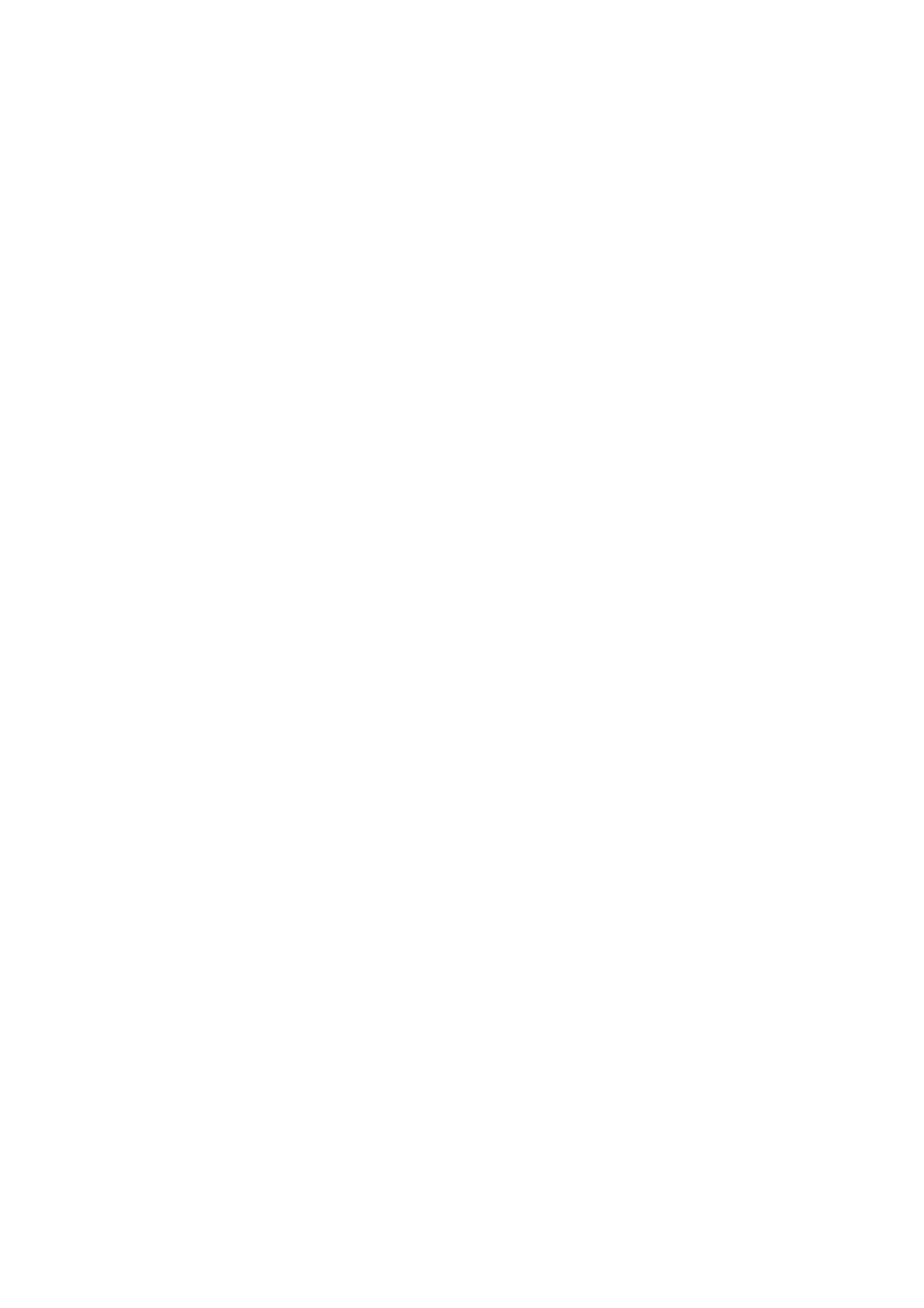### Ευχαριστίες

Θα ήθελα να εκφράσω την ευγνωμοσύνη μου στην Joan Rand Moschovakis για το χρόνο και την ενέργεια που αφιέρωσε κατά τη διάρκεια συγγραφής αυτής της εργασίας. Την ευχαριστώ επίσης για τις αναρίθμητες διορθώσεις που αφορούσαν τόσο στα μαθηματικά όσο και στην αγγλική γλώσσα. Κυρίως όμως την ευχαριστώ για το ότι έχανε πολύ περισσότερα από ότι ο ρόλος της απαιτούσε. Η ηθική υποστήριξη και ο ζήλος που επέδειξε για τη συνέχιση των σπουδών μου μετά την αποφοίτηση μου από το ΜΠΛΑ είναι ανεκτίμητα.

Θέλω επίσης να ευχαριστήσω το Γιώργο Σταυρινό για τη μύηση στο χώρο της ιντουισιονιστικής λογικής και για τις πολύτιμες συμβουλές του σχετικά με τις επιλογές των σπουδών μου.

Τέλος, θα ήθελα να ευχαριστήσω τη Rosalie Iemhoff για τις εποικοδομητικές συζητήσεις κατά τη διάρχεια της σύντομης παραμονής της στην Αθήνα και για το ζωηρό ενδιαφέρον που εξέφρασε για την εξέλιξη αυτής της εργασίας.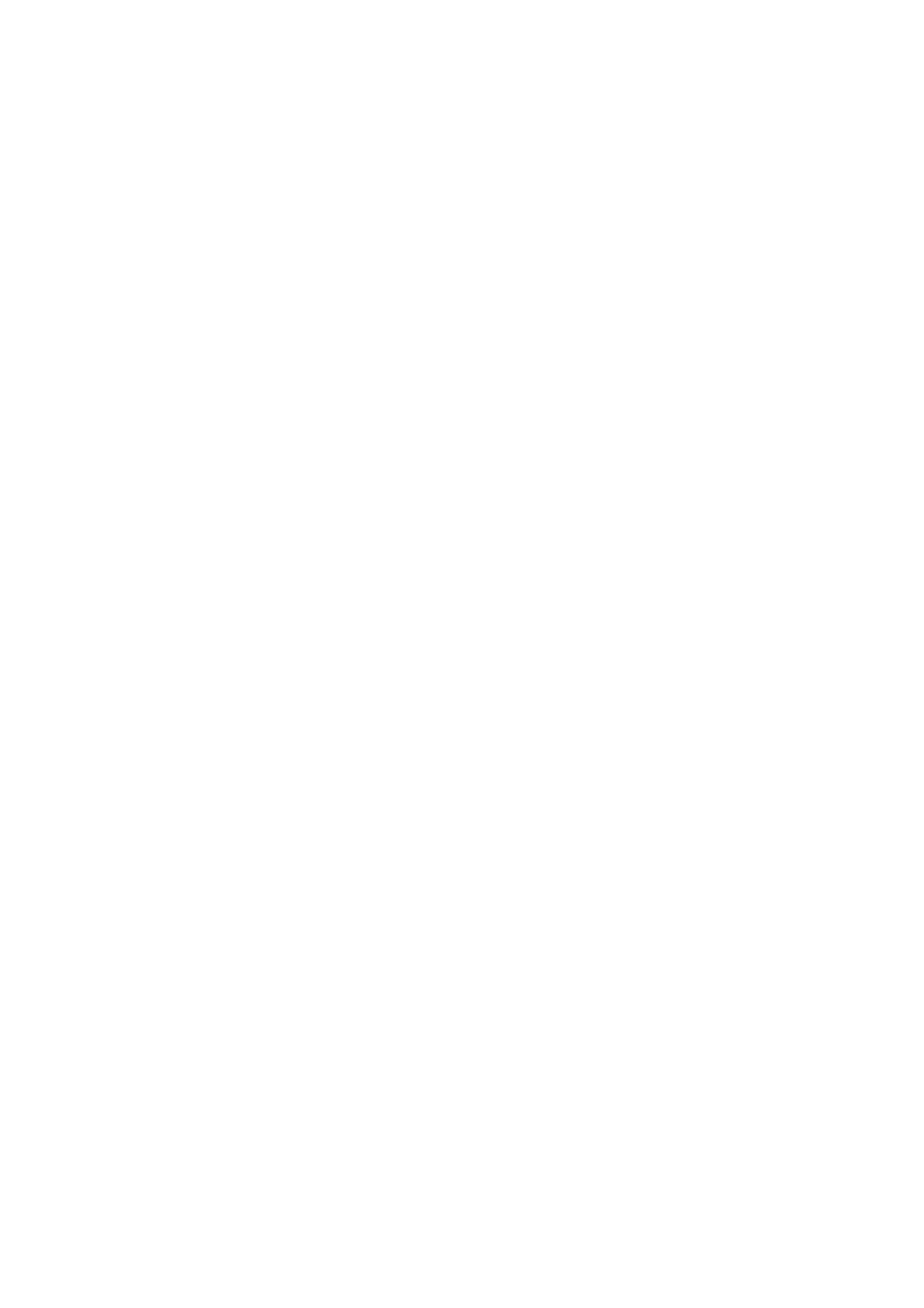## Contents

| $\mathbf{1}$   |     | Definitions and basic results                                                                    | $\mathbf{1}$    |
|----------------|-----|--------------------------------------------------------------------------------------------------|-----------------|
|                | 1.1 |                                                                                                  | $\mathbf{1}$    |
|                | 1.2 |                                                                                                  | 1               |
|                | 1.3 |                                                                                                  | $\overline{2}$  |
|                | 1.4 |                                                                                                  | $\overline{4}$  |
|                | 1.5 |                                                                                                  | $\overline{5}$  |
|                | 1.6 |                                                                                                  | $6\phantom{.}6$ |
|                | 1.7 |                                                                                                  | 8               |
|                | 1.8 | 11                                                                                               |                 |
|                |     | 11<br>1.8.1                                                                                      |                 |
|                |     | The AR-proof system $\dots \dots \dots \dots \dots \dots \dots \dots \dots \dots \dots$<br>1.8.2 | 12              |
|                | 1.9 | 13                                                                                               |                 |
| $\overline{2}$ |     | 15<br>Kripke model constructions                                                                 |                 |
|                | 2.1 | 15                                                                                               |                 |
|                |     | 16<br>2.1.1                                                                                      |                 |
|                |     | 2.1.2                                                                                            | 17              |
|                |     | 2.1.3                                                                                            | 17              |
|                |     | 18<br>2.1.4                                                                                      |                 |
|                | 2.2 |                                                                                                  | 19              |
|                |     | 2.2.1                                                                                            | 19              |
|                |     | 2.2.2                                                                                            | 19              |
|                |     | 2.2.3<br>20                                                                                      |                 |
|                | 2.3 | 21                                                                                               |                 |
|                |     | 22<br>2.3.1                                                                                      |                 |
|                |     | 23                                                                                               |                 |
|                |     | 2.3.3                                                                                            | 25              |
|                | 2.4 | From a class of models to a single model $\dots \dots \dots \dots \dots \dots \dots$<br>26       |                 |
|                |     | 2.4.1<br>26                                                                                      |                 |
|                |     | 2.4.2                                                                                            | 27              |
|                | 2.5 |                                                                                                  | 28              |
|                |     | The construction of a tight predecessor $\ldots \ldots \ldots \ldots \ldots$<br>2.5.1            | 29              |
|                | 2.6 |                                                                                                  | $32\,$          |
|                | 2.7 | 34                                                                                               |                 |
|                |     | 34<br>2.7.1                                                                                      |                 |
|                |     | 2.7.2                                                                                            | 36              |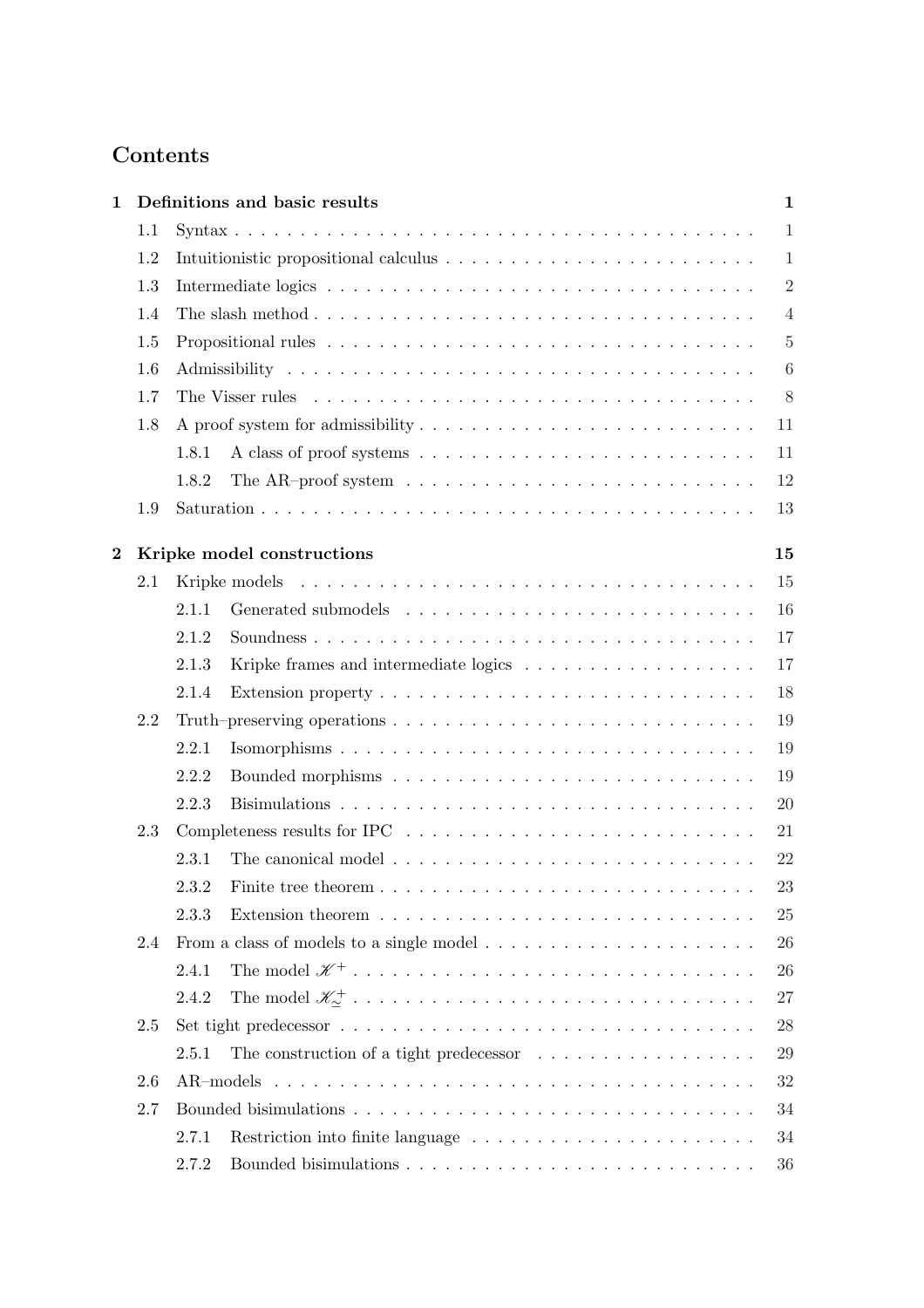| 3 | Intuitionistic propositional logic |                                                   |                                                                                      |    |  |  |  |  |
|---|------------------------------------|---------------------------------------------------|--------------------------------------------------------------------------------------|----|--|--|--|--|
|   | 3.1                                |                                                   |                                                                                      | 38 |  |  |  |  |
|   |                                    | 3.1.1                                             | Substitutions as mappings $\dots \dots \dots \dots \dots \dots \dots \dots \dots$    | 38 |  |  |  |  |
|   |                                    | 3.1.2                                             |                                                                                      | 39 |  |  |  |  |
|   |                                    | 3.1.3                                             |                                                                                      | 41 |  |  |  |  |
|   |                                    | 3.1.4                                             | Projectivity and the extension property $\dots \dots \dots \dots \dots \dots$        | 42 |  |  |  |  |
|   |                                    | 3.1.5                                             |                                                                                      | 44 |  |  |  |  |
|   |                                    | 3.1.6                                             |                                                                                      | 46 |  |  |  |  |
|   | 3.2                                |                                                   | The admissible rules of intuitionistic propositional logic $\dots \dots \dots \dots$ | 47 |  |  |  |  |
|   | 3.3                                |                                                   | A characterisation of intuitionistic propositional logic                             | 49 |  |  |  |  |
|   |                                    | 3.3.1                                             |                                                                                      | 49 |  |  |  |  |
|   |                                    | 3.3.2                                             |                                                                                      | 51 |  |  |  |  |
|   |                                    | 3.3.3                                             | Extension property, disjunction property and the Visser rules $\dots$ .              | 52 |  |  |  |  |
|   | 3.4                                |                                                   |                                                                                      | 54 |  |  |  |  |
| 4 |                                    | 58<br>The admissible rules of intermediate logics |                                                                                      |    |  |  |  |  |
|   | 4.1                                |                                                   |                                                                                      | 58 |  |  |  |  |
|   |                                    | 4.1.1                                             |                                                                                      | 60 |  |  |  |  |
|   |                                    | 4.1.2                                             |                                                                                      | 60 |  |  |  |  |
|   | 4.2                                |                                                   |                                                                                      | 61 |  |  |  |  |
|   |                                    | 4.2.1                                             |                                                                                      | 63 |  |  |  |  |
|   | 4.3                                |                                                   |                                                                                      | 65 |  |  |  |  |
|   |                                    | 4.3.1                                             | The weak extension property $\dots \dots \dots \dots \dots \dots \dots \dots$        | 65 |  |  |  |  |
|   |                                    | 4.3.2                                             | The offspring extension property $\dots \dots \dots \dots \dots \dots \dots$         | 67 |  |  |  |  |
|   | 4.4                                |                                                   |                                                                                      | 68 |  |  |  |  |
|   | References                         |                                                   |                                                                                      | 70 |  |  |  |  |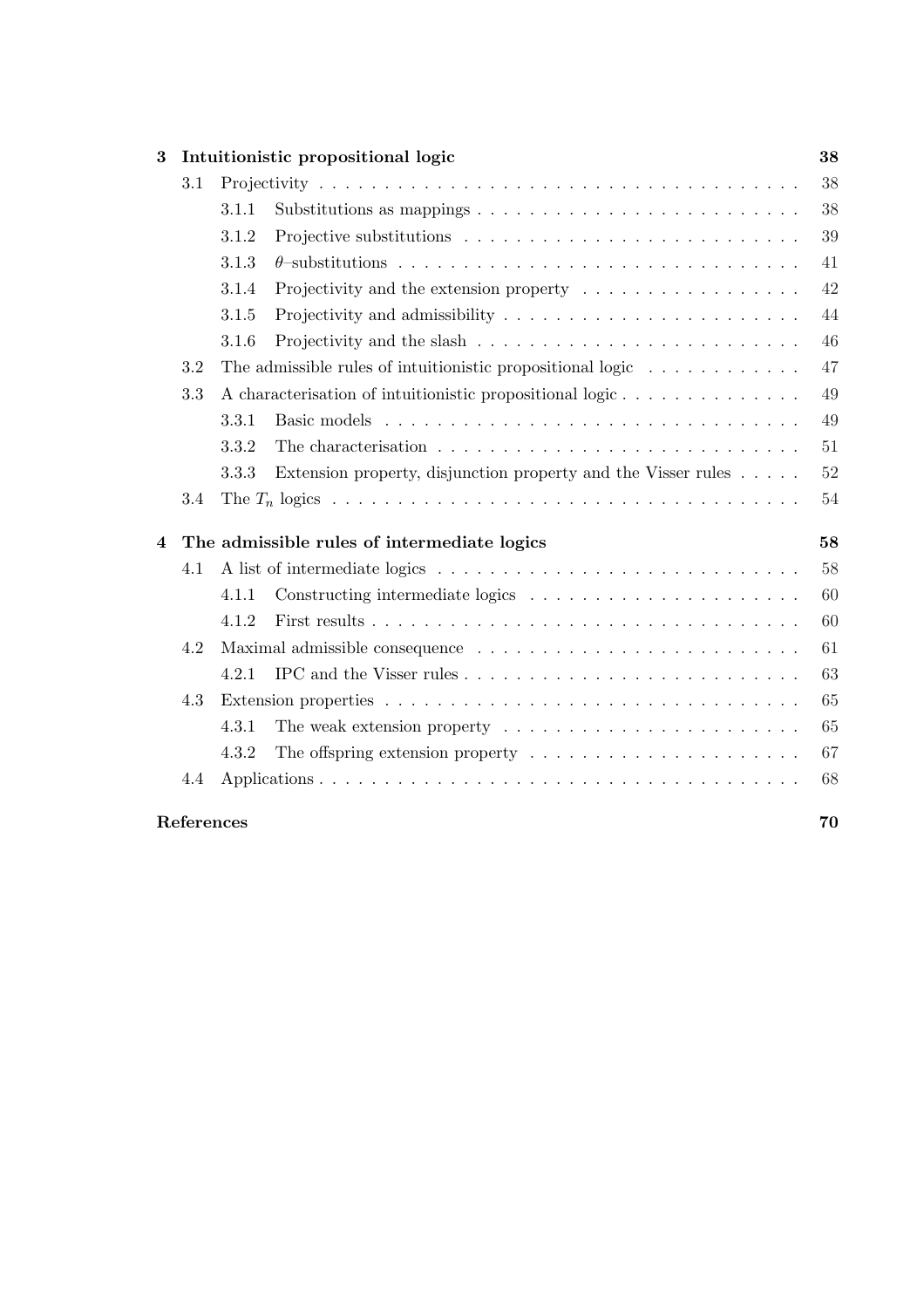### 1 Definitions and basic results

### 1.1 Syntax

The *alphabet* of the propositional language  $\mathcal L$  consists of:

- the propositional variables  $p_0, p_1, \ldots$
- the propositional constant  $\perp$
- the propositional connectives:  $\land$ ,  $\lor$ ,  $\rightarrow$
- the *punctuation marks*: (and)

The *formulas* of  $\mathcal L$  are inductively defined as

- the constant  $\perp$  and all propositional variables are  $\mathcal{L}$ –formulas
- if  $\varphi, \psi$  are L–formulas then  $(\varphi \wedge \psi), (\varphi \vee \psi), (\varphi \rightarrow \psi)$  are also L–formulas

The set of variables and the set of formulas of  $\mathcal L$  are denoted by Var $\mathcal L$  and For  $\mathcal L$  respectively.

We prefer to limit the alphabet, in order to have shorter inductive definitions and proofs. As a result, the propositional constant  $\top$  and the propositional connectives  $\neg$  and  $\leftrightarrow$  are not included in our language, but are introduced as abbreviations in the usual way:

$$
T = (\bot \to \bot)
$$

$$
(\neg \varphi) = (\varphi \to \bot)
$$

$$
(\varphi \leftrightarrow \psi) = ((\varphi \to \psi) \land (\psi \to \varphi))
$$

We will also use the notation  $\bigwedge^n$  $i=1$  $\varphi_i = \varphi_1 \wedge \varphi_1 \dots \varphi_n$  and  $\Lambda \Gamma$  to denote the conjunction of the formulas of the finite set Γ. The corresponding notation for disjunction is defined analogously. Finally, we define

$$
\bigwedge \emptyset = \top
$$
 and  $\bigvee \emptyset = \bot$ 

A restricted finite language is presented in § 2.7.1.

### 1.2 Intuitionistic propositional calculus

As the main objective of this text is to investigate metamathematical properties, we will present a Hilbert–style formal system for intuitionistic propositional logic. However, in the few cases where an actual formal proof will be needed, we will deploy the corresponding natural deduction system.

Intuitionistic Propositional Calculus (IPC) consists of the following axiom schemes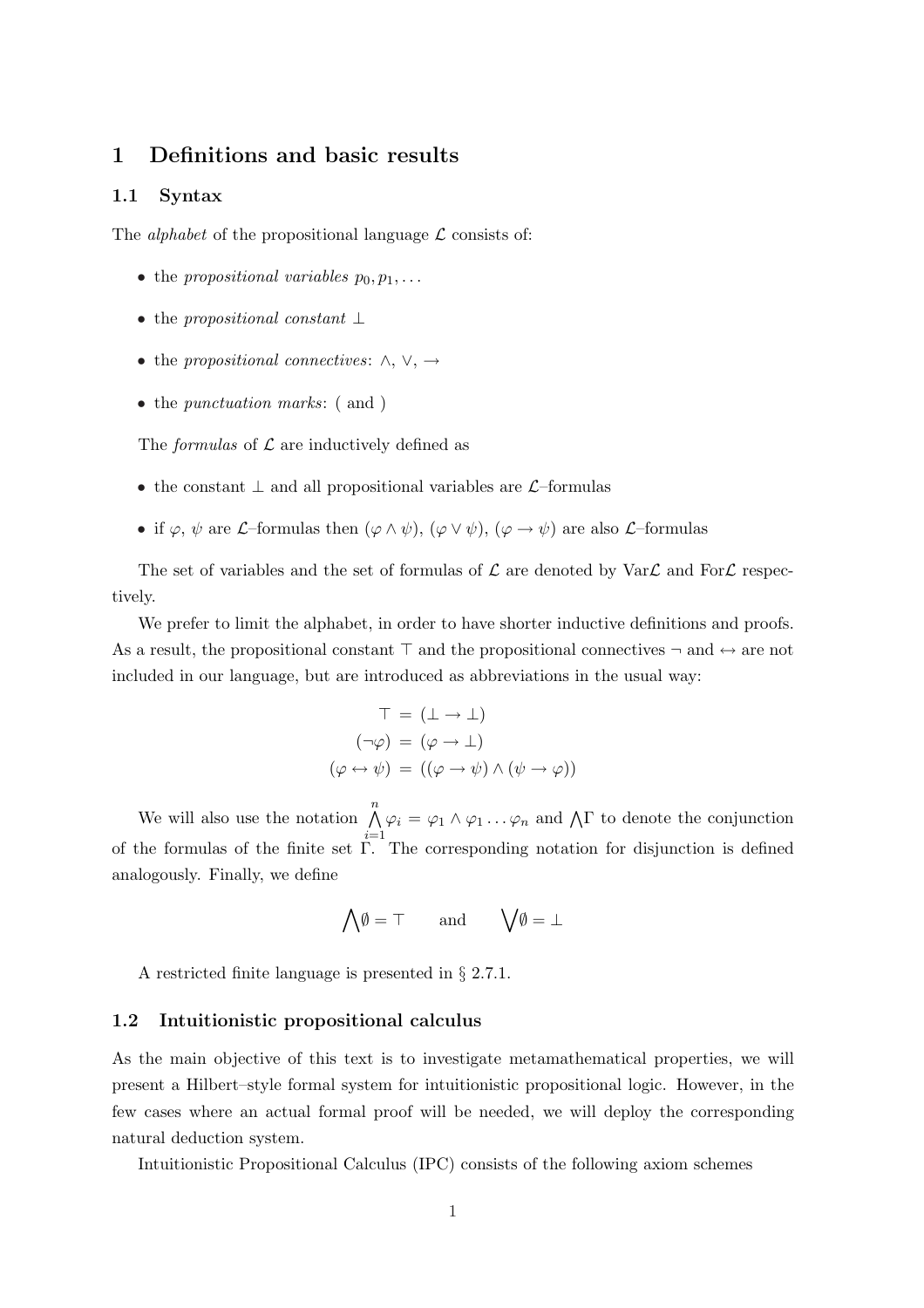### 1 DEFINITIONS AND BASIC RESULTS

$$
\rightarrow \qquad A \rightarrow (B \rightarrow A)
$$
  
\n
$$
(A \rightarrow (B \rightarrow C)) \rightarrow ((A \rightarrow B) \rightarrow (A \rightarrow C))
$$
  
\n
$$
\land \qquad A \rightarrow (B \rightarrow A \land B)
$$
  
\n
$$
A \land B \rightarrow A
$$
  
\n
$$
A \land B \rightarrow B
$$
  
\n
$$
\lor \qquad A \rightarrow A \lor B
$$
  
\n
$$
B \rightarrow A \lor B
$$
  
\n
$$
(A \rightarrow C) \rightarrow ((B \rightarrow C) \rightarrow (A \lor B \rightarrow C))
$$
  
\n
$$
\perp \qquad \perp \rightarrow A
$$

and its unique inference rule is modus ponens, namely

From  $A$  and  $A \rightarrow B$  conclude  $B$ 

Classical propositional calculus CPC is obtained by replacing the  $\perp$ –axiom with the law of double negation  $\neg\neg A \rightarrow A$  or equivalently with the law of the excluded middle  $A \vee \neg A$ .

**Definition 1.1.** A derivation in IPC of a formula  $\varphi$  from assumptions  $\Gamma$  is a finite sequence of formulas  $\theta_1, \ldots, \theta_n = \varphi$ , each of which either is an axiom of IPC or belongs to Γ or is obtained by applying the modus ponens rule to two formulas occurring earlier in the sequence. If such a derivation exists, we write  $\Gamma \vdash \varphi$ .

**Theorem 1.2** (Deduction Theorem). If  $\Gamma \cup {\varphi} \vdash \psi$  then  $\Gamma \vdash \varphi \rightarrow \psi$ .

*Proof.* By induction on the length of any given derivation  $\theta_1, \ldots, \theta_n \equiv \psi$ , we prove that  $\Gamma \vdash \varphi \rightarrow \theta_i.$  $\Box$ 

### 1.3 Intermediate logics

**Definition 1.3.** A substitution is an extension to For $\mathcal{L}$  of a function from Var $\mathcal{L}$  to For $\mathcal{L}$ , that commutes with the connectives. Notice that by this requirement  $\perp$  and  $\top$  are fixed points of every substitution.

**Definition 1.4.** A logic in the language  $\mathcal{L}$  is any set  $L \subseteq \text{For } \mathcal{L}$  which satisfies the following conditions:

- 1.  $L$  is closed under modus ponens, i.e  $L$  is a theory
- 2. L is closed under substitution, i.e. if  $\varphi \in L$  then  $\sigma(\varphi) \in L$  for every substitution  $\sigma$

According to the above definition IPC and CPC are logics. The set For  $\mathcal L$  is also a logic; the inconsistent logic.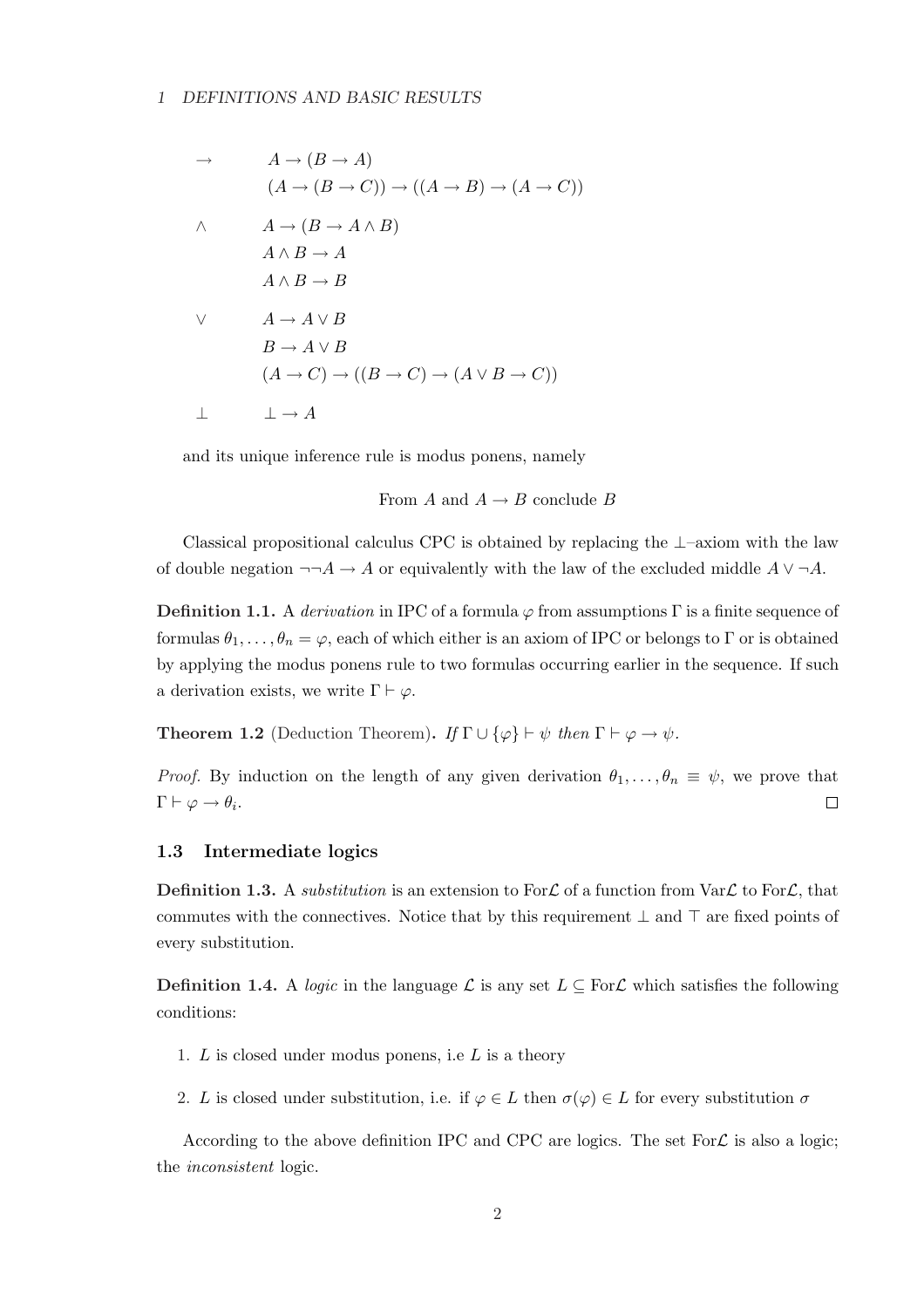**Lemma 1.5.** For every logic L and every formula  $\varphi$ ,

 $\vdash_L \varphi \iff \text{for every substitution } \sigma, \vdash_L \sigma(\varphi)$ 

*Proof.* The left–to–right holds since L is closed under substitution and the right–to–left is shown using the identity substitution.  $\Box$ 

Observe that in classical propositional logic we only have to be concerned about variable free substitutions.

**Definition 1.6.** An *intermediate* logic in the language  $\mathcal{L}$  is any consistent logic extending IPC.

The term "intermediate" is justified by the following theorem.

### Theorem 1.7.

- 1. For every variable free formula  $\varphi, \varphi \in \text{IPC}$  or  $\neg \varphi \in \text{IPC}$
- 2. All intermediate logics contain the same variable free formulas
- 3. Every intermediate logic is a subset of classical logic

### Proof.

- 1. By induction on the construction of  $\varphi$
- 2. By the first item and the consistency of every intermediate logic

3.  $\varphi \in L \Rightarrow$  for every substitution  $\sigma : \sigma(\varphi) \in L$  $\Rightarrow$  for every variable free substitution  $\sigma : \sigma(\varphi) \in L$  $\Rightarrow$  for every variable free substitution  $\sigma : \sigma(\varphi) \in \text{CPC}$  [by the second item]  $\Rightarrow \varphi \in \text{CPC}$  [by the nature of classical logic]  $\Box$ 

Definition 1.8. Derivations in an intermediate logic L are defined similarly to IPC, but now in addition to the axioms of IPC we can use the extra axioms of L. In case we are not aware of an axiomatisation of  $L$ , then this merely means that we may use every  $L$ –theorem.

Observe that

$$
\Gamma \vdash_{\!\! L} \varphi \iff \text{there is a finite set } \Delta \text{ of formulas in } L \text{ such that } \Gamma \cup \Delta \vdash \varphi
$$
  

$$
\iff \Gamma \cup L \vdash \varphi
$$

therefore the deduction theorem holds for every intermediate logic.

The set of consequences of a set of formulas  $\Gamma$  in an intermediate logic L is denoted by  $Cn^L(\Gamma)$ , i.e.

$$
Cn^{L}(\Gamma) = \{ \varphi \in \text{For } \mathcal{L} \mid \Gamma \vdash_{L} \varphi \}
$$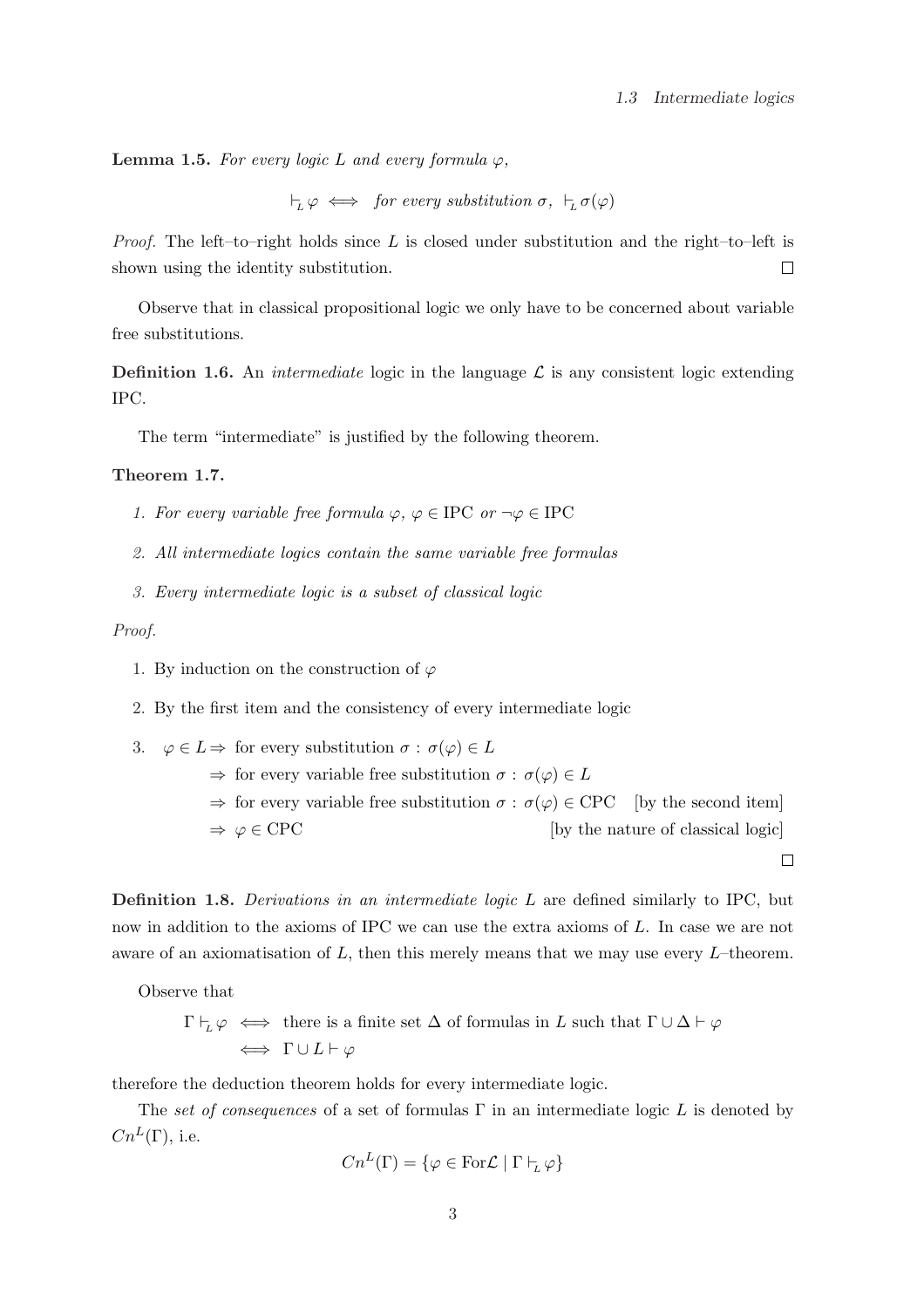### 1.4 The slash method

Kleene introduced in [Kle62] the notion of slash to investigate disjunction and existence properties under implication for intuitionistic arithmetic. We present Aczel's alternative version which has the additional property of being closed under deduction.

Definition 1.9. (Aczel slash for IPC) Let Γ be a set of formulas and  $\varphi$  a formula. Γ  $|\varphi|$  is defined by induction on the construction of  $\varphi$ 

 $\Gamma | \varphi \iff \Gamma \vdash \varphi$ , if  $\varphi$  is a propositional variable or  $\bot$  $\Gamma | \varphi \wedge \psi \iff \Gamma | \varphi \text{ and } \Gamma | \psi$  $\Gamma | \varphi \vee \psi \iff \Gamma | \varphi \text{ or } \Gamma | \psi$  $\Gamma | \varphi \to \psi \iff \Gamma \vdash \varphi \to \psi \text{ and } (\Gamma | \varphi \Rightarrow \Gamma | \psi)$ 

**Theorem 1.10.** Let  $\Gamma$  be a (possibly empty) set of formulas.

1.  $\Gamma | \varphi \Rightarrow \Gamma \vdash \varphi$ 

2. 
$$
(\forall \psi \in \Gamma : \Gamma | \psi) \Rightarrow (\Gamma \vdash \varphi \Rightarrow \Gamma | \varphi)
$$

Proof.

- 1. By induction on formula  $\varphi$
- 2. By induction on the derivation  $\Gamma \vdash \varphi$

 $\Box$ 

If we denote Kleene's slash with  $|K|$  then a straightforward induction on the construction of formula  $\varphi$  establishes that

$$
\Gamma \vert^K \varphi \text{ and } \Gamma \vdash \varphi \iff \Gamma \, \vert \varphi
$$

Therefore, result 1.10.2 holds for both versions.

The next theorem, as well as theorem 1.26, indicate the power of the slash–method in obtaining results related to the disjunction property.

**Definition 1.11.** A set of formulas  $X$  has the *disjunction property* if

$$
\varphi \lor \psi \in X \Rightarrow \varphi \in X \text{ or } \psi \in X
$$

Theorem 1.12. IPC has the disjunction property

*Proof.* Let  $\vdash \varphi \lor \psi$ . Then  $| \varphi \lor \psi$ , by theorem 1.10.2 for empty Γ, hence  $| \varphi$  or  $| \psi$ , therefore  $\vdash \varphi$  or  $\vdash \psi$  by theorem 1.10.1.  $\Box$ 

In 1968 de Jongh confirmed Kleene's conjecture that IPC is characterised in terms of the slash relation. In order to state this result we need some generalisations.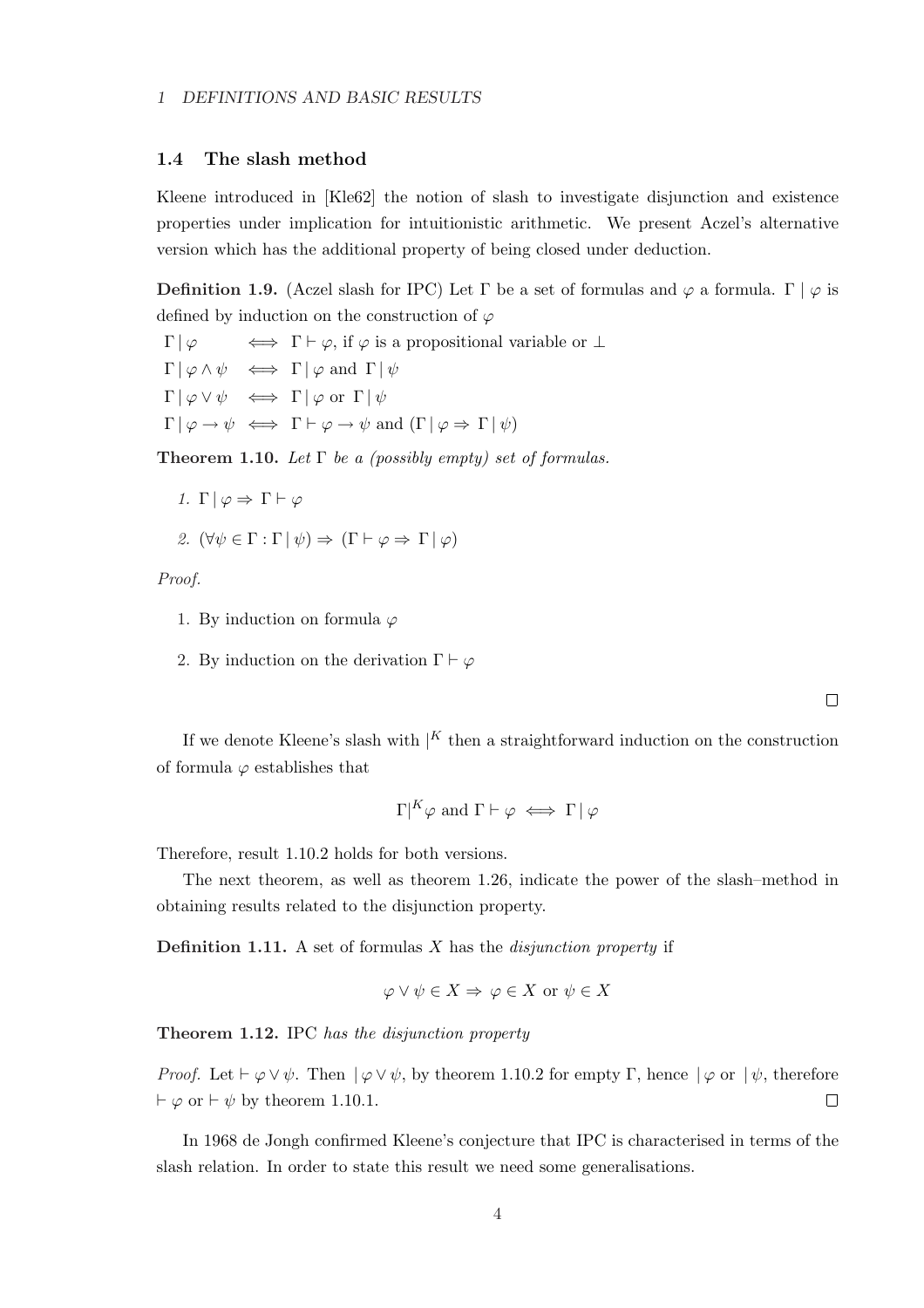**Definition 1.13.** A formula  $\varphi$  has the *L*-disjunction property if for all formulas  $\psi$ ,  $\theta$ 

$$
\varphi \vdash_L \psi \lor \theta \Rightarrow \varphi \vdash_L \psi \text{ or } \varphi \vdash_L \theta
$$

The slash relation can be defined for every intermediate logic L, by replacing  $\vdash$  with  $\vdash_L$ .

Theorem 1.14 (De Jongh). IPC is the only intermediate logic with the property that for every formula  $\varphi$ 

$$
\varphi |_{L} \varphi \iff \varphi
$$
 has the L-disjunction property

Proof. In [dJ70]

### 1.5 Propositional rules

Definition 1.15. A *propositional rule* is an expression of the form  $\varphi_1, \ldots, \varphi_n$ ψ , where  $\varphi_1, \ldots, \varphi_n, \psi$  are propositional formulas.

In the current framework we may as well assume that every rule, except modus ponens, has a single premise.

Definition 1.16. The *derivations in an intermediate logic with additional rules R* are defined similarly to the derivations in intermediate logics, but now in addition to modus ponens we can use the rules of R. In other words,

 $\Gamma\vdash^R_\tau$  $L_L^{\{1\}}\varphi \iff$  there is finite sequence of formulas  $\theta_1,\ldots,\theta_n=\varphi$ , each of which is either an axiom of L or it belongs to Γ or there are  $i_1, \ldots, i_k < i$  such that  $\theta_{i_1}, \ldots, \theta_{i_k}$  $\theta_i$ is an instance of a rule of  $R$  or of modus ponens

Note that adding a rule to a formal system is weaker than adding the corresponding axiom scheme. For example, it is not generally true that  $\varphi \to \psi$  is derivable in IPC plus the inference rule ϕ ψ .

**Definition 1.17.** A set of formulas X is *closed under a rule* if whenever there are formulas  $\varphi_1,\ldots,\varphi_n$  in X such that  $\varphi_1,\ldots,\varphi_n/\psi$  is an instance of the rule, then  $\psi$  is also in X. X is closed under a set of rules R if it is closed under every rule of R.

Definition 1.18. A rule  $\varphi, \ldots, \varphi_n$ ψ is *derivable* in an intermediate logic  $L$  if the conclusion is derivable in L from the premises, i.e. if  $\bigwedge^n$  $\bigwedge_{i=1} \varphi_i \vdash_{\!\!L} \psi.$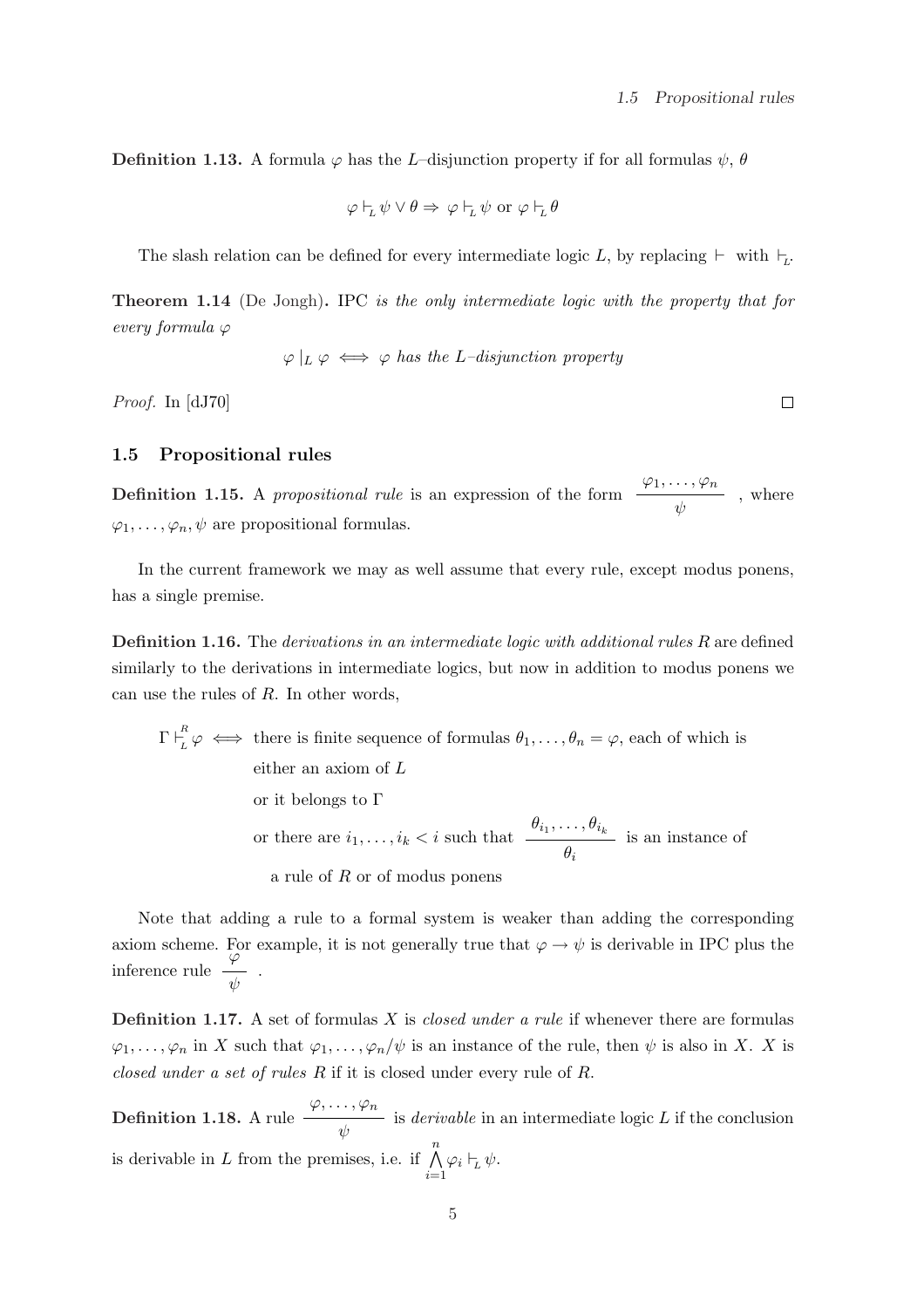### 1 DEFINITIONS AND BASIC RESULTS

In view of lemma 1.5, instead of demanding "for every substitution  $\sigma$ ,  $\sigma$ (  $\frac{n}{\cdot}$  $\bigwedge_{i=1} \varphi_i$ )  $\vdash_L \sigma(\psi)$ " we chose the more intuitive " $\bigwedge^n$  $\bigwedge_{i=1} \varphi_i \vdash_{\mathcal{L}} \psi$ ", which by the deduction theorem is also equivalent to  $\mathfrak{a}_L$  $\frac{n}{\sqrt{2}}$  $i=1$  $\varphi_i \to \psi$ ".

Modus ponens is derivable in IPC. It is also not difficult to establish that

$$
\frac{\neg \neg \neg \varphi}{\neg \varphi} \qquad \text{and} \qquad \frac{\varphi}{\psi \to \varphi}
$$

are both derivable in IPC. Since derivability is stable under extensions, these rules are also derivable in every intermediate logic.

The addition of derivable rules to a formal system may result in shorter formal proofs, therefore it is a method used to obtain proof–theoretic results. However, it is gratuitous in terms of theory, since it does not enlarge the set of provable formulas. On the other hand, the addition of non–derivable rules invalidates the corresponding deduction theorem, thus rendering  $\overline{F}^R$  $\int_{L}^{R}$  impractical.

### 1.6 Admissibility

The admissible rules of a theory are the rules under which the theory is closed. In our context this is formed as

**Definition 1.19.** The rule  $\varphi/\psi$  is admissible in the intermediate logic L if the conclusion is derivable in L whenever the premise is derivable in L, i.e. if for every substitution  $\sigma$ 

$$
\vdash_L \sigma(\varphi) \Rightarrow \vdash_L \sigma(\psi)
$$

In such a case we write  $\varphi \nvert_{\widetilde{L}} \psi$ .

Observe that every derivable rule is also admissible.

**Theorem 1.20.** For every intermediate logic L and every formula  $\varphi$ 

1.  $\vert \zeta_{L} \varphi \iff \top/\varphi$  is admissible in  $L \iff \vdash_{L} \varphi$ 

2. If every admissible rule of L is also admissible in an intermediate logic L' then  $L \subseteq L'$ 

Proof.

1. 
$$
\downarrow_L \varphi \iff \top \downarrow_L \varphi
$$
  
\n $\iff \forall \sigma (\vdash_L \sigma(\top) \Rightarrow \vdash_L \sigma \varphi)$   
\n $\iff \forall \sigma (\vdash_L \top \Rightarrow \vdash_L \sigma \varphi)$  [since  $\sigma(\top) \equiv \top$ ]  
\n $\iff \forall \sigma \vdash_L \sigma \varphi$  [since  $\vdash_L \top$ ]  
\n $\iff \vdash_L \varphi$  [by lemma 1.5]

2.  $\varphi \in L \Rightarrow \top/\varphi$  is admissible in  $L \Rightarrow \top/\varphi$  is admissible in  $L' \Rightarrow \varphi \in L'$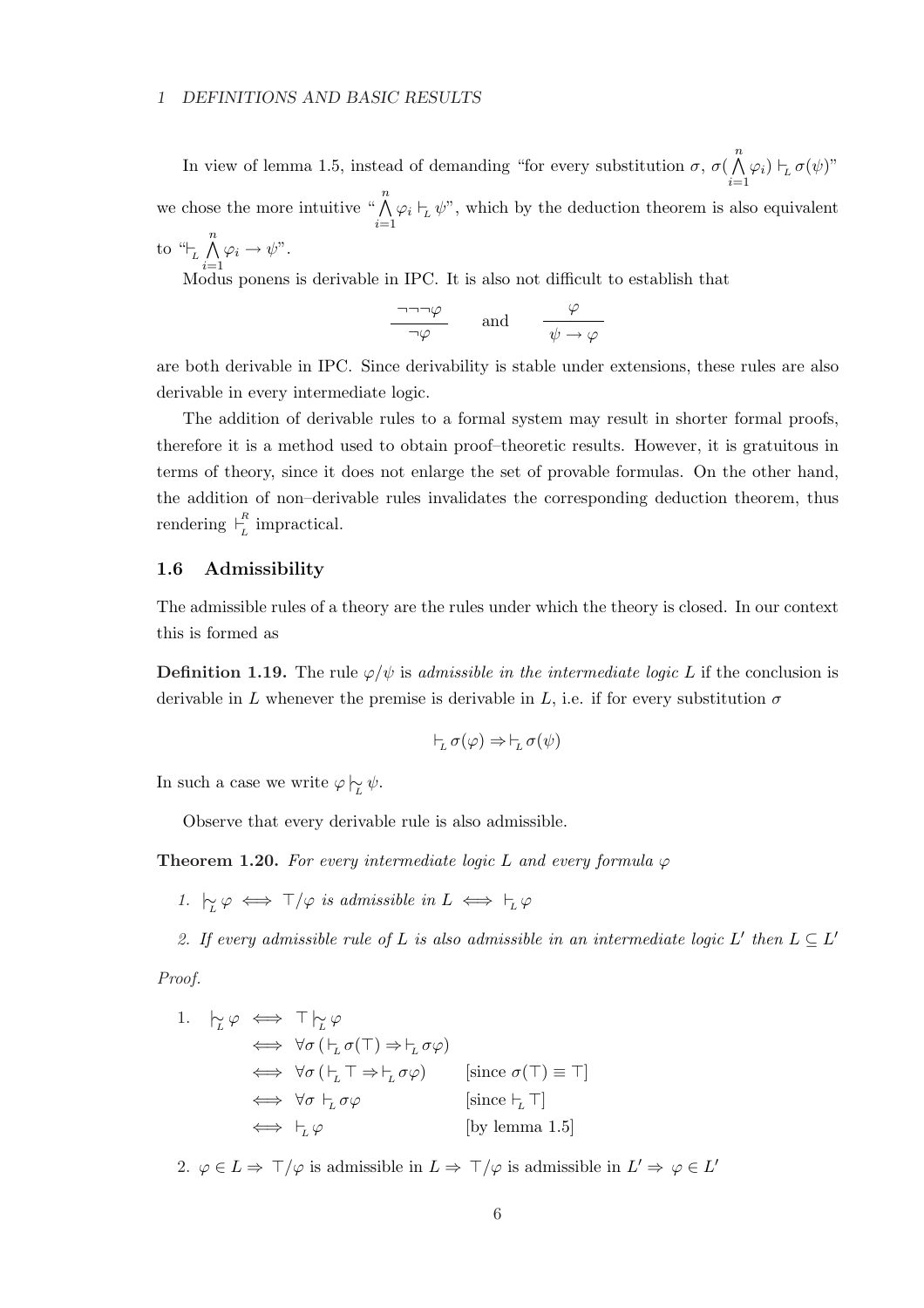$\Box$ 

The converse of the second part of the above theorem is not valid, since unlike derivability, admissibility is not stable under extensions.

**Theorem 1.21.** Consider an intermediate logic L and formulas  $\varphi$ ,  $\psi$ .

- 1. If  $\varphi \upharpoonright_{\mathcal{L}} \psi$  then  $\vdash_{\text{CPC}} \varphi \to \psi$ , therefore  $L + (\varphi \to \psi)$  is consistent
- 2. Every admissible rule of CPC is derivable

Proof.

1. Let  $\sigma$  be variable free substitution. By theorem 1.7,  $\sigma(\varphi) \in \text{IPC}$  or  $\neg \sigma(\varphi) \in \text{IPC}$ . In the first case we have that

$$
\vdash \sigma(\varphi) \Rightarrow \vdash_L \sigma(\varphi) \Rightarrow \vdash_L \sigma(\psi) \Rightarrow \vdash_L \sigma(\varphi) \rightarrow \sigma(\psi) \Rightarrow \vdash_L \sigma(\varphi \rightarrow \psi) \Rightarrow \vdash_{\text{CPC}} \sigma(\varphi \rightarrow \psi)
$$

and in the second that

$$
\vdash \neg \sigma(\varphi) \Rightarrow \vdash \sigma(\varphi \to \psi) \Rightarrow \vdash_{\mathrm{CPC}} \sigma(\varphi \to \psi)
$$

Therefore in any case  $\sigma(\varphi \to \psi)$  is in CPC, so  $\varphi \to \psi$  is in CPC, by theorem 1.7.

The extended logic is consistent since

$$
L + (\varphi \to \psi) \subseteq \text{CPC} + (\varphi \to \psi) = \text{CPC}
$$

2. By the first item for  $L =$  CPC

 $\Box$ 

Intuitionistically, the situation is as usual more complicated. Probably Harrop first observed that the Kreisel–Putnam rule

$$
\neg A \to B \lor C
$$

$$
(\neg A \to B) \lor (\neg A \to C)
$$

is admissible though not derivable in IPC. Later, Mints observed that

$$
(A \to B) \to A \lor C
$$

$$
((A \to B) \to A) \lor ((A \to B) \to C)
$$

is a rule of the same kind. Abstracting more, de Jongh and Visser discovered an infinite collection of non–derivable, admissible rules and conjectured that they form a basis for intuitionistic propositional logic.

**Definition 1.22.** A set or rules  $R$  is a *basis for the admissible rules* of an intermediate logic L if for all formulas  $\varphi, \psi,$ 

$$
\varphi \hspace{0.2em}\sim\hspace{-0.9em}\mid\hspace{0.58em} \psi \iff \varphi \hspace{0.2em}\sim\hspace{-0.9em}\mid\hspace{0.58em} \mathop{\vphantom{\rule{0ex}{0.55em}}\hspace{0.5em}}_{L}^R \psi
$$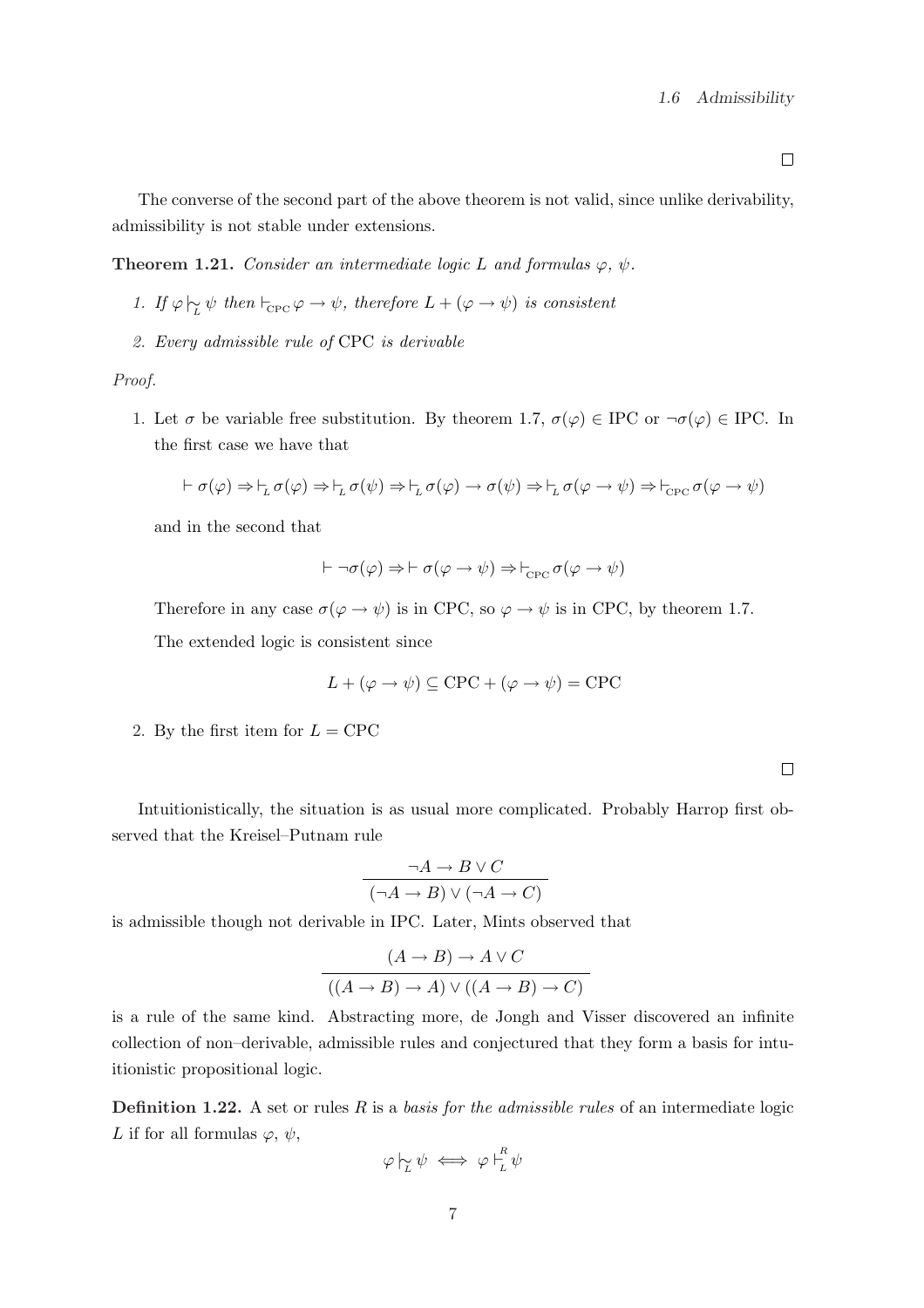### 1 DEFINITIONS AND BASIC RESULTS

Iemhoff's theorem which confirmed in [Iem01b] this conjecture is one of the main theorems presented in this thesis. Meanwhile, Rybakov showed that the problem of whether a rule is admissible in IPC or not is decidable and that there is no finite basis for IPC.

We end this section with some remarks about the bases.

**Lemma 1.23.** Let  $L$  be an intermediate logic and let  $R$  be a set of rules that are derivable in L. Then,

1. for all formulas  $\varphi, \psi$ 

 $\varphi \vdash^R_{\tau}$  $\frac{1}{L} \psi \iff \varphi \vdash_L \psi$ 

2. if R is a basis for admissibility in L, then L does not have non-derivable admissible rules

Proof.

- 1. By induction on the length of given derivation
- 2. By the previous item

 $\Box$ 

It will also become clear in § 4.4, that even if two logics have the same basis for admissibility, they do not have the same set of admissible rules, unless they are equal.

### 1.7 The Visser rules

**Definition 1.24.** For  $n \geq 1$ ,  $V_n$  is the rule

$$
(A \to B \lor C) \lor D
$$
  

$$
\bigvee_{i=1}^{n} (A \to E_i) \lor (A \to B) \lor (A \to C) \lor D
$$

where  $A \equiv$  $\frac{n}{\sqrt{2}}$  $i=1$  $(E_i \rightarrow F_i)$ . The collection of all Visser rules is denoted by V. The restricted  $V_n$  rule is defined by omitting the disjunct D from both premise and conclusion.

Observe, that both Kreisel–Putnam and Mints rule are instances of the restricted  $V_1$  rule.

Theorem 1.25. Let L be an intermediate logic.

- 1. If  $V_n$  is admissible in L then so is the restricted  $V_n$ . If L has the disjunction property then the converse also holds
- 2. The  $V_n$  and the restricted  $V_n$  rule are equiderivable in L
- 3. If  $V_n$  is admissible (derivable) in L, then for every  $m \leq n$ ,  $V_m$  is also admissible (derivable) in L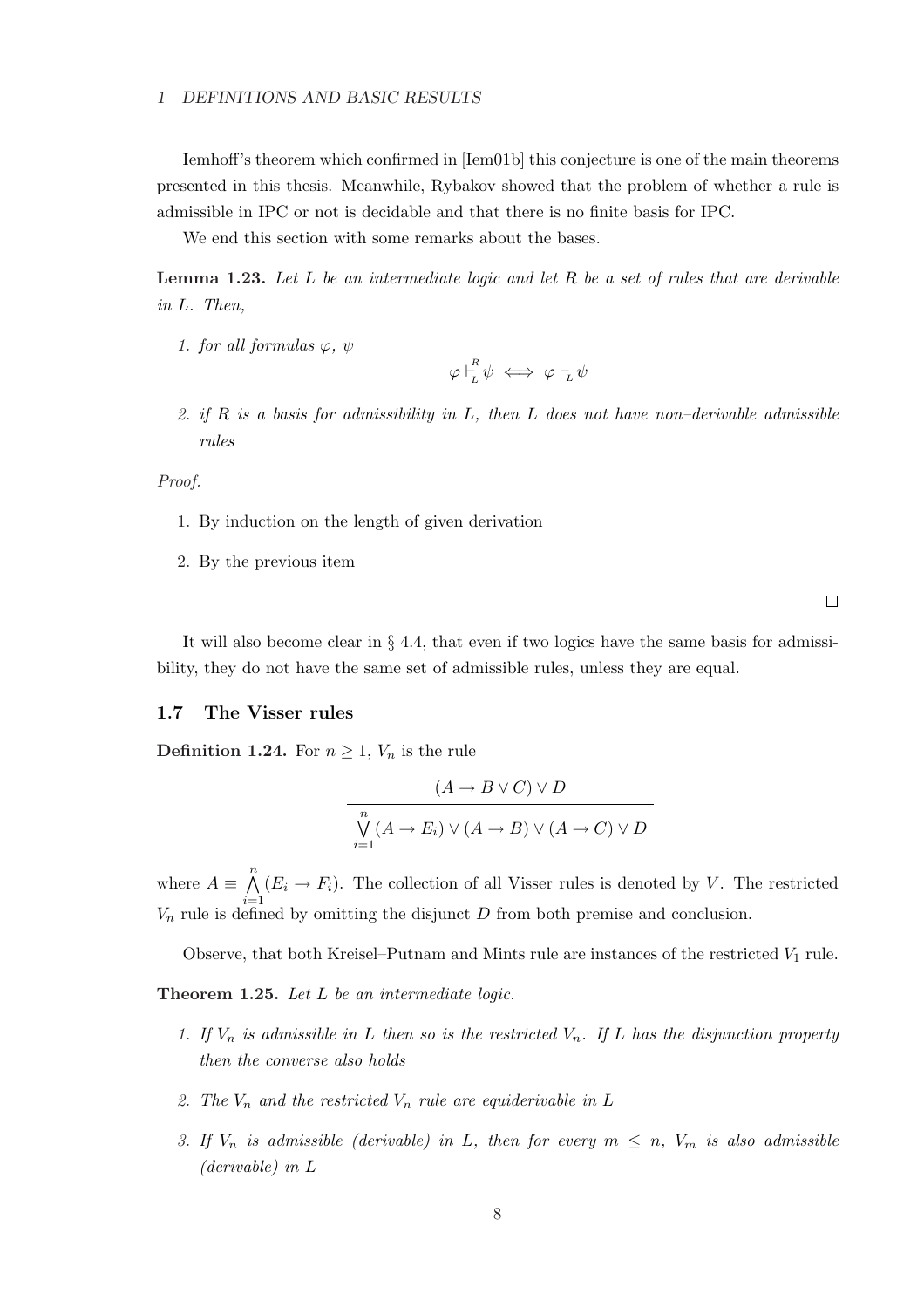- 4. If  $V_1$  is not admissible in L then none of the Visser rules is admissible in L
- 5. [First observed by Roziere in [Roz93]] If  $V_1$  is derivable in L, then every Visser rule is derivable in L. Therefore, either all or none of the Visser rules are derivable in L

### Proof.

- 1. and 2. By the fact that the formulas  $\varphi \leftrightarrow \varphi \lor \bot$  and  $(\varphi \to \psi) \to (\varphi \lor \theta \to \psi \lor \theta)$  are both derivable in IPC
- 3. Just observe that  $A \equiv$  $\sum_{\lambda}$  $i=1$  $(E_i \rightarrow F_i)$  is equivalent to  $A \wedge$  $n-m$  $i=1$  $(E_1 \rightarrow F_1)$
- 4. By the previous item
- 5. Let  $L$  be an intermediate logic in which  $V_1$  is derivable. For clarity we will only show that  $V_2$  is also derivable in  $L$ . The general case is similar. So,

$$
(E_1 \to F_1) \land (E_2 \to F_2) \to B \lor C
$$

is equivalent to

$$
(E_1 \to F_1) \to ((E_2 \to F_2) \to B \lor C)
$$

and using the assumption to the antecedent and the transitivity of implication we obtain

$$
(E_1 \rightarrow F_1) \rightarrow ((E_2 \rightarrow F_2) \rightarrow E_2) \vee ((E_2 \rightarrow F_2) \rightarrow B) \vee ((E_2 \rightarrow F_2) \rightarrow C)
$$

Now by two consecutive uses of  $V_1$  (as a scheme) or equivalently by using the generalised form 1.27 of the Visser rules we get

$$
((E_1 \rightarrow F_1) \rightarrow E_1) \vee ((E_1 \rightarrow F_1) \rightarrow ((E_2 \rightarrow F_2) \rightarrow E_2))
$$

$$
\vee ((E_1 \rightarrow F_1) \rightarrow ((E_2 \rightarrow F_2) \rightarrow B))
$$

$$
\vee ((E_1 \rightarrow F_1) \rightarrow ((E_2 \rightarrow F_2) \rightarrow C))
$$

which obviously implies

$$
(A \to E_1) \lor (A \to E_2) \lor (A \to B) \lor (A \to C)
$$

where  $A \equiv (E_1 \rightarrow F_1) \wedge (E_2 \rightarrow F_2)$ .

 $\Box$ 

#### Theorem 1.26. The Visser rules are admissible in IPC

Proof. By the fact that IPC has the disjunction property, theorem 1.12, and the previous theorem it suffices to show that the restricted Visser rules are admissible in IPC. So assume  $\overline{n}$ that  $A \vdash B \lor C$ , where  $A \equiv$  $(E_i \rightarrow F_i)$ . If  $A \mid A$  then  $A \mid B \lor C$  by theorem 1.10.2, hence  $i=1$ A | B or A | C, therefore  $A \vdash B$  or  $A \vdash C$  by theorem 1.10.1. If  $A \nmid A$  then there exists an  $i \leq n$  such that  $A \nmid E_i \to F_i$ , hence  $A \mid E_i$ , since  $A \vdash E_i \to F_i$ , therefore  $A \vdash E_i$  by theorem 1.10.1.  $\Box$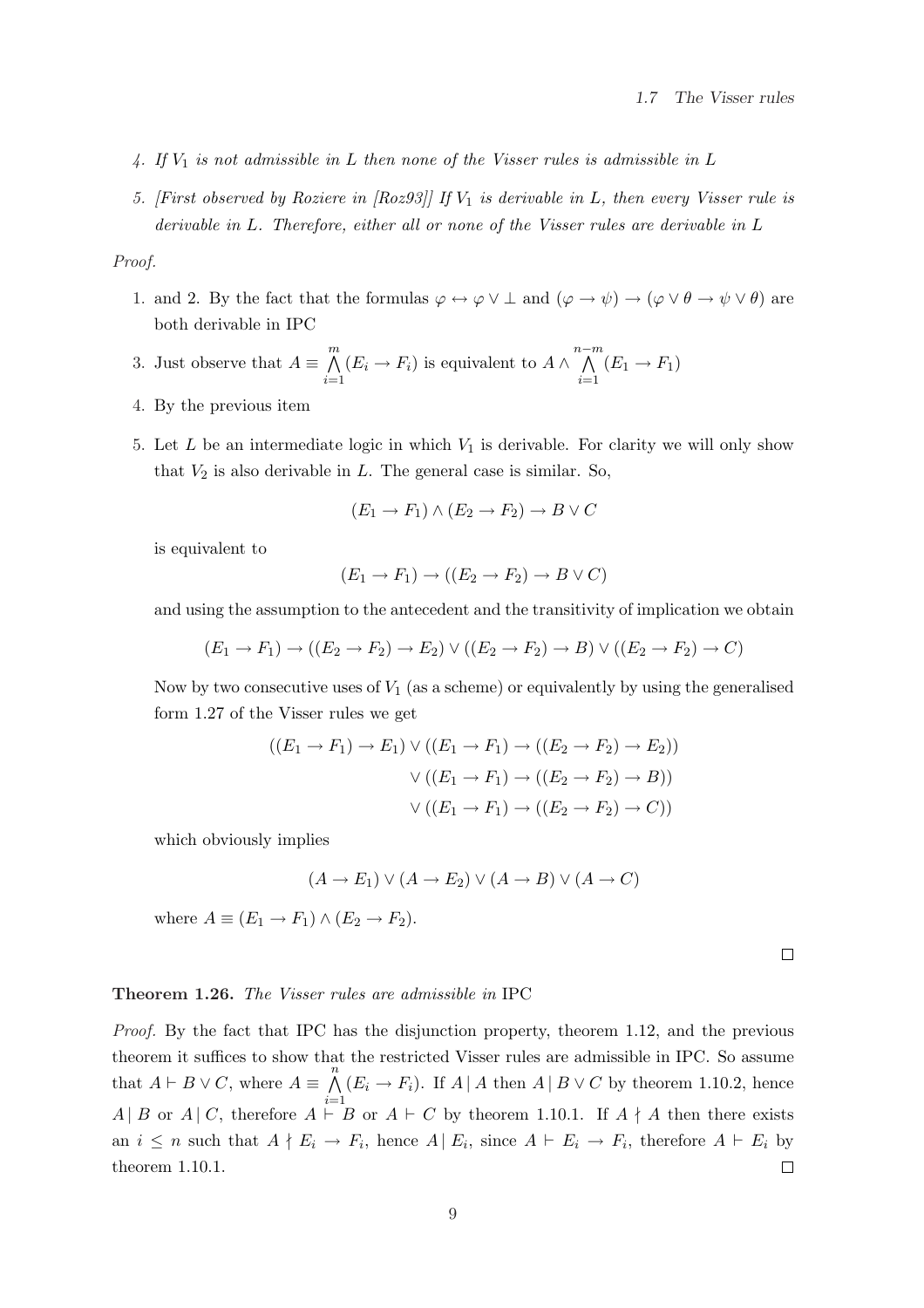### 1 DEFINITIONS AND BASIC RESULTS

The following generalised form of the Visser Rules is particularly convenient.

**Definition 1.27.** For each m, the  $V_{nm}$  rule is of the form

$$
(A \to \bigvee_{i=1}^{m} B_i) \vee C
$$

$$
\bigvee_{i=1}^{n} (A \to E_i) \vee \bigvee_{i=1}^{m} (A \to B_i) \vee C
$$

where  $A \equiv$  $\frac{n}{\sqrt{2}}$  $i=1$  $(E_i \rightarrow F_i).$ 

Observe that  $V_{n2} = V_n$  and that

$$
V_{n0} = \frac{\neg A \lor C}{\bigvee_{i=1}^{n} (A \to E_i) \lor C} \qquad \text{and} \qquad V_{n1} = \frac{(A \to B) \lor C}{\bigvee_{i=1}^{n} (A \to E_i) \lor (A \to B) \lor C}
$$

are both derivable in IPC. Therefore, rarely will we refer to them.

**Theorem 1.28.** Let  $X$  be a set of propositional formulas which is closed under deduction in IPC. If it is closed under the  $V_n$  rule, then it is closed under every  $V_{nm}$  rule.

Proof. Trying to simplify a little bit the notation, we define the formulas

$$
A = \bigwedge_{i=1}^{n} (E_i \to F_i) \qquad e = \bigvee_{i=1}^{n} (A \to E_i) \qquad b^k = \bigvee_{i=1}^{k} (A \to B_i)
$$

It is already mentioned that for  $m = 0, 1$  the corresponding implications are derivable in IPC, therefore they are in X. For  $m \geq 2$ , the proof proceeds by induction on m. The basis case is treated by assumption. For the inductive step assume that

$$
(A \to \bigvee_{i=1}^{m+1} B_i) \lor C \in X
$$

Considering  $m+1$  $i=1$  $B_i$  as  $\bigvee^m$  $i=1$  $B_i \vee B_{m+1}$ , the fact that X is closed under the  $V_n$  rule implies that

$$
e \vee (A \to \bigvee_{i=1}^{m} B_i) \vee (A \to B_{m+1}) \vee C \in X
$$

Reading the above formula as  $(A \rightarrow$  $\mathfrak{m}$  $i=1$  $B_i)$ ∨ ¡  $e\vee (A \rightarrow B_{m+1})\vee C$ ¢ and applying the induction hypothesis we get that

$$
e \vee b^m \vee (e \vee (A \to B_{m+1}) \vee C) \in X
$$

which is equivalent to

$$
e \vee b^{m+1} \vee C \in X
$$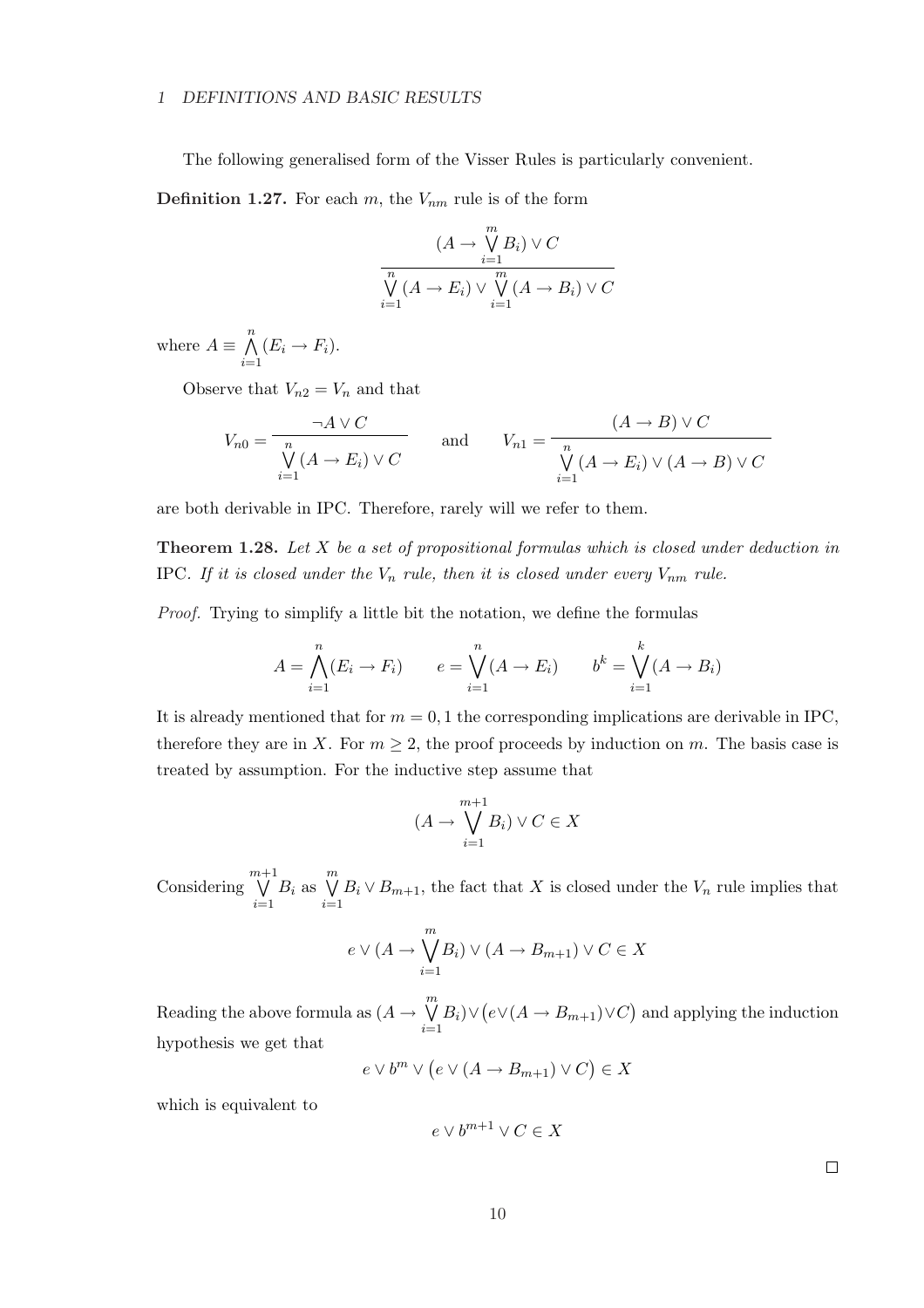### 1.8 A proof system for admissibility

The fact that we cannot rely on the well-known properties of  $\vdash_L$  in order to manipulate  $E_L^R$  makes this notion rather cumbersome. Furthermore, there is a lurking danger of using accidentally properties that do not hold in general, for example the deduction theorem, in the middle of a long, involved proof. So, instead of manipulating  $\bigcup_{i=1}^{R}$  $\int_{L}^{L}$ -relation directly, we will develop an equivalent, but easier to handle proof system.

### 1.8.1 A class of proof systems

Although we intend to use a single proof system, we define a whole class of them, exploiting the fact that the theorem below holds in such a broad context.

**Definition 1.29.** Fix an intermediate logic L and a set of rules R. The  $PS_{L,R}$ –proof system is specified by the following axioms and rules:

Axioms L If  $\varphi \vdash_{\iota} \psi$  then  $\varphi \triangleright \psi$ R If  $\varphi_1, \ldots, \varphi_n$ ψ is an instance of a rule of R then  $\bigwedge^n$  $i=1$  $\varphi_i \rhd \psi$  $\theta \triangleright \varphi$   $\theta \triangleright \psi$ Conj  $\theta \rhd \varphi \wedge \psi$  $\varphi \rhd \theta \qquad \theta \rhd \psi$ Cut  $\varphi \rhd \psi$ 

Rules

**Theorem 1.30.** For every intermediate logic L, every set of rules R and all formulas  $\varphi$ ,  $\psi$ 

$$
\varphi \vdash_L^R \psi \iff PS_{L,R} \vdash \varphi \rhd \psi
$$

*Proof.*  $\Rightarrow$  Let  $\xi_1, \ldots, \xi_n$  be a derivation of  $\varphi \bigcup_{l=1}^R$  $\frac{L}{L}\psi$ . We will inductively prove that  $PS_{L,R} \vdash$  $\varphi \triangleright \xi_i$ , for every  $i \leq n$ . Formula  $\xi_1$  is either derivable in L or it is  $\varphi$ . In either case  $\varphi \vdash_L \xi_1$ , hence  $PS_{LR} \vdash \varphi \triangleright \xi_1$  by the L–axiom.

Now consider  $\xi_{i+1}$ . If it is L–derivable or  $\varphi$ , then it is treated as above. If it is derived from an application of modus ponens, then there are formulas  $\xi_j, \xi_j \to \xi_{i+1}$  which occur earlier in the sequence and so

by I.H. :   
 by I.H. by I.H. by the L-axiom  
\n
$$
\begin{array}{ccc}\n&\varphi \triangleright \xi_j & \varphi \triangleright \xi_j \rightarrow \xi_{i+1} & \text{by the } \mathbf{L} \text{-axiom} \\
&\varphi \triangleright \xi_j \land (\xi_j \rightarrow \xi_{i+1}) & \text{Conj} & \xi_j \land (\xi_j \rightarrow \xi_i) \triangleright \xi_{i+1} \\
&\varphi \triangleright \xi_{i+1} & &\n\end{array}
$$
Cut

If  $\xi_{i+1}$  is derived from an application of a rule of R, then there are formulas  $\xi_{i_1}, \ldots, \xi_{i_m}$  which occur earlier in the sequence such that  $\xrightarrow{\xi_{i_1},\ldots,\xi_{i_m}}$  $\xi_{i+1}$ is an instance of a rule of R. Therefore,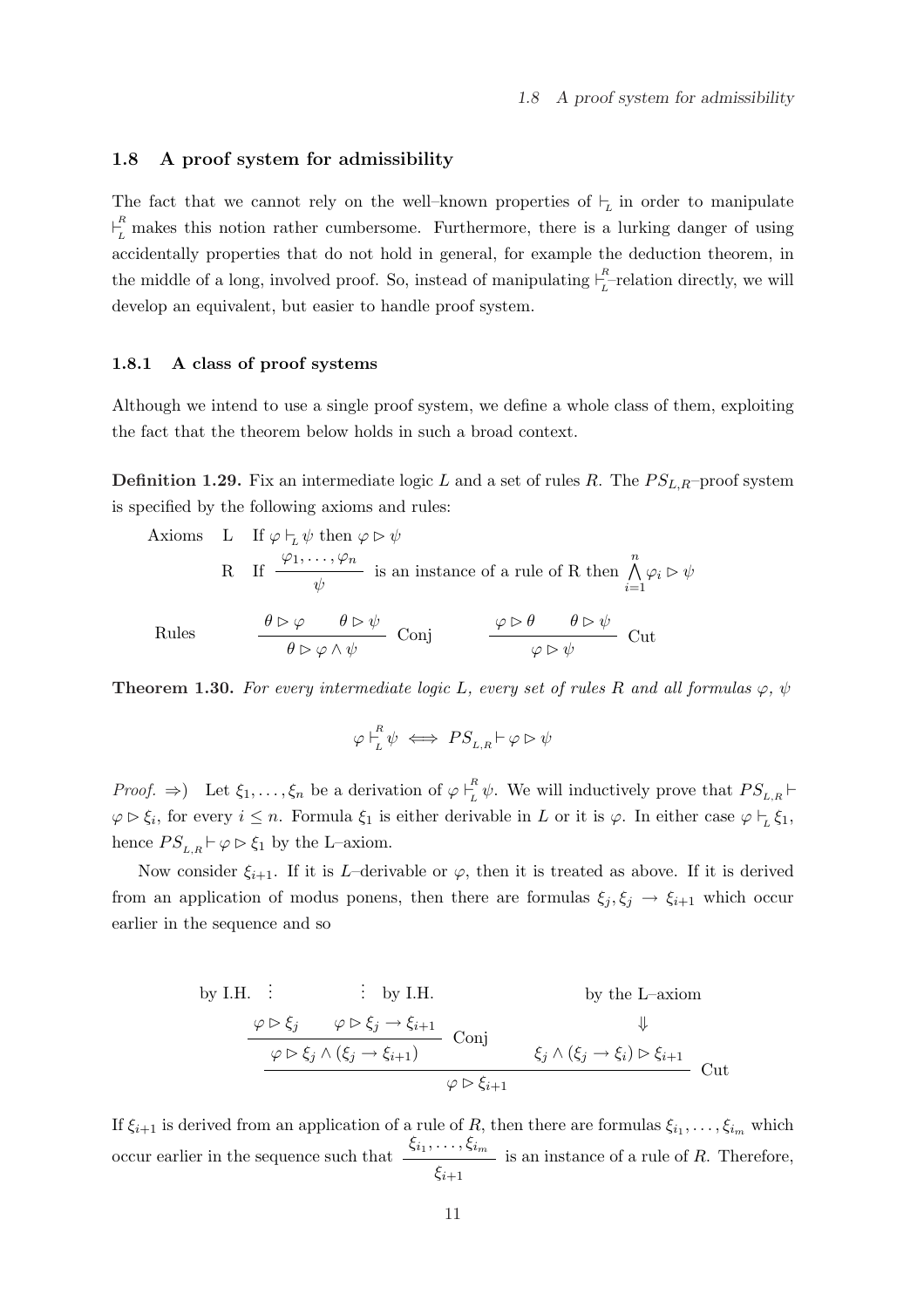### 1 DEFINITIONS AND BASIC RESULTS

by I.H. : 
$$
\begin{array}{c}\n\vdots \\
\varphi \triangleright \xi_{i_1} & \varphi \triangleright \xi_{i_2} \\
\hline\n\varphi \triangleright \xi_{i_1} \wedge \xi_{i_2} & \text{Conj} \\
\vdots \\
\hline\n\varphi \triangleright \frac{n}{\lambda} \xi_{i_j} & \text{Conj} \\
\hline\n\varphi \triangleright \frac{n}{\lambda} \xi_{i_j} & \text{Conj} \\
\hline\n\varphi \triangleright \frac{n}{\lambda} \xi_{i_j} & \text{Conj} \\
\hline\n\varphi \triangleright \xi_{i+1} & \text{Out} \\
\hline\n\varphi \triangleright \xi_{i+1} & \text{Out} \\
\hline\n\varphi \triangleright \xi_{i+1} & \text{Out} \\
\hline\n\end{array}
$$

 $\Leftarrow$ ) By induction on the depth of any given  $PS_{L,R}$ -proof of  $\varphi \triangleright \psi$ . A single line proof of  $\varphi \triangleright \psi$  is due to the L or the R-axiom. In either case,  $\varphi \bigupharpoonright_{I}^{R}$  $\int_L^n \psi.$ 

Now assume that there is an  $(n+1)$ –deep  $PS_{L,R}$ –proof of  $\varphi \triangleright \psi$ . If the last rule applied is that of conjunction, then  $\psi \equiv \psi_1 \wedge \psi_2$  and there are  $PS_{L,R}$ –proofs of  $\varphi \triangleright \psi_1$  and  $\varphi \triangleright \psi_2$  of depth  $\leq n$ . The induction hypothesis implies that  $\varphi \bigcup_{k=1}^{R}$  $\frac{R}{L} \psi_1$  and  $\varphi \vdash_L^R$  $\frac{R}{L} \psi_2$ , therefore  $\varphi \vdash^R_L$  $\frac{1}{L}\psi_1\wedge\psi_2$ by concatenating the derivations and appending the obvious three lines. The case of the cut  $\Box$ rule is similar.

### 1.8.2 The AR–proof system

As our main aim is to study the connection of the Visser rules with the admissible rules of intuitionistic propositional logic, it is logical to focus on  $PS_{\text{IPC},V}$ . This proof system was defined by Rosalie Iemhoff in [Iem01b] and it will be denoted as AR, standing for Admissible Rules, and its axioms as I and V respectively.

**Theorem 1.31** (Iemhoff). Let  $\varphi$ ,  $\psi$  be formulas

- 1. If  $AR \vdash \varphi \triangleright \psi$  then  $AR \vdash \varphi \vee \theta \triangleright \psi \vee \theta$
- 2. If  $AR \vdash \varphi \triangleright \psi$  then  $AR \vdash \theta \vee \varphi \triangleright \theta \vee \psi$
- 3. If  $AR \vdash \varphi \triangleright \theta$  and  $AR \vdash \psi \triangleright \theta$  then  $AR \vdash (\varphi \vee \psi) \triangleright \theta$
- 4. If  $AR \vdash \varphi \triangleright \theta$  then  $AR \vdash \varphi \wedge \psi \triangleright \theta$

Proof.

1. The proof proceeds by induction on the depth of any given proof. For axioms, just observe that  $\varphi \to \psi \vdash \varphi \lor \theta \to \psi \lor \theta$  and that if  $\varphi/\psi$  is an instance of a Visser rule then  $\varphi \vee \theta / \psi \vee \theta$  is also an instance of the same Visser rule.

Now assume that there is an  $(n + 1)$ –deep AR–proof of  $\varphi \triangleright \psi$ . If the last rule applied is that of conjunction, then  $\psi \equiv \psi_1 \wedge \psi_2$  and there are AR–proofs of  $\varphi \triangleright \psi_1$  and  $\varphi \triangleright \psi_2$  of depth  $\leq n$ . Therefore,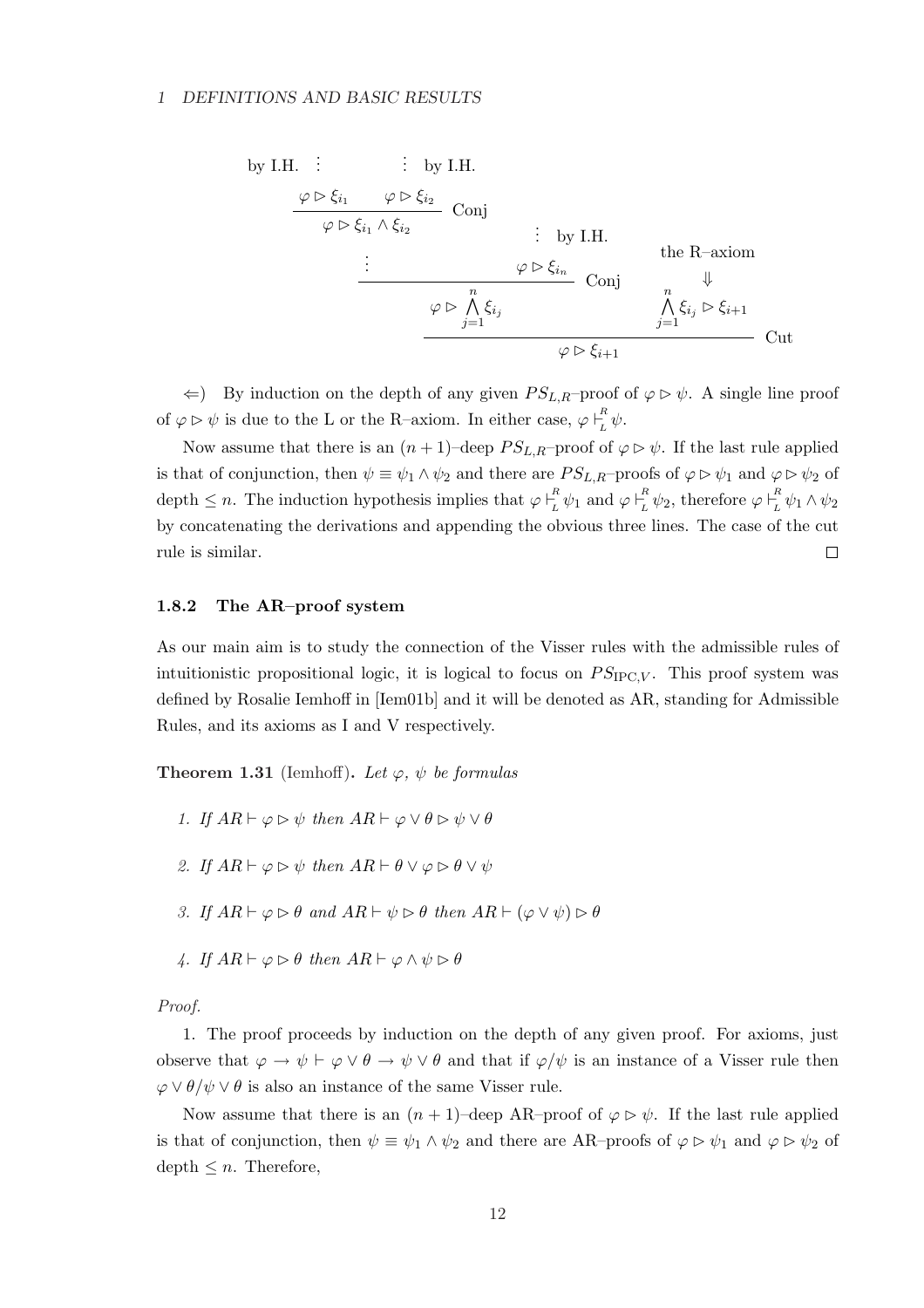by I.H. 
$$
\vdots
$$
 by I.H. by I.H. by the I-axiom  
\n
$$
\begin{array}{ccc}\n\varphi \vee \theta \triangleright \psi_1 \vee \theta & \varphi \vee \theta \triangleright \psi_2 \vee \theta \\
\hline\n\varphi \vee \theta \triangleright (\psi_1 \vee \theta) \wedge (\psi_2 \vee \theta) & \text{(} \psi_1 \vee \theta) \wedge (\psi_2 \vee \theta) \triangleright (\psi_1 \wedge \psi_2) \vee \theta \\
\hline\n\varphi \vee \theta \triangleright (\psi_1 \wedge \psi_2) \vee \theta & & \text{Cut}\n\end{array}
$$

The case of the cut rule is similar.

2. Assuming  $AR \vdash \varphi \triangleright \psi$ , we get that

by the *I* axiom  
\n
$$
\downarrow \qquad \qquad \vdots \qquad \qquad \text{by the previous item} \qquad \qquad \text{by the I-axiom}
$$
\n
$$
\begin{array}{c}\n\theta \vee \varphi \triangleright \varphi \vee \theta \qquad \qquad \varphi \vee \theta \triangleright \psi \vee \theta \\
\hline\n\theta \vee \varphi \triangleright \psi \vee \theta \qquad \qquad \text{Out} \\
\theta \vee \varphi \triangleright \theta \vee \psi \qquad \qquad \theta \vee \varphi \triangleright \theta \vee \psi \qquad \qquad \text{Cut}\n\end{array}
$$

3. Assuming  $AR \vdash \varphi \triangleright \theta$  and  $AR \vdash \psi \triangleright \theta$ , we get that

by the I-axiom  
\nby item 1 : 
$$
\theta \lor \psi \rhd \theta \lor \theta
$$
  
\n $\phi \lor \psi \rhd \theta \lor \psi$   
\n $\theta \lor \psi \rhd \theta$   
\n $\phi \lor \psi \rhd \theta$   
\n $\phi \lor \psi \rhd \theta$   
\n $\phi \lor \psi \rhd \theta$   
\n $\phi \lor \psi \rhd \theta$   
\n $\phi \lor \psi \rhd \theta$ 

4. Apply the cut rule to assumption and to  $\varphi \wedge \psi \triangleright \varphi$ , which is valid by the I–axiom.  $\Box$ 

### 1.9 Saturation

**Definition 1.32.** Let  $L$  be an intermediate logic and let  $X$ ,  $Y$  be sets of formulas.

- 1. X is L–saturated if  $X \vdash_L \varphi \lor \psi \Rightarrow \varphi \in X$  or  $\psi \in X$
- 2. X is strongly L–saturated in Y if for every  $n \in \omega$  and for all  $\varphi_1, \ldots, \varphi_n$

If 
$$
X \vdash_L \bigvee_{i=1}^n \varphi_i
$$
 then  $\varphi_i \in Y$  for some  $i \leq n$ 

Note that the following items could have been added in the previous definition.

1. X is strongly L–saturated if for every  $n \in \omega$  and for all  $\varphi_1, \ldots, \varphi_n$ 

If 
$$
X \vdash_L \bigvee_{i=1}^n \varphi_i
$$
 then  $\varphi_i \in X$  for some  $i \leq n$ 

2. X is L–saturated in Y if  $X \vdash_{\mathbb{L}} \varphi \lor \psi \Rightarrow \varphi \in Y$  or  $\psi \in Y$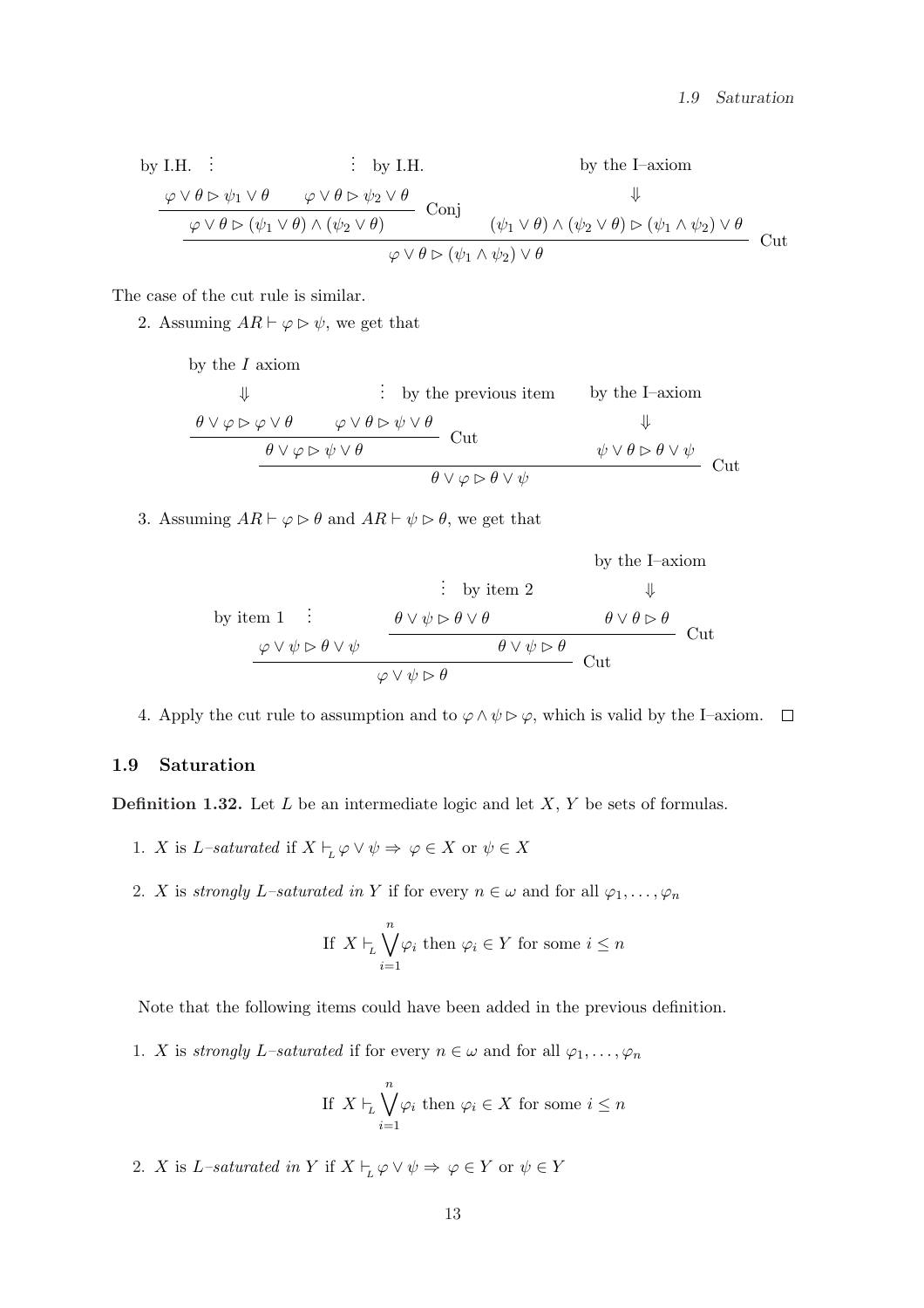### 1 DEFINITIONS AND BASIC RESULTS

However, they both seem to lack mathematical interest. The first because it coincides with the notion "X is  $L$ -saturated" and the second because it is weaker than what we need.

We start by listing some basic properties of the saturated sets.

**Theorem 1.33** (Saturation properties). Let L be a logic and X, Y be sets of formulas.

- 1. X is L–saturated  $\iff X$  is closed under deduction in L and has the disjunction property
- 2. X is L–saturated  $\iff$  X is strongly L–saturated in X
- 3. If X is L–saturated, then every subset of X is strongly L–saturated in X
- 4. If X is strongly L–saturated in Y, then  $X \subseteq Y$
- 5. If X is strongly L–saturated in Y and  $Z \subseteq X$  then Z is also strongly L–saturated in Y
- 6. If X is strongly L–saturated in Y and  $X \vdash_{\mathcal{V}} \varphi$  then  $X \cup {\varphi}$  is also strongly L–saturated in Y

*Proof.* The first is proved using the fact that  $\vdash \varphi \leftrightarrow \varphi \lor \varphi$ . The rest are completely trivial.  $\Box$ 

**Theorem 1.34.** Consider an intermediate logic L and a set of formulas Γ. Then for all formulas  $\psi$ ,  $\varphi$  the following are equivalent:

- Γ $\vdash_L \psi \rightarrow \varphi$
- for every L–saturated set  $Y \supseteq \Gamma$ ,  $\psi \in Y \Rightarrow \varphi \in Y$

Proof. The left-to-right direction is obvious; the converse will be established by proving the contrapositive. Assume that  $\Gamma \nvdash_L \psi \to \varphi$  and let  $\xi_0, \xi_1, \ldots$  be an enumeration of all formulas in which every formula appears infinitely often. We inductively define a sequence  $Y_0 \subseteq Y_1 \subseteq \ldots$ of sets of formulas satisfying the invariant property  $Y_i \nvDash_L \varphi$ , as follows:

$$
Y_0 = \Gamma \cup \{\psi\}, \qquad \xi_i \in Y_{i+1} \iff Y_i \cup \{\xi_i\} \nvdash_L \varphi
$$

S Clearly,  $Y =$  $i Y_i$  contains  $\psi$ , but not  $\varphi$ . We will show that Y is also L–saturated, so assume that  $Y \vdash_L \eta \vee \theta$ , hence there is an i such that  $Y_i \vdash_L \eta \vee \theta$ . Pick indices j, k such that  $k \geq j > i$ ,  $\xi_j \equiv \eta$  and  $\xi_k \equiv \theta$ . If  $Y_j \cup {\eta} \vdash_L \varphi$  and  $Y_k \cup {\theta} \vdash_L \varphi$ , then  $Y_k \cup {\eta} \vee \theta$   $\vdash_L \varphi$ , hence  $Y_k \vdash_L \varphi$ , a contradiction. Therefore,  $\eta \in Y_{j+1}$  or  $\theta \in Y_{k+1}$ , and so  $\eta$  or  $\theta$  is in Y.  $\Box$ 

Corollary 1.35. Consider an intermediate logic L, a set of formulas  $\Gamma$  and a formula  $\varphi$ . Then,

- 1.  $\Gamma \vdash_{\mathcal{L}} \varphi \iff \varphi$  is contained in every L-saturated superset of  $\Gamma$
- 2.  $\Gamma \vdash_{\mathcal{L}} \neg \varphi \iff$  there is no consistent L-saturated superset of  $\Gamma$  containing  $\varphi$

*Proof.* Apply theorem 1.34 to  $\psi \equiv \top$  and  $\varphi \equiv \bot$  respectively.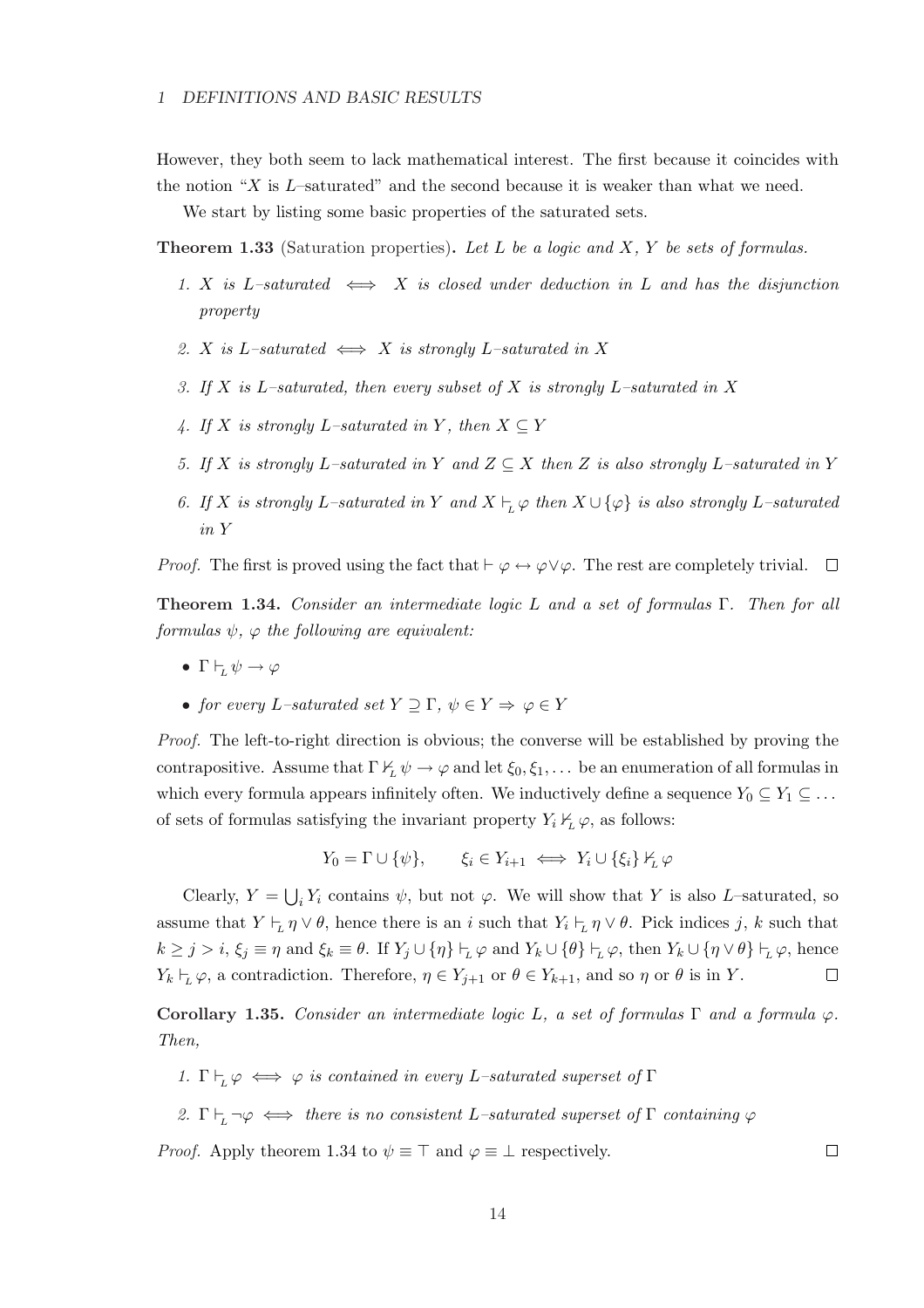### 2 Kripke model constructions

### 2.1 Kripke models

We start by setting up the notation for the semantics.

**Definition 2.1.** A Kripke frame is a partially ordered set, i.e. a pair  $\langle W, \leq \rangle$  where W is a non–empty set and  $\leq$  is a partial order on W. The elements of W are called nodes. If W has a  $\le$ -minimum element then the frame is *rooted*.

According to the preceding definition, a Kripke frame is not necessarily rooted or finite or even connected if it is considered as a graph! For example, the following structure is a well-defined Kripke frame.



**Definition 2.2.** A Kripke model over the language L is a tuple  $\langle W, \leq, V \rangle$ , where  $\langle W, \leq \rangle$  is a Kripke frame and V is a function from W to  $\mathcal{P}(\text{Var}\mathcal{L})$  that satisfies the following monotonicity condition:

$$
u \le v \Rightarrow V(u) \subseteq V(v)
$$
, for all  $u, v \in W$ 

**Definition 2.3.** Let  $K = \langle W, \leq, V \rangle$  be a Kripke model and let u be a node of W. By induction on the construction of a formula  $\varphi$  we define the notion of being true in K at u (or  $\varphi$  is *forced* at u) as follows

- $K, u \Vdash p \iff p \in V(u)$
- $K, u \nVdash \perp$
- $K, u \Vdash \varphi \land \psi \iff K, u \Vdash \varphi$  and  $K, u \Vdash \psi$
- $K, u \Vdash \varphi \lor \psi \iff K, u \Vdash \varphi$  or  $K, u \Vdash \psi$
- $K, u \Vdash \varphi \to \psi \iff \forall v \geq u, K, v \Vdash \varphi \Rightarrow K, v \Vdash \psi$

It follows from the definition that the abbreviated connectives behave properly

- $K, u \Vdash \top$
- $K, u \Vdash \neg \varphi \iff \forall v \geq u \ K, v \nvDash \varphi$
- $K, u \Vdash \varphi \leftrightarrow \psi \iff \forall v \geq u \ (K, v \Vdash \varphi \iff K, v \Vdash \psi)$

Although we demand the monotonicity condition only for propositional variables, it turns out that it holds for every formula.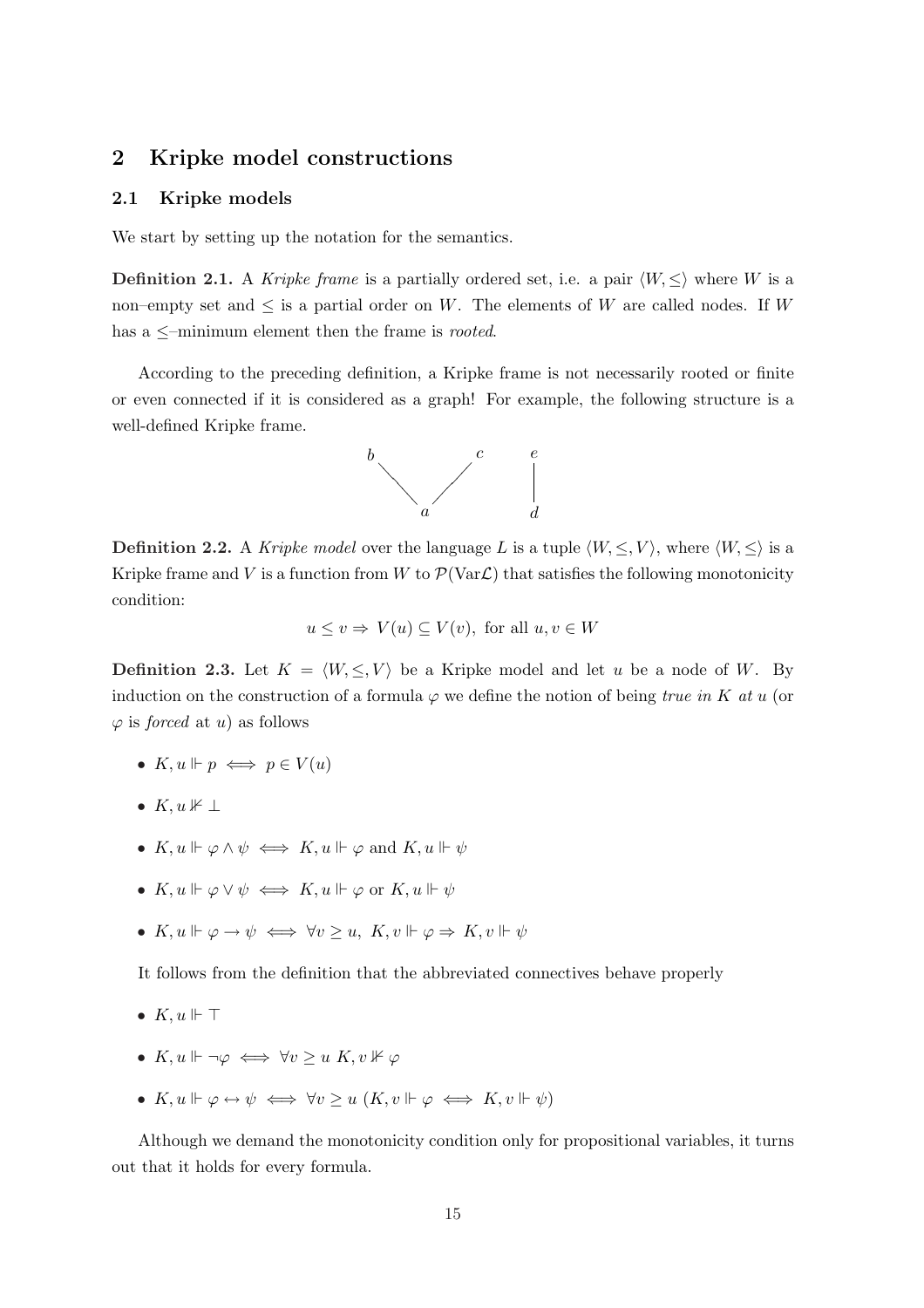**Lemma 2.4.** For every formula  $\varphi$ , for every Kripke model K and for all nodes u, v of K

If 
$$
K, u \Vdash \varphi
$$
 and  $u \leq v$  then  $K, v \Vdash \varphi$ 

*Proof.* By induction on the construction of  $\varphi$ .

### Definition 2.5.

- A Kripke model K satisfies a formula  $\varphi$  (notation  $K \models \varphi$ ) if  $\varphi$  is true at every node of K
- A class of Kripke models  $\mathscr K$  satisfies a formula  $\varphi$  if  $\varphi$  is satisfied in every model of  $\mathscr K$
- A Kripke frame F satisfies a formula  $\varphi$  if  $\varphi$  is satisfied in every model based on F
- A class of Kripke frames  $\mathscr F$  satisfies a formula  $\varphi$  if  $\varphi$  is satisfied in every frame of  $\mathscr F$
- The theory of a Kripke model K, denoted by  $Th(K)$ , is the set of formulas satisfied by K. The term "theory" is justified by the fact it is closed under modus ponens. The notion is extended to classes of models and frames in the obvious way.
- Two Kripke models  $K, M$  are *equivalent* if they have the same theory, i.e. if for all formulas  $\varphi$ :

$$
K \models \varphi \iff M \models \varphi
$$

The theory of every rooted Kripke model has obviously the disjunction property. Therefore, if a rooted Kripke model is a model of an intermediate logic  $L$ , then its theory is by theorem 1.33 an L–saturated set. This result does not in general hold for non–rooted models, as the following two–node example establishes

| p         | q         |
|-----------|-----------|
| $\bullet$ | $\bullet$ |

Figure 1: A model the theory of which does not have the disjunction property

#### 2.1.1 Generated submodels

Only the case of implication in the inductive definition 2.3 differentiates the Kripke model truth from the classical one, since all the other connectives are also treated locally. However even in this case, the nodes below a given node  $u$  cannot affect what formulas are true at  $u$ . This observation suggests the following definition.

### Definition 2.6.

• A frame  $\langle W, \leq \rangle$  is a *subframe* of a frame  $\langle Z, \preceq \rangle$  if  $W \subseteq Z$  and  $\leq$  is the restriction of  $\preceq$ in W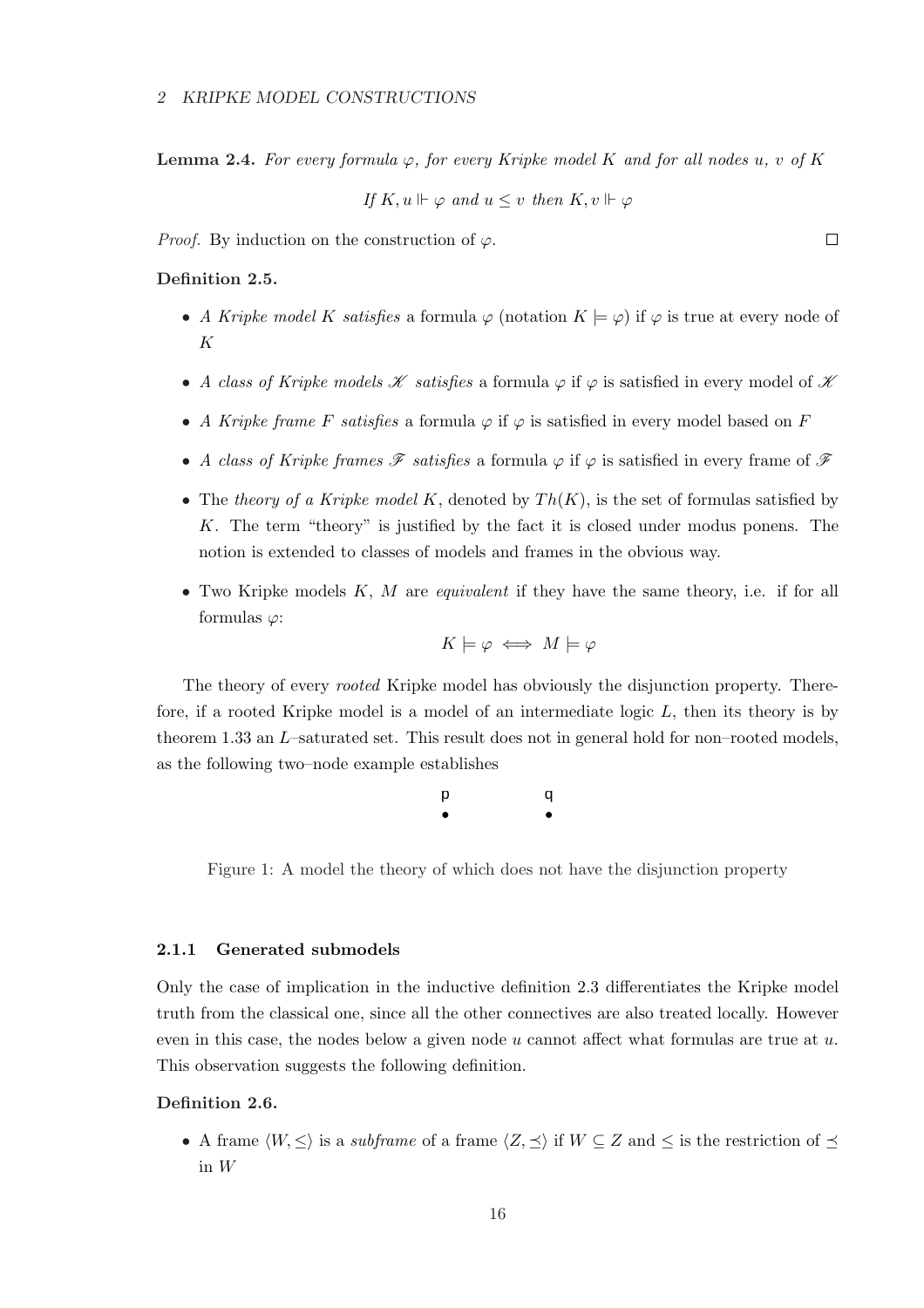- A subframe is *generated* if it is upwards closed
- The subframe of a frame  $F$  generated by a node u consists of all nodes of  $F$  greater or equal to u and is denoted by  $F_u$ . Such frames are also called generated rooted subframes
- A model  $\langle W, \leq, V \rangle$  is a (generated) submodel of  $\langle Z, \preceq, U \rangle$  if  $\langle W, \leq \rangle$  is a (generated) subframe of  $\langle Z, \preceq \rangle$  and  $V(w) = U(w)$  for every node w of W

**Theorem 2.7.** Let u be a node of a Kripke model K. Then, for every formula  $\varphi$ 

$$
K_u \models \varphi \iff K, u \Vdash \varphi
$$

*Proof.* By induction on the construction of  $\varphi$ .

### 2.1.2 Soundness

**Theorem 2.8** (Soundness). If  $\Gamma \vdash \varphi$  then  $\varphi$  is satisfied in every Kripke model the theory of which is a superset of  $\Gamma$ .

Proof. This is a quite easy and rather tedious proof, so we will only provide a sketch of it. First, we show that each axiom of IPC is satisfied by every Kripke model. The closure under modus ponens is treated by the fact that a theory of a model is obviously a theory. Then we prove by induction on the length of the given derivation  $\xi_1, \ldots, \xi_n$  of  $\Gamma \vdash \varphi$  that each  $\xi_i$  is satisfied in every Kripke model the theory of which is a superset of Γ.  $\Box$ 

The completeness theorem of IPC with respect to Kripke frames is deferred until § 2.3.

### 2.1.3 Kripke frames and intermediate logics

**Definition 2.9.** Given a substitution  $\sigma$  and a Kripke model K, we construct the Kripke model  $\sigma^*(K)$  based on the frame of K and with assignment  $V_{\sigma}$  defined as:

$$
p \in V_{\sigma}(u) \iff K_u \models \sigma(p)
$$

for every propositional variable  $p$  and every node  $u$  of  $K$ . The monotonicity condition  $K$ satisfies implies that  $\sigma^*(K)$  is a well-defined Kripke model.

**Lemma 2.10.** For every Kripke model K, every substitution  $\sigma$  and every formula  $\varphi$ 

$$
\sigma^*(K) \models \varphi \iff K \models \sigma(\varphi)
$$

*Proof.* By a straightforward induction on the construction of formula  $\varphi$ 

Theorem 2.11. The set of formulas satisfied in the arbitrary class of Kripke frames is an intermediate logic.

 $\Box$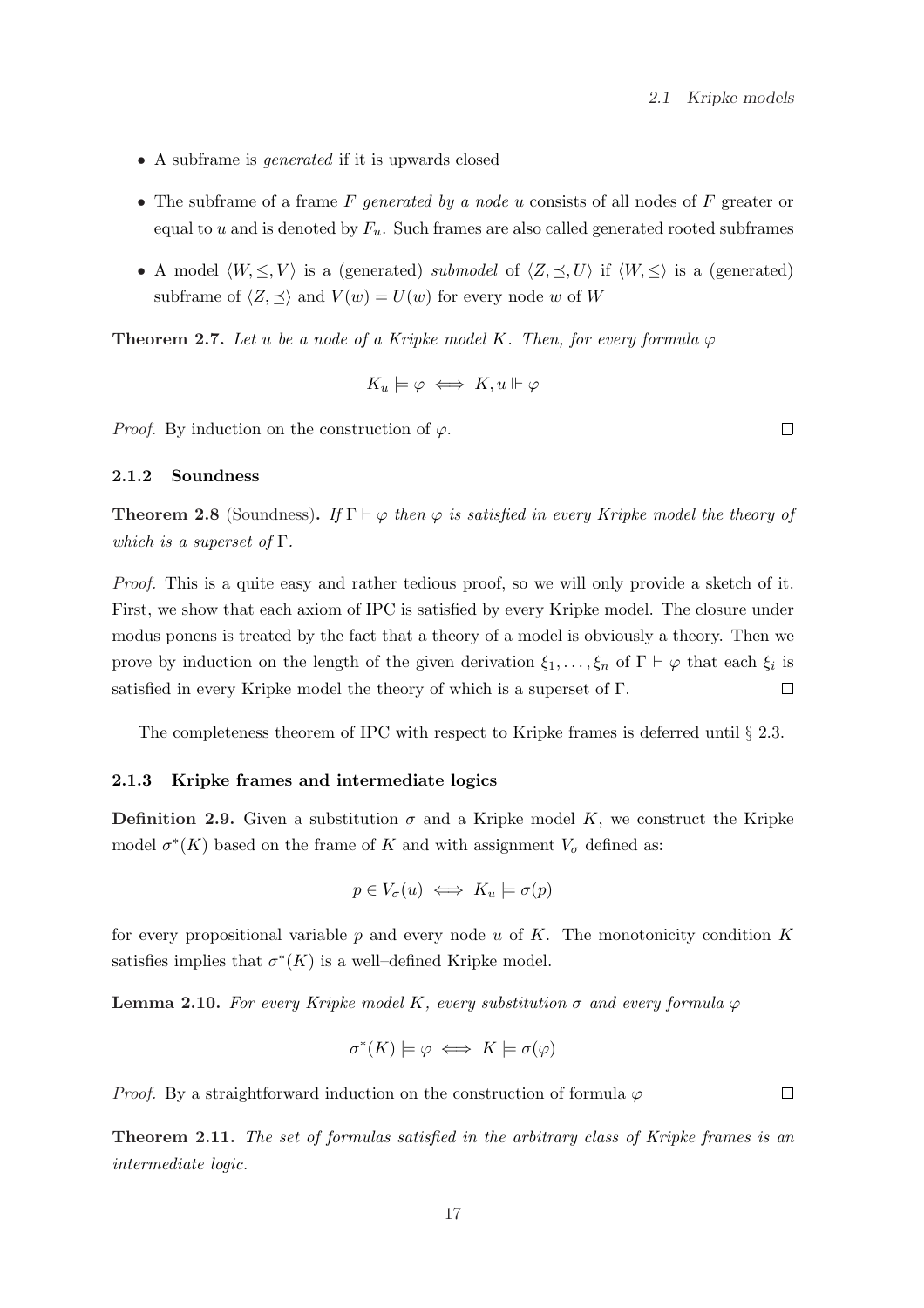*Proof.* Let L be the set of formulas satisfied in a class of Kripke frames  $\mathscr{F}$ . By the soundness theorem 2.8, IPC  $\subseteq L$ . Consider a formula  $\varphi$  in L, a substitution  $\sigma$  and a Kripke model  $K = \langle W, \leq, V \rangle$  based on some frame F in  $\mathscr{F}$ . The model  $\sigma^*(K)$  is also based on F, thus it satisfies  $\varphi$ , therefore  $K \models \sigma(\varphi)$  by lemma 2.10.  $\Box$ 

The converse of the above theorem does not hold, see for example [CZ97], where a Kripke incomplete intermediate logic is constructed. This result demonstrates the inadequacy of the Kripke semantics in the general framework of intermediate logics and turns our attention to algebraic semantics (Heyting algebras) and relational semantics (general frames).

#### 2.1.4 Extension property

We end this section by defining a property which, as we will show in  $\S$  3.3, characterises intuitionistic propositional logic. The variations related to intermediate logics and the Visser rules are defined in § 4.3.

**Definition 2.12.** Let  $K_1, \ldots, K_n$  be rooted Kripke models and let X be a set of formulas. The structure  $(\sum_{i=1}^{n} K_i)^X$  is constructed by taking an isomorphic copy of each  $K_i$  so that their frames are disjoint and then adding below the roots a new node r at which a propositional variable is true if and only if it belongs to X. Therefore  $\left(\sum_{n=1}^{n}\right)^{n}$  $i=1$  $K_i$ <sup>X</sup> is a well-defined Kripke model if and only if  $X \subseteq \vec{p}$ , where  $\vec{p}$  is the set of propositional variables satisfied in every  $K_i$ . We also define,

$$
\sum_{i=1}^{n} K_i = (\sum_{i=1}^{n} K_i)^{\vec{p}} \quad \text{and} \quad (\sum_{i=1}^{n} K_i)' = (\sum_{i=1}^{n} K_i)^{\emptyset}
$$

Observe that  $\left(\sum_{n=1}^n\right)$  $i=1$  $K_i$ <sup> $\prime$ </sup> is always well-defined. This construction is due to Smorynski, see [Smo73], and is called (Smorynski) *gluing*.  $\sum$  is the Smorynski operator.

### Definition 2.13.

- Two rooted Kripke models are variants if they are based on the same frame and their assignments may only differ in the roots.
- A class of rooted Kripke models  $\mathscr K$  has the *extension property up to n*, if for every  $K_1, \ldots, K_n \in \mathcal{K}$  there exists a variant of  $\sum_{n=1}^n$  $i=1$  $K_i$  in  $\mathscr K$ .
- A class of rooted Kripke models has the extension property if it has the extension property up to *n*, for every  $n \geq 1$ .
- A set of formulas has the extension property (up to  $n$ ) if its class of rooted Kripke models has the extension property (up to  $n$ ).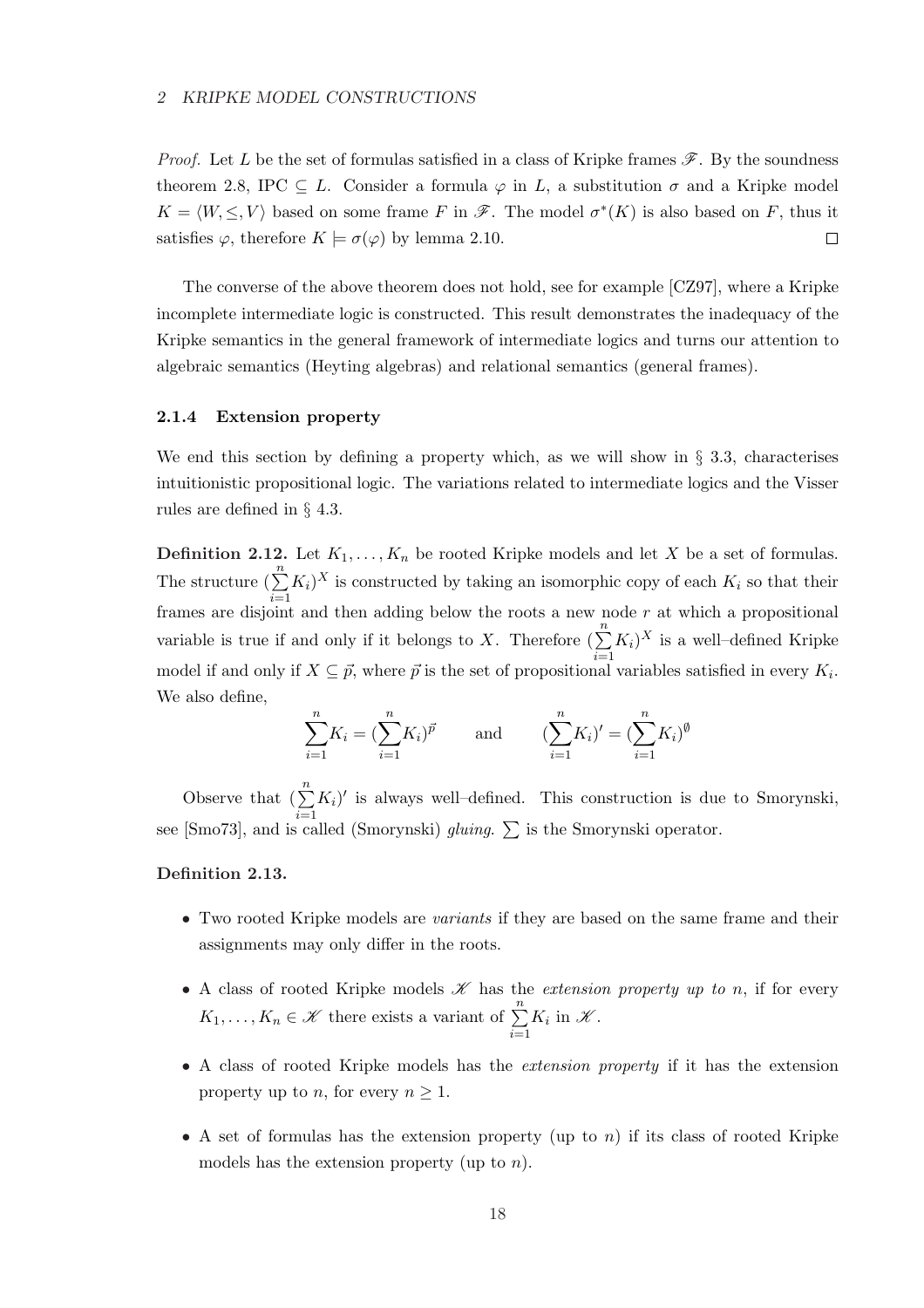Note that by adding below the root  $r$  of a Kripke model  $K$  a new node at which exactly the same as r propositional variables are true, we get a variant of  $\sum K$  which is equivalent to K, as a bounded morphic preimage. Therefore, every set of formulas has the extension property up to 1.

Definition 2.14. A class of Kripke models is *stable* if it is closed under generated rooted submodels.

### 2.2 Truth–preserving operations

We proceed to investigate several truth–preserving operations between Kripke models.

### 2.2.1 Isomorphisms

The forcing relation of a Kripke model  $\langle W, \leq, V \rangle$  is completely determined by the assignment V and the  $\leq$ -structure of its domain. By relabelling the elements of W and suitably modifying the ordering and the assignment we obtain an essentially identical Kripke model.

**Definition 2.15.** A bijective function f from model  $K = \langle W, \leq, V \rangle$  to model  $K' = \langle W', \leq \rangle$  $\langle V' \rangle$  is an *isomorphism* if for all nodes  $u, v$  of K

- 1.  $V(u) = V'(f(u))$
- 2.  $u \leq v \iff f(u) \leq f(v)$

**Theorem 2.16.** If f is an isomorphism from  $K$  to  $K'$  then,

- 1. for all  $u \in K : Th(K_u) = Th(K'_{f(u)})$
- 2. K and  $K'$  are equivalent

Proof. will come as a corollary of theorem 2.20.

 $\Box$ 

### 2.2.2 Bounded morphisms

Model–isomorphism is not expected to capture the whole notion of model–equivalence. For example, the models in figure 2 are equivalent, though not isomorphic for cardinality reasons. In terms of their theories, models (b), (c) and (d) contain redundant information and it seems that they can be reduced to the plain model (a). This type of reduction is defined by relaxing the order–preserving condition of isomorphism.

**Definition 2.17.** Let  $K = \langle W, \leq, V \rangle$  and  $K' = \langle W', \leq', V' \rangle$  be Kripke models. A surjective function  $f: K \to K'$  is a bounded morphism<sup>1</sup> if it satisfies the following conditions:

1.  $V(u) = V'(f(u))$ 

<sup>&</sup>lt;sup>1</sup>In the literature is also known as *reduction* or  $p$ -morphism, which is short for pseudo–epimorphism.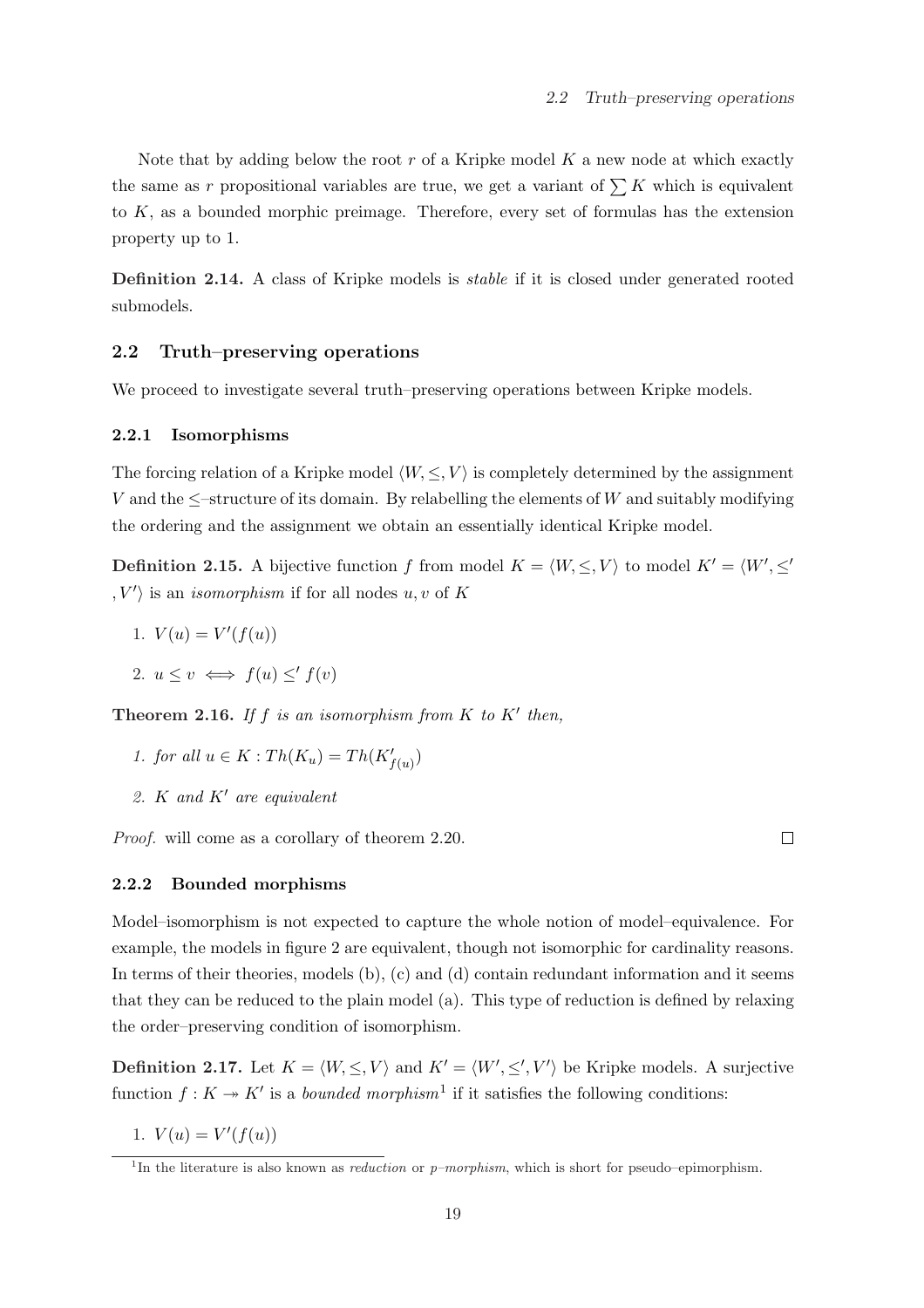

Figure 2: Equivalent Models

2.  $u \leq v \Rightarrow f(u) \leq f(v)$ 

3.  $f(u) \leq f(v)$  implies the existence of a  $w \geq u$  such that  $f(w) = f(v)$ 

If there is a bounded morphism from K to K', then we say that K' is a bounded morphic *image of K*, and write  $K \rightarrow K'$ .

 $\Box$ 

**Theorem 2.18.** If f is a bounded morphism from  $K$  to  $K'$  then,

- 1. for all  $u \in K : Th(K_u) = Th(K'_{f(u)})$
- 2. K and  $K'$  are equivalent

Proof. will come as a corollary of theorem 2.20.

#### 2.2.3 Bisimulations

Consider once more models (b) and (c) of figure 2. The fact that there is no bounded morphism between them can be established either intuitively, since neither one is considered simpler than the other, or formally, since there is no surjective function between them that preserves the assignment. However, they are equivalent indeed as bounded morphic preimages of model (a). The notion that directly links such models, without referring to their reduct, is bisimulation. It is a relational generalisation of bounded morphism whereby the directionality from elaborate to plain is replaced by a back–and–forth system of moves between nodes of models.

### Definition 2.19.

1. A relation  $R \subseteq X \times Y$  is serial if

$$
(\forall x \in X)(\exists y \in Y) \, xRy
$$

2. Let  $\langle W, \leq \rangle$  and  $\langle W', \leq' \rangle$  be posets. A relation  $R \subseteq W \times W'$  is a simulation preorder if

$$
uRu' \& u \le v \Rightarrow \exists v' \ge' u' : vRv'
$$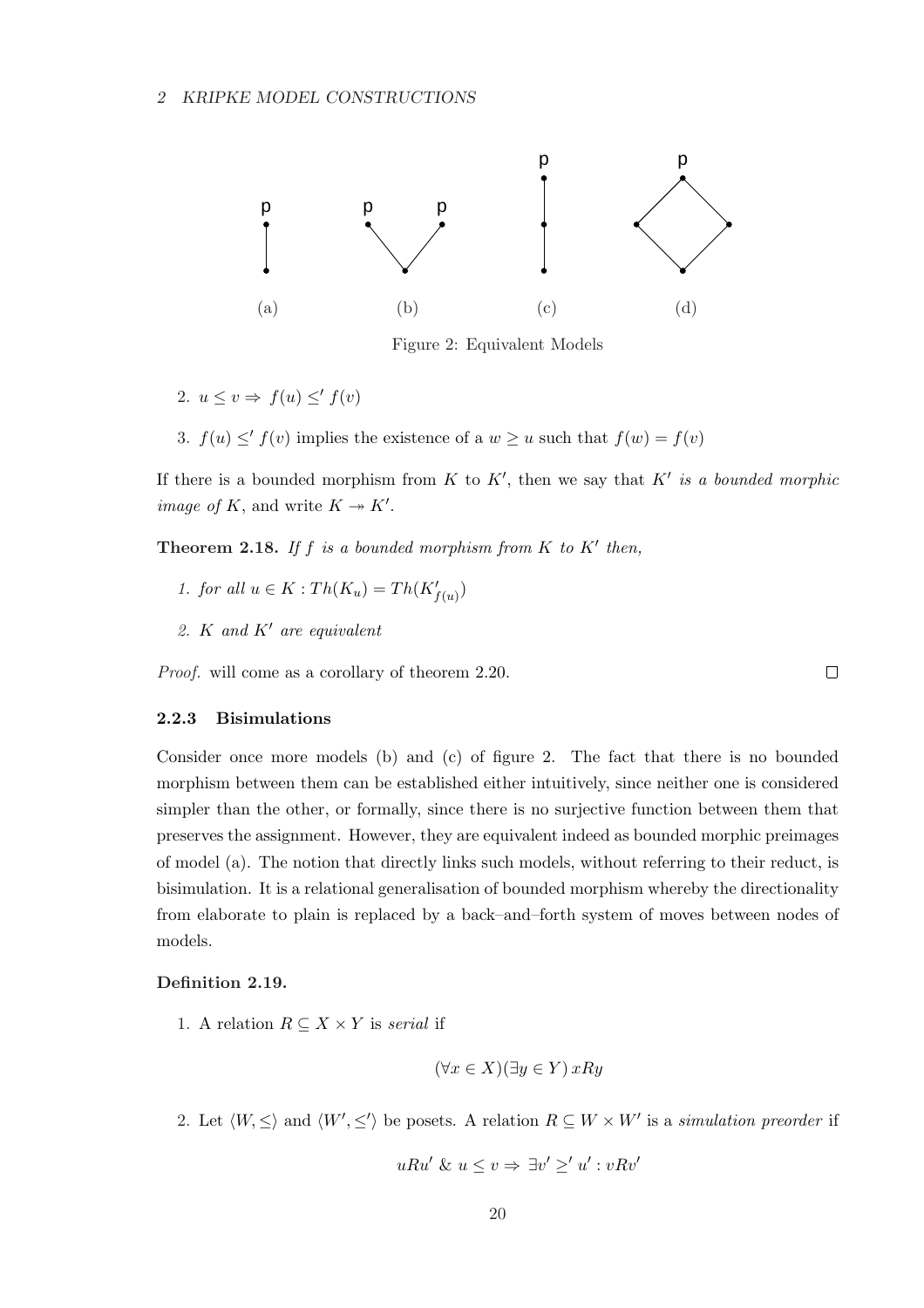- 3. Let  $K = \langle W, \leq, V \rangle$  and  $K' = \langle W', \leq', V' \rangle$  be Kripke models. A relation  $R \subseteq W \times W'$ is a bisimulation if it satisfies the following conditions:
	- R and  $R^{-1}$  are serial
	- $uRu' \Rightarrow V(u) = V'(u')$
	- $R$  is a simulation preorder (forth–condition)
	- $R^{-1}$  is a simulation preorder (back–condition)

**Theorem 2.20.** If R is a bisimulation of K to K' then,

- 1. for all  $u \in K : uRu' \Rightarrow Th(K_u) = Th(K'_{u'})$
- 2. K and  $K'$  are equivalent

#### Proof.

1. By induction on the construction of the arbitrary formula  $\varphi$ . The basis is true by the second condition of the definition of "bisimulation" and the cases of disjunction and conjunction are straightforward. For the case of implication, assume that  $K_u \models \varphi_1 \rightarrow \varphi_2$ and let  $v' \geq u'$  such that  $K'_{v'} \models \varphi_1$ . Back–condition implies that there exists a  $v \geq u$  such that  $vRv'$ . Therefore,

$$
K'_{v'} \models \varphi_1 \stackrel{\text{I.H.}}{\implies} K_v \models \varphi_1
$$
  
\n
$$
\Downarrow \text{ [since } K_u \models \varphi_1 \to \varphi_2 \text{ and } v \ge u \text{]}
$$
  
\n
$$
K'_{v'} \models \varphi_2 \stackrel{\text{I.H.}}{\iff} K_v \models \varphi_2
$$

Forth–condition treats similarly the other direction.

2. Assume that  $K \models \varphi$  and let u' be a node of K'. The fact that  $R^{-1}$  is serial implies that there is a u in K such that uRu'. Therefore,  $K'_{u'} \models \varphi$  by the previous item and so  $K' \models \varphi$ , since u' was arbitrary. The other direction is symmetrical.

The preceding comments and definitions convincingly establish that

isomorphism 
$$
\Rightarrow
$$
 bounded morphism  $\Rightarrow$  bisimulation

thus theorems 2.16 and 2.18 are in fact corollaries of theorem 2.20.

Note that the frame counterparts of the above operations, which are defined by dropping the condition relating the assignments, are also of interest. Such an example we will meet in the proof of theorem 2.28.

### 2.3 Completeness results for IPC

Following Craig Smorynski in [Smo73], we present several well–known completeness results for intuitionistic propositional logic.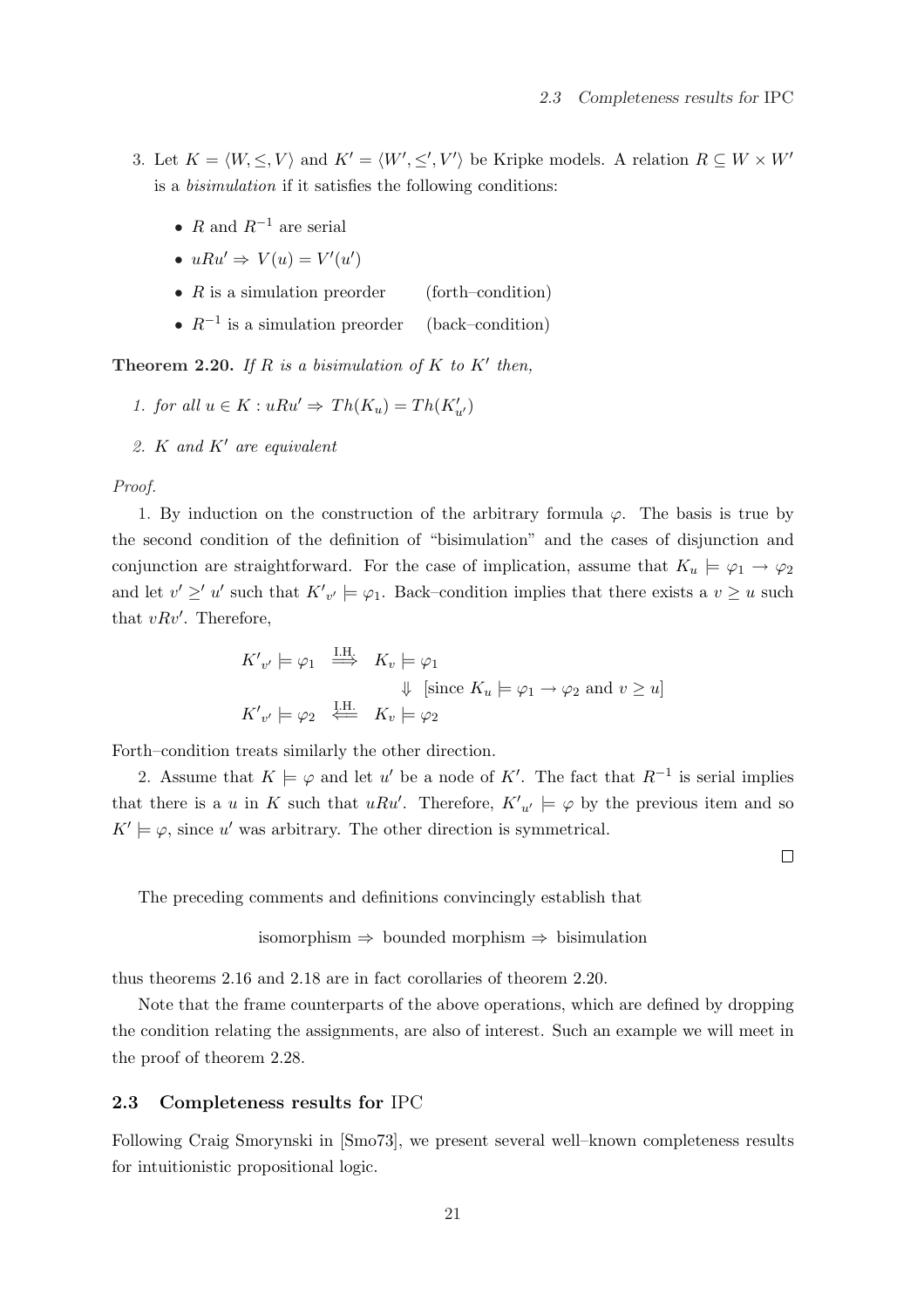### 2.3.1 The canonical model

**Definition 2.21.** The *canonical model*  $K = \langle W, \preccurlyeq, V \rangle$  of IPC is defined as follows:

- $W$  is the set of all IPC–saturated sets of propositional formulas
- $\preccurlyeq$  is the subset relation
- $V$  maps each node u to the set of propositional variables contained in the IPC–saturated set associated with u

Each node of K is identified with the IPC–saturated set attached to it. Note that K is rooted, with root  $C_n(\emptyset)$ , which is IPC–saturated because IPC has the disjunction property.

**Theorem 2.22.** For every IPC–saturated set X

$$
Th(\mathcal{K}_X)=X
$$

*Proof.* By induction on the construction of the arbitrary formula  $\varphi$ ; the basis is true by definition.

$$
\begin{array}{ll}\n\wedge & \mathcal{K}_X \models \varphi_1 \land \varphi_2 \iff \mathcal{K}_X \models \varphi_1 \text{ and } \mathcal{K}_X \models \varphi_2 \\
&\iff \varphi_1 \in X \text{ and } \varphi_2 \in X \qquad \text{[by the induction hypothesis]} \\
&\iff \varphi_1 \land \varphi_2 \in X \qquad \text{[because } X \text{ is closed under deduction]} \\
\vee & \mathcal{K}_X \models \varphi_1 \lor \varphi_2 \iff \mathcal{K}_X \models \varphi_1 \text{ or } \mathcal{K}_X \models \varphi_2 \\
&\iff \varphi_1 \in X \text{ or } \varphi_2 \in X \qquad \text{[by the induction hypothesis]} \\
&\iff \varphi_1 \lor \varphi_2 \in X \qquad \text{[because } X \text{ is IPC-saturated]} \\
\Rightarrow & \mathcal{K}_X \models \varphi_1 \to \varphi_2 \iff \forall Y \geq X \ (\mathcal{K}_Y \models \varphi_1 \Rightarrow \mathcal{K}_Y \models \varphi_2) \\
&\iff \forall Y \supseteq X \ (\varphi_1 \in Y \Rightarrow \varphi_2 \in Y) \qquad \text{[by the induction hypothesis]} \\
&\iff \varphi_1 \to \varphi_2 \in X \qquad \text{[by theorem 1.34]} \\
\Box\n\end{array}
$$

**Theorem 2.23** (Strong completeness). If  $\Gamma \nvdash \varphi$  then there exists a Kripke model that satisfies every formula in  $\Gamma$ , but not  $\varphi$ .

*Proof.* Assume that  $\Gamma \nvdash \varphi$ . By corollary 1.35, there exists an IPC–saturated superset  $\Delta$  of  $\Gamma$ which does not contain  $\varphi$ . Therefore by theorem 2.22,  $\mathcal{K}_{\Delta}$  is the Kripke model we are looking for.  $\Box$ 

The completeness theorem for  $\Gamma = \emptyset$  was first proved by Saul Kripke. Strong completeness is due independently to Peter Aczel, Melvin Fitting and Richmond Thomason.

A corollary of the strong completeness theorem is that every intermediate logic L is sound and strongly complete with respect to a class of models, since

$$
\Gamma \vdash_{\!\!L} \varphi \iff \Gamma \cup L \vdash \varphi
$$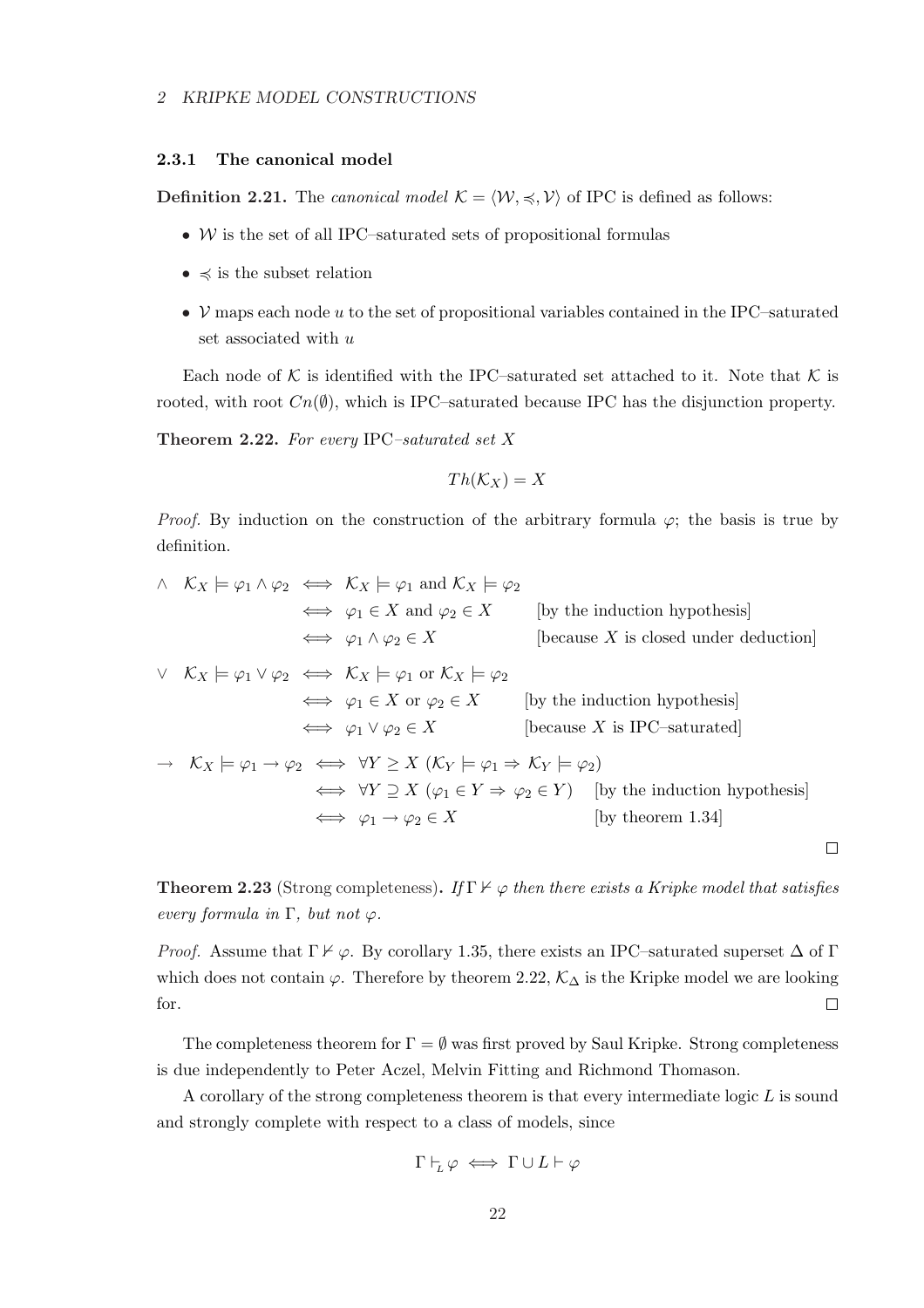### 2.3.2 Finite tree theorem

### Definition 2.24.

- A Kripke frame  $F = \langle W, \leq \rangle$  is a tree if it is rooted and for every node  $u \in F$  the set of its predecessors  $\{v \in F \mid v \leq u\}$  is linearly ordered and finite
- A Kripke frame is an  $n$ -ary tree if it is a tree such that every node has at most n immediate successors. Note that a 0–ary tree consists just of its root. A unary tree is also called linear
- An  $n$ –ary tree is full if every non–terminal node has exactly n immediate successors

**Theorem 2.25** (Smorynski). For every formula  $\varphi$  and every countermodel  $M = \langle W, \leq, V \rangle$ of  $\varphi$  there is a finite tree submodel K of M which does not satisfy  $\varphi$  and is such that

$$
(\forall \psi \in S)(\forall u \in K)(K_u \models \psi \iff M_u \models \psi)
$$
\n
$$
(2.1)
$$

where S is the set of subformulas of  $\varphi$ .

*Proof.* First, we define the function  $f : M \to \mathcal{P}(S)$  as follows:

$$
f(u) = \{ \psi \in S \mid M_u \models \psi \} = Th(M_u) \cap S
$$

Note that

- 1. the values of  $f$  are finite by assumption
- 2. f is monotonically non–decreasing by the monotonicity condition Kripke models satisfy
- 3.  $(\forall u, v \in M)(f(u) = f(v) \Rightarrow Th(M_u) \cap S = Th(M_v) \cap S)$

The nodes of the submodel K are selected inductively and are denoted by  $\beta_{\sigma}$ , where  $\sigma$  is a finite sequence of natural numbers that keeps track of their order. Let  $u$  be any node of  $M$ that does not force  $\varphi$ . Define  $\beta_{\langle} = u$ .

Assume that  $\beta_{\sigma}$  is already selected. The property we would like to hold is that for every  $u \geq \beta_{\sigma}$  there is a  $\beta_{\tau} \geq' \beta_{\sigma}$  such that  $f(\beta_{\tau}) = f(u)$  (where  $\leq'$  will be the ordering of model  $K$ ). So, define

$$
W_{\sigma} = \{ u \in M \mid u \ge \beta_{\sigma} \text{ and } f(u) \supset f(\beta_{\sigma}) \text{ and}
$$

$$
\forall v \in M : \beta_{\sigma} < v < u \Rightarrow f(v) = f(\beta_{\sigma}) \text{ or } f(v) = f(u) \}
$$

If  $W_{\sigma} = \emptyset$  then the process stops for this specific branch and the node  $\beta_{\sigma}$  will be a leaf of K. Otherwise, although  $W_{\sigma}$  is in general infinite,  $f[W_{\sigma}]$  is finite, since S is finite. So, let  $u_0, \ldots, u_m$  be nodes in  $W_{\sigma}$  such that

1. 
$$
\forall v \in W_{\sigma} \, \exists \, i : f(v) = f(u_i), \text{ i.e } f[\{u_0, \ldots, u_m\}] = f[W_{\sigma}]
$$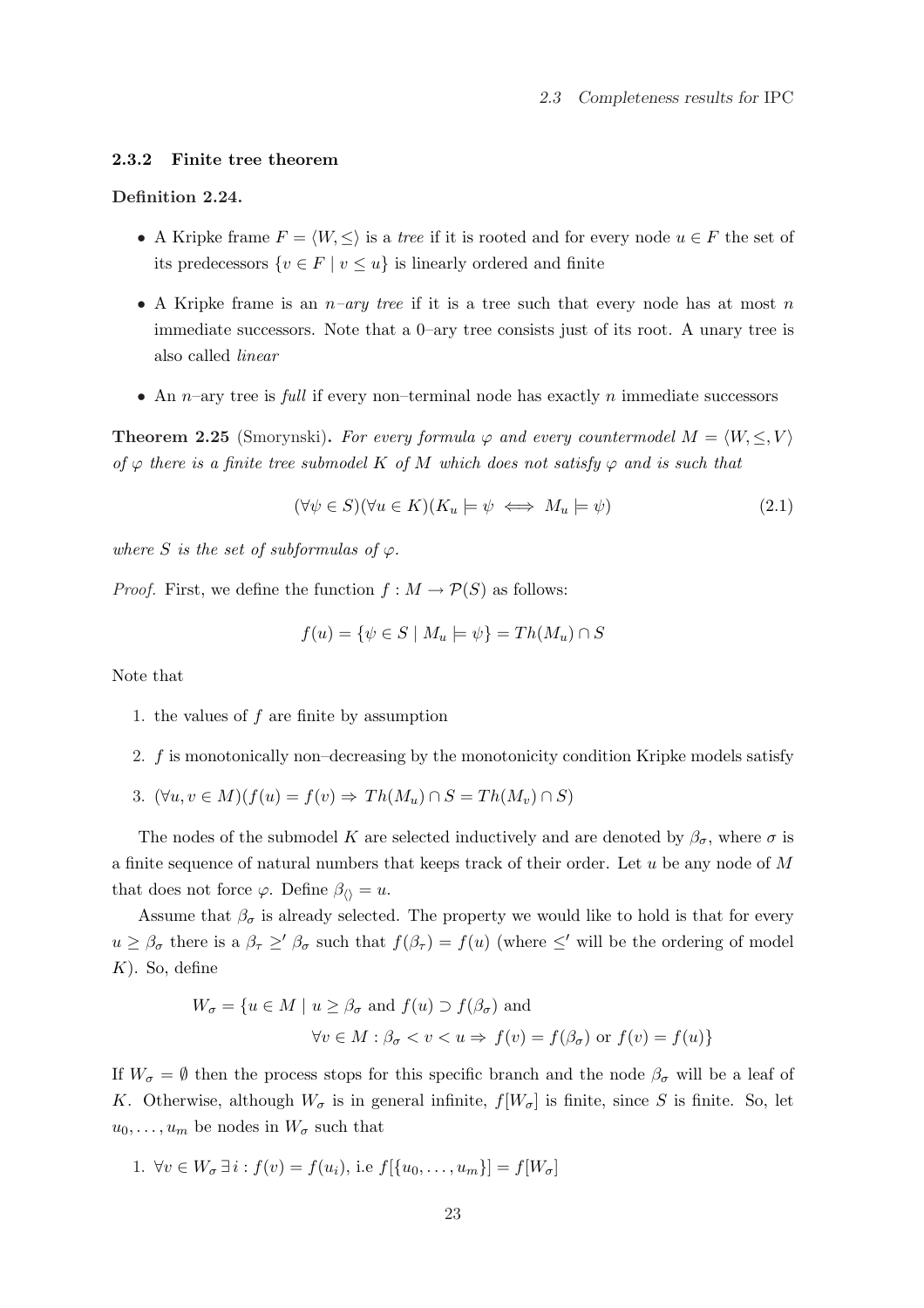#### 2 KRIPKE MODEL CONSTRUCTIONS

2.  $i \neq j \Rightarrow f(u_i) \neq f(u_j)$ 

Define  $\beta_{\sigma*(i)} = u_i$ . In this way, we are assured that the branching of K is finite. Moreover, the length of every sequence  $\sigma$  is  $\leq |S|$ , hence the height is also finite.

The submodel  $K = \langle W', \leq', V' \rangle$  is defined as follows

- W' consists of all the  $\beta_{\sigma}$  that have been defined
- $\bullet \leq'$  is the usual ordering of finite sequences, i.e.

$$
\beta_{\sigma} \leq' \beta_{\tau} \iff \exists \rho : \tau = \sigma * \rho
$$

Note that  $\beta_{\sigma} \leq \beta_{\tau} \Rightarrow \beta_{\sigma} \leq \beta_{\tau}$ 

•  $V' = V \restriction W'$ 

We proceed to prove  $(2.1)$  by induction on the construction of the arbitrary subformula of  $\varphi$ .

$$
K_{\beta_{\sigma}} \models p \iff p \in V'(\beta_{\sigma}) \iff p \in V(\beta_{\sigma}) \iff M_{\beta_{\sigma}} \models p
$$

The cases of conjunction and disjunction are straightforward. For the case of implication, assume that  $K_{\beta_{\sigma}} \models \theta \to \psi$  and consider a  $u \geq \beta_{\sigma}$  such that  $M_u \models \theta$ . Then,  $f(u) \supseteq f(\beta_{\sigma})$  so there is a  $\beta_{\tau} \geq' \beta_{\sigma}$  such that

$$
f(\beta_{\tau}) = f(u) \tag{2.2}
$$

Therefore,

$$
M_u \models \theta \stackrel{(2.2)}{\Longrightarrow} M_{\beta_{\tau}} \models \theta \stackrel{\text{I.H.}}{\Longrightarrow} K_{\beta_{\tau}} \models \theta
$$
  

$$
\Downarrow \text{ [since } K_{\beta_{\sigma}} \models \theta \to \psi \text{ and } \beta_{\tau} \ge' \beta_{\sigma} \text{]}
$$
  

$$
M_u \models \psi \stackrel{(2.2)}{\Longleftrightarrow} M_{\beta_{\tau}} \models \psi \stackrel{\text{I.H.}}{\Longleftrightarrow} K_{\beta_{\tau}} \models \psi
$$

For the other direction, assume that  $M_{\beta_{\sigma}} \models \theta \rightarrow \psi$  and let  $\beta_{\tau} \geq' \beta_{\sigma}$  such that  $K_{\beta_{\tau}} \models \theta$ . Then,

$$
K_{\beta_{\tau}} \models \theta \stackrel{\text{I.H.}}{\implies} M_{\beta_{\tau}} \models \theta
$$
  
\n
$$
\Downarrow \text{ [since } M_{\beta_{\sigma}} \models \theta \to \psi \text{ and } \beta_{\tau} \geq' \beta_{\sigma} \text{]}
$$
  
\n
$$
K_{\beta_{\tau}} \models \psi \stackrel{\text{I.H.}}{\iff} M_{\beta_{\tau}} \models \psi
$$

Finally, the fact that  $K \not\models \varphi$  is a result of the way the root of K is defined and (2.1).  $\Box$ 

#### Corollary 2.26 (Kripke). IPC is (sound and) complete with respect to finite tree models.

*Proof.* Consider a non–derivable in IPC formula  $\varphi$  and let M be its countermodel. Define F as the set of subformulas of  $\varphi$  and  $S = {\varphi}$ . By the previous theorem, there is a finite tree model K which does not satisfies  $\varphi$ .  $\Box$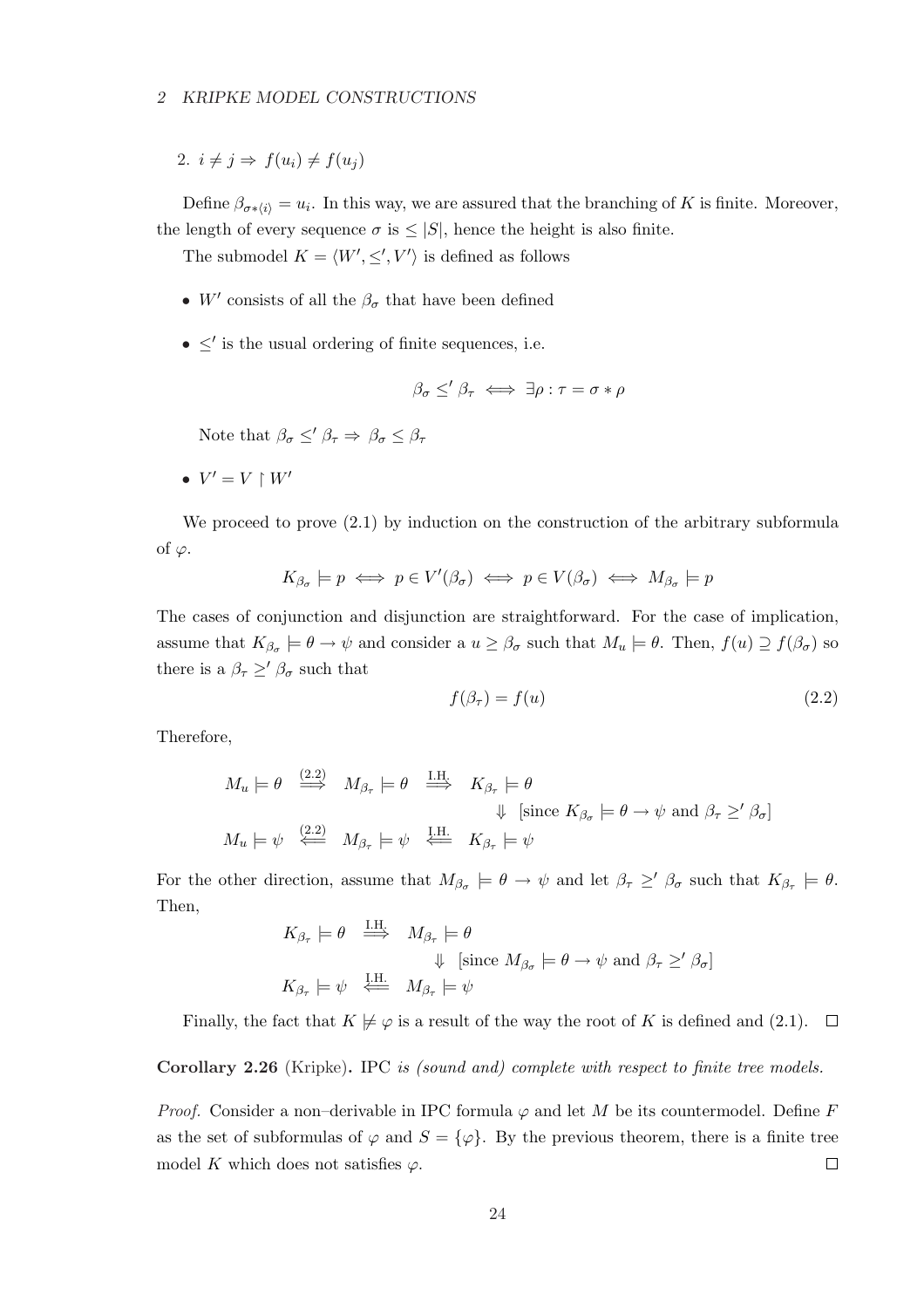

Figure 3: A finite tree extension

### 2.3.3 Extension theorem

**Definition 2.27.** Let  $T = \langle W, \leq \rangle$ ,  $T' = \langle W', \leq' \rangle$  be finite trees such that T is a subframe of T'. Then, T' is a *finite tree extension* of T if for all nodes  $u, v$  of T

$$
u \le v \Rightarrow \nexists w' \in T' \setminus T : u \le' w' \le' v
$$

**Theorem 2.28** (Smorynski). Consider a finite tree T and a model K based on T. Then, for every finite tree extension  $T'$  of T, there is an extension  $K'$  of  $K$  such that:

$$
\forall u \in K : Th(K_u) = Th(K'_u)
$$

*Proof.* Let r be the root of T and define  $T_E$  as  $T'_r \backslash T$ , where  $T'_r$  is the subframe of T' generated by r. Associate with each node u of T a terminal (in T) node  $t_u \geq u$  and define the function  $f: T'_r \to T$  as follows:

- If  $u \in T$  then  $f(u) = u$
- If  $u \in T_E$  then there is a maximum predecessor  $p_u$  of u in T, since the trees  $T'_r$  and T share the same root. Define  $f(u) = t_{p_u}$

We proceed to establish that f is a (frame) bounded morphism from  $T'_r$  to T. So, assume that  $u \leq' v$  and distinguish cases.

- 1. If  $u, v \in T$  then  $f(u) = u \le v = f(v)$
- 2. If  $u \in T$  and  $v \in T_E$  then  $f(u) = u \leq p_v \leq t_{p_v} = f(v)$
- 3. If  $u \in T_E$  then also  $v \in T_E$  and so  $p_u = p_v$ . Therefore  $f(u) = t_{p_u} = t_{p_v} = f(v)$

For the other condition, we should prove that whenever  $f(u) \leq f(v)$ , then there exists a  $w \geq u$  such that  $f(w) = f(v)$ . By distinguishing we get that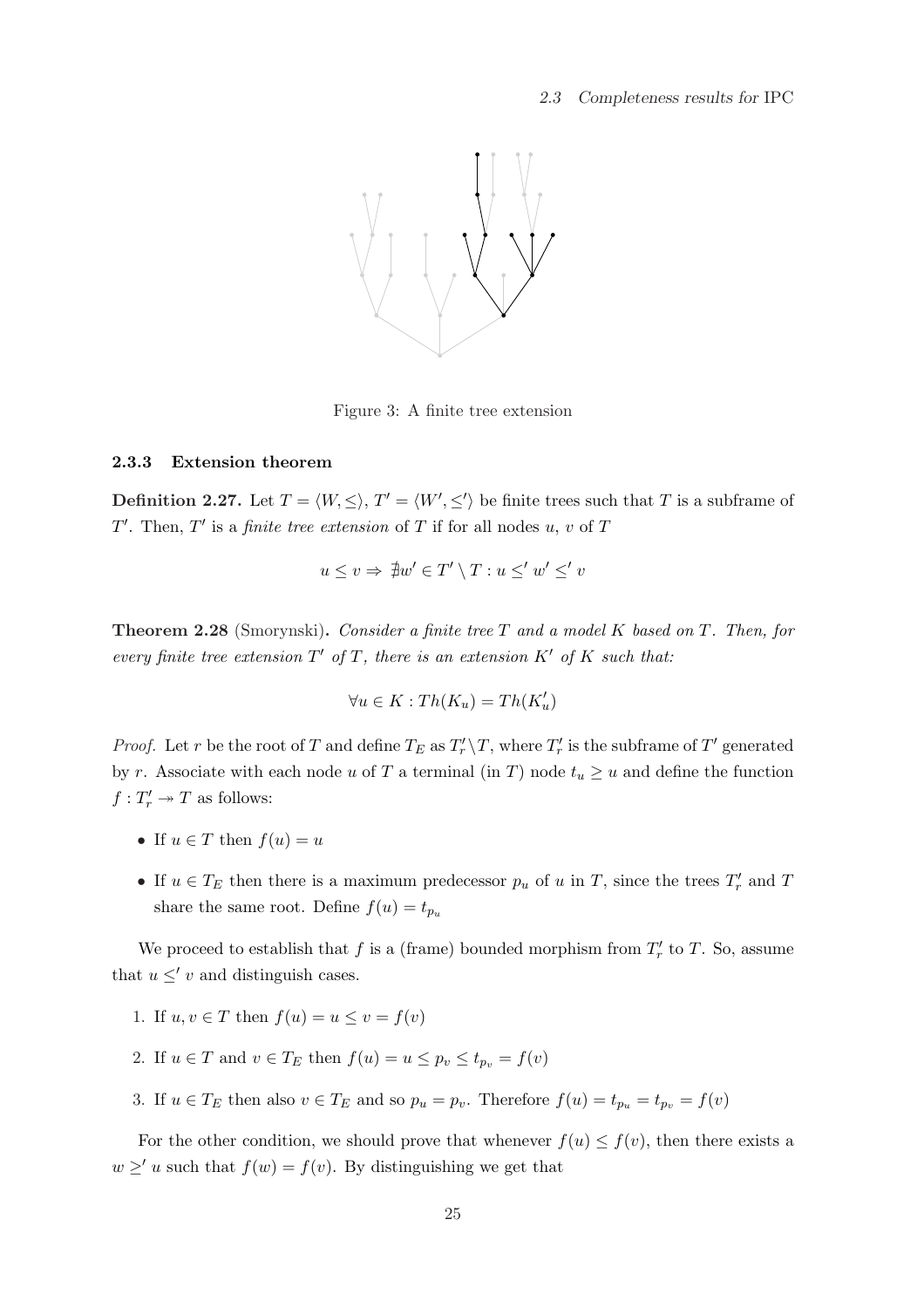- 1. If  $u, v \in T$  then  $u = f(u) \leq f(v) = v$ , hence  $w = v$
- 2. If  $u \in T$  and  $v \in T_E$  then  $u = f(u) \leq f(v) = t_{p_v}$ , hence  $w = t_{p_v}$
- 3. If  $u \in T_E$  then  $t_{p_u} = f(u) \le f(v) = t_{p_v}$ , therefore  $t_{p_u} = t_{p_v}$ , hence  $w = u$

Define  $K'_r$  as the Kripke model based on  $T'_r$  with assignment  $V' = V \circ f$ . By the weak preserving property of bounded morphism  $V'$  satisfies the monotonicity condition, hence  $K'_r$ is well-defined.  $f$  is now a model bounded morphism from  $K'_r$  to  $K$ , therefore for every  $u \in K$ ,

$$
Th(K_u) = Th((K'_r)_{f(u)})
$$
 [by theorem 2.18]  
= 
$$
Th((K'_r)_u)
$$
 [by the definition of f]

Finally, the model  $K'$  is any extension of  $K'_{r}$  based on  $T'$ .

Corollary 2.29. Let  $\mathscr K$  be a class of finite tree models such that every finite tree can be embedded in a model of  $\mathscr K$ , in the sense that for every finite tree there exists a finite tree extension of it in  $K$ . Then IPC is (sound and) complete with respect to  $K$ .

Corollary 2.30. IPC is (sound and) complete with respect to full, non-linear trees.

### 2.4 From a class of models to a single model

Exploiting the generality of the Kripke model definition, we may obtain a single Kripke model equivalent to a whole class of models, by replacing every model of the class with an isomorphic copy so that their domains are disjoint. This section develops this idea more rigorously.

### 2.4.1 The model  $\mathscr{K}^+$

Let X be a class of models indexed by A and for each  $\alpha \in A$  let  $K^{\alpha} = \langle W_{\alpha}, \leq_{\alpha}, V_{\alpha} \rangle$  be the model of  $\mathscr K$  with index  $\alpha$ . We define the Kripke model  $\mathscr K^+ = \langle W^+, \leq^+, V^+ \rangle$  as follows:

- $W^+ = \{\langle \alpha, x \rangle \mid x \text{ is a node of the model } K^{\alpha} \text{ of } \mathcal{K} \}$
- $\langle \alpha, x \rangle \leq^+ \langle \beta, y \rangle \iff \alpha = \beta$  and  $x \leq_\alpha y$
- $V^+(\langle \alpha, x \rangle) = V_\alpha(x)$

In other words,  $W^+$  is the disjoint union of  $W_\alpha$  and  $\leq^+$ ,  $V^+$  are the inherited ordering and assignment respectively.  $\mathscr{K}^+$  is obviously well-defined and a straightforward induction on the construction of the arbitrary formula  $\varphi$  can establish that

$$
\mathscr{K}^+_{\langle \alpha, x \rangle} \models \varphi \iff K_x^{\alpha} \models \varphi \text{, for all } \langle \alpha, x \rangle \in W^+
$$

therefore

$$
\mathscr{K}^+ \models \varphi \iff \mathscr{K} \models \varphi
$$

To avoid confusion, from now on x, y, z will denote the nodes of the models of  $\mathscr K$  and u, v, w the nodes of  $\mathscr{K}^+$ .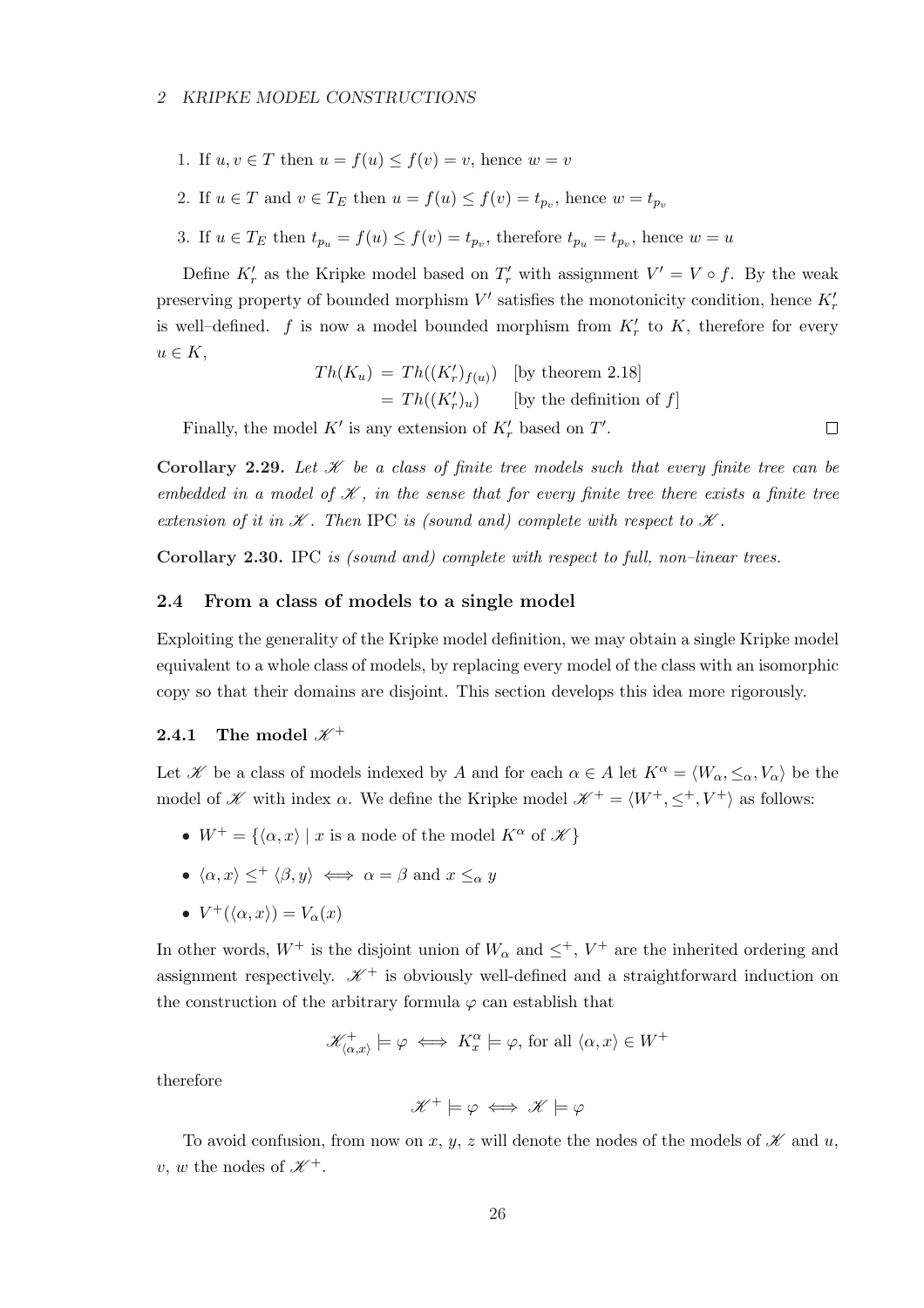# 2.4.2 The model  $\mathscr{K}^+_\simeq$

We will now construct a more compact model which is still equivalent to the class, by merging the identical branches of  $\mathscr{K}^+$ . So, let  $\simeq$  be the following equivalence relation on  $W^+$ :

 $u \simeq v \iff \mathscr{K}_u^+$  and  $\mathscr{K}_v^+$  are isomorphic

Define the Kripke model  $\mathscr{K}_{\sim}^+ = \langle W, \leq, V \rangle$  as follows:

- $W = W^+/\simeq$
- $[u] \leq [v] \iff \exists u' \geq^+ u : u' \simeq v$
- $V([u]) = V^+(u)$

We have yet to establish (a) that  $\leq$  is a partial order on  $W^+$ ,

(b) that  $V$  is indeed a function and (c) that  $V$  satisfies the monotonicity condition. But first, we list some properties that interconnect the two models and derive from the notion of model–isomorphism.

**Lemma 2.31.** Let v, w be nodes of  $\mathcal{K}^+$ . Then,

$$
v \simeq w \Rightarrow V^+(v) = V^+(w) \tag{2.3}
$$

$$
v \simeq w \Rightarrow (\forall w' \geq^+ w)(\exists v' \geq^+ v) \ w' \simeq v'
$$
 (2.4)

$$
v \leq^+ w \Rightarrow [v] \leq [w] \tag{2.5}
$$

$$
[v] < [w] \Rightarrow \exists v' >^+ v : v' \simeq w \tag{2.6}
$$

$$
v \le v' \le v'' \& v \simeq v'' \Rightarrow v \simeq v' \simeq v'' \tag{2.7}
$$

Now, we turn to prove that  $\mathscr{K}_{\simeq}^+$  is indeed a well-defined Kripke model.

(a)  $\leq$  is a partial order.

Reflexivity Trivial

Antisymmetry Assume that  $[u] \leq [v]$  and  $[v] \leq [u]$ . Since two equivalence classes are either equal or disjoint, it suffices to show that  $u \simeq v$ . By definition, there are nodes  $u' \geq^+ u$  and  $v' \geq^+ v$  such that  $u' \simeq v$  and  $v' \simeq u$ .

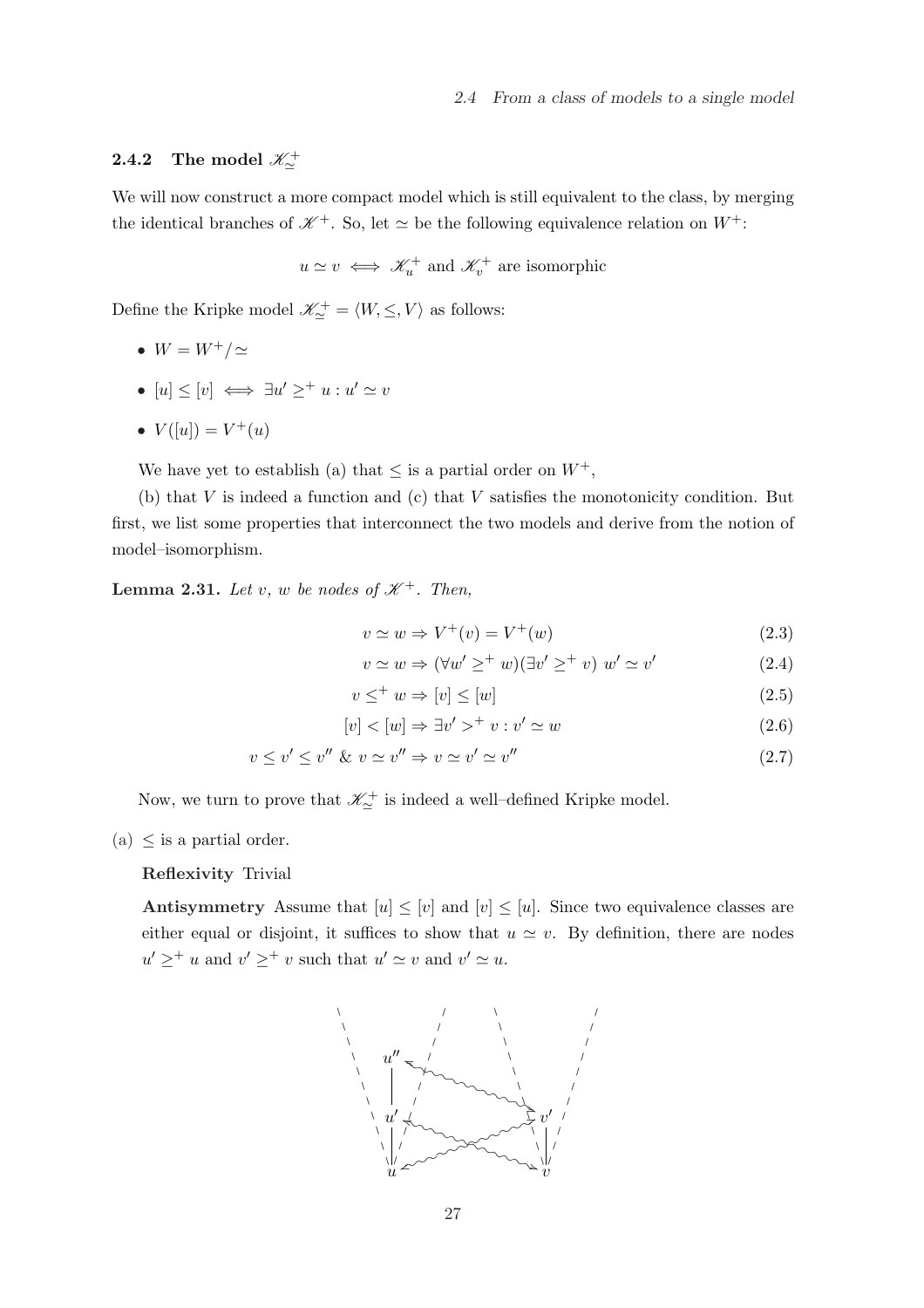## 2 KRIPKE MODEL CONSTRUCTIONS

 $u' \simeq v$  and  $v \leq^+ v'$ , therefore there exist by (2.4) a  $u'' \geq^+ u'$  such that  $u'' \simeq v'$ . Then,

$$
v' \simeq u'' \Rightarrow u \simeq u'' \stackrel{(2.7)}{\Longrightarrow} u \simeq u' \Rightarrow u \simeq v
$$

**Transitivity** Assume that  $[u] \leq [v]$  and  $[v] \leq [w]$ . Hence there are nodes  $u' \geq^+ u$  and  $v' \geq^+ v$  such that  $u' \simeq v$  and  $v' \simeq w$ .



 $u' \simeq v$  and  $v \leq^+ v'$ , therefore there exist by (2.4) a  $u'' \geq^+ u'$  such that  $u'' \simeq v'$ , hence  $u'' \simeq w$  and so  $[u] \leq [w]$ .

(b) Let u, v be  $\simeq$ -equivalent nodes of  $\mathscr{K}^+$ . Then

$$
V([u]) = V^+(u) \stackrel{(2.3)}{=} V^+(v) = V([v])
$$

(c) Assume that  $[u] \leq [v]$ , hence there is a node  $u' \leq^+ u$  such that  $u' \simeq v$ . Then

$$
V([u]) = V^+(u) \subseteq V^+(u') = V([u']) = V([v])
$$

Finally, observe that the surjective mapping  $u \mapsto [u]$  is a bounded morphism, as property (2.5) and the definitions of V and  $\leq$  verify. Therefore  $\mathscr{K}^+$  and  $\mathscr{K}^+_{\sim}$  are equivalent, by theorem 2.18.

## 2.5 Set tight predecessor

In order to show that an intermediate logic  $L$  has certain extension properties we will usually have to construct a model of L by gluing together given models of L using the Smorynski operator. In general, the L–provable formulas are not forced downwards in the new root, so we have to search for an additional condition, the satisfaction of which will guarantee that the extended model is indeed a model of L. There is where the notion of tight predecessor emerges. Its exact definition arose in a reversed way; it is the notion for which theorem 2.33 holds.

**Definition 2.32.** Let L be an intermediate logic and let  $X_1, \ldots, X_n$  be L-saturated sets of propositional formulas. The set Y is a *(set) tight predecessor* of  $X_1, \ldots, X_n$  in L if

1. Y is L–saturated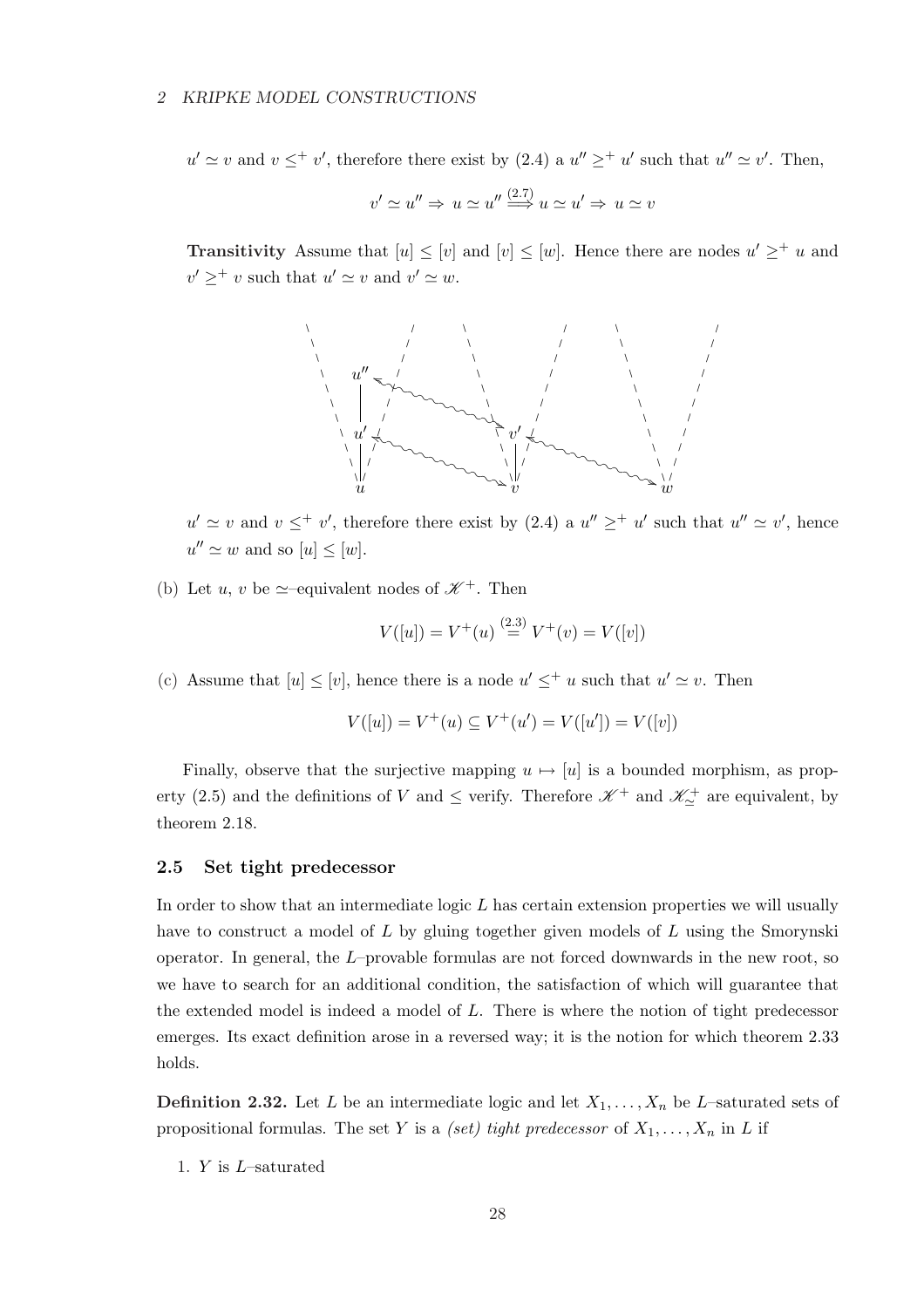$$
2. \ Y \subseteq \bigcap_{i=1}^{n} X_i
$$

3. for every L–saturated set  $Y' \supset Y$  there exists an i such that  $X_i \subseteq Y'$ 

**Theorem 2.33** (Tight Predecessor Property). Consider models  $K_1, \ldots, K_n$  of an intermediate logic  $L$  such that there exists a tight predecessor  $Y$  of their theories in  $L$ . Then

$$
Th((\sum K_i)^Y) = Y
$$

*Proof.* Let  $M = (\sum K_i)^Y$ . The proof proceeds by induction on the construction of an arbitrary formula  $\varphi$ . The basis is true by definition.

$$
\wedge \quad M \models \varphi_1 \land \varphi_2 \iff M \models \varphi_1 \text{ and } M \models \varphi_2
$$
\n
$$
\iff \varphi_1 \in Y \text{ and } \varphi_2 \in Y \text{ [by the induction hypothesis]}
$$
\n
$$
\iff \varphi_1 \land \varphi_2 \in Y \text{ [because } Y \text{ is closed under deduction in } L]
$$
\n
$$
\vee \quad M \models \varphi_1 \lor \varphi_2 \iff M \models \varphi_1 \text{ or } M \models \varphi_2
$$
\n
$$
\iff \varphi_1 \in Y \text{ or } \varphi_2 \in Y \text{ [by the induction hypothesis]}
$$
\n
$$
\iff \varphi_1 \lor \varphi_2 \in Y \text{ [because } Y \text{ is } L\text{-saturated]}
$$
\n
$$
\Rightarrow (\varphi_1 \to \varphi_2) \in Y \Rightarrow (\varphi_1 \to \varphi_2) \in Th(K_i), \text{ for all } i \leq n
$$
\n
$$
\Rightarrow K_i \models \varphi_1 \to \varphi_2, \text{ for all } i \leq n
$$
\n
$$
\Rightarrow M \models \varphi_1 \to \varphi_2 \text{ [because } Y \text{ is closed under deduction in } L \text{ and by the induction hypothesis for } \varphi_1 \text{ and } \varphi_2]
$$

Now, assume that  $M \models \varphi_1 \rightarrow \varphi_2$  and let  $Y' \supseteq Y$  be an L-saturated set that contains  $\varphi_1$ . By theorem 1.34, it suffices to show that  $\varphi_2 \in Y'$ .

If  $Y' = Y$  then using the induction hypotheses for  $\varphi_1$ ,  $\varphi_2$  we get that

$$
\varphi_1 \in Y' \Rightarrow M \models \varphi_1 \Rightarrow M \models \varphi_2 \Rightarrow \varphi_2 \in Y'
$$

If  $Y' \supset Y$  then there is an  $i \leq n$  such that  $Th(K_i) \subseteq Y'$ , thus  $\varphi_1 \to \varphi_2 \in Y'$  and so  $\varphi_2 \in Y'.$ 

**Corollary 2.34.** Under the hypotheses of theorem 2.33,  $(\sum K_i)^Y$  is a model of L.

*Proof.* 
$$
\vdash_L \varphi \Rightarrow Y \vdash_L \varphi \iff \varphi \in Y \iff (\sum K_i)^Y \models \varphi
$$

## 2.5.1 The construction of a tight predecessor

**Definition 2.35.** Let X be a set of formulas. Then  $I_X = \{ \varphi \to \psi \mid \varphi \notin X \text{ and } \psi \in X \}$ 

**Lemma 2.36.**  $I_X \subseteq Cn(X)$ , for every set of formulas X, therefore  $I_X \subseteq X$  if X is closed under deduction in IPC.

 $\Box$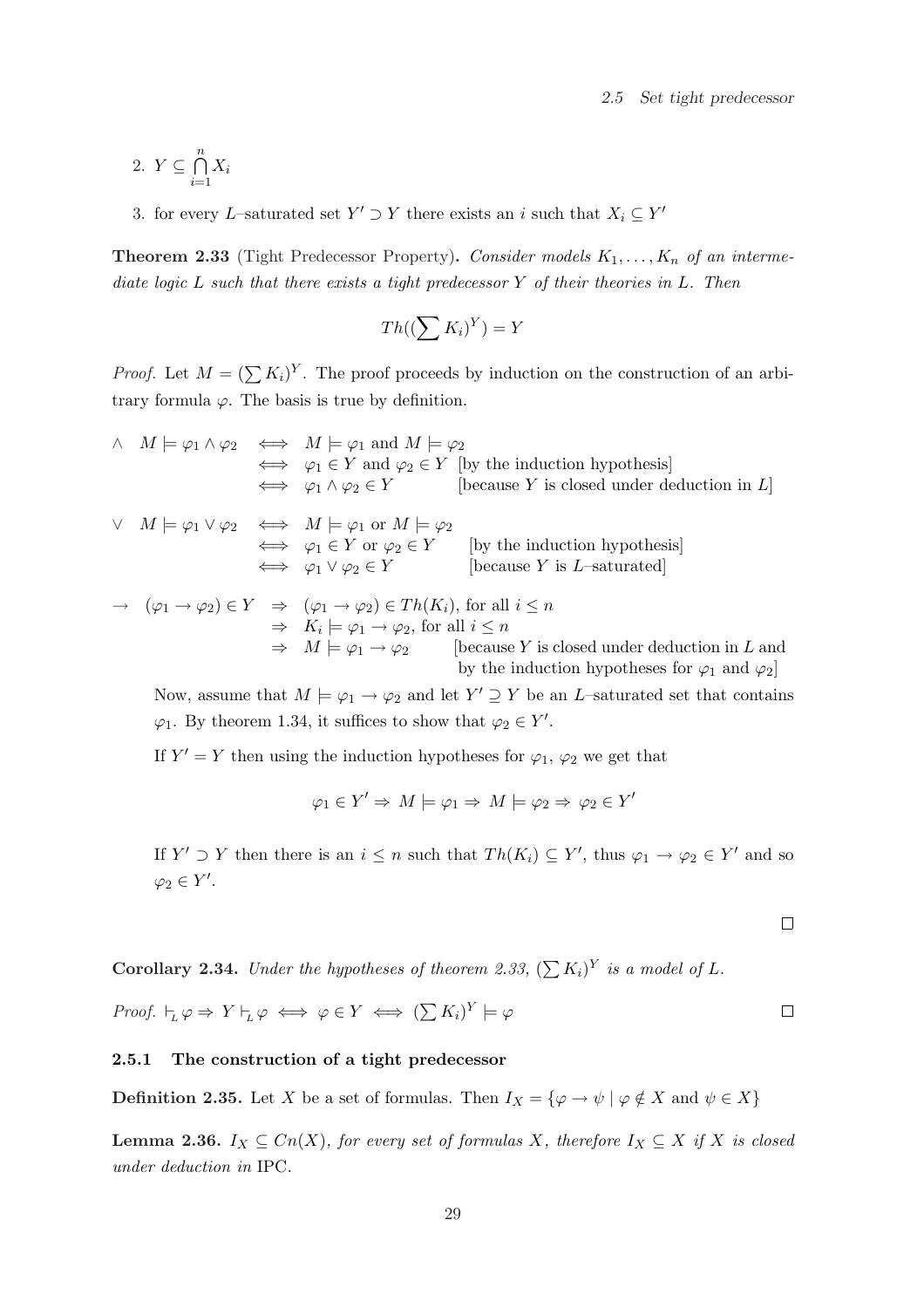Proof.

$$
\varphi \to \psi \in I_X \Rightarrow \psi \in X \Rightarrow \psi \in Cn(X) \Rightarrow \varphi \to \psi \in Cn(X)
$$

 $\Box$ 

**Lemma 2.37.** Let  $L$  be an intermediate logic,  $X$ ,  $Y$  be sets of formulas such that  $Y$  is strongly L–saturated in X and  $\varphi$ ,  $\psi$  be formulas such that  $Y \cup {\varphi \vee \psi}$  is strongly L–saturated in X. Then at least one of  $Y \cup {\varphi}$  or  $Y \cup {\psi}$  is strongly L–saturated in X.

*Proof.* Assume that  $Y \cup {\varphi \vee \psi}$  is strongly L–saturated in X and  $Y \cup {\varphi}$  is not strongly L– saturated in X, so there are  $B_1, \ldots, B_n$  none of which belongs to X such that  $Y \cup \{\varphi\} \vdash_L$  $\tilde{n}$  $B_i$ .

 $i=1$  $\mathfrak{m}$  $\overline{\mathfrak{n}}$  $\binom{n}{k}$ Let  $A_1, \ldots, A_m$  be formulas such that  $Y \cup \{\psi\} \vdash_L$  $A_i$ .  $A_i \vee$  $B_i$  is derived in L from  $i=1$  $i=1$  $i=1$  $Y \cup {\varphi \vee \psi}$ , as it is derived in L by both  $Y \cup {\varphi}$  and  $Y \cup {\psi}$ . Therefore, since no  $B_i$  is in X, there is an  $i \leq m$  such that  $A_i$  is in X, hence  $Y \cup {\psi}$  is strongly L-saturated in X.  $\Box$ 

**Theorem 2.38** (Tight Predecessor Construction). Let L be an intermediate logic,  $X_1, \ldots, X_n$ be L–saturated sets of formulas and  $X =$  $\frac{n}{2}$  $i=1$  $X_i$ . If there is a  $Y_0 \supseteq Y_X$  which is strongly Lsaturated in X, then there exists a tight predecessor  $Y \supseteq Y_0$  of  $X_1, \ldots, X_n$  in L.

*Proof.* Let  $\xi_0, \xi_1, \ldots$  be an enumeration of all formulas in which each formula appears infinitely often. Given  $Y_0$  satisfying the hypotheses, we define inductively a sequence of sets of formulas  $Y_0 \subseteq Y_1 \subseteq \ldots$  as follows:

$$
\xi_i \in Y_{i+1} \iff Y_i \cup \{\xi_i\}
$$
 is strongly *L*-saturated in *X*

Define  $Y =$ S  $_i Y_i$  and observe that Y is strongly L–saturated in X, since each  $Y_i$  is strongly L–saturated in X, hence  $Y \subseteq X$  by theorem 1.33.

We will show that Y is L–saturated, so assume that  $Y \vdash_L A \lor B$ , hence there is an i such that  $Y_i \vdash_L A \vee B$ . Remember that each formula appears infinitely often in the enumeration of formulas we chose, so there are indices a, b, k such that  $\xi_a \equiv A$ ,  $\xi_b \equiv B$ ,  $\xi_k \equiv A \vee B$  and  $k > a \geq i, k > b \geq i$ .  $Y_k \cup \{A \vee B\}$  is strongly L–saturated in X, since  $Y_k$  is and  $Y_k \vdash_L A \vee B$ , therefore  $Y_k \cup \{A\}$  or  $Y_k \cup \{B\}$  is strongly L–saturated in X by lemma 2.37, hence  $Y_a \cup \{A\}$ or  $Y_b \cup \{B\}$  is strongly L–saturated in X. Therefore A or B belongs to Y.

Consider an L–saturated  $Y' \supset Y$ . Let  $\varphi \in Y' \setminus Y$  and let i be an index such that  $\xi_i \equiv \varphi$ . If  $Y \cup {\varphi}$  were strongly L–saturated in X, then so would be its subset  $Y_i \cup {\varphi}$ , therefore  $\varphi$  would be in  $Y_{i+1}$ , hence in Y contrary to the assumption. Hence  $Y \cup {\varphi}$  is not strongly L–saturated in X, so there exist  $A_1, \ldots, A_k$  none of which belongs to X such that  $Y\cup \{\varphi\} \vdash_{\!\!L}$  $\mathbf{k}$  $i=1$ A<sub>i</sub>. Since Y' is L–saturated and  $Y \cup {\varphi} \subseteq Y'$ , it follows that for some j,  $A_j \in Y'$ , thus  $A_j \in Y' \setminus X$ .

Towards a contradiction, assume that there exists an L–saturated  $Y' \supset Y$  such that  $X_i \nsubseteq Y'$  for all  $i \leq n$ , hence for each  $i \leq n$  there is a formula  $B_i \in X_i \setminus Y'$ . Therefore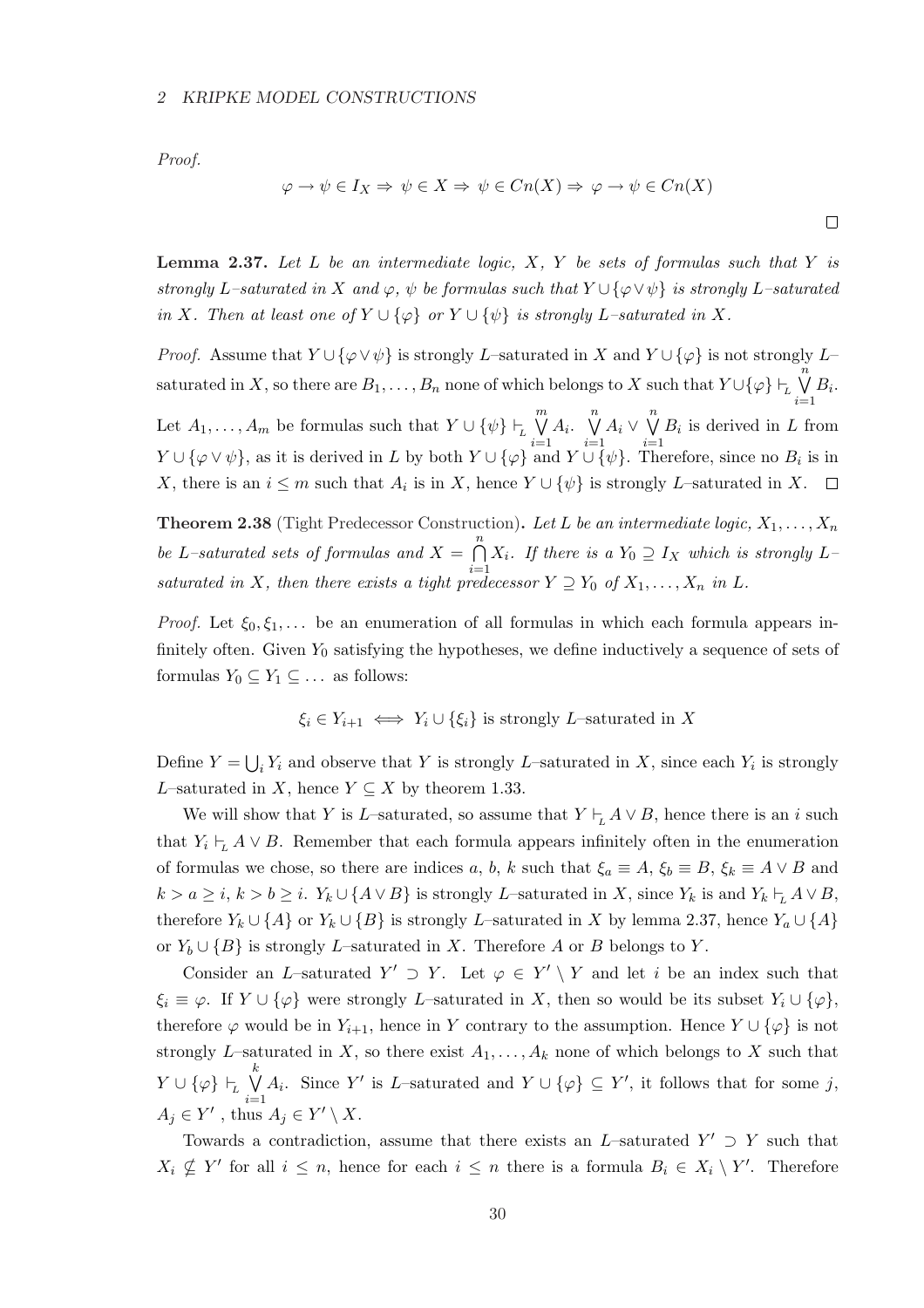$\Box$ 

 $\overline{\mathfrak{n}}$  $B_i \in X \setminus Y'$ , since X and Y' are closed under deduction in L, thus  $A_j \to \bigvee^n$  $B_i \in I_X$ ,  $i=1$  $i=1$ where  $A_j$  is the formula in  $Y' \setminus X$  of the previous part of the proof. But  $I_X \subseteq Y_0 \subseteq Y \subseteq Y'$ and Y' is closed under deduction in L, so  $\bigvee^{n}$  $B_i \in Y'$ , contradicting the L– saturation of  $i=1$  $Y'.$  $\Box$ 

A converse also holds.

Corollary 2.39. Consider L-saturated sets  $X_1, \ldots, X_n$  and let  $X =$  $\frac{n}{2}$  $i=1$  $X_i$ . Then the following are equivalent:

- There exists a tight predecessor of  $X_1, \ldots, X_n$  in L
- $I_X$  is strongly L-saturated in X

*Proof.*  $\Rightarrow$ ) First, we will show that  $I_X \subseteq Y$ , where Y is a tight predecessor of  $X_1, \ldots, X_n$ in L. So, let  $\varphi \to \psi \in I_X$  and let  $Y' \supseteq Y$  be an L-saturated set that contains  $\varphi$ . By theorem 1.34 it suffices to show that  $\psi \in Y'$ . Y' cannot be equal to Y, because it contains  $\varphi$ , while Y does not, as a subset of X. So  $Y' \supset Y$ , hence there exists an i such that  $X_i \subseteq Y'$ .  $\psi \in X \subseteq X_i \subseteq Y'$ , so  $\psi \in Y'$ .

Now, consider formulas  $\xi_1, \ldots, \xi_n$  such that  $I_X \vdash_L$  $\binom{n}{k}$  $i=1$  $\xi_i$ , hence  $Y \vdash_L$  $\overline{\mathfrak{n}}$  $i=1$  $\xi_i$ . Y is L-saturated therefore there is a  $\xi_i$  in Y, thus in X.

It is already mentioned that the above results will be used extensively in the following sections in order to prove that an intermediate logic  $L$  has an extension property. The sketch of those proofs is the following:

- 1. a preceding lemma will establish that the hypothesis of theorem 2.38 is satisfied,
- 2. thus (the proof of) theorem 2.38 will construct a tight predecessor,
- 3. which will be used by theorem 2.33 and corollary 2.34 to construct an extended model of L.

We end this section with a final remark. The tight predecessor, if any, is not in general unique. It is therefore possible for a tight predecessor to be suitable for our purposes, whereas another one is not. Cases where selection is involved occur when the process is iterated more than once, i.e. when we would like to obtain a tight predecessor of a tight predecessor, see figure 4. Such an example is lemma 4.15 and its proof shows a possible solution. Namely, to direct the construction of the first tight predecessor by including a specific set of formulas  $\Delta$ , apart from  $I_X$ , to the initial set  $Y_0$ . In this way, you will be assured that the formulas in  $\Delta$  are also contained in the tight predecessor. This example shows that theorem 2.38 should be considered as an algorithm. Given a finite collection of L–saturated sets  $X_1, \ldots, X_n$ , its

 $\Leftarrow$ ) By theorem 2.38.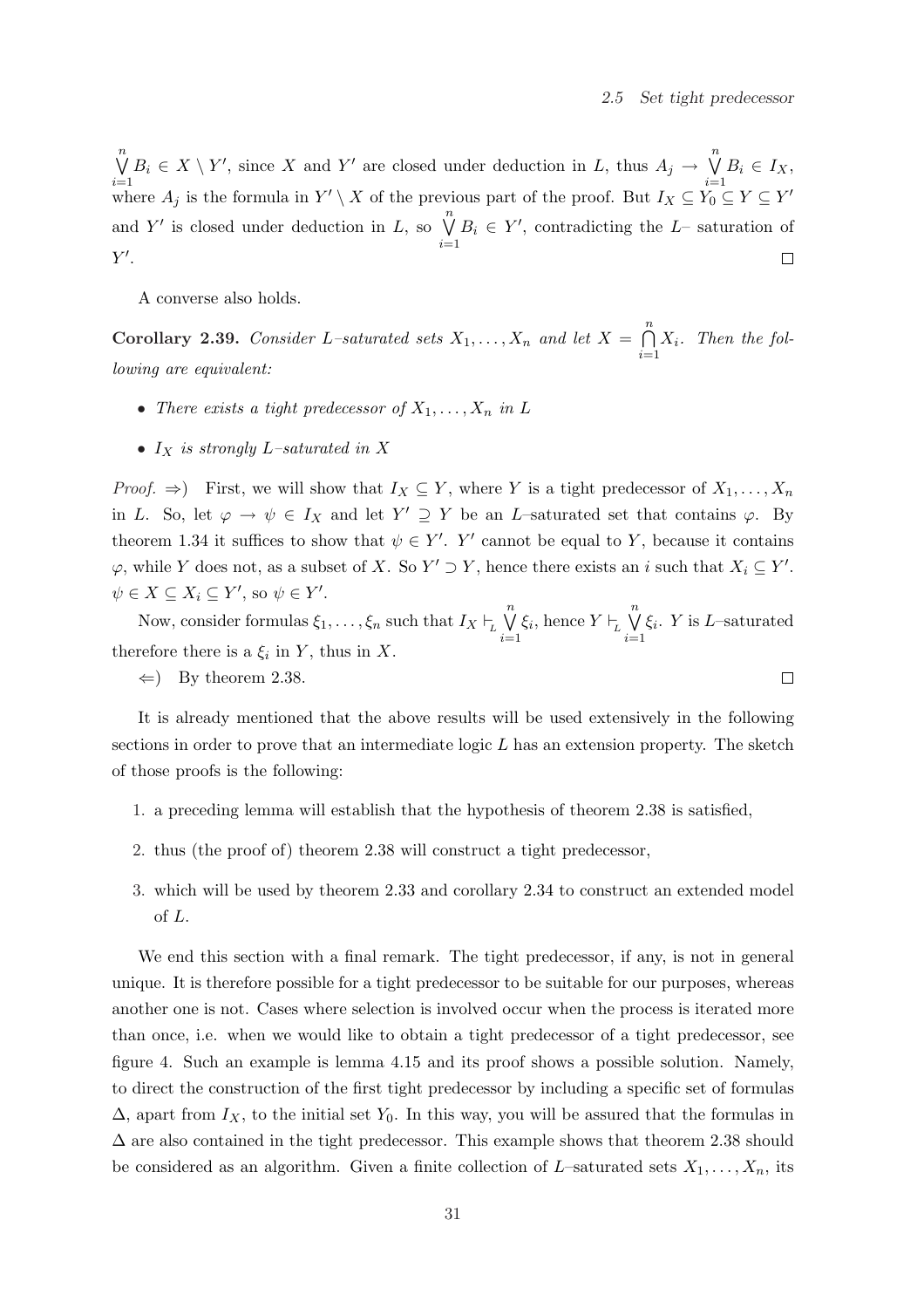

Figure 4: Selection of tight predecessors. While both Z and Y are tight predecessors of  $X_1, \ldots, X_n$ , Y is preferable since it has a tight predecessor with  $X_0$ , whereas Z has not.

input is a set  $Y_0$  which is strongly L-saturated in  $\bigcap^{n}$  $i=1$  $X_i$  and its output is a tight predecessor Y of  $X_1, \ldots, X_n$  in L, that is a superset of  $Y_0$ .

## 2.6 AR–models

Rosalie Iemhoff defined in [Iem01b] a class of models characterising the AR–proof system, being thus closely related to the admissible rules of intuitionistic propositional logic.

**Definition 2.40.** A node u of a Kripke model K is a *(node) tight predecessor* of a finite collection of nodes  $u_1, \ldots, u_n$  of K if

- 1.  $\forall i : u \leq u_i$  (henceforth, this will be denoted as  $u \leq u_1, \ldots, u_n$ )
- 2.  $(\forall v > u)(\exists i)(u_i \leq v)$

**Definition 2.41.** A Kripke model K is an AR-model if every finite collection  $u_1, \ldots, u_n$  of nodes of K has a tight predecessor in  $K<sup>2</sup>$ .

In contrast to the well-known classes of models, like trees or linear models, the AR–models are defined by a technical property which does not provide insight into their form. Their links with the canonical model and the classes of models with the extension property established below, indicate high complexity and dense connectivity. However, we are not able yet to visualise them.

Definition 2.42. A set of formulas is *adequate* if it is closed under subformulas.

## Theorem 2.43.

1. For every stable class with the extension property  $\mathscr K$  of finite rooted Kripke models there exists an AR-model M equivalent to  $\mathscr K$ 

<sup>&</sup>lt;sup>2</sup>The original definition also included that an  $AR$ –model should be rooted.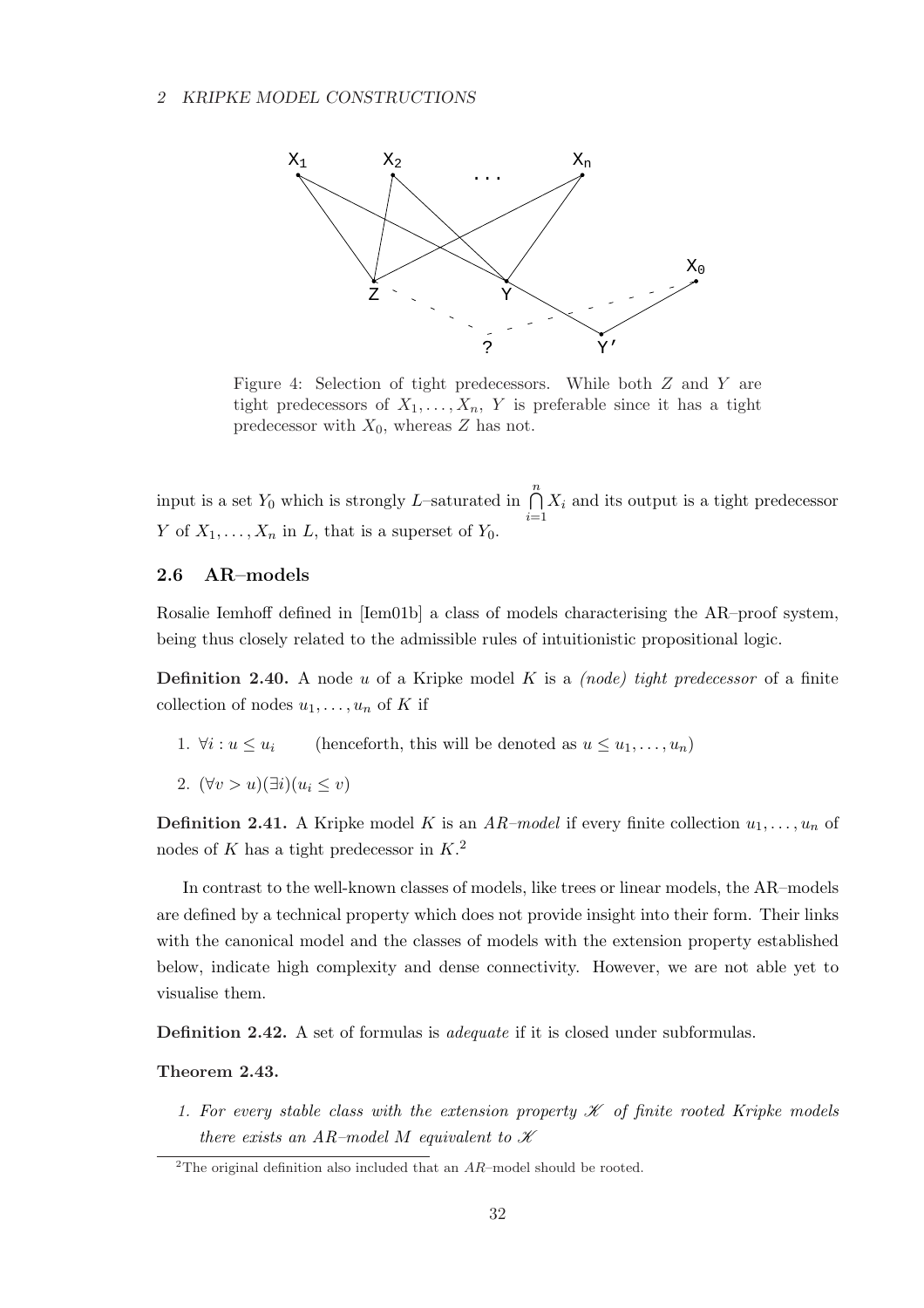2. For every AR–model M and for every finite, adequate set S there exists a stable class with the extension property  $\mathscr K$  of finite rooted models such that

$$
Th(\mathcal{K}) \cap S = Th(M) \cap S
$$

#### Proof.

1. Consider M and S satisfying the hypotheses. If  $Th(M) \supseteq S$  then we define  $\mathscr{K} = \emptyset$ , which is trivially a stable class with the extension property and its theory is For $\mathcal{L}$ , therefore

$$
Th(M) \cap S = S = Th(\mathcal{K}) \cap S
$$

Now, assume that  $Th(M) \not\supseteq S$  and define  $K$  as the class of all finite rooted submodels  $K$  of  $M$  satisfying the condition:

$$
(\forall u \in K)(Th(K_u) \cap S = Th(M_u) \cap S)
$$
\n(2.8)

By assumption there is a formula  $\varphi \in S$  such that  $M \not\models \varphi$ . Theorem 2.25 constructs a finite rooted submodel of M that satisfies (2.8) and does not satisfy  $\varphi$ . Hence,  $\mathscr K$  is not empty and does not satisfy  $\varphi$ , therefore by contrapositive reasoning  $Th(\mathscr{K}) \cap S \subseteq$  $Th(M) \cap S$ . Furthermore,  $Th(M) \subseteq Th(\mathscr{K})$  since  $\mathscr{K}$  contains generated submodels of M, therefore  $Th(M) \cap S = Th(\mathscr{K}) \cap S$ .

 $\mathscr K$  is stable, since if a model K satisfies (2.8) then every generated submodel  $K_u$  of it also satisfies this condition.

As far as the extension property is concerned, consider models  $K_1, \ldots, K_n$  in  $\mathscr K$  and let u be the tight predecessor in M of their roots.  $Q = (\sum_{n=1}^{n} q_n)^{n}$  $i=1$  $(K_i)^{V(u)}$  is a well-defined finite rooted submodel of  $M$ . Moreover, every successor of  $u$  satisfies  $(2.8)$ . A straightforward induction on the construction of the arbitrary formula  $\varphi$  in S shows that u does the same.

2. Consider a stable class with the extension property  $\mathscr K$  of finite rooted Kripke models and let  $\mathscr{K}_{\simeq}^+$  be the model obtained by the method described in § 2.4. Let  $[u_1], \ldots, [u_n]$ be nodes of  $\mathscr{K}_{\simeq}^+$ ; remember that each  $u_i$  is equal to  $\langle \alpha_i, x_i \rangle$ , where  $x_i$  is a node of the model  $K^{\alpha_i}$  contained in  $\mathscr K$ . The stability of  $\mathscr K$  implies that each  $(K^{\alpha_i})_{x_i}$  is in  $\mathscr K$ , hence there is a variant K of  $\sum_{n=1}^{\infty}$  $\sum_{i=1}^{\infty} (K^{\alpha_i})_{x_i}$  in  $\mathscr{K}$ , since  $\mathscr{K}$  has the extension property. Let r be the isomorphic copy of the root of K in  $\mathcal{K}^+$ ; we will show that  $[r]$  is the tight predecessor we are looking for.

First, note that  $[r] \leq [u_1], \ldots, [u_n]$ , by property (2.5). Now consider a  $[v] > [r]$ . There exists, by (2.6), a  $r' >^+ r$  such that  $r' \simeq v$ . The fact that r is tight predecessor of  $u_1, \ldots, u_n$  in  $\mathscr{K}^+$  implies that for some  $i : u_i \leq^+ r'$ . Therefore  $[u_i] \leq [r']$ , by (2.5).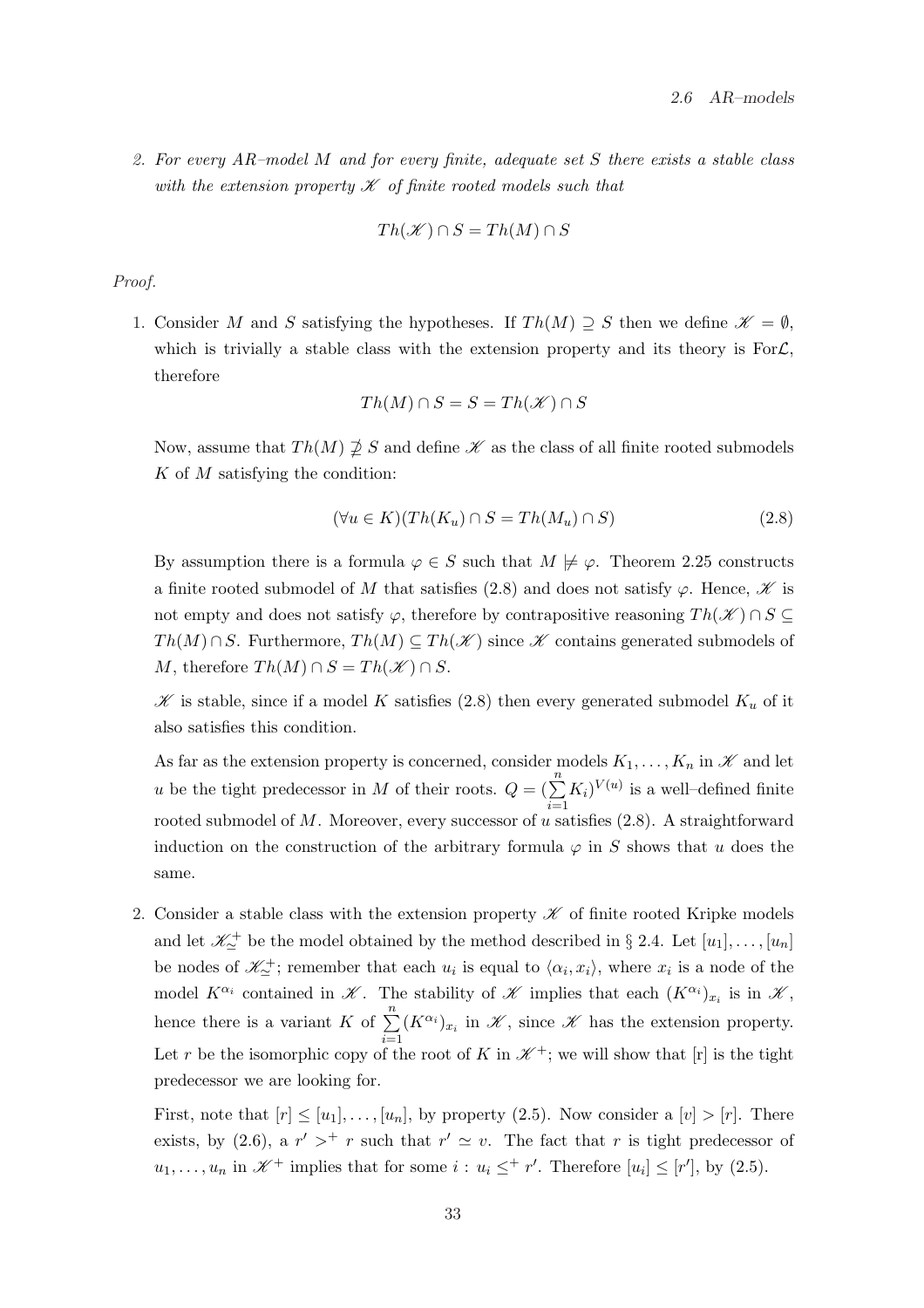**Definition 2.44.** A set X of propositional formulas is *closed under the AR–proof system* if for all formulas  $\varphi, \psi$ 

$$
\varphi \in X
$$
 and  $AR \vdash \varphi \triangleright \psi \Rightarrow \psi \in X$ 

**Theorem 2.45.** If S is an IPC–saturated set closed under the AR–proof system then  $K_S$  is an AR-model, where  $K$  is the canonical model of IPC.

*Proof.* The key observation is that since the domain of  $K$  is the set of all IPC–saturated sets, the node tight predecessor coincides with the set tight predecessor in this model. So, let  $X_1, \ldots, X_n$  be IPC–saturated supersets of S and define  $X =$  $\frac{n}{2}$ that  $S \subseteq Y_0 \subseteq X$ . In order to construct a tight predecessor  $\overline{Y} \supseteq S$  of  $X_1, \ldots, X_n$ , it suffices  $X_i$  and  $Y_0 = S \cup I_X$ . Observe by theorem 2.38 to prove that  $Y_0$  is strongly IPC–saturated in X.

So, assume that  $Y_0 \vdash$  $\bigvee^k \varphi_i$ . Therefore there are formulas  $E_1 \to F_1, \ldots, E_m \to F_m \in I_X$  $i=1$ such that  $S \vdash$  $\mathfrak{m}$  $i=1$  $(E_i \rightarrow F_i) \rightarrow$  $\mathbf{k}$  $i=1$  $\varphi_i$ . Define  $A =$  $\sum_{\lambda}$  $i=1$  $(E_i \rightarrow F_i)$  and observe that

$$
A \to \bigvee_{i=1}^{k} \varphi_i
$$

$$
\overline{\bigvee_{i=1}^{m} (A \to E_i) \vee \bigvee_{i=1}^{k} (A \to \varphi_i)}
$$

is an instance of the  $V_{mk}$  rule. The fact that S an IPC–saturated set closed under the AR– proof system along with theorem 1.28 imply that there is an  $i \leq m$  such that  $A \to E_i \in S$  or there is a  $j \leq k$  such that  $A \to \varphi_j \in S$ . Furthermore, X is a closed under deduction in IPC superset of S that contains A, therefore, either there is an  $i \leq m$  such that  $E_i \in X$  or there is a  $j \leq k$  such that  $\varphi_j \in X$ . But the first is impossible by the definition of  $E_i$ , hence there is a  $j \leq k$  such that  $\varphi_j \in X$ .  $\Box$ 

This theorem indicates the high correlation between the AR–proof system and the AR– models and it justifies their common name. Moreover, the complexity of the canonical model is reflected upon the AR–models, revealing once more their intricate nature.

## 2.7 Bounded bisimulations

## 2.7.1 Restriction into finite language

**Definition 2.46.** Consider a finite set of propositional variables  $\vec{p}$ .

- The language  $\mathcal{L}(\vec{p})$ 
	- The alphabet of  $\mathcal{L}(\vec{p})$  is the same as that of language  $\mathcal{L}$  defined in § 1.1, but restricted to the propositional variables of  $\vec{p}$ . In other words,  $\text{Var}\mathcal{L}(\vec{p}) = \vec{p}$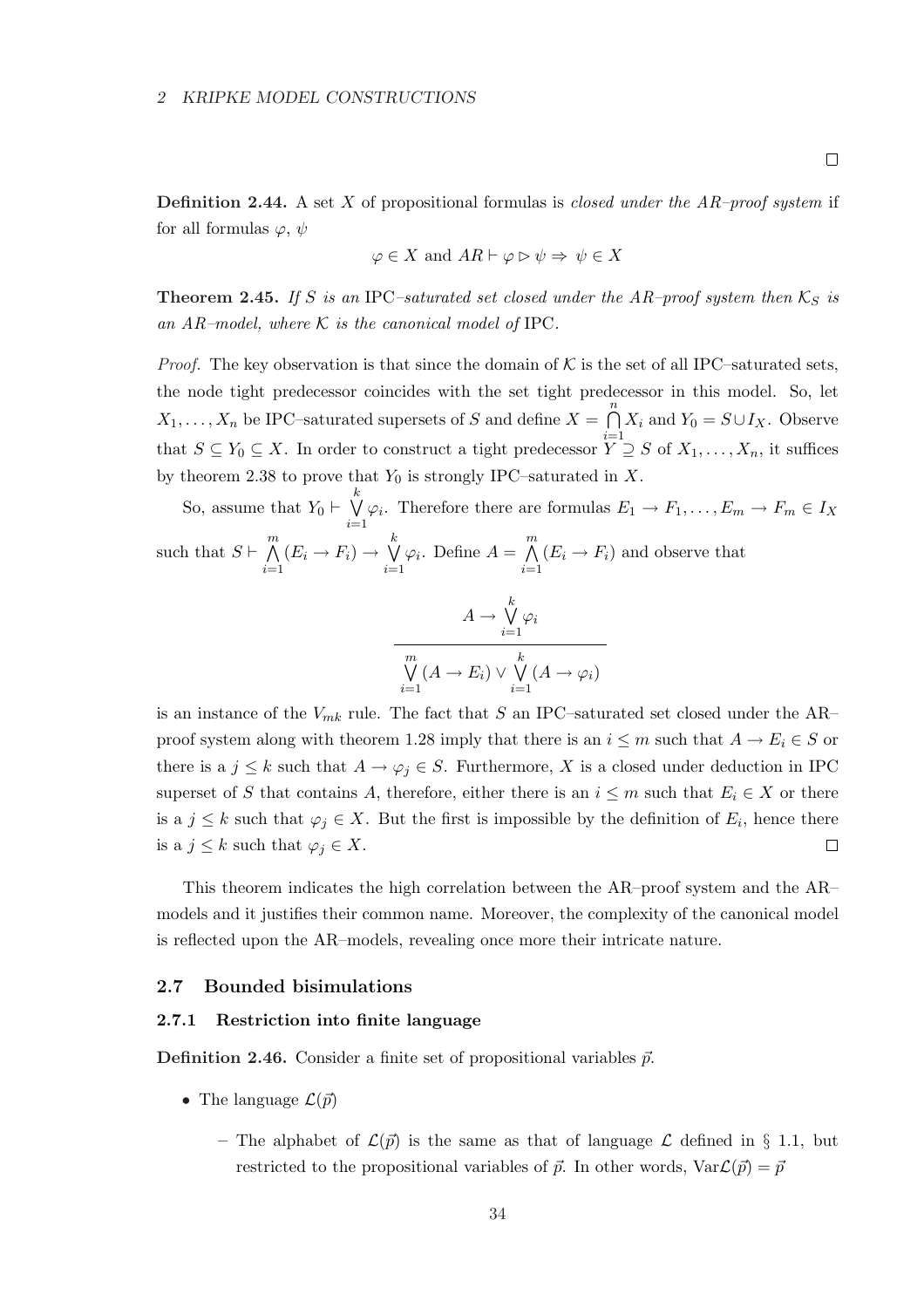- The formulas of  $\mathcal{L}(\vec{p})$  are defined analogously and its set is denoted by For $\mathcal{L}(\vec{p})$
- A formula  $\varphi$  is over  $\vec{p}$  if  $\varphi \in \text{For } \mathcal{L}(\vec{p})$
- Kripke models over  $\vec{p}$ 
	- The restriction of a model  $\langle W, \leq, V \rangle$  over  $\vec{p}$  is the model  $\langle W, \leq, V' \rangle$ , where the image of every node  $u \in W$  under the assignment  $V' : W \to \mathcal{P}(\vec{p})$  is

$$
V'(u) = V(u) \cap \vec{p}
$$

– The  $\vec{p}$ –theory of a Kripke model K is the set of formulas over  $\vec{p}$  that are valid in K. In other words,

$$
\vec{p}\text{-}Th(K)=Th(K)\cap \text{For }\mathcal{L}(\vec{p})
$$

– A Kripke model  $\langle W, \leq, V \rangle$  is *over*  $\vec{p}$  if the variables forced in its nodes are among those of  $\vec{p}$ , i.e. if

$$
\forall u \in W : V(u) \subseteq \vec{p}
$$

– The class of Kripke models over  $\vec{p}$  of a formula  $\varphi$  is denoted by  $Mod_{\vec{p}}(\varphi)$  or by mere  $Mod(\varphi)$  if it is obvious the set of propositional variables we are referring to

**Theorem 2.47.** Let  $\vec{p}$  be a finite set of propositional variables.

- 1. Consider a Kripke model K and let  $K'$  be its restriction over  $\vec{p}$ . Then K and K' have the same  $\vec{p}$ –theory.
- 2. Consider a class  $\mathscr K$  of Kripke models and let  $\mathscr K'$  be the class of the restrictions over  $\bar p$ of models in  $K$ . Then,
	- (a) the two classes have the same  $\vec{p}$ -theory
	- (b) if  $\mathscr K$  has the extension property, then so does  $\mathscr K'$
	- (c) if  $\mathscr K$  is stable, then so is  $\mathscr K'$
- 3. For all formulas  $\varphi, \psi$  over  $\vec{p}$

$$
\varphi \vdash \psi \iff Mod_{\vec{p}}(\varphi) \subseteq Mod_{\vec{p}}(\psi)
$$

*Proof.* The first is shown by induction on the arbitrary formula over  $\vec{p}$ , the second is trivial and the last is a corollary of the completeness theorem 2.26.  $\Box$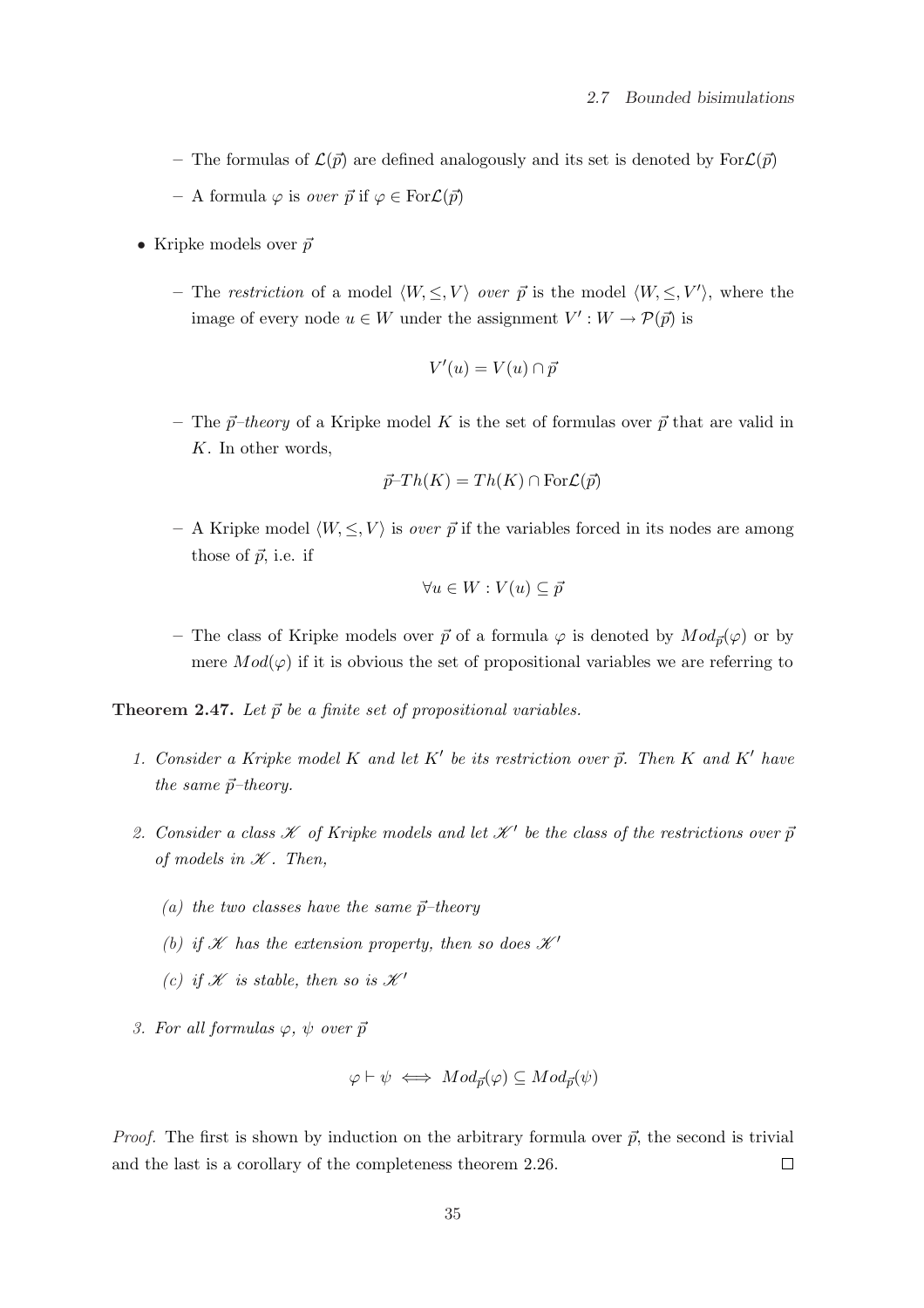#### 2.7.2 Bounded bisimulations

In this section we turn our attention to another kind of equivalence, wherein we are no longer interested in models with the same theory, but in models satisfying the same formulas of a certain complexity. Two equivalent definitions of the same notion are presented; the first is in terms of back–and–forth conditions and the second in terms of Ehrenfeucht games.

The back–and–forth method was invented by Roland Fraüssé in order to study elementary equivalence in model theory and it was later formulated as a game by Andrzej Ehrenfeucht. Kit Fine in [Fin74] adapted this technique to the context of Kripke semantics for modal logic and Silvio Ghilardi in [Ghi99] presented an analogue for intuitionistic propositional logic.

Definition 2.48 (back–and–forth conditions).

Consider two finite rooted Kripke models  $K, K'$  over a finite set of propositional variables  $\vec{p}$ . Let r, r' be respectively their roots. The relations  $\sim_n$  (n–bisimilarity) and  $\leq_n$  (n– subsumption) are defined inductively as follows

$$
K \leq_0 K' \iff V(r) \supseteq V'(r')
$$
  
\n
$$
K \sim_0 K' \iff K \leq_0 K' \text{ and } K' \leq_0 K
$$
  
\n
$$
K \leq_{n+1} K' \iff (\forall u \in K)(\exists u' \in K')(K_u \sim_n K'_{u'})
$$
  
\n
$$
K \sim_{n+1} K' \iff K \leq_{n+1} K' \text{ and } K' \leq_{n+1} K
$$

The relation  $\sim_\omega$  defined as

$$
K\sim_\omega K'\iff \forall n\ K\sim_n K'
$$

is a bisimulation.

Definition 2.49 (Ehrenfeucht games).

Let  $\vec{p}$  be a finite set of propositional variables. Consider two finite rooted Kripke models K, K' over  $\vec{p}$  and fix a number  $n \geq 1^3$ . The n-round Ehrenfeucht game on K, K' has two players, usually named Spoiler and Duplicator, and is played as follows:

- At the first round Spoiler selects a node in one model, Duplicator a node in the other.
- At the  $(i+1)$ –th round, Spoiler selects one of the two models, name it  $M_1$  and let  $M_2$ be the other. Let  $w_1, w_2$  be the nodes chosen from  $M_1$  and  $M_2$  respectively at the previous round. Then, Spoiler picks a node  $\geq_1 w_1$  and Duplicator picks a node  $\geq_2 w_2$ .

In this way sequences  $u_1, \ldots, u_n, u'_1, \ldots, u'_n$  of nodes of K and K' respectively are created. Duplicator wins if he succeeds in keeping the forcing of propositional variables pairwise identical, i.e. if  $V(u_i) = V'(u_i)$ , for every  $i \leq n$ . Otherwise, Spoiler wins.

<sup>3</sup>We avoid defining a 0–round game, since in that game the players could not actually play. Besides, 0–bisimilarity is checked by just looking at the propositional variables forced at the roots.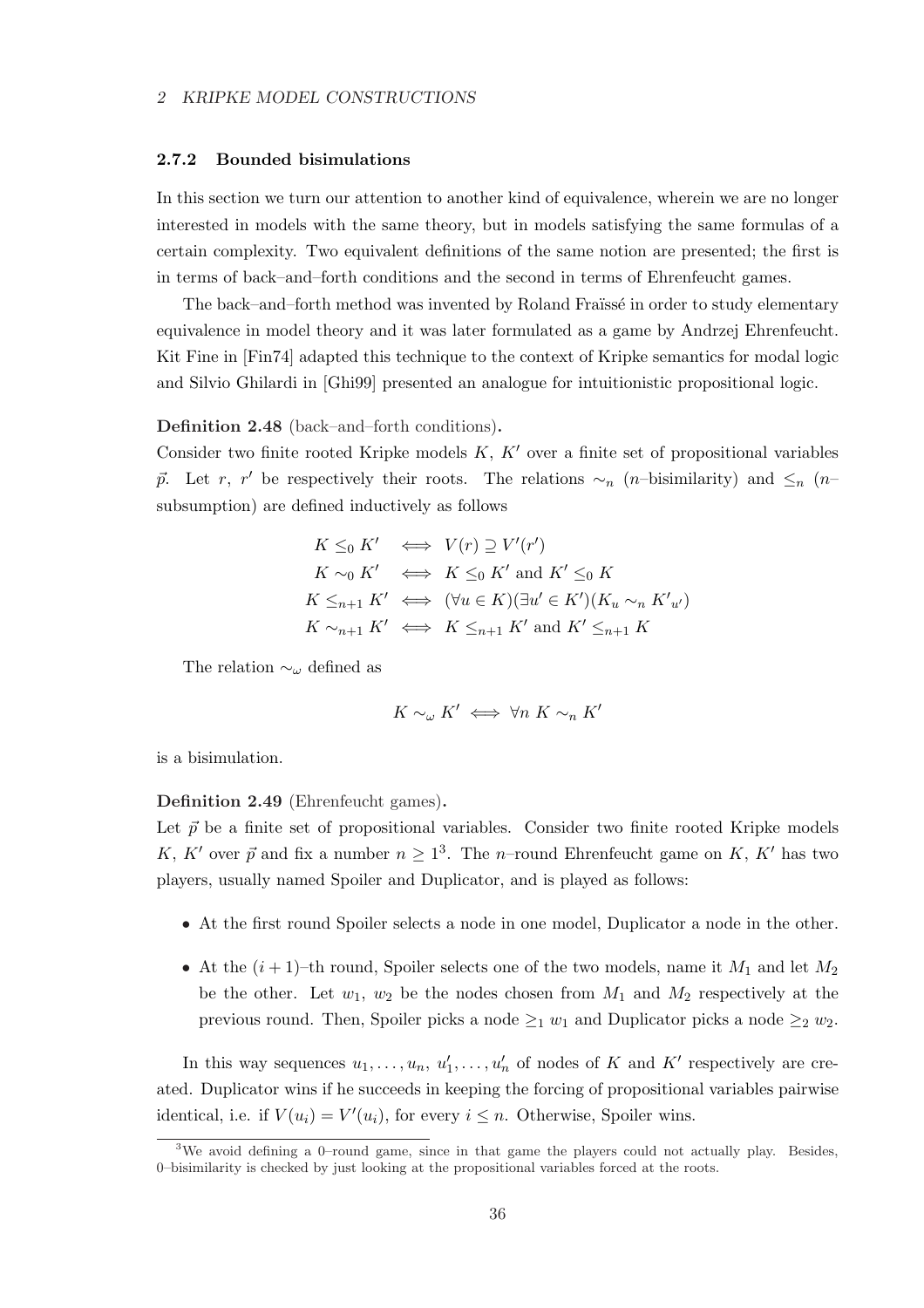It is not hard to prove that for  $n \geq 1$  the Kripke models K, K' are n–bisimilar if and only if Duplicator has a winning strategy in the *n*-round game on  $K, K'$ . Moreover, the relation  $K \leq_n K'$  is characterised similarly by a variant of the above game, in which Spoiler is required to select a node from K at the first round.

We proceed to define a measure of complexity for formulas and state the main result about bounded bisimulations.

**Definition 2.50.** The *complexity* (or the implicational degree) of a formula  $\varphi$  is inductively defined as

- $c(n) = 0$
- $c(\varphi_1 \circ \varphi_2) = max\{c(\varphi_1), c(\varphi_2)\}\$ , where  $\circ \in \{\wedge, \vee\}$
- $c(\varphi_1 \to \varphi_2) = max\{c(\varphi_1), c(\varphi_2)\} + 1$

In other words,  $c(\varphi)$  is the maximum number of nested implications in  $\varphi$ .

**Theorem 2.51** (Ghilardi). Let  $\vec{p}$  be a finite set of propositional variables. Consider two finite rooted Kripke models K, K' over  $\vec{p}$  and fix a number  $n \geq 0$ .

- 1.  $K \leq_n K' \iff$  for every formula  $\varphi$  over  $\vec{p}$  with  $c(\varphi) \leq n$  $K' \models \varphi \Rightarrow K \models \varphi$
- 2.  $K \sim_n K' \iff$  for every formula  $\varphi$  over  $\vec{p}$  with  $c(\varphi) \leq n$  $K' \models \varphi \iff K \models \varphi$

Proof. In [Ghi99].

We end this section by grouping some results into a theorem.

**Definition 2.52.** Let  $\vec{p}$  be a finite set of propositional variables and  $\mathscr K$  a class of finite rooted Kripke models over  $\vec{p}$ . Fix a number n.  $\langle \mathcal{K} \rangle_n$  is the class of the finite rooted Kripke models M over  $\vec{p}$  for which there exists a model  $K \in \mathcal{K}$  such that  $M \leq_n K$ . In other words  $\langle \mathcal{K} \rangle_n$  is the smallest  $\leq_n$ –closed class of Kripke models extending  $\mathcal{K}$ .

Note that for every formula  $\varphi$  over  $\vec{p}$  and for every  $n \geq c(\varphi)$ ,

$$
\mathscr{K} \models \varphi \Rightarrow \langle \mathscr{K} \rangle_n \models \varphi
$$

**Theorem 2.53** (Ghilardi). Let  $\vec{p}$  be a finite set of propositional variables and consider a class  $K$  of finite rooted Kripke models over  $\vec{p}$ .

1. K is downwards closed under  $\leq_n$  if and only if  $\mathscr{K} = Mod_{\vec{p}}(\varphi)$  for some formula  $\varphi$ over  $\vec{p}$  with  $c(\varphi) \leq n$ .

2. If *K* is stable and has the extension property then so does  $\langle \mathcal{K} \rangle_n$  for every n.

Proof. In [Ghi99].

 $\Box$ 

 $\Box$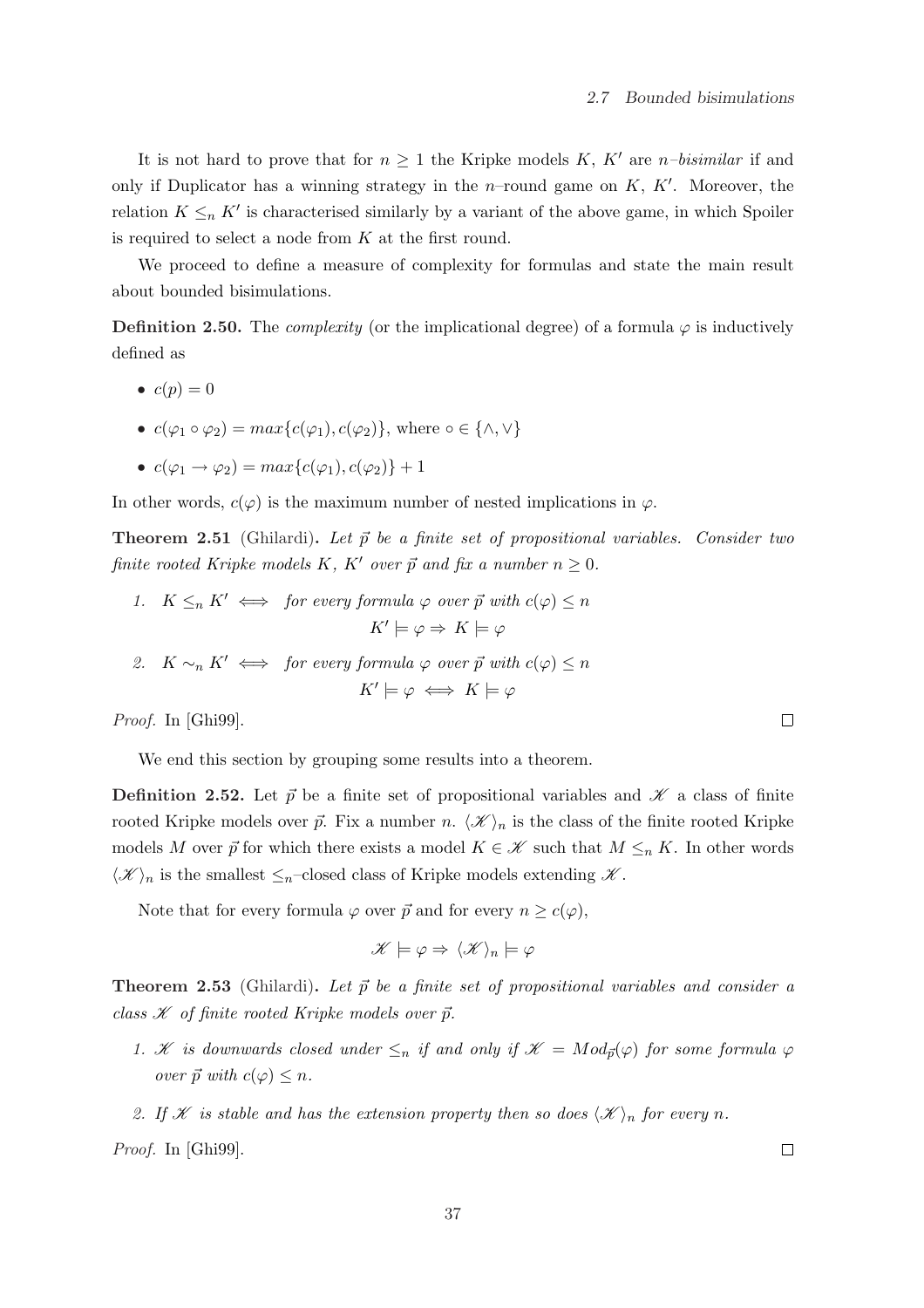# 3 Intuitionistic propositional logic

## 3.1 Projectivity

## 3.1.1 Substitutions as mappings

In this section we will elaborate on the substitution construction used in  $\S 2.1.3$  on page 17, therefore we repeat the definition 2.9.

**Definition 3.1.** Given a substitution  $\sigma$  and a Kripke model K, we construct the Kripke model  $\sigma^*(K)$  based on the frame of K and with assignment  $V_{\sigma}$  defined as:

$$
p \in V_{\sigma}(u) \iff K_u \models \sigma(p)
$$

for every propositional variable  $p$  and every node  $u$  of  $K$ . The monotonicity condition  $K$ satisfies implies that  $\sigma^*(K)$  is a well-defined Kripke model.

If we consider a class of Kripke models as a kind of an algebraic space S, then each formula  $A$  may be considered as a subspace of  $S$ ; the subspace containing the models that satisfy A. In this context, a substitution is a mapping between such subspaces.

**Theorem 3.2.** Let  $\sigma$ ,  $\tau$  be substitutions, A be a formula and K be a Kripke model. Then,

1.  $(\sigma^*(K))_u = \sigma^*(K_u)$ 2.  $K \models \sigma(A) \iff \sigma^*(K) \models A$ 3.  $(\sigma\tau)^*(K) = \tau^*(\sigma^*(K))$ 4.  $\sigma^*(K) = \tau^*(K) \iff$  for all variables  $p : K \models \sigma(p) \leftrightarrow \tau(p)$ 

Proof.

1. 
$$
(\sigma^*(K))_u \models p \iff K \models \sigma(p) \iff \sigma^*(K_u) \models p
$$

2. By a straightforward induction on the construction of the formula A

3. 
$$
(\sigma \tau)^*(K) \models p \iff K \models (\sigma \tau)(p)
$$
  
\n $\iff K \models \sigma(\tau(p))$   
\n $\iff \sigma^*(K) \models \tau(p)$   
\n $\iff \tau^*(\sigma^*(K)) \models p$ 

4.  $\sigma^*(K) = \tau^*(K) \Longleftrightarrow$  for all  $u \in K$ , for all variables  $p : (\sigma^*(K)_u \models p \Leftrightarrow \tau^*(K)_u \models p)$  $\iff$  for all  $u \in K$ , for all variables  $p : (K_u \models \sigma(p) \Leftrightarrow K_u \models \tau(p))$  $\iff$  for all  $u \in K$ , for all variables  $p : K_u \models \sigma(p) \leftrightarrow \tau(p)$  $\iff$  for all variables  $p: K \models \sigma(p) \leftrightarrow \tau(p)$ 

 $\Box$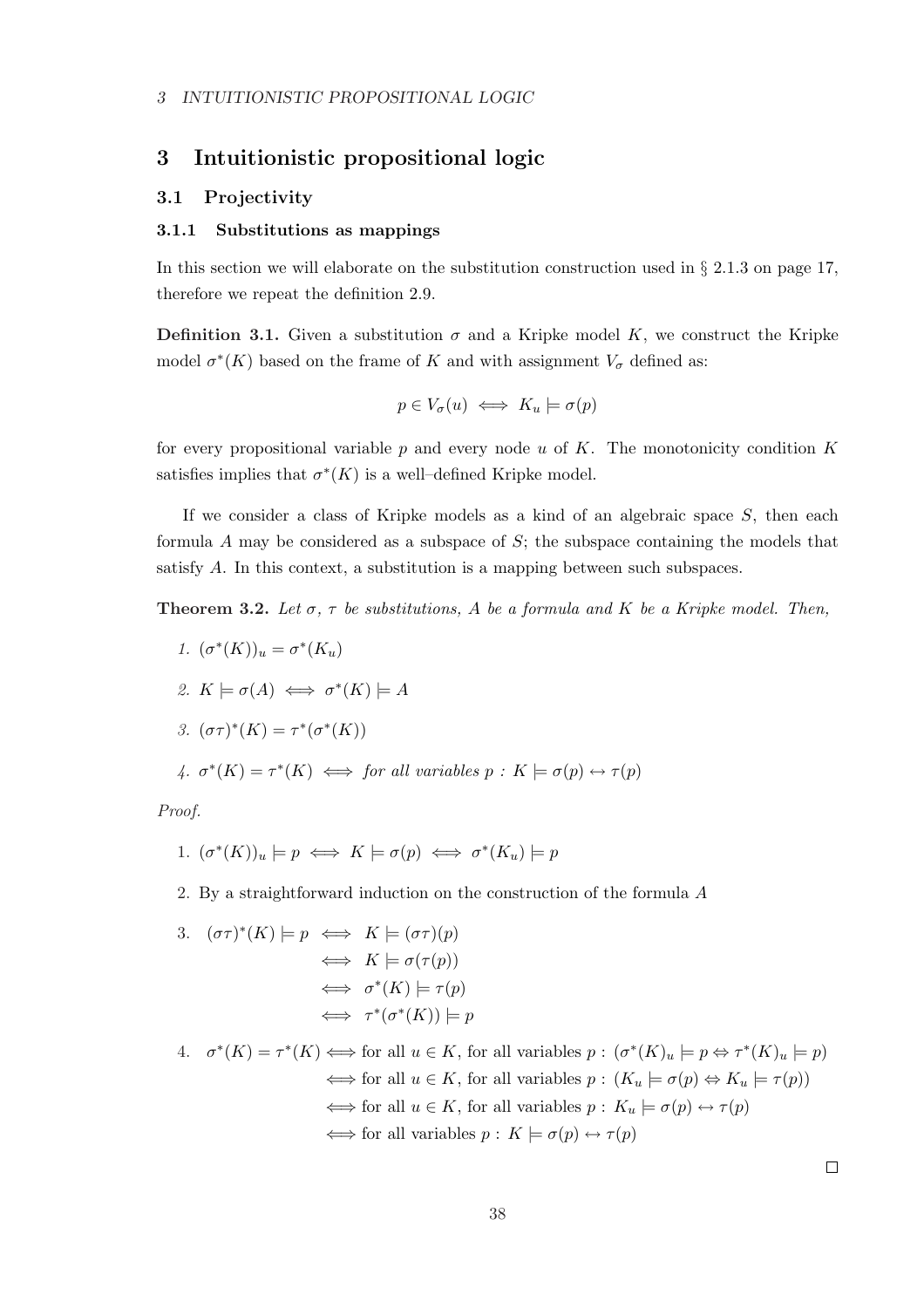In view of theorem 3.2.1 the term  $\sigma^*(K)_u$  is not ambiguous. We will also write  $\sigma^*\tau^*(K)$ instead of  $\sigma^*(\tau^*(K))$  and abusing the notation we will denote with  $V(K)$  the set of propositional variables forced in the root of a rooted Kripke model K.

**Definition 3.3.** A *unifier*  $\sigma$  of a formula A is a substitution such that  $\vdash \sigma(A)$ . A formula is unifiable if it has at least one unifier.

Theorem 3.4. For every formula A the following are equivalent:

- 1. A is unifiable
- 2.  $\nvdash \neg A$
- 3. there exists a one–node model of A
- 4.  $K_{\text{CPC}} \neg A$

*Proof.*  $1 \rightarrow 2$ ) Because IPC is consistent and closed under substitutions, as an intermediate logic

 $2 \rightarrow 3$ ) Since IPC is complete with respect to finite models, see corollary 2.26, there exists a finite model K that does not satisfy  $\neg A$ . Therefore any one–node model generated by a leaf of  $K$  satisfies  $A$ 

 $3 \rightarrow 4$ ) Trivial

 $4 \to 1$ ) Since  $\mathcal{H}_{\text{CPC}} \neg A$ , there exists a variable–free substitution  $\sigma$  such that  $\vdash_{\text{CPC}} \sigma(A)$ . By theorem 1.7, either  $\sigma(A)$  or  $\neg \sigma(A)$  are derivable in IPC, therefore  $\vdash \sigma(A)$ .  $\Box$ 

#### 3.1.2 Projective substitutions

**Definition 3.5.** Let A be a formula and  $\sigma$  be a substitution.

1.  $\sigma$  is a projective substitution for A if for every variable p

$$
A \vdash \sigma(p) \leftrightarrow p
$$

2. A is projective if there exists a projective unifier of A

**Theorem 3.6** (Properties of projective substitutions). Let  $\sigma$  be a projective substitution for the formula A. Then,

- 1. For every formula  $B : A \vdash \sigma(B) \leftrightarrow B$  (a generalisation of the projectivity condition)
- 2.  $A \vdash \sigma(A)$
- 3. If  $K \models A$  then  $\sigma^*(K) = K$
- 4. The class of projective substitutions for A is closed under composition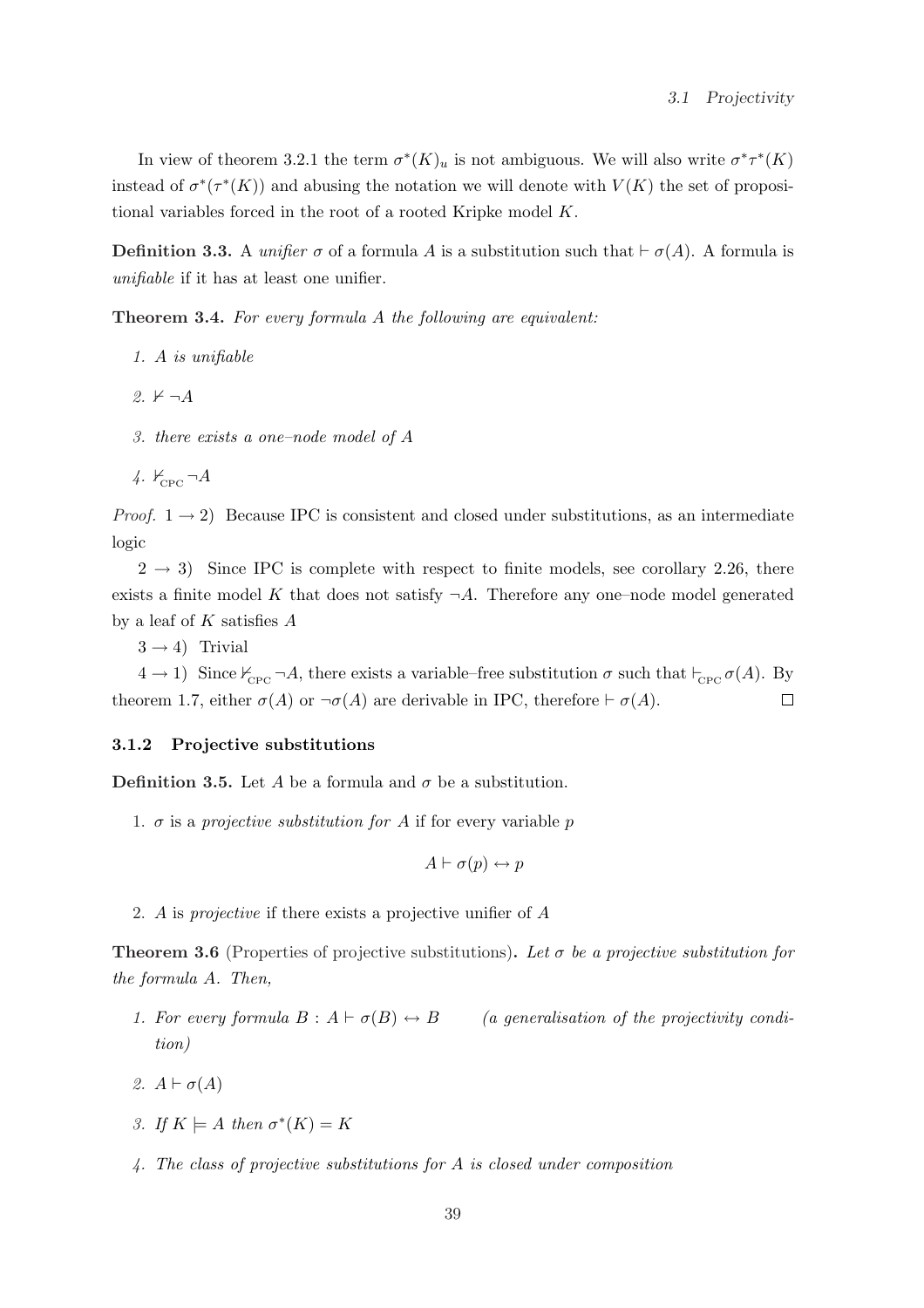Proof.

- 1. A straightforward induction on the construction of B, based on the fact that the basis holds by definition and the substitution commutes with the connectives
- 2. By the previous item
- 3. If  $K \models A$  then for every propositional variable  $p: K \models \sigma(p) \leftrightarrow p$ , therefore  $\sigma^*(K) = K$ , by applying theorem 3.2.4 for  $\tau$  equal to the identity substitution.
- 4. If  $\tau$  is also a projective substitution for A then,

$$
A \vdash \tau(p) \leftrightarrow p
$$

therefore,

$$
\sigma(A) \vdash \sigma(\tau(p)) \leftrightarrow \sigma(p)
$$

Since  $A \vdash \sigma(A)$  by a previous item, we can rewrite this as

$$
A \vdash \sigma(\tau(p)) \leftrightarrow \sigma(p)
$$

and so since  $A \vdash \sigma(p) \leftrightarrow p$ 

$$
A \vdash \sigma(\tau(p)) \leftrightarrow p
$$

 $\Box$ 

**Theorem 3.7.** Let C be a projective formula and let  $\sigma$  be a projective unifier of C. Then C is an axiom for  $\sigma$ , which means that for every formula A,

$$
\vdash \sigma(A) \iff C \vdash A
$$

Proof. The left–to–right holds because

$$
\vdash \sigma(A) \Rightarrow C \vdash \sigma(A) \Rightarrow C \vdash A
$$

and the right–to–left since

$$
C \vdash A \Rightarrow \sigma(C) \vdash \sigma(A) \ \Big\} \Rightarrow \vdash \sigma(A)
$$

$$
\vdash \sigma(C) \ \Big\} \Rightarrow \vdash \sigma(A)
$$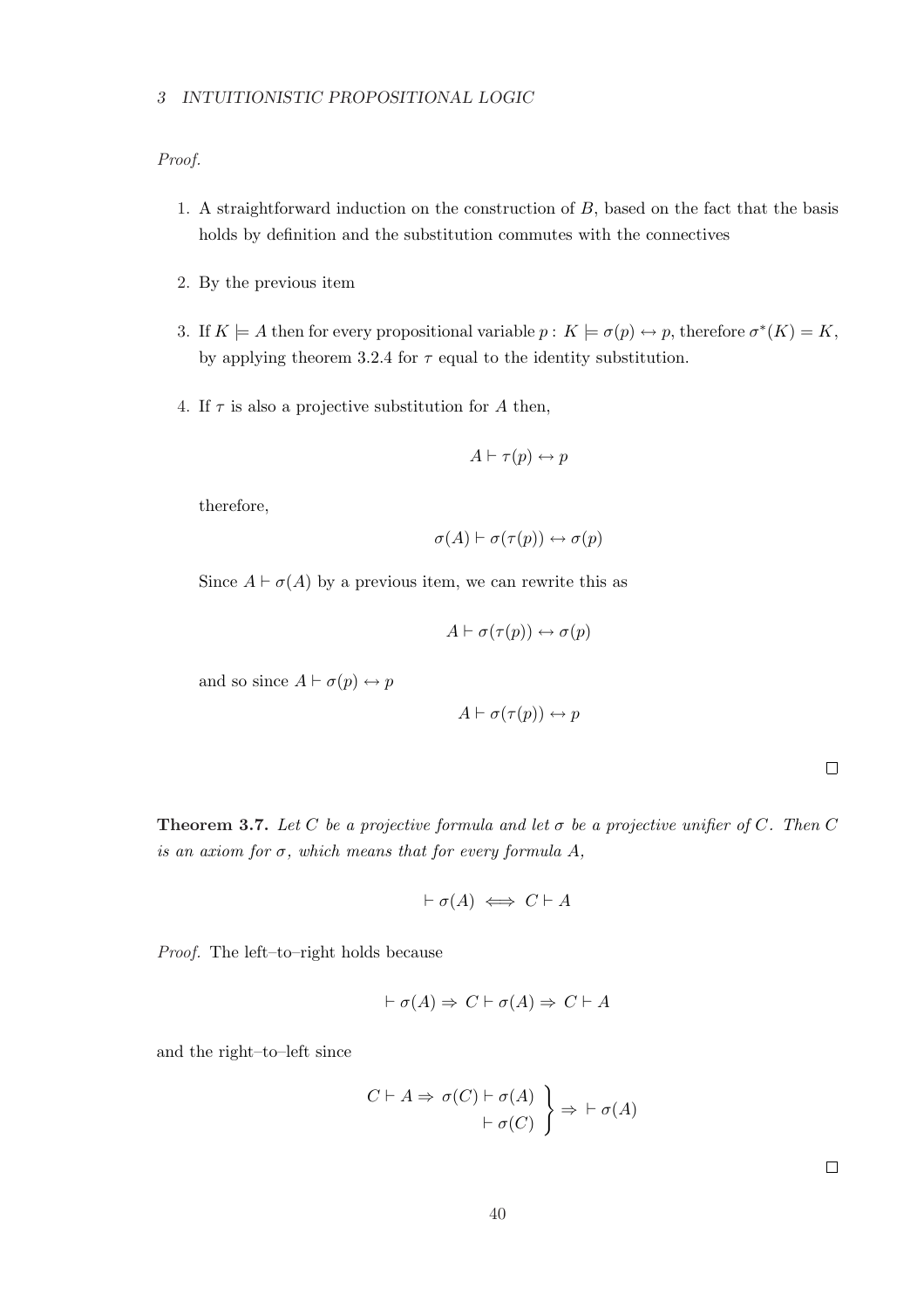## 3.1.3  $\theta$ -substitutions

**Definition 3.8.** Let  $A$  be a formula and  $a$  be a set of propositional variables. Then, the substitution  $\theta_A^a$  is defined as

$$
\theta_A^a(p) = \begin{cases} A \to p, & \text{if } p \in a \\ A \wedge p, & \text{if } p \notin a \end{cases}
$$

**Theorem 3.9** (Properties of  $\theta$ -substitutions). Let A be a formula, a be a set of propositional variables and K be a Kripke model.

- 1. Every  $\theta^a_A$ -substitution is a projective substitution for A
- $2. \vdash \theta_A^a(\theta_A^a(p)) \leftrightarrow \theta_A^a(p)$ , for every propositional variable p

$$
\mathcal{Z}^{\vphantom{A}}(\theta^{\,a}_A)^*(\theta^{\,a}_A)^*(K)=(\theta^{\,a}_A)^*(K)
$$

Proof.

1. If  $p \in a$  then

$$
A \vdash \theta_A^a(p) \leftrightarrow p \iff A \vdash (A \to p) \leftrightarrow p
$$

and if  $p \notin a$  then

$$
A \vdash \theta_A^a(p) \leftrightarrow p \iff A \vdash (A \land p) \leftrightarrow p
$$

Both are derivable in IPC.

2. If  $p \in a$  then

$$
\vdash \theta_A^a(\theta_A^a(p)) \leftrightarrow \theta_A^a(p) \iff \vdash (\theta_A^a(A) \rightarrow (A \rightarrow p)) \leftrightarrow (A \rightarrow p)
$$

The left–to–right implication is shown using the deduction theorem and the fact that  $A \vdash \theta_A^a(A)$ , established in theorem 3.6. The right–to–left is an axiom of IPC.

If  $p \notin a$  then

$$
\vdash \theta_A^a(\theta_A^a(p)) \leftrightarrow \theta_A^a(p) \iff \vdash \theta_A^a(A) \land A \land p \leftrightarrow A \land p
$$

Now, the left–to–right implication is an axiom of IPC and the right–to–left is shown using  $A \vdash \theta_A^a(A)$ .

3. Corollary of the above item by theorem 3.2.4

 $\Box$ 

The  $\theta$  try to make models satisfy A. Therefore, they leave intact, identical the models that do satisfy A nad

**Theorem 3.10.** Let  $A$  be a formula, a be a set of propositional variables and  $K$  be a rooted Kripke model. Define  $M = (\theta_A^a)^*(K)$ .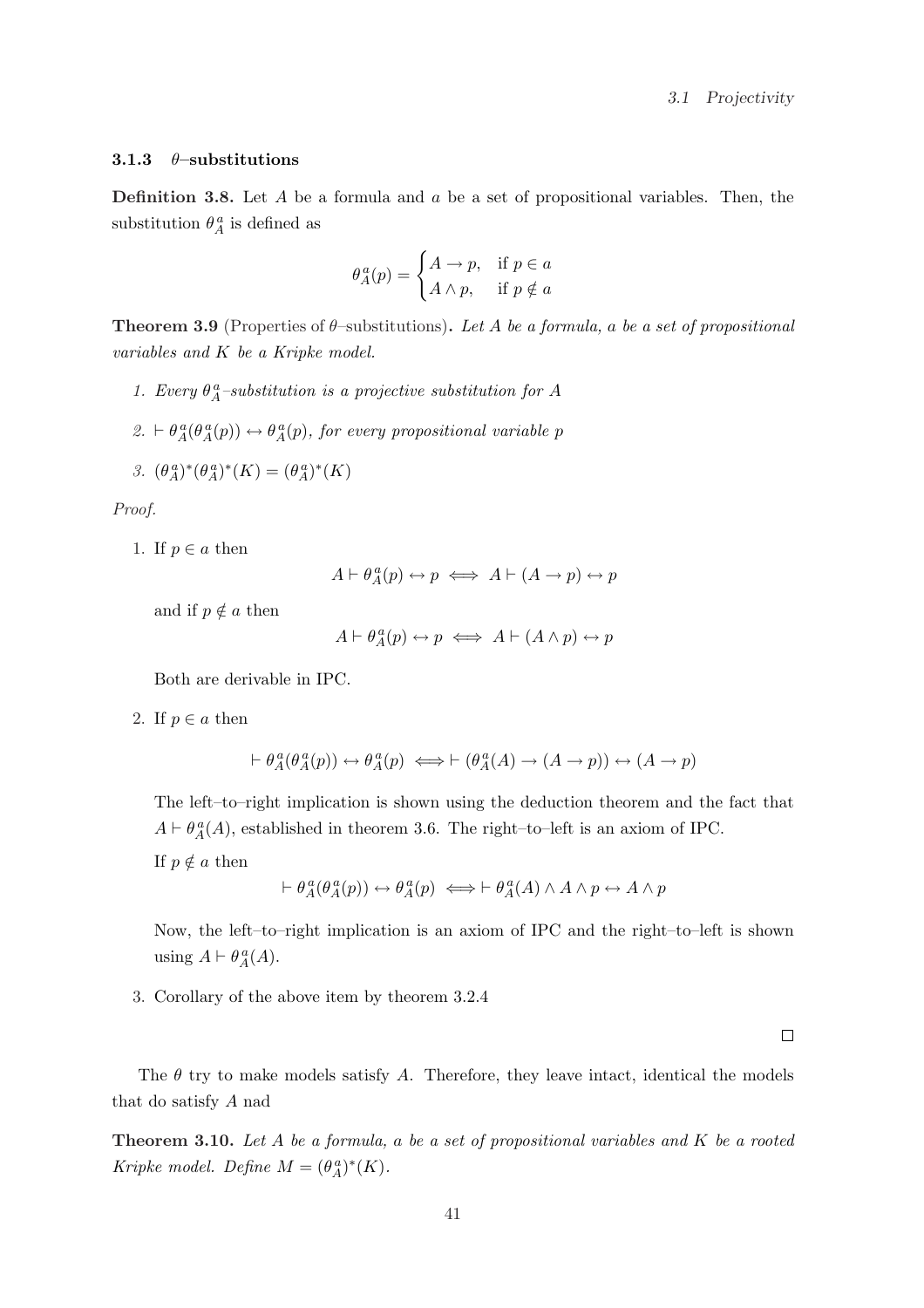#### 3 INTUITIONISTIC PROPOSITIONAL LOGIC

- 1. If  $K \models A$  then  $M = K$
- 2. If  $K \not\models A$  then one of the following holds:
	- $(a) V(M) = a$
	- (b)  $V(M) \subset a$  and for all propositional variables  $p \in a \setminus V(M)$  there is a node u of K different from the root such that  $K_u \models A$  and  $K_u \not\models p$

Proof.

- 1. By theorems 3.6.3 and 3.9.1.
- 2. Let p be a propositional variable in  $V(M)$ .

$$
p\in V(M) \iff (\theta^{\,a}_A)^*(K) \models p \iff K \models \theta^{\,a}_A(p)
$$

Since K does not satisfy A,  $\theta_A^a(p)$  cannot be  $A \wedge p$ , therefore  $\theta_A^a(p) \equiv A \rightarrow p$  and  $p \in a$ . Now, let q be a propositional variable in  $a \setminus V(M)$ , thus  $\theta_A^a(q) \equiv A \to q$  and  $M \not\models q$ . Therefore,  $K \not\models A \rightarrow q$ , so a node u of K forces A but not q. Moreover, u is different from the root, since  $K$  does not satisfy  $A$ .

Corollary 3.11. Let  $A$  be a formula, a be a set of propositional variables and  $K$  be a one-node Kripke model. Then,

$$
K \not\models A \Rightarrow V((\theta^a_A)^*(K)) = a
$$

Corollary 3.12. Let  $A$  be a formula and  $K$  be a rooted Kripke model which does not satisfy A. If there is a variant K' of K which satisfies A, then  $(\theta_A^{V(K)})$  $_{A}^{V(K')})^*(K) = K'.$ 

*Proof.* Define  $M = (\theta_A^{V(K)})$  $_{A}^{V(K')})^*(K)$ . Observe that K, K' and M are all based on the same frame, name it F. For every node u of F different from the root, it holds that  $K_u = K'_u \models A$ , therefore  $M_u = K_u = K'_u$ , by theorem 3.6.3. By theorem 3.10, either  $V(M) = V(K')$  and so  $M = K'$ , or there is a propositional variable p that is satisfied by K' and it is refuted by a node u of K different from the root, which is impossible since K and K' are variants.  $\Box$ 

#### 3.1.4 Projectivity and the extension property

**Definition 3.13.** Let A be a formula over a finite set of propositional variables  $\vec{p}$ . Let  $a_1, a_2, \ldots, a_s$  be a linear ordering of the subsets of  $\vec{p}$  such that

$$
a_i \subseteq a_j \Rightarrow i \le j \tag{3.1}
$$

For each  $i \leq s$ , we define the substitution  $\theta_A \downarrow i = \theta_A^{a_s} \dots \theta_A^{a_i}$ . The substitution  $\theta_A$  is defined as  $\theta_A \downarrow 1$ .

 $\Box$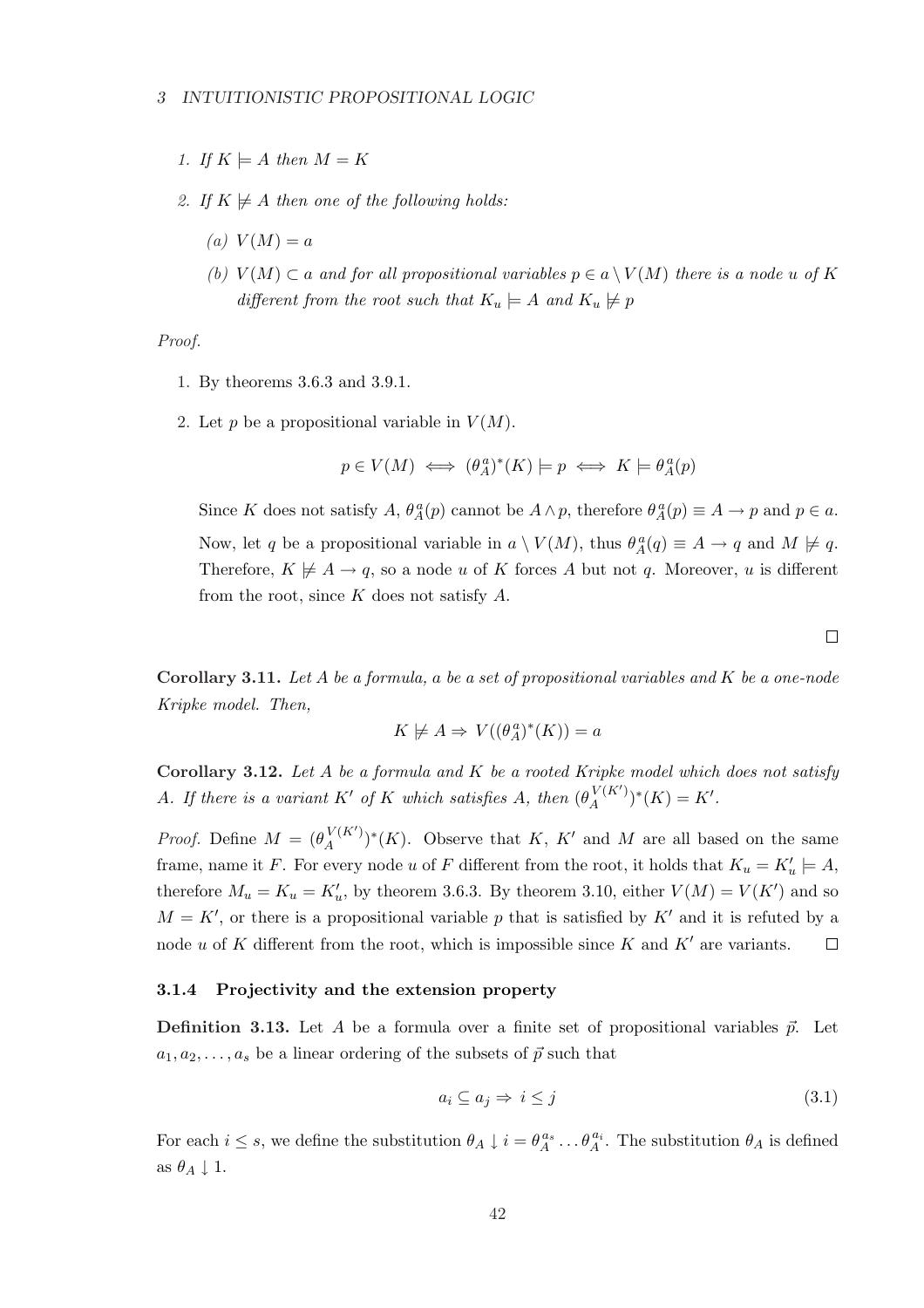Note that by theorem 3.6.4  $\theta_A$  is a projective substitution for A as a composition of projective substitutions, and that  $\theta_A^* = (\theta_A^{a_1})^* \dots (\theta_A^{a_s})^*$  by theorem 3.2.

**Theorem 3.14.** Let A be a formula over a finite set of propositional variables  $\vec{p}$ . Then, the following are equivalent:

- 1. A is projective
- 2.  $Mod_{\vec{p}}(A)$  has the extension property <sup>4</sup>
- 3.  $\theta_A$  is a unifier for A

*Proof.*  $1 \rightarrow 2$ ) Assume that A is a projective formula; let  $\sigma$  be its projective unifier. Let  $K_1, \ldots, K_n$  be finite rooted models over  $\vec{p}$  that satisfy A. Then,

$$
\vdash \sigma(A) \Rightarrow \sum_{i=1}^{n} K_i \models \sigma(A) \Rightarrow \sigma^*(\sum_{i=1}^{n} K_i) \models A
$$

therefore by theorem 3.2.1

$$
(\sum_{i=1}^n \sigma^*(K_i))^X \models A
$$

where  $X = \{p \in \vec{p} \mid$  $\frac{n}{2}$  $i=1$  $K_i \models \sigma(p)$ . By theorem 3.6.3 and the fact that each  $K_i$  satisfies A we have that

$$
(\sum_{i=1}^{n} K_i)^X \models A
$$

So,  $Mod_{\vec{p}}(A)$  has the extension property.

 $2 \rightarrow 3$ ) By theorem 3.2 and the fact that IPC is complete with respect to finite rooted models, see corollary 2.26, it suffices to establish that for every finite rooted Kripke model  $K, (\theta_A)^*(K)$  is a model of A. We will prove by fan induction on K that for every  $u \in K$ there exists an i such that

$$
(\theta_A \downarrow i)^*(K_u) \models A
$$

and that if  $K_u \not\models A$  then i is maximum with that property, i.e for every  $j > i$ 

$$
(\theta_A \downarrow j)^*(K_u) \not\models A
$$

Note that the first condition is satisfied by every node u of  $K$  that forces  $A$ , since then for every  $i, (\theta_A \downarrow i)^*(K_u) = K_u$ .

Let u be a leaf of K that does not force A. Since A is unifiable there exists by theorem 3.4 a one–node model that satisfies A. Therefore, there exists a maximum index  $i$  such that the one–node model M defined as

$$
M \models p \iff p \in a_i
$$

<sup>&</sup>lt;sup>4</sup>See § 2.7.1 for the definition of  $Mod_{\vec{p}}(A)$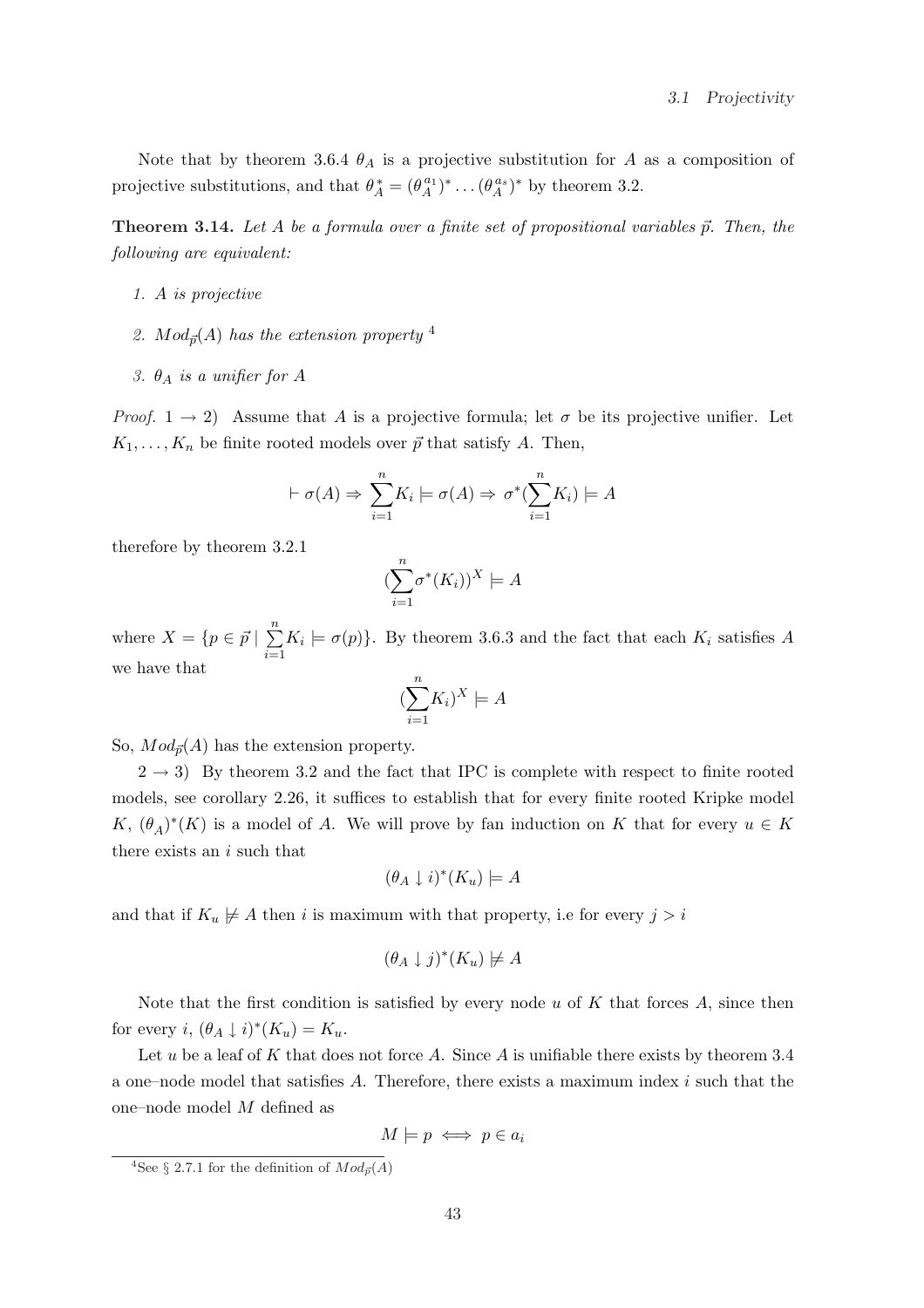satisfies A. By corollary 3.11 and the fact that  $i$  is maximum, we obtain that

$$
(\theta_A \downarrow i)^*(K_u) = (\theta_A^{a_i})^*(K_u) = M \models A
$$

Let u be a non-terminal node of K that does not force A and let  $u_1, \ldots, u_n$  be its immediate successors. By the induction hypothesis for each  $u_i$  that does not force A there is a  $j_i$  such that  $M_i = (\theta_A \downarrow j_i)^*(K_{u_i})$  is a model of A. Moreover, the fact that  $j_i$  is maximum with that property implies that  $V(M_i) \subseteq a_{j_i}$ , by theorem 3.10. For each node  $u_i$  that forces A we define  $M_i = K_{u_i}$ , so in any case  $M_i$  satisfies A.

Let  $j = min\{j_i\}$  and consider  $N = (\theta_A \downarrow j)^*(K_u)$  (if for every i,  $K_{u_i} \models A$ , then take N as  $K_u$ ). If  $N \models A$  then j is a maximum such index since it is equal to a  $j_i$ , which is maximum for  $K_{u_i}$ . If  $N \not\models A$  then for every i such that  $K_{u_i} \models A$  we have that

$$
N_{u_i} = (\theta_A \downarrow j)^*(K_{u_i}) = K_{u_i} = M_i
$$

and for every i such that  $K_{u_i} \neq A$  we have that

$$
N_{u_i} = (\theta_A \downarrow j)^*(K_{u_i})
$$
  
\n
$$
= (\theta_A^{a_j})^*(\theta_A^{a_{j+1}})^* \dots (\theta_A \downarrow j_i)^*(K_{u_i})
$$
 [by the definition of  $(\theta_A \downarrow j)^*$ ]  
\n
$$
= (\theta_A^{a_j})^*(\theta_A^{a_{j+1}})^* \dots (M_i)
$$
 [by the definition of  $M_i$ ]  
\n
$$
= M_i
$$
 [by theorem 3.10.1 since  $M_i \models A$ ]

So, N is a model in which A is forced at every node different from the root. The fact that A has the extension property implies that there exists a variant  $Q$  of  $N$  that satisfies  $A$ ; let  $a_q = V(Q)$ . Observe that since for every i,  $a_q \subseteq V(M_i)$ , then for every  $u_i$  that does not force  $A, a_q \subseteq a_{j_i}$ , thus  $a_q \subseteq a_j$  and so  $q \leq j$  by equation (3.1).

If there exists an index k such that  $q < k < j$  and  $(\theta_A \downarrow k)^*(K_u) \models A$ , then select the maximum such index.

Otherwise, consider  $(\theta_A \downarrow q+1)^*(K_u)$ . Obviously, it is variant of Q that does not satisfy A. Therefore by corollary 3.12,  $Q = (\theta_A^{a_q})$  $\binom{a_q}{A}^*(\theta_A \downarrow q+1)^*(K_u) = (\theta_A \downarrow q)^*(K_u)$  and so q is the index we are looking for.

For the root of K there exists an i such that  $(\theta_A \downarrow i)^*(K) \models A$ , therefore  $\theta_A^*(K) \models A$ .  $3 \rightarrow 1$ ) By the definition of  $\theta_A$ 

 $\Box$ 

#### 3.1.5 Projectivity and admissibility

Definition 3.15. Let A be a formula.

- 1. A formula  $B$  is contained in  $S_A$  if and only if
	- (a)  $B$  is projective
	- (b)  $B \vdash A$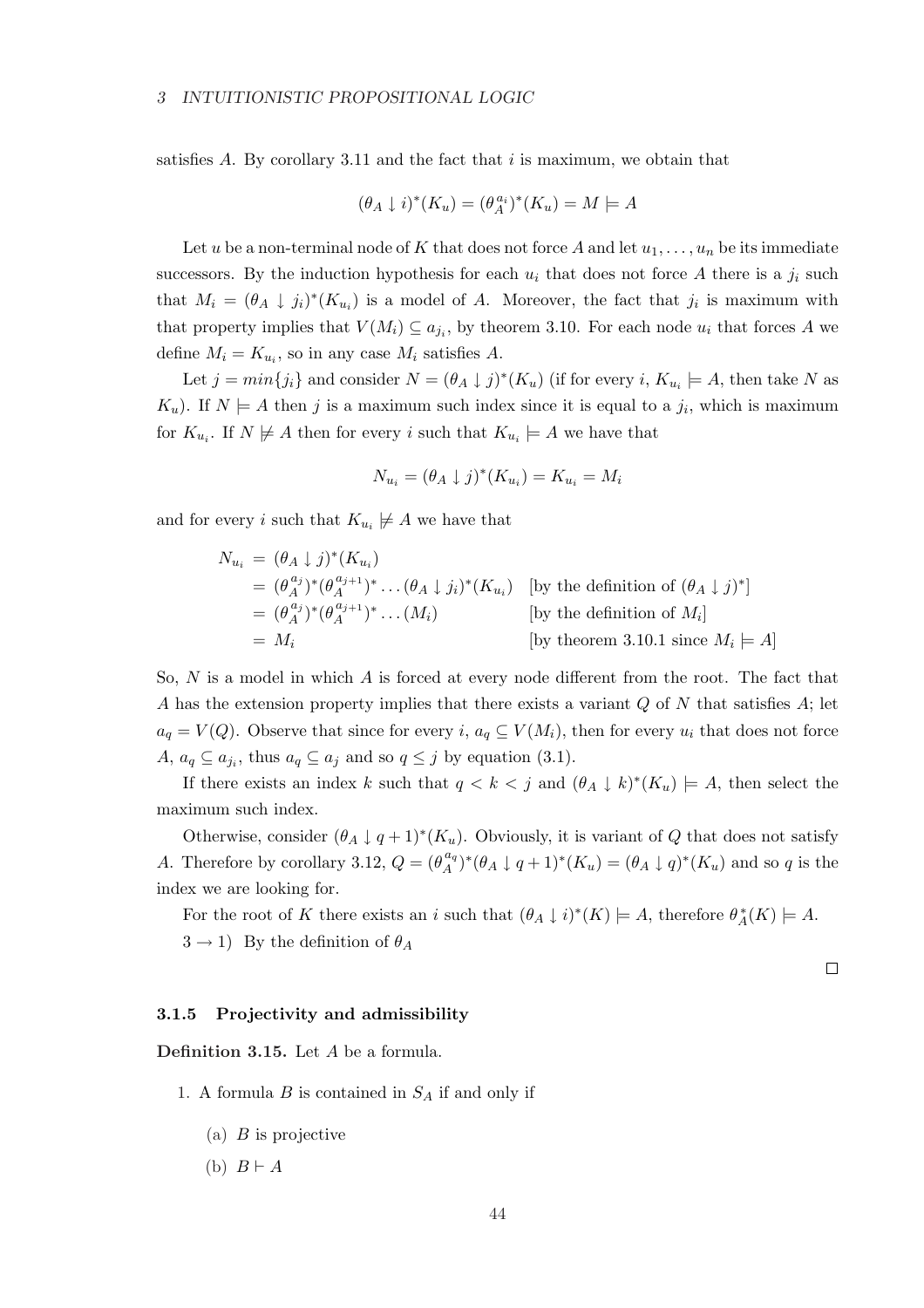$\Box$ 

 $\Box$ 

(c)  $c(B) \leq c(A)$ , where 'c' is the measure of complexity defined in § 2.7.2

- 2. A projective approximation  $\Pi_A$  of A is a subset of  $S_A$  such that
	- (a) for every formula  $B \in S_A$ , there exists a  $C \in \Pi_A$  such that  $B \vdash C$
	- (b) if both  $C_1$ ,  $C_2$  are contained in  $\Pi_A$  and  $C_1 \vdash C_2$ , then  $C_1 \equiv C_2$

Intuitively,  $\Pi_A$  is constructed by ordering the formulas of  $S_A$  according to  $\vdash$  and then selecting one formula from each maximal class of provably equivalent formulas in  $S_A$ . Therefore,  $\Pi_A$  is unique up to provable equivalence.

Theorem 3.16 (Ghilardi).

- 1. Every formula A has a finite projective approximation  $\Pi_A$
- 2. Every unifier of a formula A is also a unifier of a formula in  $\Pi_A$

Proof. In [Ghi99]

**Definition 3.17.** A formula C is *stable for admissibility in* IPC if for every formula  $A$ ,

$$
C \mid \sim A \iff C \vdash A
$$

Theorem 3.18 (Ghilardi).

- 1. Every projective formula C is stable in IPC  $^5$
- 2. For all formulas A, B,

$$
A \mid \sim B \iff \text{for every } C \in \Pi_A : C \vdash B
$$

Proof.

1. Assume that  $C \sim A$  and let  $\sigma$  be a projective unifier of C.

$$
\vdash \sigma(C) \Rightarrow \vdash \sigma(A) \Rightarrow C \vdash \sigma(A) \Rightarrow C \vdash A
$$

since  $C \vdash A \leftrightarrow \sigma(A)$ 

2. ⇒) Assume that  $A \sim B$  and let C be a formula in  $\Pi_A$ , therefore C is projective and derives A.

 $C \vdash A \Rightarrow C \rightarrow A$  $\Rightarrow C \sim B$  [by the transitivity of  $\sim$ ]  $\Rightarrow C \vdash B$  [because C is stable, as projective]

 $\Leftarrow$ ) Let  $\sigma$  be a unifier of A. By theorem 3.16.2,  $\sigma$  is also a unifier of a formula  $C \in \Pi_A$ . By assumption  $C \vdash B$ , therefore  $\vdash \sigma(B)$ .

<sup>5</sup> In fact, every projective formula is stable in every intermediate logic, see § 4.2.1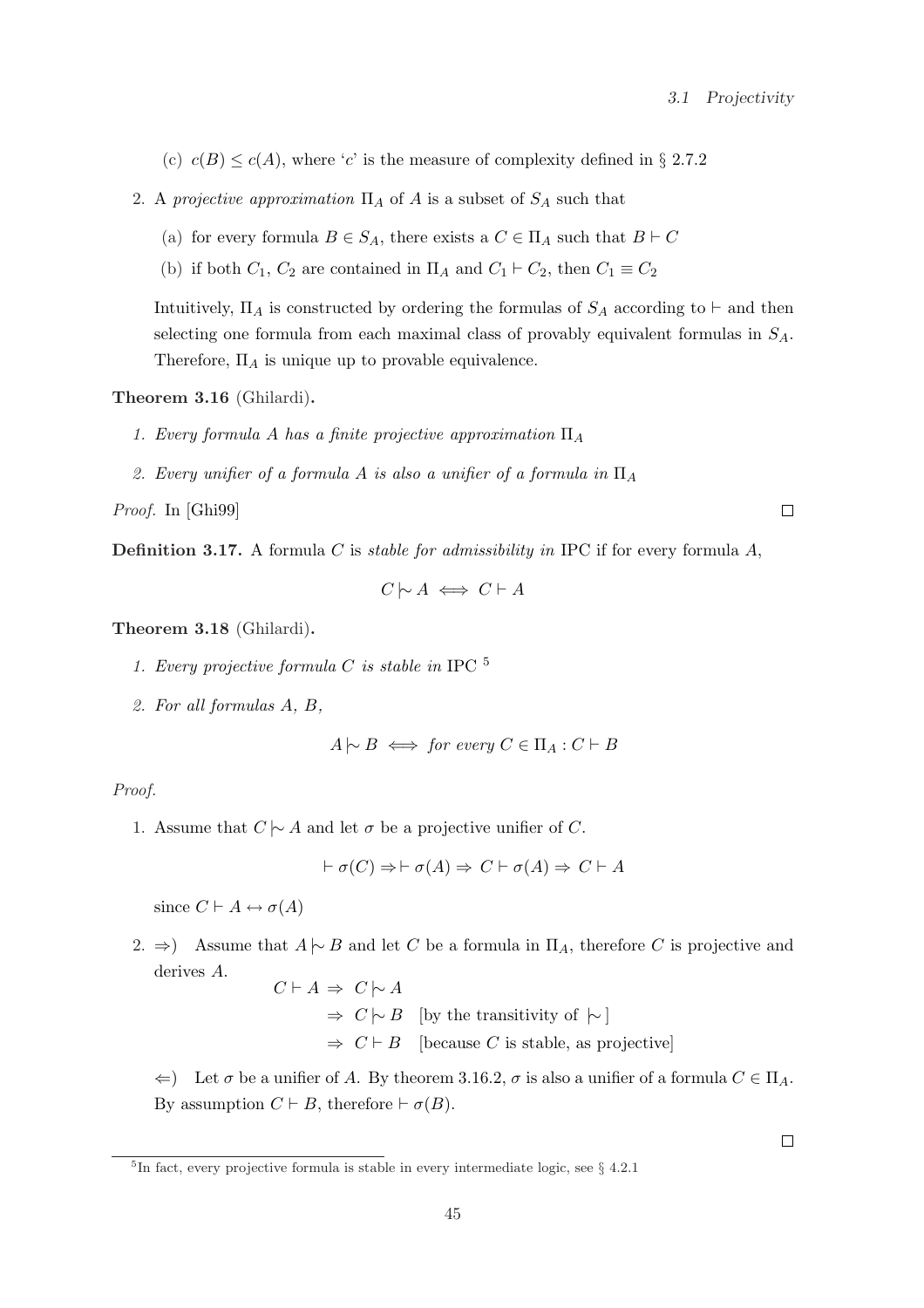#### 3.1.6 Projectivity and the slash

Theorem 3.19. Let L be an intermediate logic and A a projective formula. Then for all formulas B, C

$$
\vdash_{\!\!L} A \to B \lor C \Rightarrow \vdash_{\!\!L} (A \to B) \lor (A \to C)
$$

*Proof.* Let  $\sigma$  be a projective unifier of A. So,

$$
\vdash_L A \to B \lor C \implies \vdash_L \sigma(A) \to \sigma(B) \lor \sigma(C)
$$
  

$$
\Rightarrow \vdash_L \sigma(B) \lor \sigma(C) \qquad [\text{since } \vdash \sigma(A)]
$$

Moreover,

$$
A \vdash \sigma(B) \leftrightarrow B \Rightarrow \vdash \sigma(B) \to (A \to B) \Rightarrow \vdash_L \sigma(B) \to (A \to B)
$$

Similarly, we obtain that  $\vdash_L \sigma(C) \to (A \to C)$ . Therefore,  $\vdash_L (A \to B) \lor (A \to C)$ .  $\Box$ 

Corollary 3.20. If A is a projective formula, then for all formulas  $B, C$ 

$$
\vdash A \to B \lor C \Rightarrow \vdash A \to B \text{ or } \vdash A \to C
$$

**Definition 3.21.** A set of formulas  $\Gamma$  is *e-compact* if whenever  $\Gamma \vdash A$  then there exists a projective formula E such that  $\Gamma \vdash E$  and  $E \vdash A$ .<sup>6</sup>

**Theorem 3.22.** If a set of formulas  $\Gamma$  is e–compact then for every formula A,

$$
\Gamma \mid A \iff \Gamma \vdash A
$$

Proof. The left–to–right holds by theorem 1.10.1. The other direction is proved by induction on the construction of formula  $A$ . The cases of the propositional variable and the conjunction are straightforward.

For disjunction, assume that  $\Gamma \vdash B \lor C$ . Therefore, there exists a projective formula E such that  $\Gamma \vdash E$  and  $E \vdash B \vee C$ . By corollary 3.20  $E \vdash B$  or  $E \vdash C$ , so  $\Gamma \vdash B$  or  $\Gamma \vdash C$ . By the induction hypothesis  $\Gamma | B$  or  $\Gamma | C$ , hence  $\Gamma | B \vee C$ .

For implication, assume that  $\Gamma \vdash B \to C$  and  $\Gamma \mid B$ . Therefore  $\Gamma \vdash B$ , by theorem 1.10.1, so  $\Gamma \vdash C$ , by modus ponens. Hence  $\Gamma \mid C$  by the induction hypothesis and so  $\Gamma \mid B \to C$ .  $\Box$ 

Corollary 3.23. Every projective formula A satisfies  $A \mid A$ .

<sup>&</sup>lt;sup>6</sup>The original definition, as produced by Visser in [Vis99], asserts that the formula E has the extension property rather than it is projective. In view of theorem 3.14, the two notions coincide. In the same article Visser proved that a set of formulas is e–compact if and only if it has the extension property.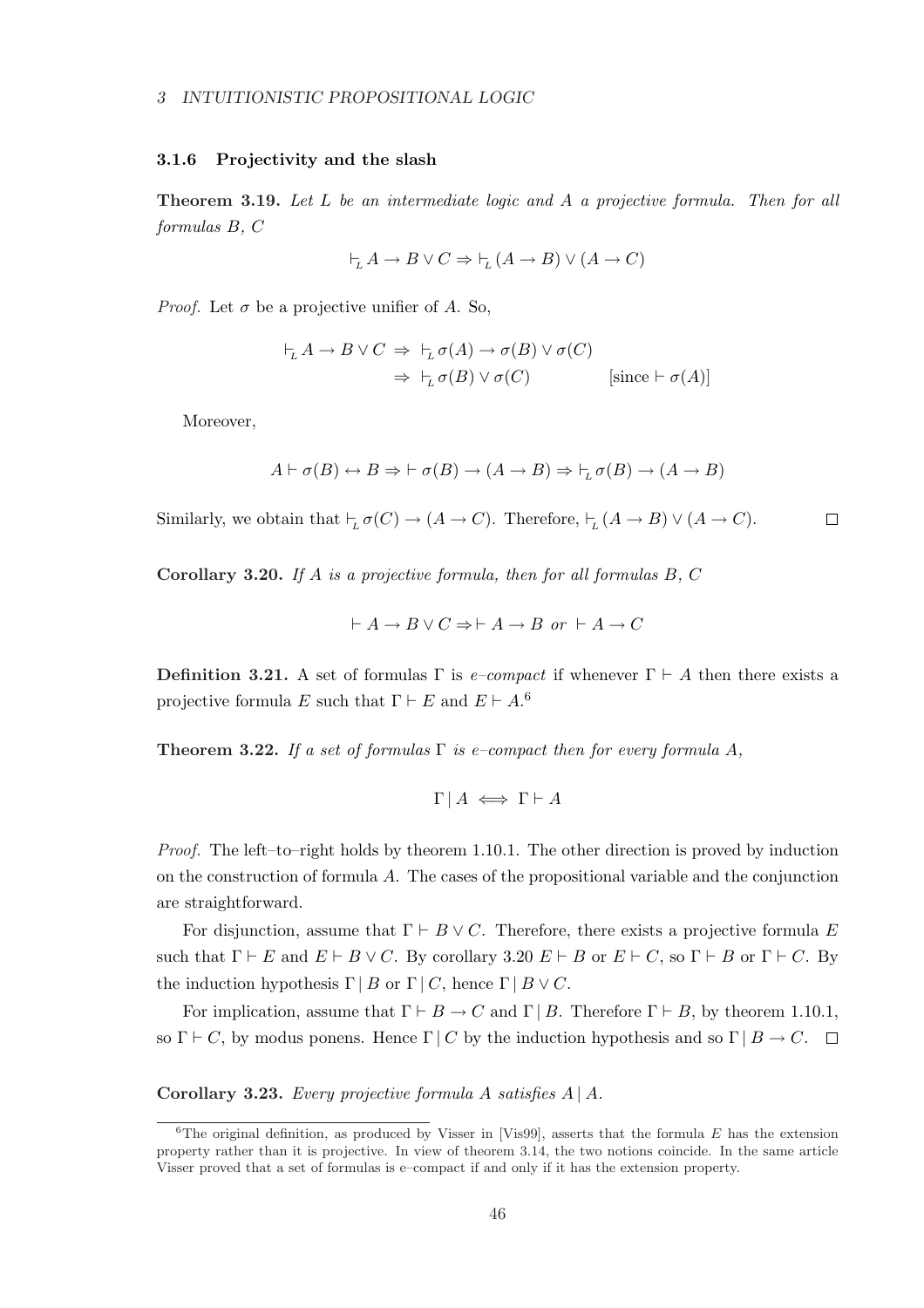## 3.2 The admissible rules of intuitionistic propositional logic

Building on Ghilardi's results presented in [Ghi99], Iemhoff proved in [Iem01b] that the Visser rules form a basis for admissibility in intuitionistic propositional logic, confirming thus a conjecture by de Jongh and Visser.

**Theorem 3.24** (Iemhoff). For all formulas  $\varphi$ ,  $\psi$  the following are equivalent:

- 1.  $\varphi \hspace{0.2em}\sim\hspace{-0.9em}\mid\hspace{0.58em} \psi$
- 2.  $\psi$  is satisfied in every stable class of finite rooted Kripke models with the extension property in which  $\varphi$  is satisfied
- 3.  $\psi$  is satisfied in every AR-model in which  $\varphi$  is satisfied
- 4.  $AR \vdash \varphi \triangleright \psi$

5. 
$$
\varphi \vdash^{V} \psi
$$

Proof.

1 → 2) Assume that  $\varphi \sim \psi$  and let X be a stable class with the extension property of finite rooted Kripke models in which  $\varphi$  is satisfied. Let  $\vec{p}$  be the set of propositional variables of  $\varphi$  and  $\psi$  and let  $\mathscr{K}'$  be the class containing the models of  $\mathscr{K}$  restricted over  $\vec{p}$ . By theorem 2.47,  $\mathcal{K}'$  is also a stable class with the extension property of finite rooted Kripke models. Consider  $\langle \mathcal{K}' \rangle_{c(\varphi)}$ . Since it has the extension property by theorem 2.53.2, there exists by theorem 2.53.1 a formula  $\theta$  over  $\vec{p}$  such that  $\langle \mathcal{K}' \rangle_{c(\varphi)} = Mod_{\vec{p}}(\theta)$ . Furthermore, theorem 3.14 implies that  $\theta$  is projective; let  $\sigma$  be its projective unifier. Then,

$$
\mathcal{K} \models \varphi \Rightarrow \mathcal{K}' \models \varphi \qquad \text{[by theorem 2.47]}
$$
\n
$$
\Rightarrow \langle \mathcal{K}' \rangle_{c(\varphi)} \models \varphi \qquad \text{[by the remark after definition 2.52]}
$$
\n
$$
\Rightarrow Mod_{\vec{p}}(\theta) \models \varphi \qquad \text{[since } \langle \mathcal{K}' \rangle_{c(\varphi)} = Mod_{\vec{p}}(\theta) \text{]}
$$
\n
$$
\Rightarrow \theta \vdash \varphi \qquad \text{[by theorem 2.47]}
$$
\n
$$
\Rightarrow \theta \vdash \psi \qquad \text{[since by assumption } \varphi \mid \neg \psi \text{]}
$$
\n
$$
\Rightarrow \theta \vdash \psi \qquad \text{[since } \theta \text{ is stable in IPC as projective, see theorem 3.18.1]}
$$
\n
$$
\Rightarrow Mod_{\vec{p}}(\theta) \models \psi \qquad \text{[since } \langle \mathcal{K}' \rangle_{c(\varphi)} = Mod_{\vec{p}}(\theta) \text{]}
$$
\n
$$
\Rightarrow \langle \mathcal{K}' \rangle_{c(\varphi)} \models \psi \qquad \text{[since } \langle \mathcal{K}' \rangle_{c(\varphi)} = Mod_{\vec{p}}(\theta) \text{]}
$$
\n
$$
\Rightarrow \mathcal{K}' \models \psi \qquad \text{[by theorem 2.47]}
$$

 $2 \rightarrow 3$ ) Apply theorem 2.43 to the set S that contains the subformulas of  $\varphi$  and  $\psi$ .

 $3 \rightarrow 4$ ) In fact we will show the contrapositive, so assume that  $AR \nvdash \varphi \triangleright \psi$ . In order to obtain an AR–model which satisfies  $\varphi$  and not  $\psi$ , it suffices by theorem 2.45 to construct a closed under the AR–proof system, IPC–saturated set X that contains  $\varphi$  and not  $\psi$ .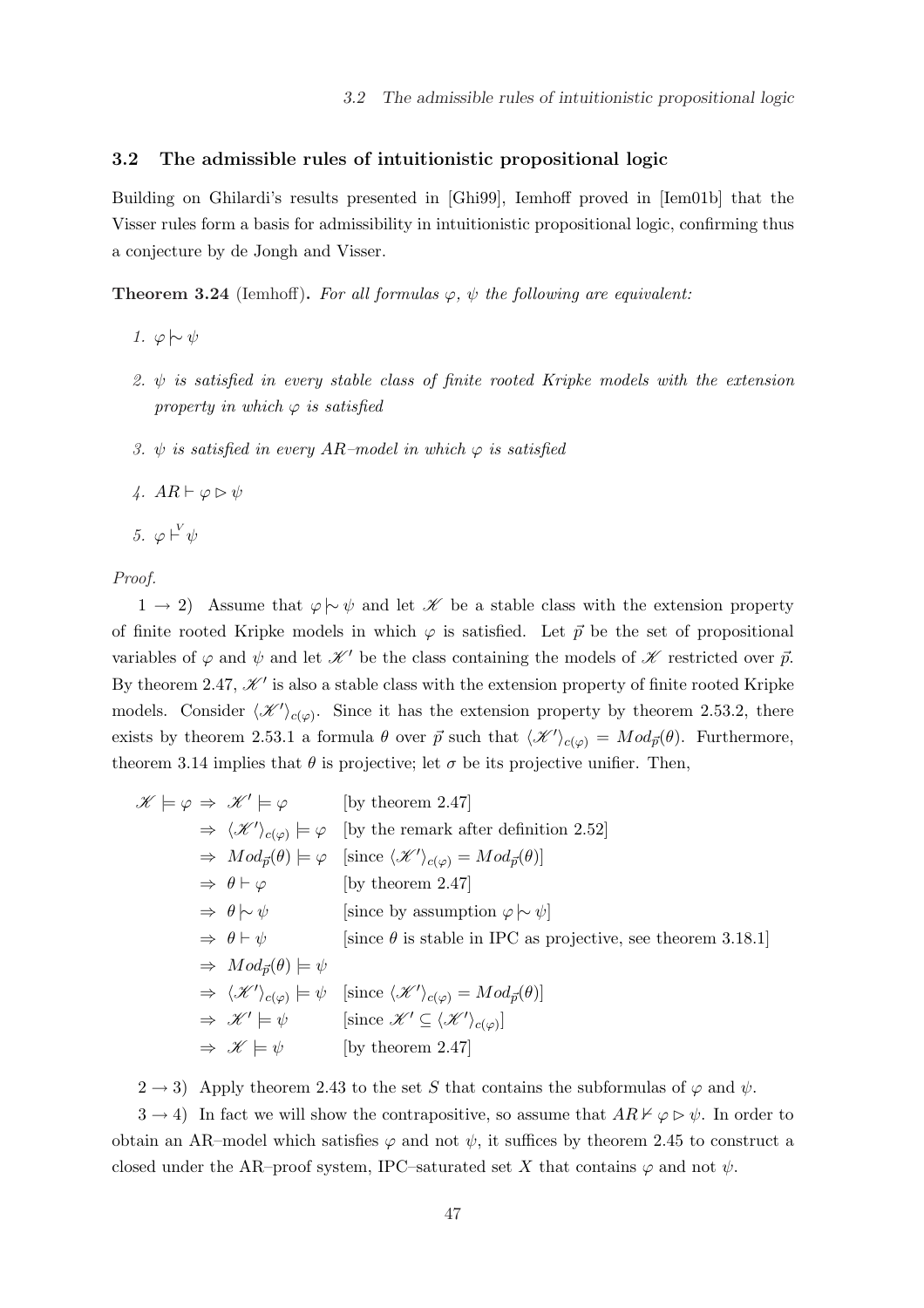#### 3 INTUITIONISTIC PROPOSITIONAL LOGIC

Let  $\xi_0, \xi_1, \ldots$  be an enumeration of all formulas in which each formula appears infinitely often. We define inductively a sequence  $X_0 \subseteq X_1 \subseteq \ldots$  of finite sets of formulas satisfying the invariant property  $AR \nvdash$  $\overline{a}$  $X_i \triangleright \psi.$ 

$$
X_0 = \{\varphi\} \qquad \xi_i \in X_{i+1} \iff AR \nvdash \bigwedge X_i \land \xi_i \rhd \psi
$$

Define  $X =$ S  $_i X_i$ .

X is closed under the AR–proof system Consider formulas  $\eta$ ,  $\theta$  such that  $\eta \in X$  and  $AR \vdash \eta \triangleright \theta$ ; hence there is an i such that  $\eta \in X_i$ . Select an index  $j \geq i$  such that  $\xi_j \equiv \theta$ . Towards a contradiction, assume that  $AR \vdash$  $\overline{ }$  $X_j \wedge \theta \triangleright \psi$ . Then, applying the properties of theorem 1.31, we obtain that

$$
\begin{array}{ccc}\n & \vdots & \\
 & \Delta X_j \rhd \eta & \eta \rhd \theta \\
\hline\n\Lambda X_j \rhd \Lambda X_j & \Delta X_j \rhd \theta & \text{Cut} \\
 & \Delta X_j \rhd \Lambda X_j \wedge \theta & \text{Conj} & \\
 & \Delta X_j \rhd \psi & \text{Cut}\n\end{array}
$$

which is a contradiction by the invariant property  $X_j$  satisfies. Therefore  $\theta$  is in  $X_{j+1}$ , thus in  $X$ .

X is IPC–saturated Consider formulas  $\eta$ ,  $\theta$  such that  $X \vdash \eta \lor \theta$ ; hence there is an i such that  $X_i \vdash \eta \lor \theta$ . Select indices j, k such that  $k \geq j \geq i$ ,  $\xi_j \equiv \eta$  and  $\xi_k \equiv \theta$ . Towards a contradiction, assume that  $AR \vdash \bigwedge X_j \land \eta \rhd \psi$  and  $AR \vdash \bigwedge X_k \land \theta \rhd \psi$ . Then, applying the properties of theorem 1.31, we obtain that

$$
\begin{array}{cc}\n\vdots \\
\mathcal{N} X_j \land \eta \triangleright \psi \\
\hline\n\mathcal{N} X_k \land (\eta \lor \theta) \\
\hline\n\mathcal{N} X_k \land (\eta \lor \theta)\n\end{array}\n\quad\n\begin{array}{cc}\n\vdots \\
\mathcal{N} X_k \land \eta \triangleright \psi \\
\hline\n\mathcal{N} X_k \land (\eta \lor \theta) \triangleright \psi \\
\hline\n\mathcal{N} X_k \land (\eta \lor \theta) \triangleright \psi \\
\hline\n\mathcal{N} X_k \triangleright \psi\n\end{array}\n\quad\n\text{Cut}
$$

which is a contradiction by the invariant property every  $X_i$  satisfies. Therefore  $\eta \in X_{i+1}$  or  $\theta \in X_{k+1}$ , thus  $\eta$  or  $\theta$  is in X.

 $(4 \rightarrow 5)$  Apply theorem 1.30 for  $L = \text{IPC}$  and  $R = V$ .

 $5 \rightarrow 1$ ) By theorem 1.26.

The importance of this theorem, apart from the apparent fact that it provides a basis for admissibility, lies in the equivalences established during its proof. First, we get a proof system for admissibility in IPC, namely AR. Second, admissibility is semantically characterised in two ways, both related with the extension property. Moreover, a connection with parts of the canonical model is established. And finally, it leads us to the next result.

 $\Box$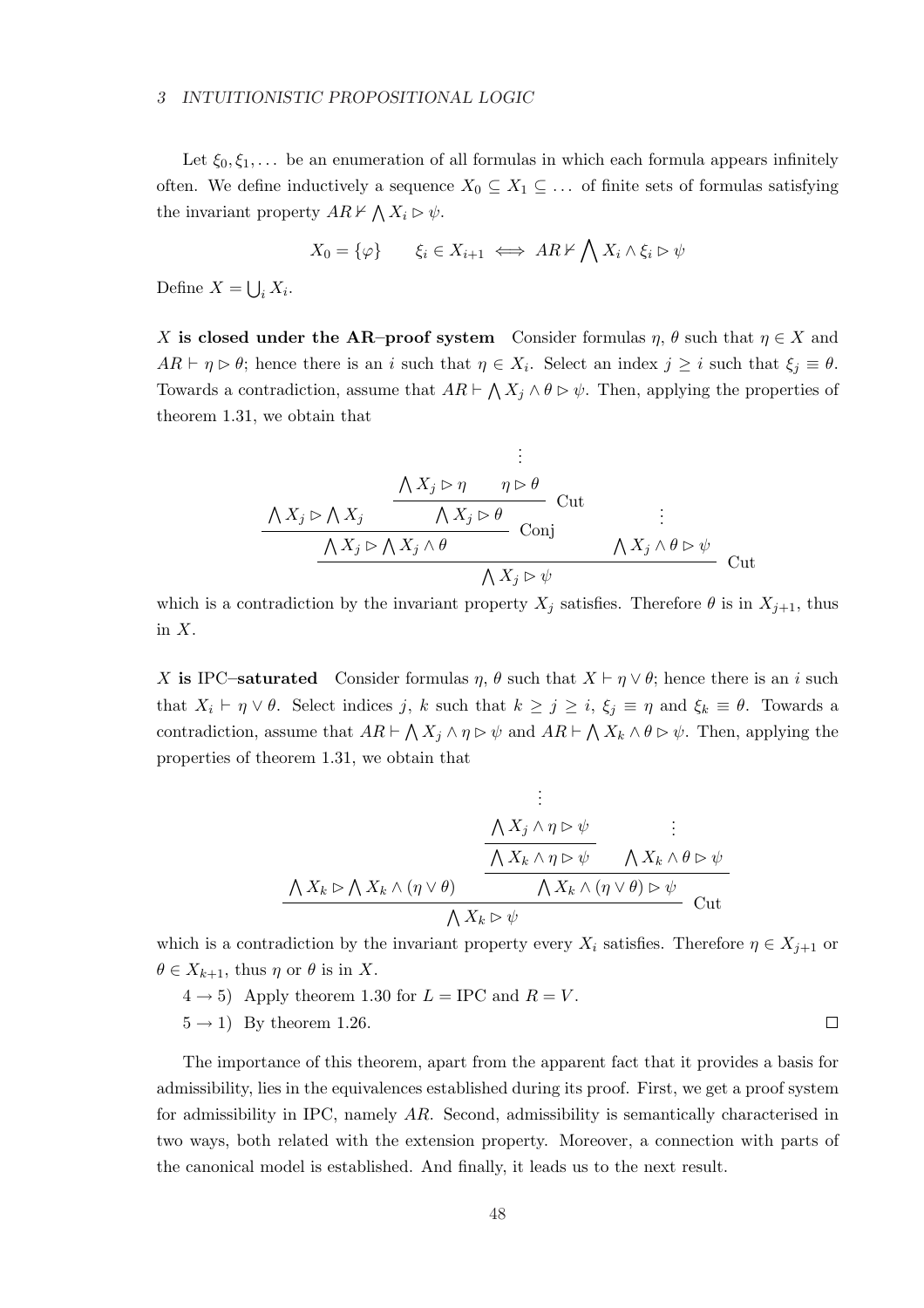#### Corollary 3.25. The class of AR–models is not stable.

*Proof.* Assume that for every IPC–saturated set X,  $\mathcal{K}_X$  is an AR–model. Then for all formulas  $\varphi, \psi$ 

| $\varphi \sim \psi \Rightarrow$ for every AR model K, $K \models \varphi \Rightarrow K \models \psi$            | [by theorem $3.24$ ] |
|-----------------------------------------------------------------------------------------------------------------|----------------------|
| $\Rightarrow$ for every IPC-saturated set X, $K_X \models \varphi \Rightarrow K_X \models \psi$ (by assumption) |                      |
| $\Rightarrow$ for every IPC-saturated set X, $\varphi \in X \Rightarrow \psi \in X$                             | [by theorem $2.22$ ] |
| $\Rightarrow \varphi \vdash \psi$                                                                               | [by theorem $1.34$ ] |

which is obviously a contradiction. Therefore, there exists a node  $X$  of the canonical model such that  $K_X$  is not an AR-model. However, K itself is an AR-model, by lemma 3.29 on  $\Box$ page 51.

#### 3.3 A characterisation of intuitionistic propositional logic

In 1932 Gödel showed that the intuitionistic propositional logic has the disjunction property. ÃLukasiewicz conjectured in 1952 that no proper consistent extension of IPC has the disjunction property, therefore this property characterises IPC among the intermediate logics. In 1957 Kreisel and Putnam disproved this conjecture by proving a specific counterexample, now referred as the Kreisel–Putnam logic, see § 4.1. In 1962 Kleene conjectured that IPC is characterised in terms of his 'slash', a relation with apparent disjunction features, and de Jongh in 1968 confirmed this conjecture , see § 1.4. In this section we present the characterisation discovered by Iemhoff, see [Iem01a]. In fact, it is a double characterisation. The first is in terms of the disjunction property plus the admissibility of the Visser rules, thus filling in the missing part of Lukasiewicz's conjecture. The second is in terms of the extension property, a semantically defined property extending the disjunction property.

#### 3.3.1 Basic models

**Theorem 3.26** (Smorynski). Let  $K$  be a finite tree model satisfying the property that each terminal node t is characterised by a formula  $\theta_t$ , in the sense that for every terminal node  $z \in K$ 

$$
K_z \models \theta_t \iff z = t
$$

Then,

1. [Node Characterisation Formulas] For every node u of K there is a formula  $\psi_u$  such that for every  $v \in K$ 

$$
v \ge u \iff K_v \models \psi_u
$$

2. [Generated Set Characterisation Formulas] For every generated set S of nodes of K there is a formula  $\beta_S$  such that  $S = \{u \in K \mid K_u \models \beta_S\}$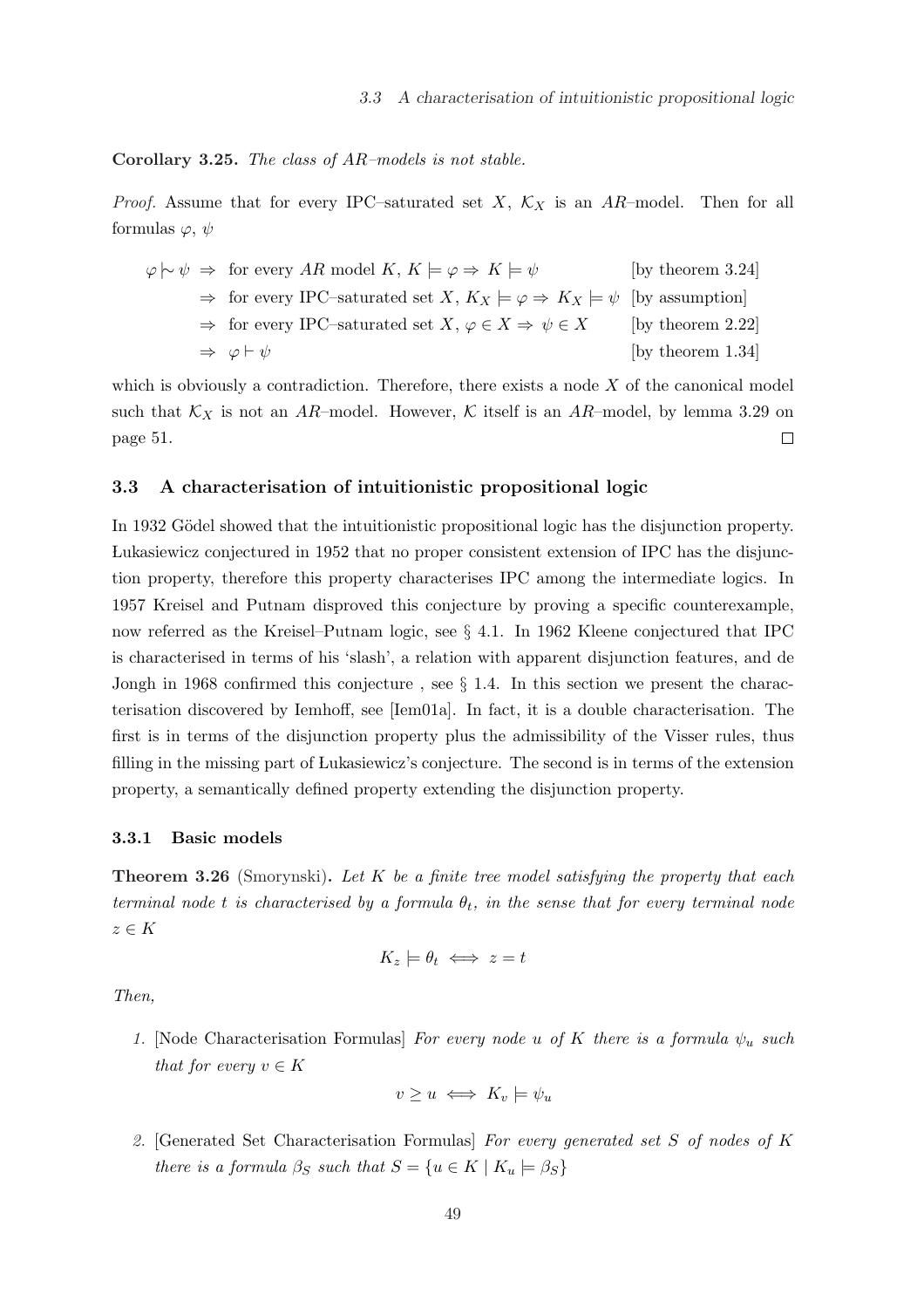#### 3 INTUITIONISTIC PROPOSITIONAL LOGIC

3. [Substitution Property] For every model  $M$  based on the frame of  $K$  there is a substitution  $\sigma$  such that for every formula  $\varphi$  and every node u of their joint frame

$$
M_u \models \varphi \iff K_u \models \sigma(\varphi)
$$

Proof.

1. Let K be a model satisfying the hypothesis. For every node u of K define  $T_u$  to be the set of terminal nodes above u and  $\psi_u = \neg\neg \bigvee$  $t \in T_u$  $\theta_t$ . Then,

$$
K_v \models \psi_u \iff K_v \models \neg \neg \bigvee_{t \in T_u} \theta_t
$$
  
\n
$$
\iff \bigvee_{t \in T_u} \theta_t \text{ is true at every leaf above } v \text{ [because } K \text{ is finite]}
$$
  
\n
$$
\iff T_u \supseteq T_v
$$
  
\n
$$
\iff u \leq v \text{ [because } K \text{ is a tree-model]}
$$

- 2. Define  $\beta_S =$  $\ddot{\phantom{0}}$ u∈S  $\psi_u$
- 3. For every propositional variable p we define  $\sigma(p)$  as  $\beta_{S_p}$ , where  $S_p$  is the generated set of nodes of K at which p is true and  $\beta_{S_p}$  is its characterising formula defined in the previous item. The property is proved by induction on the construction of the formula  $\varphi$ . For the basis consider a propositional variable p.

 $\Rightarrow$ ) Let u be a node of M at which p is true. Then  $\psi_u$  is one of the disjuncts of  $\sigma(p)$ . Observe that  $K_u \models \psi_u$ , therefore  $K_u \models \sigma(p)$ .

 $\Leftarrow$ ) Let u be a node of K at which  $\sigma(p)$  is true, hence a disjunct of  $\sigma(p)$  is true at u. So, there is a node  $v \leq u$  in M at which p is true, therefore p is true at u by the monotonicity condition.

The proofs of the other cases are straightforward and are based on the fact that  $\sigma$ commutes with the connectives.

 $\Box$ 

**Definition 3.27.** A model K based on a finite tree is *basic* if

- A single propositional variable is true at the each leaf and is not true at any other leaf
- the non-terminal nodes do not force propositional variables

Note that every basic model satisfies the hypothesis of theorem 3.26, since each terminal node is characterised by the propositional variable it forces. The basic models on full, non– linear trees are singled out because of their following property.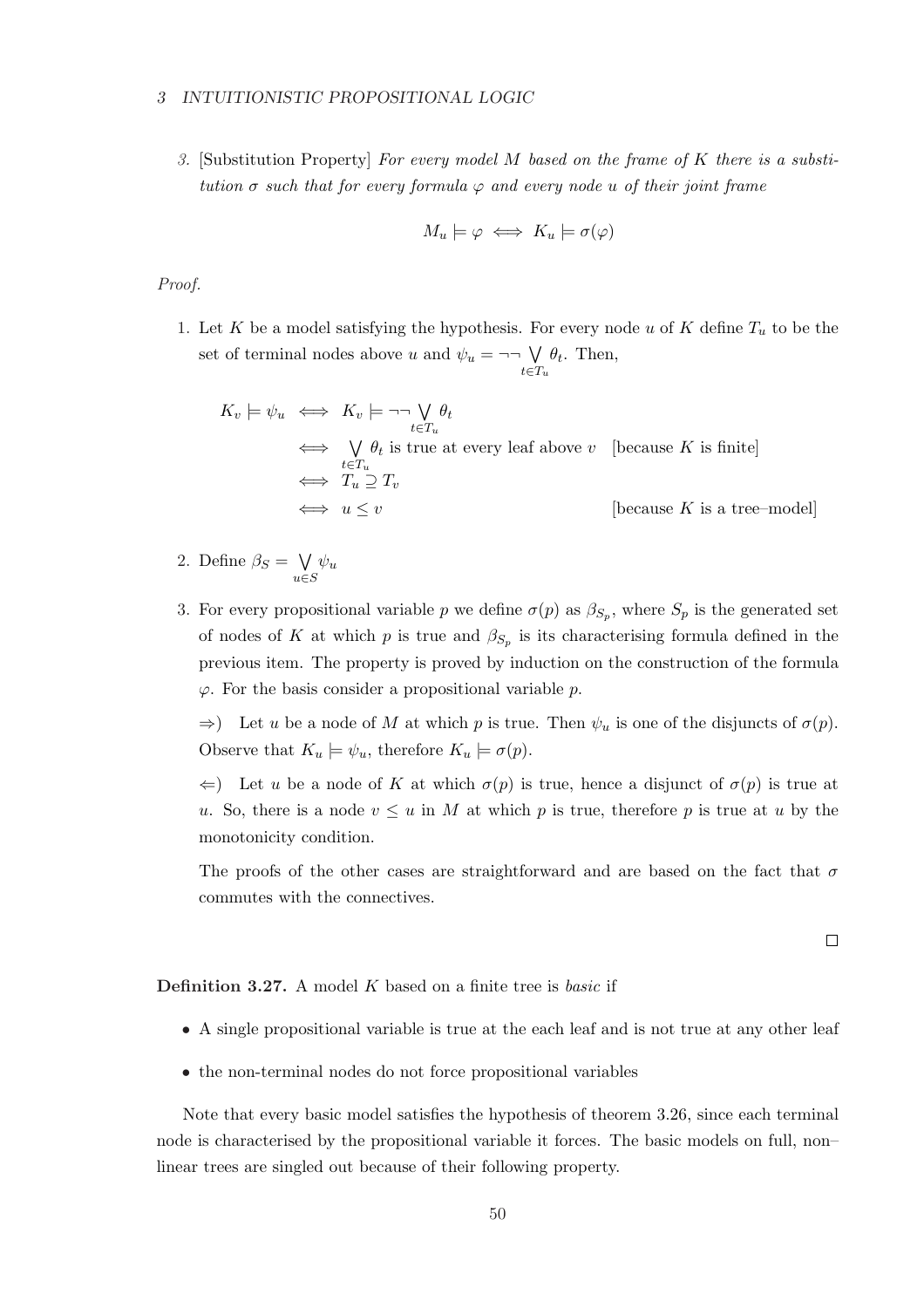$\Box$ 

**Theorem 3.28** (Unique Extension). Let  $n \geq 2$  and let  $K_1, \ldots, K_n$  be basic models on a full n-ary tree that are disjoint, in the sense that the sets of propositional variables forced in their leaves are disjoint. Then (  $\frac{n}{2}$  $i=1$  $(K_i)^\emptyset$  is also a basic model on a full n-ary tree and it is the only well-defined variant of  $\sum_{n=1}^n$  $i=1$  $K_i$ .

Proof. Obvious

#### 3.3.2 The characterisation

**Lemma 3.29** (Iemhoff). Let  $L$  be an intermediate logic with the disjunction property in which the Visser rules are admissible. Then for all  $n \in \omega$  and all L–saturated sets  $X_1, \ldots, X_n$  there exists a tight predecessor.

*Proof.* Define  $X =$  $\sum_{n=1}^{\infty}$  $i=1$  $X_i$  and  $Y_0 = I_X$ . Based on corollary 2.39, we will equivalently establish that  $Y_0$  is strongly L–saturated in X. So, assume that  $Y_0 \vdash_L$  $\overline{m}$  $i=1$  $B_i$ , therefore there are  $E_1 \to F_1, \ldots, E_k \to F_k \in I_X$  such that  $A \equiv$  $\frac{k}{\sqrt{2}}$  $\bigwedge_{i=1} (E_i \to F_i) \vdash_L$  $\mathfrak{m}$  $i=1$  $B_i$ . Theorem 1.28 verifies the admissibility of the generalised Visser rules in L, which in turn along with the disjunction property imply that  $A \vdash_L E_i$  for some  $i \leq k$  or that  $A \vdash_L B_i$  for some  $i \leq m$ . In either case  $E_i \in X$  or  $B_i \in X$ , since for every formula  $\varphi$ 

$$
A \vdash_L \varphi \Rightarrow I_X \vdash_L \varphi \Rightarrow \varphi \in X
$$

But by their definition, no  $E_i$  is included in X, therefore there exists an  $i \leq m$  such that  $B_i$ is contained in X.  $\Box$ 

An immediate corollary of this lemma, already discussed in 3.2, is that the canonical model of IPC is an AR–model.

Lemma 3.30 (Iemhoff). If the Visser rules are admissible in an intermediate logic L with the disjunction property then L has the extension property.

*Proof.* Let  $K_1, \ldots, K_n$  be rooted models of an intermediate logic L satisfying the hypothesis. By lemma 3.29 there exists a tight predecessor of  $Th(K_1), \ldots, Th(K_n)$  and so by theorem 2.33 we can define a variant of  $\sum_{n=1}^{\infty}$  $\Box$  $K_i$  which is a model of  $L$ .  $i=1$ 

Lemma 3.31 (Iemhoff). Every basic model on a full, non-linear tree is a model of every intermediate logic with the extension property.

*Proof.* Let  $L$  be an intermediate logic with the extension property and consider a basic model K on a full, non–linear tree. The proof proceeds by fan induction. The leaves generate classical models, thus models of L. Consider a non–terminal node u and let  $u_1, \ldots, u_n$ , be its immediate successors. By the induction hypothesis the submodels  $K_{u_1}, \ldots, K_{u_n}$  are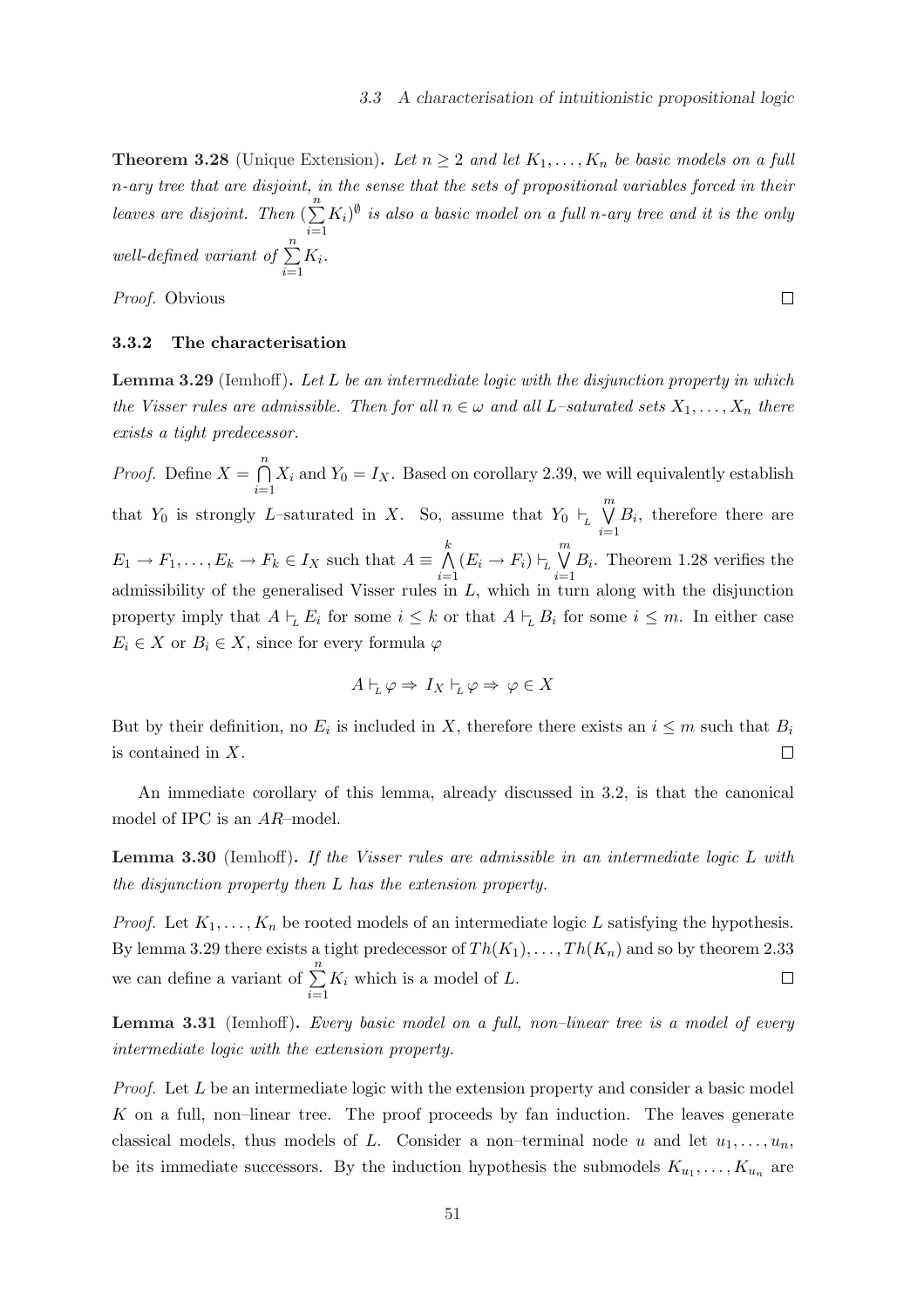models of L, therefore  $K_u$  is a model of L, as it is the only well-defined variant of  $\sum_{n=1}^{n}$  $\sum_{i=1} K_{u_i}$  by theorem 3.28 and since  $L$  has the extension property up to  $n$ .

Lemma 3.32 (Iemhoff). The only intermediate logic satisfying the property that every basic model on a full, non–linear tree is its model, is IPC.

*Proof.* Let  $L$  be an intermediate logic satisfying the hypothesis. We will show the contrapositive, so assume that there exists a formula  $\varphi$  such that  $\nvdash \varphi$ . By corollary 2.30, there exists a countermodel K of  $\varphi$  based on a full, non–linear tree. Consider any basic model M based on that frame. By assumption  $M$  is a model of  $L$ . Furthermore, there exists by theorem 3.26, a substitution  $\sigma$  such that for every formula  $\psi$ 

$$
K \models \psi \iff M \models \sigma(\psi)
$$

Therefore,

$$
K \not\models \varphi \Rightarrow M \not\models \sigma(\varphi) \Rightarrow \nvdash_L \sigma(\varphi) \Rightarrow \nvdash_L \varphi
$$

 $\Box$ 

**Theorem 3.33** (Iemhoff). For any intermediate logic  $L$  the following are equivalent:

- 1. L has the disjunction property and the Visser rules are admissible in it
- 2. L has the extension property
- 3.  $L = \text{IPC}$

Proof. Immediate by 1.12, 1.26 3.30, 3.31 and 3.32.

An important corollary of this theorem is 4.1.

## 3.3.3 Extension property, disjunction property and the Visser rules

In this section we refine the results led to the characterisation of IPC in order to tightly interconnect extension property, disjunction property and the admissibility of Visser rules.

Lemma 3.34 (Gabbay and de Jongh). Every intermediate logic with the extension property up to 2 has the disjunction property.

*Proof.* Consider an intermediate logic  $L$  with the extension property up to 2 and towards a contradiction, assume that there are formulas B, C such that  $\vdash_L B \vee C$  and  $\nvdash_L B$  and  $\nvdash_L C$ . Let  $K_B$ ,  $K_C$  be respectively their countermodels. By assumption a variant K of  $K_B + K_C$  is a model of L. However, K does not satisfy  $B \vee C$ , a contradiction.  $\Box$ 

**Lemma 3.35** (Iemhoff). For every  $n \geq 2$ , the  $V_n$  rule is admissible in every intermediate logic with the extension property up to n.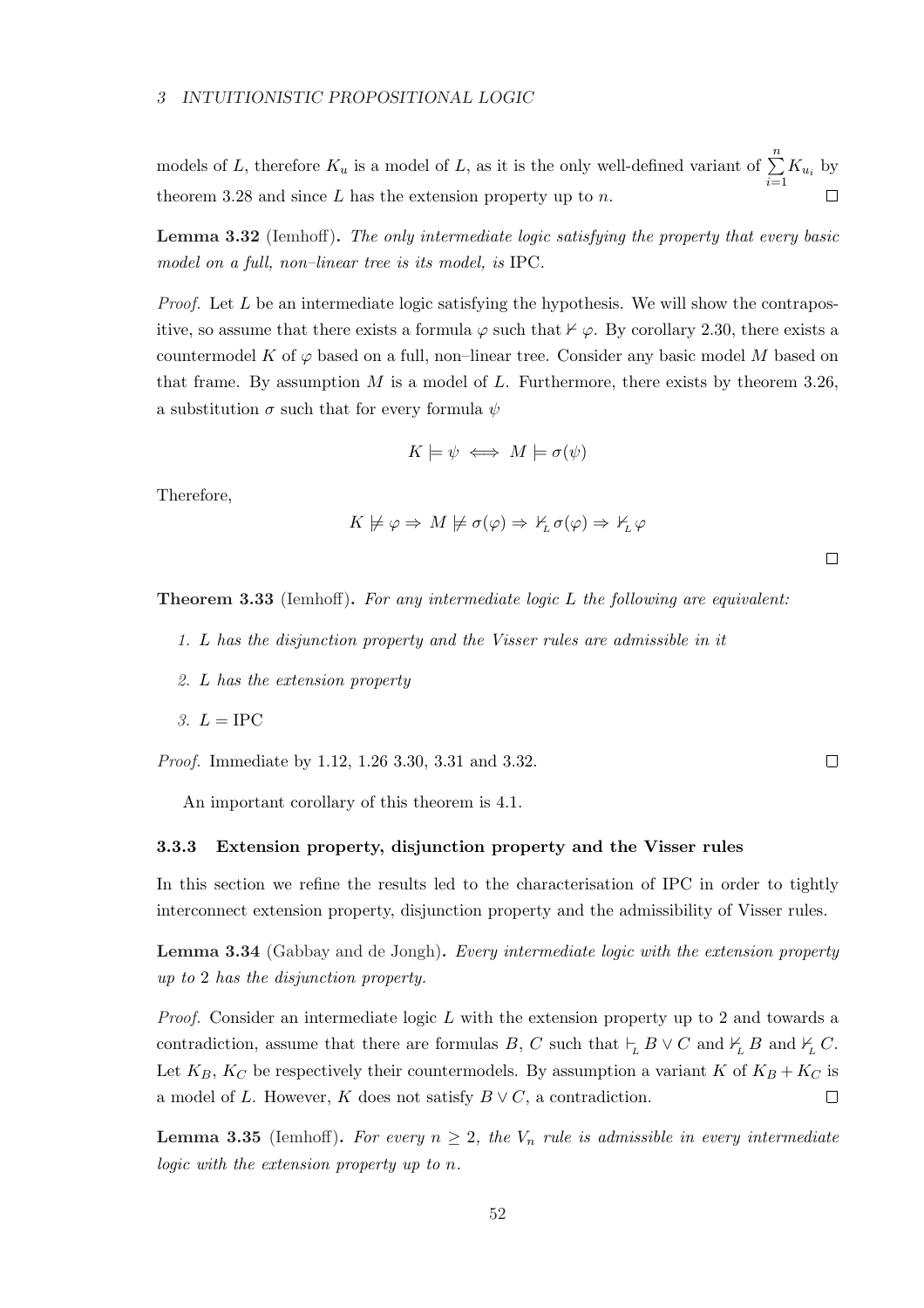*Proof.* Consider an intermediate logic L with the extension property up to n, where  $n \geq 2$ . By lemma 3.34 L has the disjunction property, so it suffices to show that the restricted  $V_n$  $\frac{n}{\sqrt{2}}$ rule is admissible in L. So, let  $\vdash_L A \to B \lor C$ , where  $A \equiv$  $(E_i \rightarrow F_i)$  and towards a  $i=1$  $\binom{n}{k}$ contradiction assume that  $\mathcal{V}_L$  $(A \to E_i) \vee (A \to B) \vee (A \to C)$ , hence  $\nvdash_L A \to E_i$  for every  $i \leq n$ ,  $\frac{1}{L}A \rightarrow B$  and  $\frac{i-1}{L}A \rightarrow C$ . Therefore, there exist models  $K_1, \ldots, K_n, K_B, K_C$ of L that satisfy A and are such that  $K_i \not\models E_i$  for every  $i \leq n$ ,  $K_B \not\models B$  and  $K_C \not\models C$ . By assumption a variant  $K'$  of  $\sum_{n=1}^n$  $K_i$  is a model of L. Observe that A is valid in all the  $i=1$ successors of the root of K' and that if there were an  $i \leq n$  such that  $K \models E_i$ , then  $K_i \models E_i$ , a contradiction. Therefore  $K' \models A$ . Applying twice the same syllogism we obtain a variant  $K''$  of  $(K' + K_B) + K_C$  which is a model of L and satisfies A. However,  $K''$  obviously does not satisfy  $B \vee C$ , a contradiction.  $\Box$ 

Lemma 3.36 (Iemhoff). Let L be an intermediate logic with the disjunction property in which  $V_n$  is admissible. Then for all L-saturated sets  $X_1, \ldots, X_n$  there exists a tight predecessor.

Proof. The proof is similar to that of lemma 3.29. The sole difference lies in the fact that although  $Y_0 \vdash_L$  $\mathfrak{m}$  $i=1$  $B_i$  implies that  $\bigwedge^k$  $\bigwedge_{i=1} (E_i \to F_i) \vdash_L$  $\mathfrak{m}$  $i=1$  $B_i$ , we cannot use directly the hypothesis that  $V_n$  is admissible in L, since k could in general be greater than n. What we need is to define (using  $E_i$  and  $F_i$ ) a formula A with the following properties:

- A is a conjunction of no more than n implications, the negative part of which should not belong in X
- $I_X \vdash_t A$
- $\bullet\,\vdash_{\!\! L} A \to$  $\overline{m}$  $i=1$  $B_i$

To avoid conflict, for the rest of this proof indices i and j will range over  $\{1, \ldots, k\}$  and  $\{1, \ldots, n\}$  respectively.

For each j define  $G_j =$  $\ddot{\phantom{0}}$  $E_i \notin X_j$  $E_i$ . Note that if  $\{E_i \mid E_i \notin X_j\} = \emptyset$  then  $G_j = \bot$ , by convention. Each  $G_j$  is constructed so that it is not in  $X_j$ ; otherwise the L–saturation of  $X_j$ would imply the existence of a disjunct of  $G_j$  in  $X_j$  contrary to the definition, hence  $G_j \notin X$ . Let  $F \equiv$  $\tilde{\ }$  $F_i$ , thus  $F \in X$  and  $G_j \to F \in I_X$ . Let  $A \equiv$  $\ddot{\phantom{1}}$  $(G_j \to F)$ , therefore  $I_X \vdash_L A$ . For each *i* there is a j such that  $E_i \notin X_j$ , since  $E_i \notin X$ , hence  $E_i$  is a disjunct of  $G_j$ , thus  $E_i \vdash_L G_j$ . The following formal proof shows that  $\vdash_L A \to$  $\frac{m}{\cdot}$  $i=1$  $B_i$ .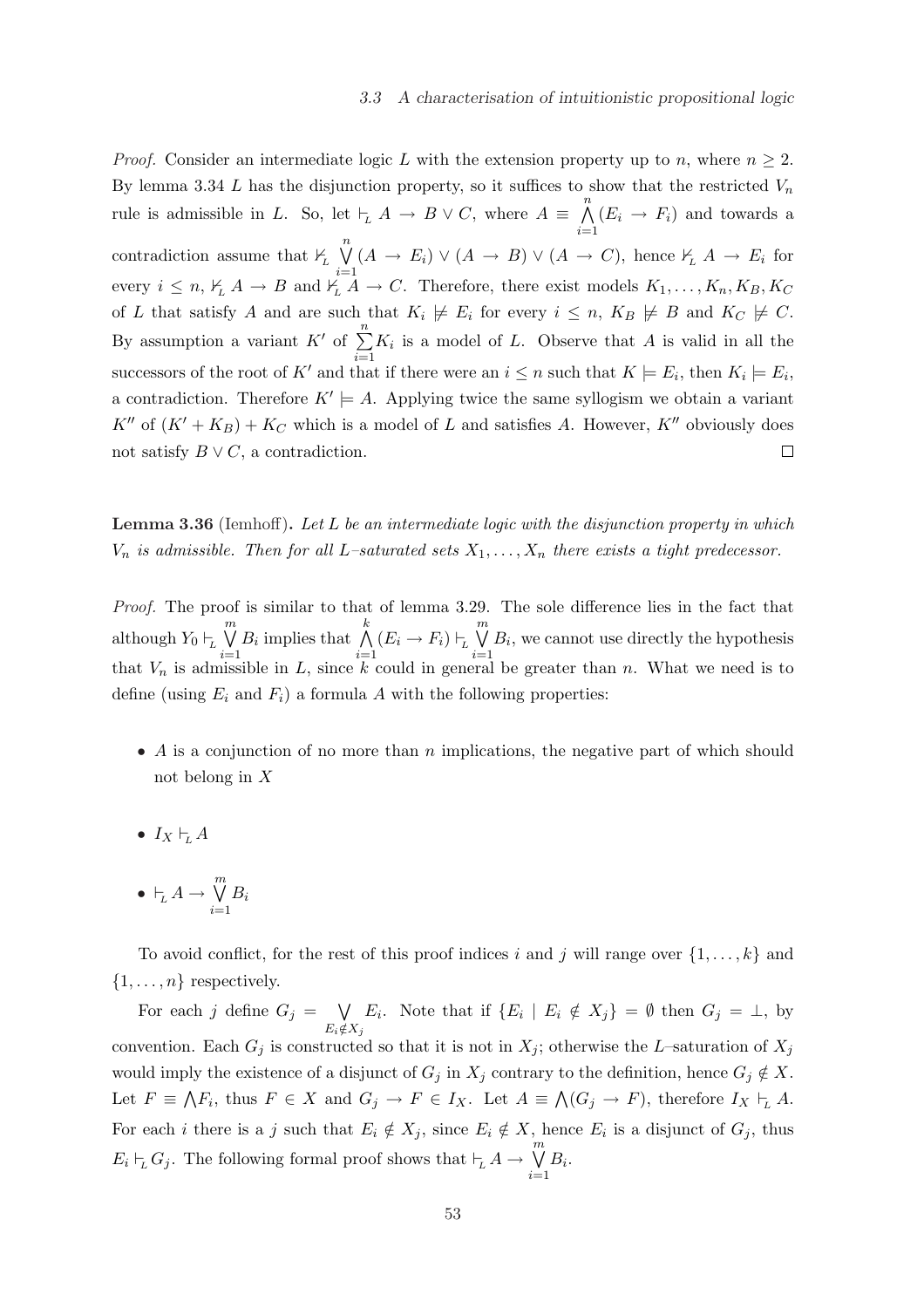## 3 INTUITIONISTIC PROPOSITIONAL LOGIC

V (E<sup>i</sup> → Fi) `<sup>L</sup> Wm i=1 Bi `<sup>L</sup> F → F<sup>i</sup> [A] G<sup>j</sup> → F `<sup>L</sup> E<sup>i</sup> → G<sup>j</sup> [E<sup>i</sup> ] G<sup>j</sup> F Fi E<sup>i</sup> → F<sup>i</sup> , since this holds for every i V (E<sup>i</sup> → Fi) Wm i=1 Bi A → Wm i=1 Bi

Having constructed a formula  $A$  with the desired properties, the rest of the proof proceeds as that of lemma 3.29, substituting only n for k and  $G_i$  for  $E_i$ .  $\Box$ 

**Lemma 3.37** (Iemhoff). For every  $n \geq 2$ , if  $V_n$  is admissible in an intermediate logic L with the disjunction property then L has the extension property up to n.

 $\begin{array}{ccc} \hline \end{array}$ Proof. Similar to the proof of lemma 3.30, but now based on lemma 3.36.

**Theorem 3.38** (Iemhoff). For every  $n \geq 2$ , an intermediate logic L has the extension property up to n if and only if L has the disjunction property and  $V_n$  is admissible in it.

 $\Box$ 

Proof. By 3.34, 3.35 and 3.37.

## 3.4 The  $T_n$  logics

D. M. Gabbay and D. H. J. de Jongh introduced in [GdJ74] "a sequence of decidable finitely axiomatisable intermediate logics with the disjunction property". Each  $T_n$ -logic<sup>7</sup> is defined as the logic of n–ary trees, e.g.  $T_1$  is the logic of linear frames,  $T_2$  is the logic of binary trees. The main properties of these logics, already stated in the title of the article, are grouped in the following theorem.

Theorem 3.39 (Gabbay and de Jongh).

- 1. CPC =  $T_0 \supset \cdots \supset T_n \supset T_{n+1} \supset \cdots \supset \bigcap_{n \in \omega} T_n = \text{IPC}$
- 2. If  $n \geq 2$  then  $T_n$  has the disjunction property
- 3.  $T_n$  is decidable
- 4.  $T_n$  is axiomatised over IPC by

$$
t_n = \bigwedge_{i=0}^n ((A_i \to \bigvee_{i=1}^{j\neq i} A_j) \to \bigvee_{i=1}^{j\neq i} A_j) \to \bigvee_{i=0}^n A_i
$$

<sup>&</sup>lt;sup>7</sup>Originally the logics were denoted by  $D_n$  and in fact  $D_n = T_{n+1}$ . We use the name established in [CZ97]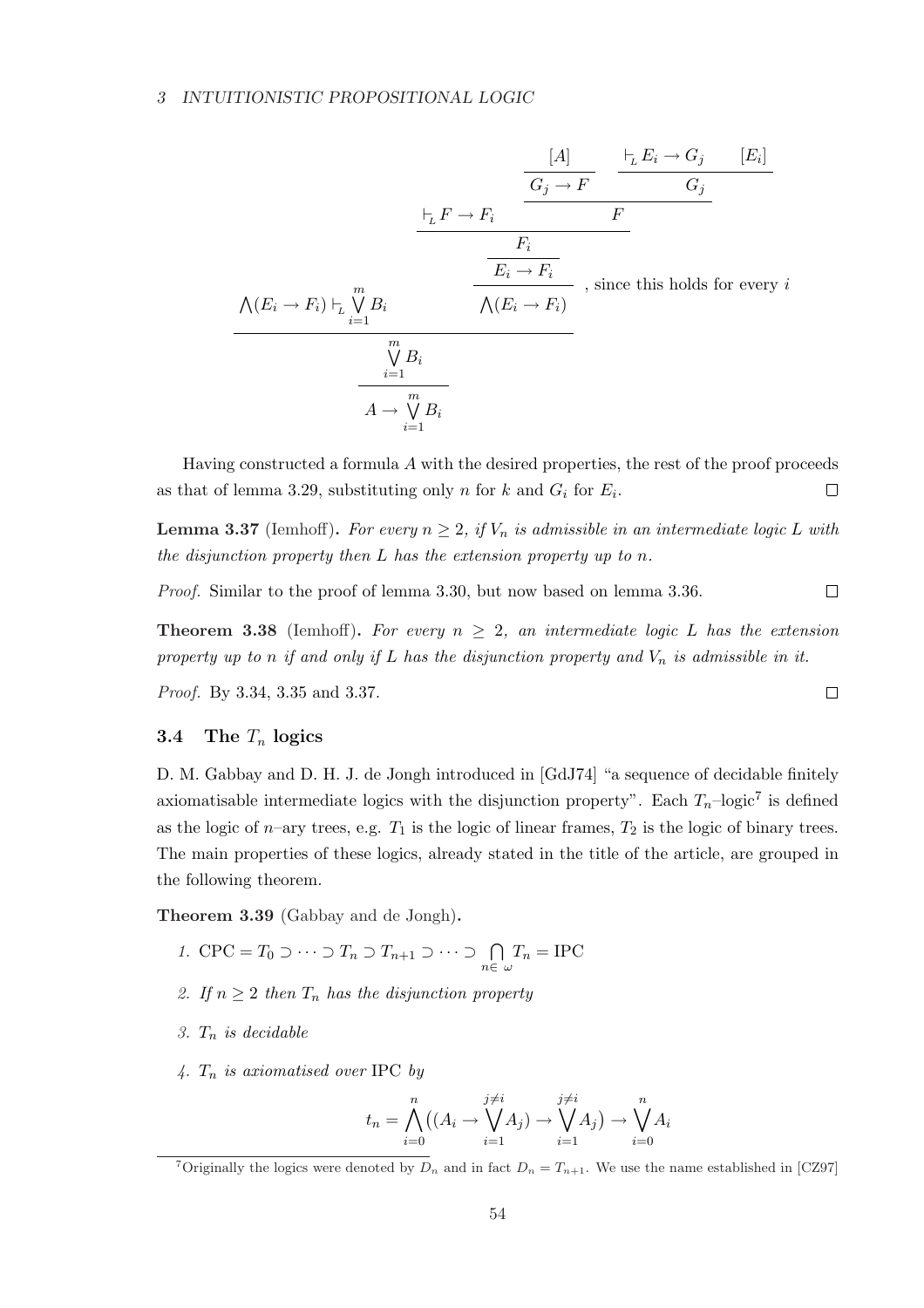Proof. We will include proofs only for the properties that are relevant to our subject.

1. The first equation holds since a nullary tree consists only of its root and the second because IPC is complete with respect to finite trees by corollary 2.26. For the strict inclusion, we first show that  $t_n \in T_n$  and then we provide an  $n + 1$ –tree countermodel to  $t_n$ .



Figure 5: An  $n + 1$ –ary tree countermodel to the formula  $t_n$ 

2. Towards a contradiction, assume that there are formulas B, C such that  $\vdash_{T_n} B \vee C$  and  $\not\vdash_{T_n} B$  and  $\not\vdash_{T_n} C$ . Let  $K_B$ ,  $K_C$  be respectively their *n*-ary tree countermodels. Since  $n \geq 2$ ,  $(K_B + K_C)^{\emptyset}$  is an *n*-ary tree model, thus a model of  $T_n$ , which however does not satisfy  $B \vee C$ , a contradiction.

Theorem 3.40. Let  $n \geq 2$ . Then,

- 1. the  $V_n$  rule is admissible in  $T_n$ , therefore  $T_n$  has the extension property up to n
- 2. the  $V_{n+1}$  rule is not admissible in  $T_n$ , therefore  $T_n$  does not have the extension property up to  $n+1$

## Proof.

1. For  $n \geq 2$ , the logic  $T_n$  has the disjunction property, so it suffices to show that the restricted  $V_n$  rule is admissible in L. So, let  $A \vdash_{T_n} B \vee C$ , where  $A \equiv$  $\frac{n}{\cdot}$  $i=1$  $(E_i \rightarrow F_i)$ and, towards a contradiction, assume that  $\nvdash T_n$  $\binom{n}{k}$  $i=1$  $(A \rightarrow E_i) \vee (A \rightarrow B) \vee (A \rightarrow C),$ hence  $A \nvDash_{T_n} E_i$  for every  $i \leq n$ ,  $A \nvDash_{T_n} B$  and  $A \nvDash_{T_n} C$ . Therefore, there exist models  $K_1, \ldots, K_n, K_B, K_C$  based on an n-ary tree that satisfy A and are such that  $K_i \not\models E_i$ for every  $i \leq n$ ,  $K_B \not\models B$  and  $K_C \not\models C$ . Note that  $K' = (\sum^n_A)^n$  $i=1$  $(K_i)^{\emptyset}$  is a model based on an *n*–ary tree, thus a model of  $T_n^8$ . Observe that A is valid in all the successors of the root of K' and that if there were an  $i \leq n$  such that  $K \models E_i$ , then  $K_i \models E_i$ , a

 $\Box$ 

<sup>&</sup>lt;sup>8</sup>In fact every well-defined variant of  $\sum_{i=1}^{n} K_i$  would be suitable. The same comment holds for the definition of  $K''$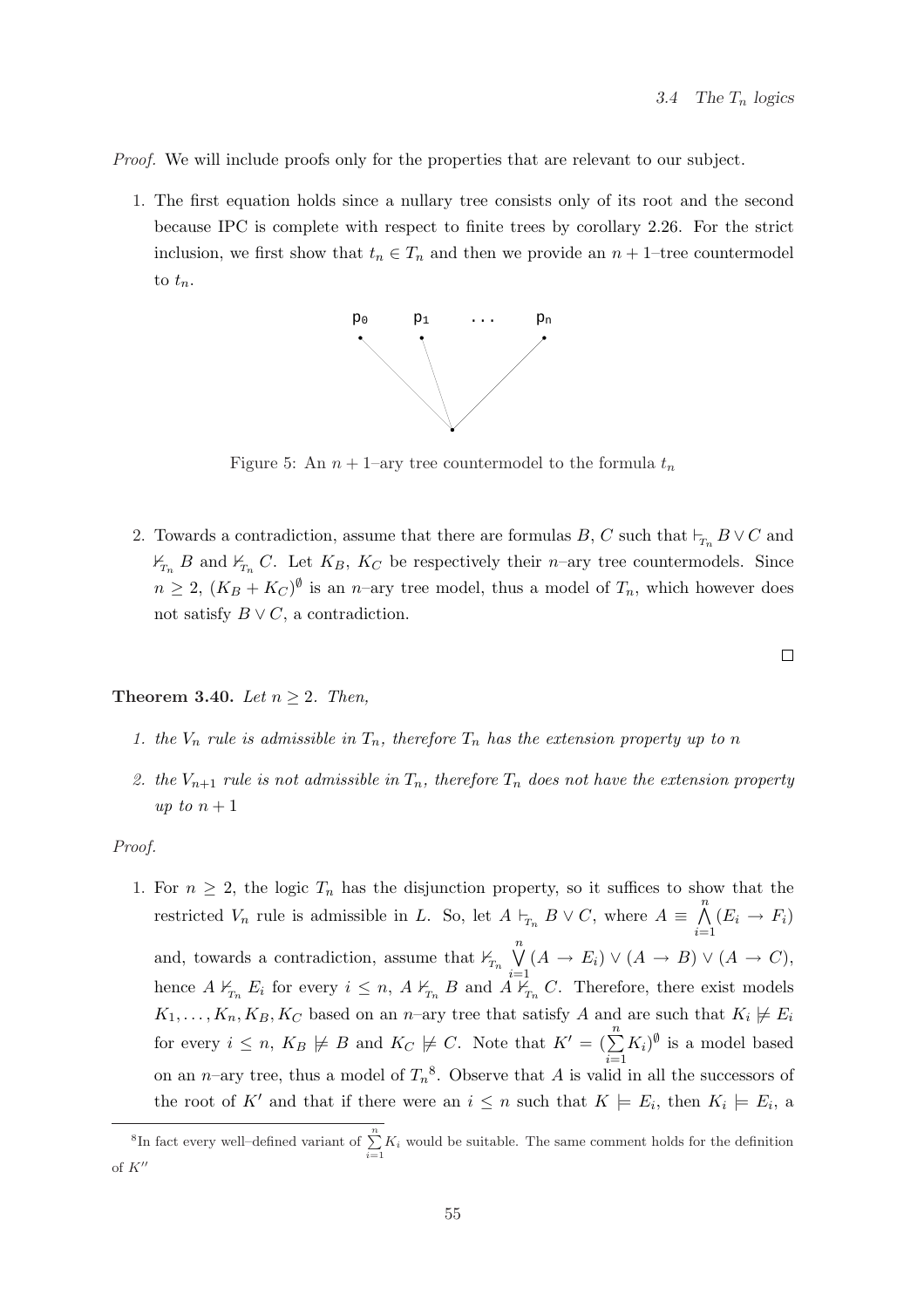#### 3 INTUITIONISTIC PROPOSITIONAL LOGIC

contradiction. Therefore  $K' \models A$ . Applying twice the same syllogism we obtain that  $K'' = ((K' + K_B)^{\emptyset} + K_C)^{\emptyset}$  is a model of  $T_n$  and satisfies A. However,  $K''$  obviously does not satisfy  $B \vee C$ , a contradiction.

2. By the fact that  $T_n$  has the disjunction property and theorem 3.38, it suffices to show that  $T_n$  does not have the extension property up to  $n + 1$ . So, let K be the model in figure 5 and let  $K_1, \ldots, K_{n+1}$  be the models generated by the leaves of K. Each  $K_i$  is a model of  $T_n$ , as a classical model and K is the only well-defined variant of  $n+1$  $i=1$  $K_i$ . However, by its construction K is not a model of  $T_n$ .

 $\Box$ 

Corollary 3.41. For every  $n \geq 2$ , there is an intermediate logic in which  $V_n$  is admissible, but  $V_{n+1}$  is not.

Although we are not aware of a basis for admissibility in  $T_n$ , the previous theorem indicates that it contains only the  $V_n$  rule. In § 4.2.1 we deploy a method for proving that the whole collection of the Visser rules forms a basis for admissibility in an intermediate logic. The example of the connection between the extension property and the admissibility of the Visser rules suggests that an analogous refinement of this method may offer a solution.

Observe that the seemingly obvious fact that  $T_n$  has the extension property up to n is not proved straightforwardly, but through the admissibility of the  $V_n$  rule, thus using the tight predecessor machinery. However, the similarity of the proofs that  $T_n$  has the disjunction property and that  $V_n$  is admissible in it with the proofs of lemmas 3.34 and 3.35 suggests that a simpler proof is likely to exist.

Using the following corollary of the extension theorem 2.28, we prove an analogous to 3.33 theorem for the  $T_n$  logics.

Corollary 3.42.  $T_n$  is sound and complete with respect to full n-ary trees.

**Lemma 3.43.** For  $n > 2$ , every basic model on a full n-ary tree is a model of every intermediate logic with the extension property up to n.

*Proof.* Similar to the proof of lemma 3.31, but now n is specified in the statement of the  $\Box$ lemma.

**Lemma 3.44.** For  $n \geq 2$ , if every basic model on a full n-ary tree is a model of the intermediate logic L, then  $L \subseteq T_n$ .

Proof. Similar to the proof of lemma 3.32, now using corollary 3.42 for the completeness of  $T_n$ .  $\overline{\phantom{a}}$ 

**Theorem 3.45.** For  $n \geq 2$ , if an intermediate logic has the extension property up to n, or equivalently if it has the disjunction property and  $V_n$  is admissible in it, then it is a sublogic of  $T_n$ .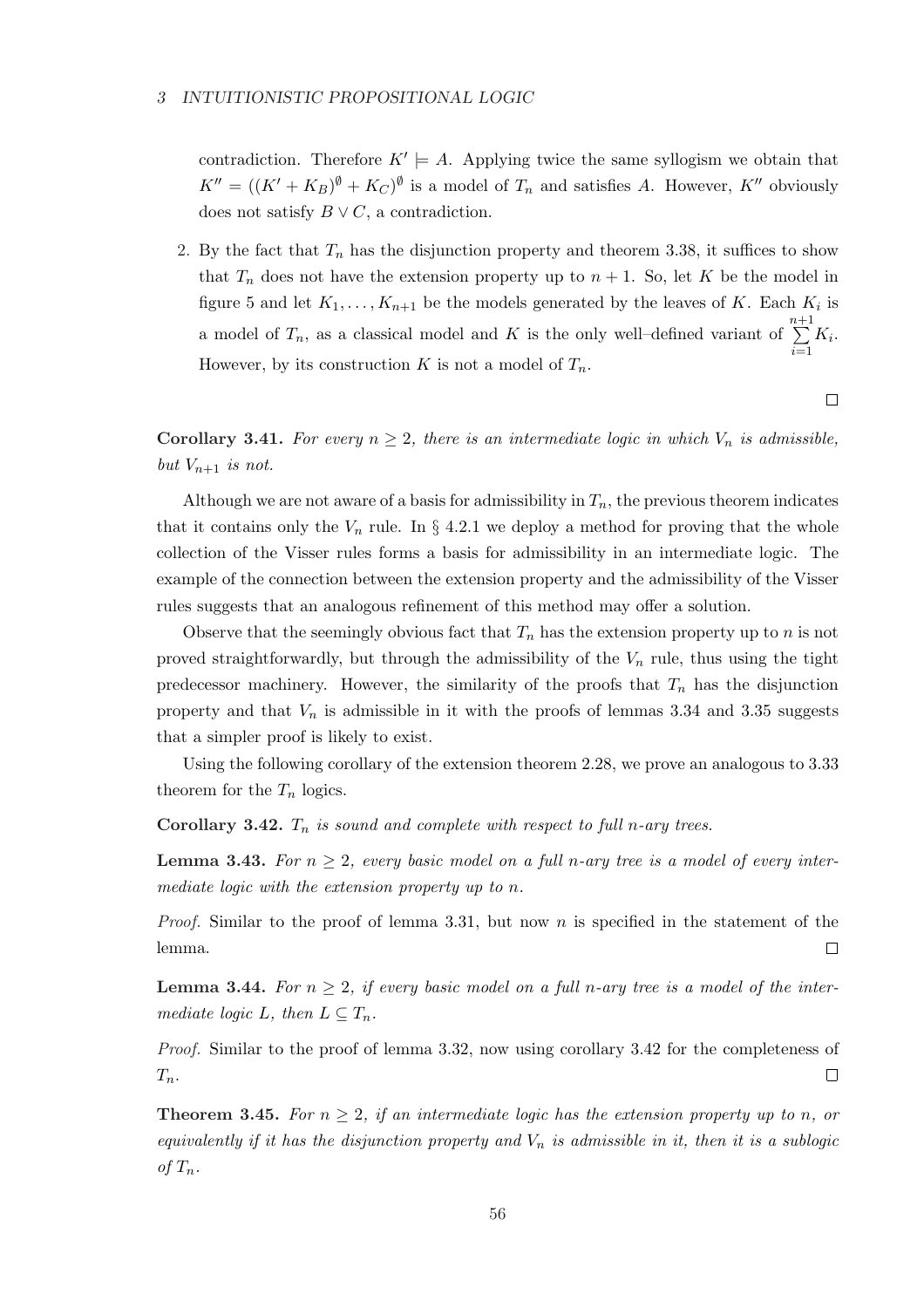Proof. Immediate by 3.38, 3.43, 3.44

 $\Box$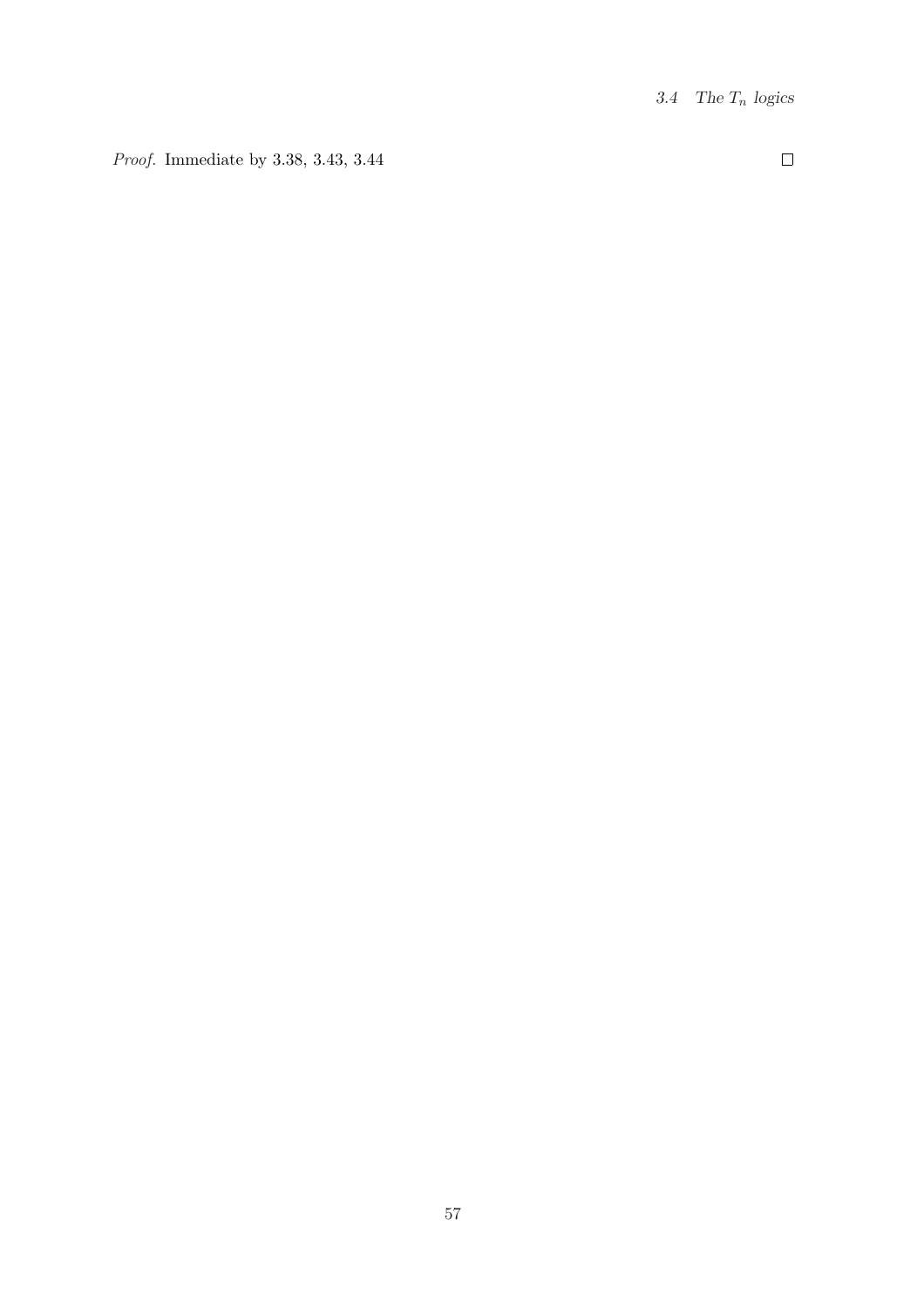# 4 The admissible rules of intermediate logics

The role of intuitionistic propositional logic in the lattice of intermediate logics is dominant. Therefore, in order to study the general problem of admissibility in the intermediate logics, it is logical to start by generalising the results and the methods deployed for the case of IPC. Such an effort led to results about the  $T_n$  logics, see § 3.3.3 and 3.4. Here we present Iemhoff's work, presented in [Iem05] and [Iem], on the admissibility of the Visser rules in the intermediate logics.

## 4.1 A list of intermediate logics

We start by listing some well–known intermediate logics.

KC The logic of the weak law of the excluded middle is one of the most extensively studied intermediate logics. In the literature it is also known as Jankov logic (Jn) or de Morgan logic (Dm). It is axiomatised by any of the following schemas

| $\neg p \vee \neg \neg p$ | The weak law of the excluded middle                                                 |
|---------------------------|-------------------------------------------------------------------------------------|
|                           | $\neg(p \land q) \rightarrow \neg p \lor \neg q$ The de Morgan law not valid in IPC |
|                           | $(\neg\neg p \rightarrow p) \rightarrow p \lor \neg p$ The 8-th Nishimura formula   |

and it is sound and complete with respect to frames with one maximal node.

 $\mathbf{G}_{\mathbf{n}}$  Gödel introduced these logics in order to show that IPC is infinite–valued. Each  $G_n$ logic is finite–valued, is axiomatised by

$$
\bigvee_{i=1}^{n} (\bigwedge_{j=1}^{i-1} p_j \to p_i) \quad \text{and} \quad (p \to q) \vee (q \to p)
$$

and is sound and complete with respect to the linear frame of  $(n - 1)$  nodes. They are still studied intensely, primarily due to their connection with linear Kripke frames, but also in terms of applications to fuzzy logic and computer science.

LC The "limit" of the Gödel logics is the infinite–valued Gödel–Dummett logic. It is axiomatised by  $(p \to q) \vee (q \to p)$  and it is sound and complete with respect to the linear frames.

Sm The Smetanich logic is the greatest intermediate logic properly contained in classical logic. It is also known as the 3–valued logic,  $G_3$  and the logic of "here and there". The latter originates in the area of logic programming where it was recently applied, see [LPV01]. It is axiomatised by

 $(p \to q) \vee (q \to p)$  and  $p \vee (p \to q \vee \neg q)$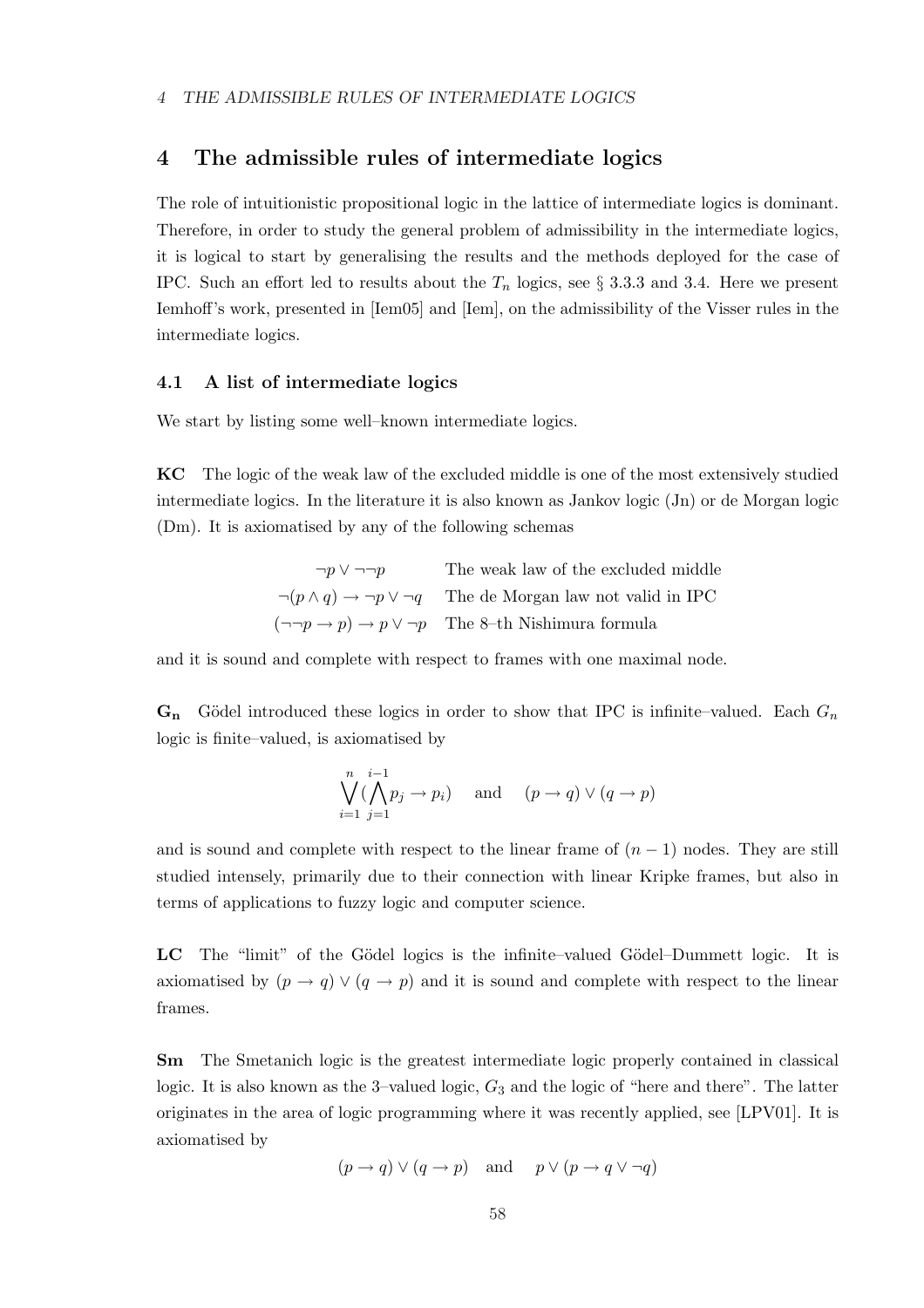or equivalently by

$$
p \lor (p \to q) \lor \neg q
$$

and it is sound and complete with respect to the 2–node frame.

KP The logic axiomatised by the corresponding to the Kreisel–Putnam rule scheme

$$
(\neg p \to q \lor r) \to (\neg p \to q) \lor (\neg p \to r)
$$

It was the first proper extension of IPC known to have the disjunction property, thus disproving the ÃLukasiewicz's conjecture that IPC is maximal with respect to that property.

 $T_n$  The  $T_n$  logics were introduced by D. M. Gabbay and D. H. J. de Jongh in [GdJ74] as the logic of n–ary trees. <sup>9</sup> Their basic properties along with Iemhoff's results concerning their admissibility are presented in § 3.4.

ML It was introduced by Medvedev in order to formalise the idea of Kolmogorov that propositional formulas should be considered as abstract problems and propositional connectives as operations between them. Apart from its initial definition in terms of finite problems, other semantic characterisations have been discovered, including realizability and Kripke frames. However, the problem of its axiomatisation is still open, although we know that it is not finitely axiomatisable. It has also been proved that it has the disjunction property and in fact, it is maximal with respect to it.

 $Bd_n$  The logics of bounded depth – that is what 'Bd' stands for. Each  $Bd_n$  logic is sound and complete with respect to the frames of depth n and it is axiomatised by the  $bd_n$  scheme, defined inductively as:

$$
bd_1 = p_1 \vee \neg p_1
$$

$$
bd_{n+1} = p_{n+1} \vee (p_{n+1} \to bd_n)
$$

 $Nd_n$  The logics of the frames with n nodes, are also referred to as  $Bc_n$ , where 'Bc' stands for bounded cardinality. For  $n \geq 2$  each one is axiomatised by  $(\neg p \rightarrow$  $\binom{n}{k}$  $i=1$  $\neg q_i) \rightarrow$  $\overline{\mathfrak{n}}$  $i=1$  $(\neg p \rightarrow \neg q_i)$  $(Nd_1$  is classical logic).

 $M_n$  The logics of the frames with n maximal nodes, are also referred to as Btw<sub>n</sub>, where 'Btw' stands for bounded terminal width. They are axiomatised by the following scheme

$$
\bigwedge_{0 \le i < j \le n} \neg(\neg p_i \land \neg p_j) \to \bigvee_{i=0}^n (\neg p_i \to \bigvee_{j \ne i} p_j)
$$

<sup>&</sup>lt;sup>9</sup>In fact, they used the term  $D_n$  to refer to  $T_{n+1}$ . We use the current notation, established in [CZ97].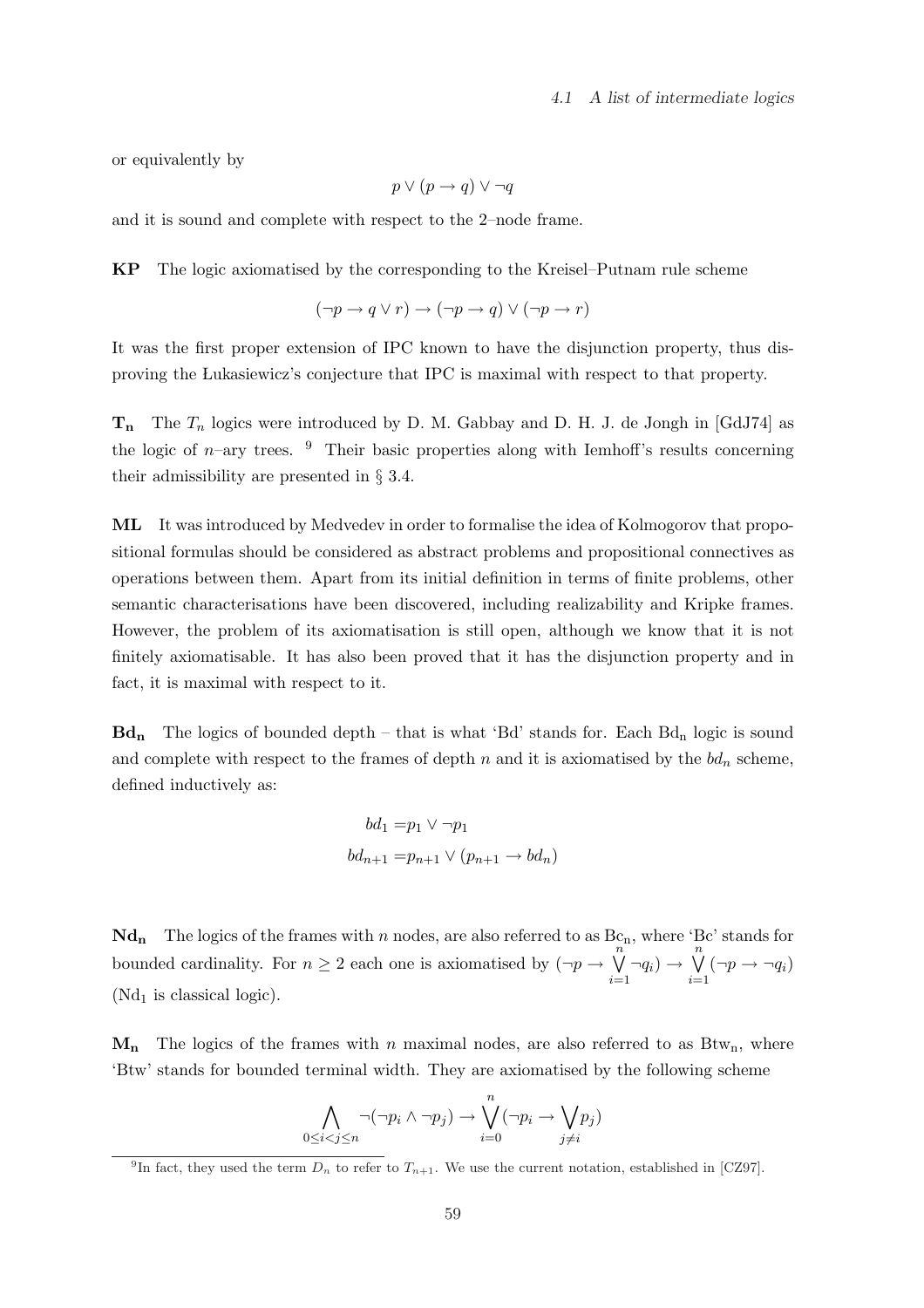## 4 THE ADMISSIBLE RULES OF INTERMEDIATE LOGICS

## 4.1.1 Constructing intermediate logics

The frequently used methods for constructing or defining intermediate logics are:

Adding axioms Take any set of formulas, add it to IPC as an axiom scheme and then close under modus ponens and substitution. Unless you get the inconsistent logic, the result is an intermediate logic. For example,  $KC$  and  $KP$  are constructed in this way.

The logic of frames By theorem 2.11, the set of formulas satisfied by a class of frames is an intermediate logic. Usually the result is sequence of logics, for example  $T_n$ ,  $Bd_n$ ,  $M_n$ ,  $Nd_n$ .

The propositional logic of a theory Let  $T$  be a predicate theory formulated in an extension  $\mathcal{L}^*$  of our language  $\mathcal{L}$  and let  $Sub(\mathcal{L}^*)$  be the set of substitutions from propositional variables of  $\mathcal L$  to the sentences of  $\mathcal L^*$ , extended as usual in order to commute with the connectives. The set of formulas

$$
\Lambda_T = \{ \varphi \in \text{For } \mathcal{L} \mid \forall \sigma \in Sub(\mathcal{L}^*), \ \sigma(\varphi) \in T \}
$$

is the propositional logic of  $T$ . It is not hard to prove that this is indeed an intermediate logic, provided that  $T$  is consistent. It is already known that

$$
\Lambda_{\text{PA}} = \text{CPC}
$$

where PA is Peano arithmetic and that

$$
\Lambda_{\text{HA}} = \Lambda_{\text{HA} + \text{MP}} = \Lambda_{\text{HA} + \text{ECT}_0} = \text{IPC}
$$

where HA is Heyting arithmetic, MP is Markov's principle and  $ECT_0$  is the extended Church's thesis. Surprisingly,

$$
\Lambda_{\rm HA+MP+ECT_0} \neq \text{IPC}
$$

and its characterisation is still an open problem. For a survey in related results the reader is referred to [Vis99].

#### 4.1.2 First results

In  $\S$  3.4 we have already presented the results about the  $T_n$  logics. Concerning the Visser rules, it is interesting that in each  $T_n$  the  $V_n$  rule is admissible, while  $V_{n+1}$  rule is not. Moreover, an important corollary of the characterisation theorem 3.33 is

Corollary 4.1. If an intermediate logic different from IPC has the disjunction property, then not all the Visser rules are admissible in it.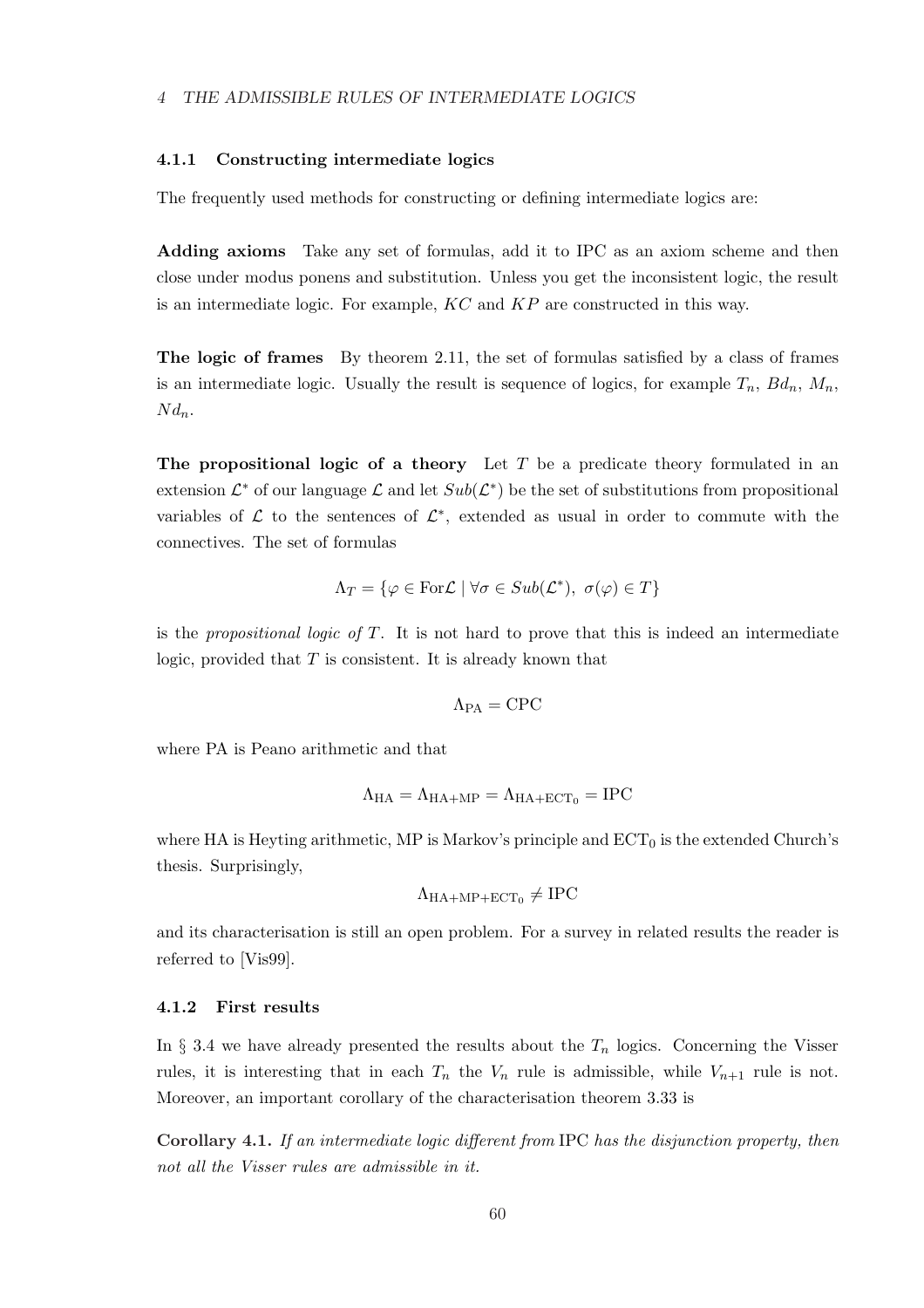So, this corollary is applied to the logics  $T_n$ , ML and KP. In fact, we can prove something stronger for the case of KP.

## Theorem 4.2 (Iemhoff). None of the Visser rules is admissible in KP

*Proof.* By theorem 1.25 it suffices to show that  $V_1$  is not admissible. So, assume the contrary and let  $\varphi = \neg p \rightarrow (q \lor r), \psi = (\neg p \rightarrow q) \lor (\neg p \rightarrow r)$ . Note that  $\varphi \rightarrow \psi$  is derivable in KP, in fact the corresponding scheme axiomatises KP. Now observe that  $\varphi \to \psi$  is the premise of an instance of  $V_1$ , therefore KP derives one of the formulas  $\varphi \to (\neg p \to q)$ ,  $\varphi \to (\neg p \to r)$ and  $\varphi \to \neg p$ , since it has the disjunction property. But this is a contradiction, since these formulas are not derived even in classical logic.  $\Box$ 

## 4.2 Maximal admissible consequence

Any attempt to study admissibility explicitly stumbles on the difficult to handle notion of substitution. On the contrary, derivability is a more familiar notion, for which many tools have been deployed. So, any correlation of admissibility with derivability that avoids substitutions, besides being technically convenient, will make this notion more approachable.

**Definition 4.3.** A formula  $\lambda_A^L$  is a maximal admissible consequence (mac) for a formula A in an intermediate logic  $L$  if for every formula  $B$ ,

$$
A\mathop{\sim}\limits_L B \iff \lambda^L_A\mathop{\vdash}\limits_L B
$$

An intermediate logic L has the mac property if every formula has a mac in L. We reserve the symbol  $\Lambda_A$  for the mac of A in IPC, i.e  $\Lambda_A = \lambda_A^{\text{IPC}}$ .

It should be clear that a mac does not always exist. However, for simplicity we will use the following convention:

#### Any reference to a mac will imply its existence.

This does not mean that we hypothesise the existence but rather that there is a proof of it, albeit it may not be included. So  $\lambda_A^L = \varphi$  means that there exists a mac of A in L and it is equal to  $\varphi$ .

**Definition 4.4.** A formula A is *stable for admissibility in* an intermediate logic L if for every formula B,

$$
A\vert_{\widetilde{L}}B \iff A\vert_{L}B
$$

Theorem 4.5 (Iemhoff).

- 1. A mac is unique up to provable equivalence
- 2.  $A \models_{\mathcal{L}} \lambda^L_A$  and  $\lambda^L_A \models_L A$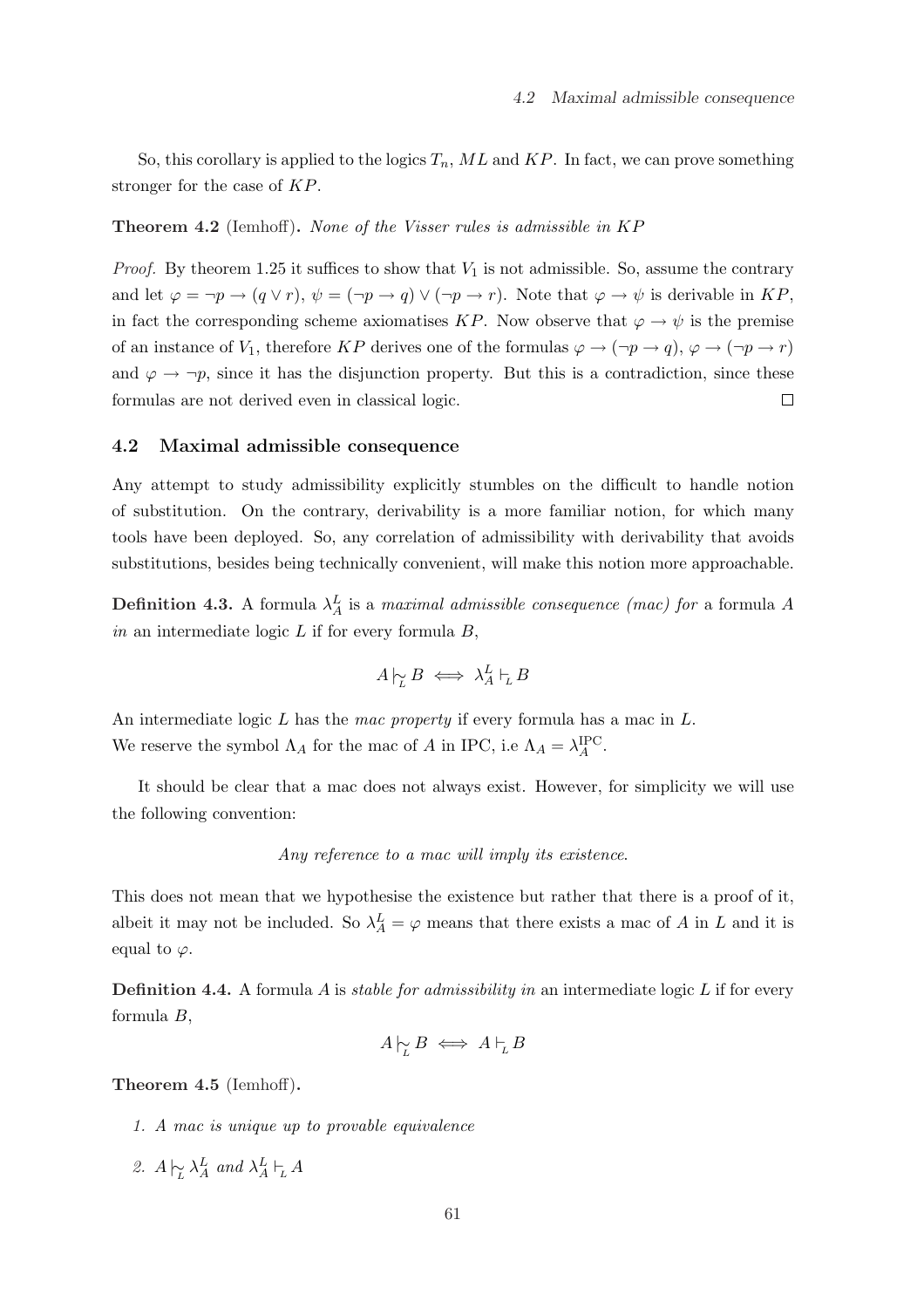3.  $\lambda_A^L$  is stable in L

4. Properties 2 and 3 characterise mac up to provable equivalence

Proof.

1. Let  $\lambda_1$ ,  $\lambda_2$  be two macs of A in L, thus for every formula B,

$$
\lambda_1 \vdash_L B \iff A \biguparrow_L B \iff \lambda_2 \vdash_L B
$$

Therefore  $\lambda_1 \vdash_L \lambda_2$ , since  $\lambda_2 \vdash_L \lambda_2$ 

- 2. They follow immediately from the definition, since  $\lambda_A^L \vdash_L \lambda_A^L$  and  $A \underset{L}{\triangleright} A$
- 3. Let B be a formula such that  $\lambda_A^L \sim_{\mathcal{L}} B$ . Then,  $A \sim_{\mathcal{L}} B$  since  $A \sim_{\mathcal{L}} \lambda_A^L$  and  $\sim_{\mathcal{L}}$  is transitive. Therefore  $\lambda_A^L \vdash_L B$  by definition. The converse holds because  $\vdash_L$  is a subrelation of  $\vdash_L$
- 4. Consider formulas A, C such that  $A \nvert L^C \vdash_L A$  and C is stable in L. Then for every formula B,
	- if  $C \vdash_L B$ , then  $A \not\vdash_L B$ , since  $A \not\vdash_L C$
	- if  $A \rvert_{\widetilde{L}} B$  then  $C \rvert_{\widetilde{L}} B$ , since  $C \rvert_{\widetilde{L}} A$ . Therefore  $C \rvert_{\widetilde{L}} B$ , because  $C$  is stable in  $L$

 $\Box$ 

Based on the properties proven above, we proceed to establish the link between admissibility and derivability we were seeking for.

**Theorem 4.6** (Iemhoff). Let L be an intermediate logic with the mac property and let R be a set of admissible rules in L. Then,

R is a basis for the admissible rules in  $L \iff$  for every formula  $A, A \vdash_L^R$  $L^R \lambda_A^L$ 

*Proof.* Remember that R is a basis for the admissible rules in L if and only if

$$
A\big|_{\widetilde{L}}B \iff A\big|_{L}^{R}B
$$

⇒)  $A\Big|_{\widetilde{L}} \lambda^L_A$  holds by theorem 4.5, therefore  $A\Big|_{\widetilde{L}}^R \lambda^L_A$ . L

 $\Leftarrow$ ) Assume that  $A \not\sim_L B$ , hence  $\lambda_A^L \vdash_L B$ , therefore  $A \vdash_L^R B$ , since  $A \vdash_L^R B$  $\sum_{L}^{R} \lambda_A^L$ . The other direction holds since  $R$  is admissible in  $L$ .  $\Box$ 

So, provided that the examined logic  $L$  has the mac property, a set  $R$  of rules is a basis for the admissible rules in  $L$  if and only if it is sufficiently strong to derive the mac of a formula A from assumptions A, but not too strong, otherwise it will contain non–admissible rules.

Before celebrating the reduction of admissibility to derivability we made, we should first elaborate on the mac property. As the persistent reader might have already noticed, we have yet to show that the premise of theorem 4.6 is satisfiable. That is, we have not established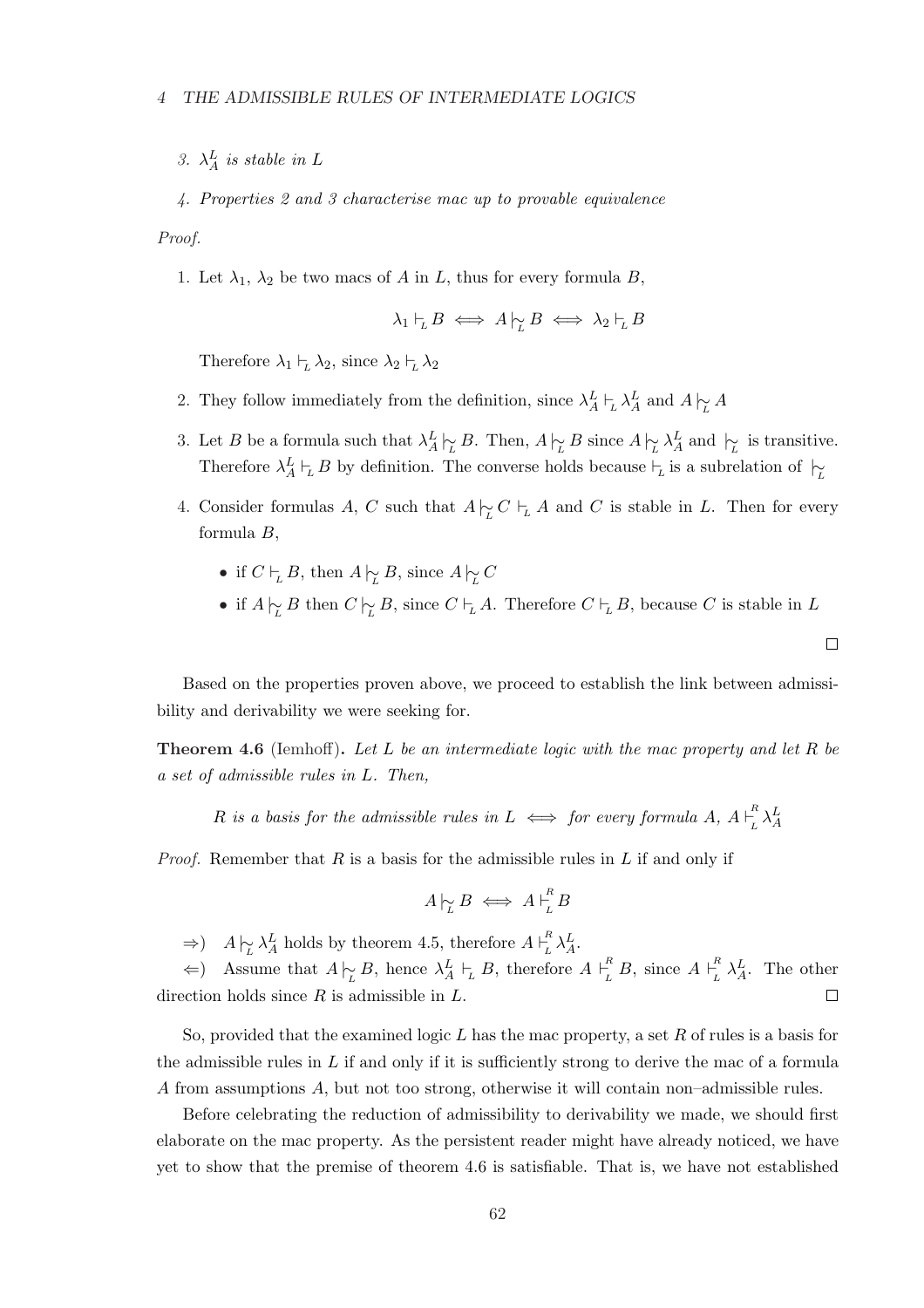so far that there are there any intermediate logics with the mac property. In the absence of such result, our efforts are futile.

In the next sections we will first prove that IPC has the mac property and then we will provide a sufficient condition for the identification of these logics. This condition along with its semantic counterpart developed in § 4.3 will lead us to proofs that various well–known intermediate logics have this property.

# 4.2.1 IPC and the Visser rules

In addition to the mac machinery we have deployed so far, in this section we will once more exploit the stability qualities of the projective formulas and the existence of a finite projective approximation. These notions were introduced by Ghilardi in [Ghi99] and are presented in detail in § 3.1.

# Theorem 4.7 (Iemhoff).

- A projective formula is stable in every intermediate logic.
- A disjunction of projective formulas is stable in every intermediate logic.

# Proof.

• Assume that  $C \nvert_{\widetilde{L}} B$  and let  $\sigma$  be a projective unifier of C.

$$
\vdash \sigma(C) \Rightarrow \vdash_L \sigma(C) \Rightarrow \vdash_L \sigma(B) \Rightarrow C \vdash_L \sigma(B)
$$
\n
$$
C \vdash B \leftrightarrow \sigma(B) \Rightarrow C \vdash_L B \leftrightarrow \sigma(B)
$$
\n
$$
\Rightarrow C \vdash_L B
$$

• Let  $\Gamma$  be a finite set of projective formulas and let B be a formula such that  $\bigvee \Gamma \biguparrow L B$ . Consider a formula  $C \in \Gamma$ .

$$
C \vdash_L \bigvee \Gamma \Rightarrow C \biguplus B \Rightarrow C \vdash_L B
$$

Since C is an arbitrary formula in  $\Gamma$ , this implies that  $\bigvee \Gamma \vdash_L B$ .

 $\Box$ 

#### Theorem 4.8 (Iemhoff). IPC has the mac property.

*Proof.* Let A be a formula A and  $\Pi_A$  be the finite projective approximation of A, see theorem 3.16 on page 45. We will prove that for every formula  $A, \Lambda_A =$  $\overline{\phantom{a}}$  $\Pi_A$  is the mac of A in IPC. Note that  $\Lambda_A$  is indeed a well-formed formula, because  $\Pi_A$  is finite. By theorem 4.5, all we need to show is that

1.  $A \sim \Lambda_A$ 

Proof: Every unifier of A is also a unifier of a formula in  $\Pi_A$  by theorem 3.16.2, thus of  $\Lambda_A$ .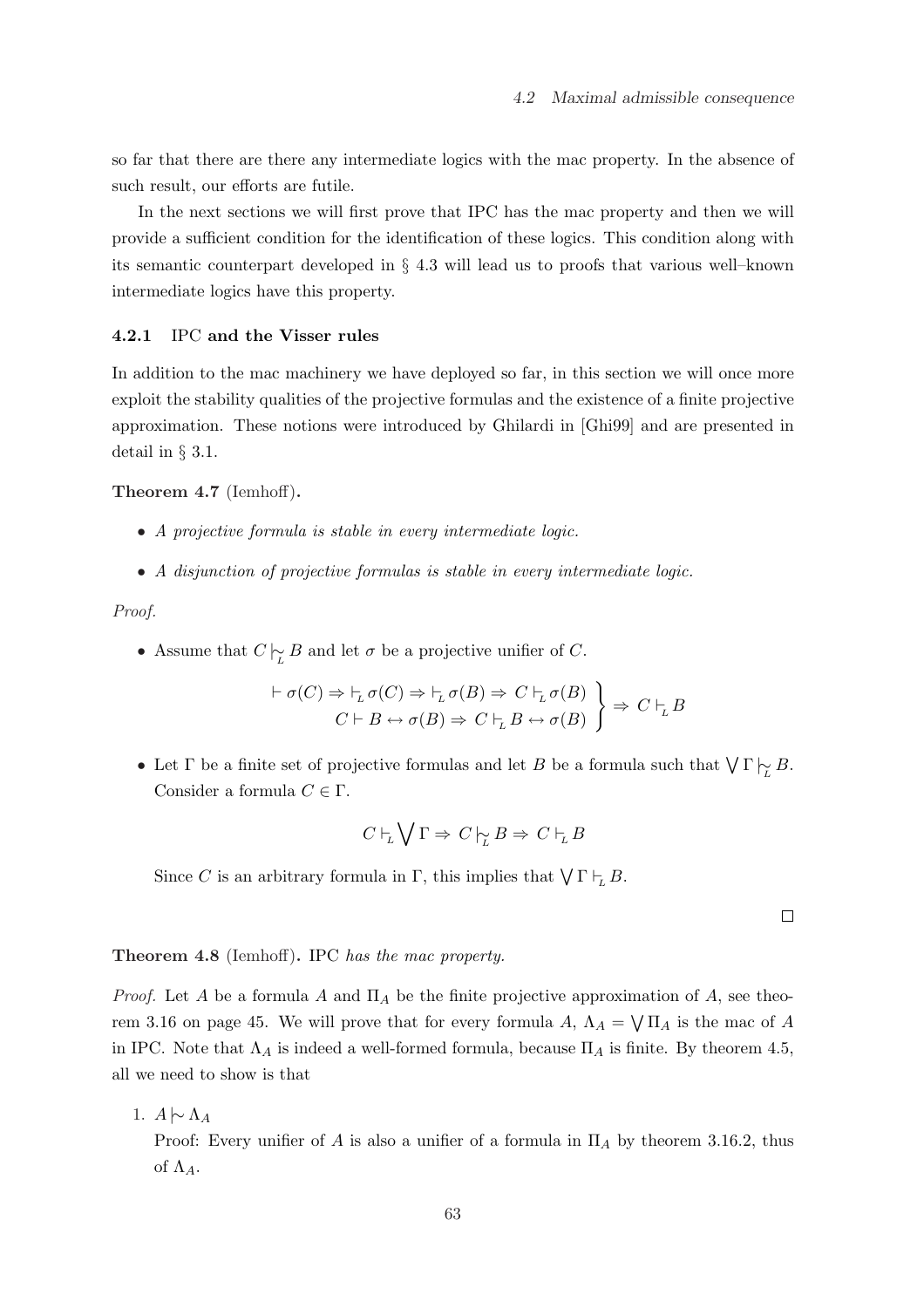- 2.  $\Lambda_A \vdash A$ Proof: Since every disjunct of  $\Lambda_A$  derives A
- 3.  $\Lambda_A$  is stable in IPC Proof: By theorem 4.7.

 $\Box$ 

This result is important because it shows that there exists at least one intermediate logic with the mac property. However, in terms of finding a basis for the admissible rules of other intermediate logics, more helpful is its proof, a reformulation of which provides a sufficient condition for a logic to have the mac property.

Corollary 4.9. Let L be an intermediate logic and A be a formula. Then,

$$
\lambda^L_A = \Lambda_A \iff A \hspace{0.2em}\sim\hspace{-0.9em}\mid\hspace{0.58em} \Lambda_A
$$

Note that, as stated in  $\S 1.6$  and will become transparent in  $\S 4.4$ , the admissibility relation is not preserved under extending or restricted logics. Therefore, the fact that  $A \sim \Lambda_A$ , does not vacuously imply that for every intermediate logic L,  $A \nvert_{\widetilde{L}} \Lambda_A$ .

Theorem 4.10 (Iemhoff). If the Visser rules are admissible in an intermediate logic L, then

- L has the mac property. Moreover,  $\lambda_A^L = \Lambda_A$ .
- $V$  is a basis for  $L$

Proof.

- $A \nightharpoonup \Lambda_A$ , since  $A \nightharpoonup \Lambda_A$  and the Visser rules are a basis for the admissible rules in IPC by theorem 3.24. Therefore  $A \vdash^V$  $\frac{L}{L} \Lambda_A$ , hence  $A \sim L \Lambda_A$ , since the Visser rules are admissible in L and so,  $\lambda_A^L = \Lambda_A$  by corollary 4.9.
- By theorem 4.6 and the previous item of the proof.

 $\Box$ 

Corollary 4.11. If the Visser rules are derivable in an intermediate logic L, then L does not have non–derivable admissible rules

Proof. By lemma 1.23 and the previous theorem.

 $\Box$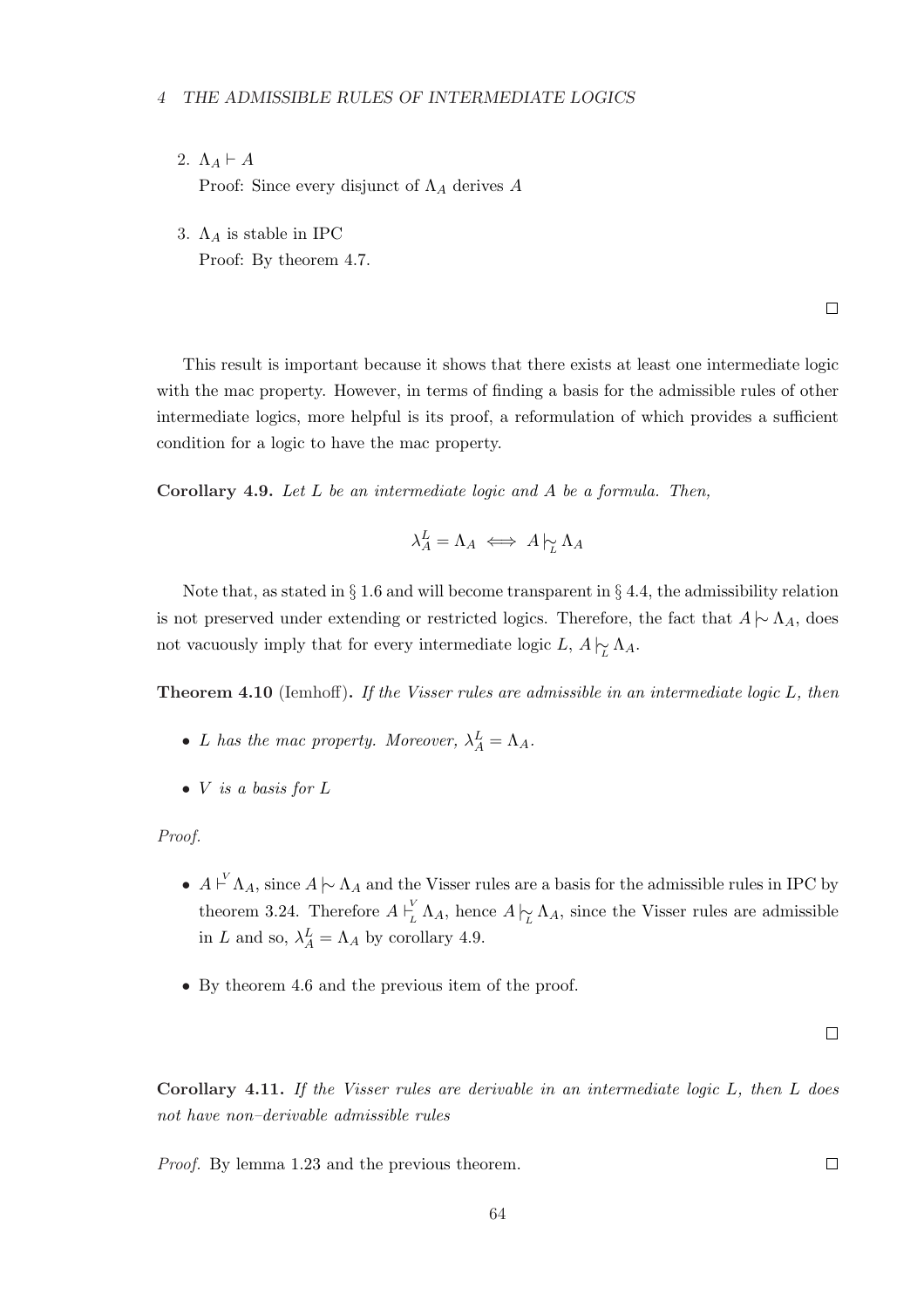#### 4.3 Extension properties

In the following sections we will try to apply theorem 4.10 to various intermediate logics, in order to get a basis for their admissible rules. However, most of these logics are naturally approached semantically, by virtue of their completeness with respect to classes of Kripke frames, rather than syntactically, because their additional axiom scheme is too complicated and counterintuitive or because no axiomatisation is known at all. Therefore, a semantic criterion for the admissibility of Visser rules is essential.

**Definition 4.12.** Let  $\mathcal{K}$  be a class of *rooted* Kripke models

- X has the weak extension property if for every model  $K \in \mathcal{K}$  and every finite collection of nodes  $k_1, \ldots, k_n$  of K different from the root there is a model  $M \in \mathcal{K}$  which is bisimilar to a variant of  $\sum_{n=1}^{\infty}$  $\sum_{i=1} K_{k_i}$ .
- K has the *offspring extension property* if for every model  $K \in \mathcal{K}$  and every finite collection of nodes  $k_1, \ldots, k_n$  of K different from the root there is a model  $M \in \mathcal{K}$ which is bisimilar to a variant  $S_2$  of  $S_1 + K$ , where  $S_1$  is a variant of  $\sum_{n=1}^{n}$  $\sum_{i=1} K_{k_i}$ .

An intermediate logic has an extension property if there is a class of models with respect to which L is sound and complete that has that extension property.

Note that once we have stability (e.g. if  $\mathscr K$  is the class of models of an intermediate logic) then

extension property  $\Rightarrow$  offspring extension property  $\Rightarrow$  weak extension property

#### 4.3.1 The weak extension property

Lemma 4.13 (Iemhoff). Let L be an intermediate logic in which the restricted Visser rules are admissible and let  $X_0, X_1, \ldots, X_n$  be L-saturated sets such that  $X_0 \subseteq$  $\frac{n}{2}$  $i=1$  $X_i$ . Then there exists a tight predecessor of  $X_1, \ldots, X_n$  in L.

*Proof.* By corollary 2.39 it suffices to show that  $I_X$  is strongly L–saturated in X, where  $X =$  $\frac{n}{2}$  $\binom{n}{k}$  $X_i$ . So, assume that  $I_X \vdash_L$  $A_i$ , therefore there are  $E_1, \ldots, E_m \notin X$  and  $F_1, \ldots, F_m \in X$  $i=1$  $i=1$  $\mathfrak{m}$  $\overline{\mathfrak{n}}$ such that  $A \equiv$  $\bigwedge_{i=1} (E_i \rightarrow F_i) \vdash_L$  $A_i$ . The restricted  $V_{nm}$  rules are admissible in  $L$ , by  $i=1$  $\mathfrak{m}$  $\binom{n}{k}$ assumption and by theorem 1.28, thus  $\vdash_L$  $(A \rightarrow E_i)$  ∨  $(A \rightarrow A_i)$ . The L-saturation  $i=1$  $i=1$ of  $X_0$  implies the existence of a  $j \leq m$  such that  $A \to E_j \in X_0$  or of a  $k \leq n$  such that  $A \to A_k \in X_0$ , hence  $E_j \in X$  or  $A_k \in X$ , because  $A \in X \supseteq X_0$ . But the first case is excluded by assumption, therefore  $A_k \in X$ .  $\Box$ 

Theorem 4.14 (Iemhoff). The restricted Visser rules are admissible in an intermediate logic L if and only if L has the weak extension property.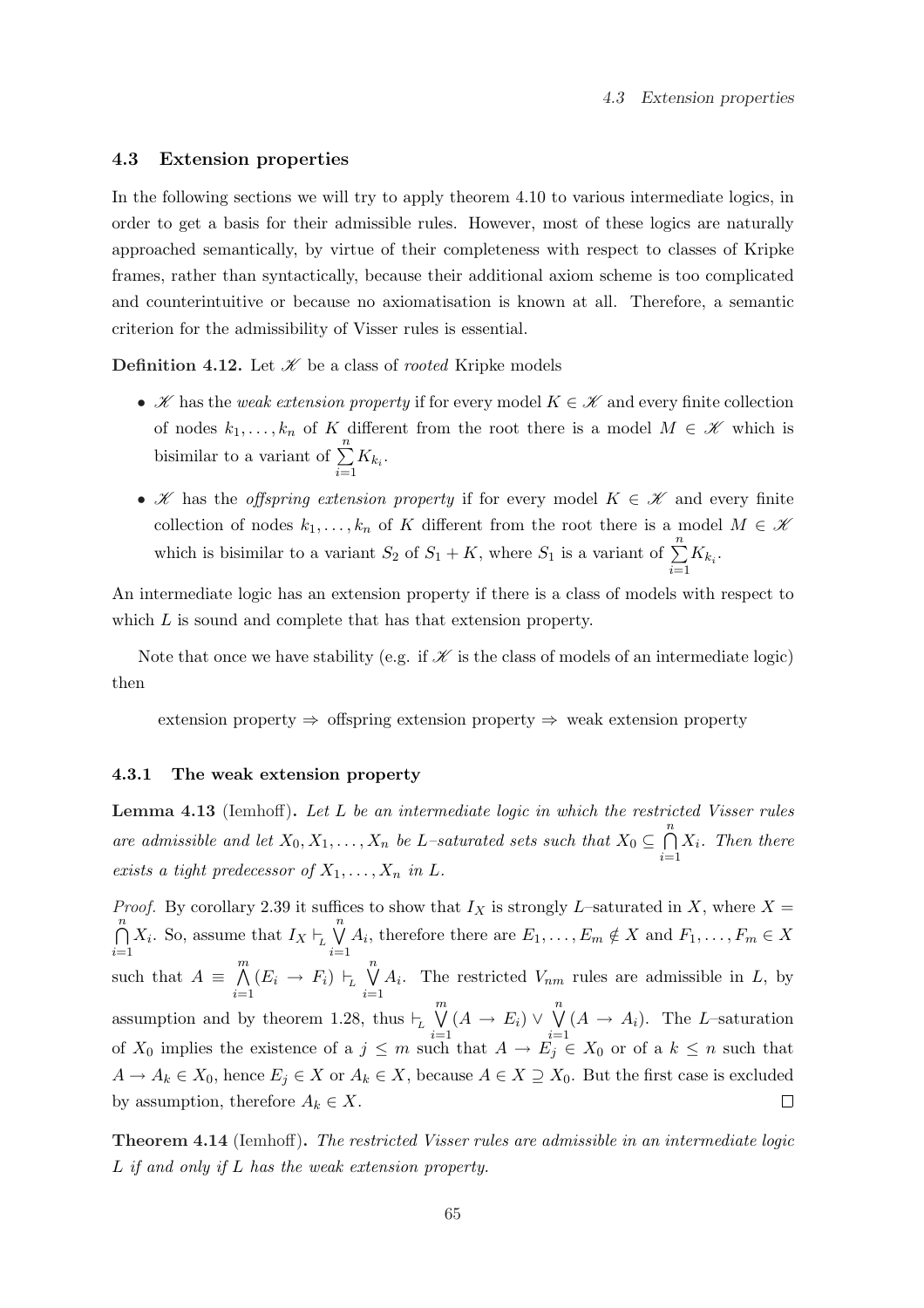

Figure 6: The weak extension property



Figure 7: The offspring extension property

*Proof.*  $\Rightarrow$  Consider an intermediate logic L in which the restricted Visser rules are admissible, let K be a rooted model of L and let  $k_1, \ldots, k_n$  be nodes of K distinct from the root. Define  $X_0 = Th(K)$  and  $X_i = Th(K_{k_i})$  for every  $i \leq n$ . Obviously  $X_0, X_1, \ldots, X_n$  are L–saturated and  $X_0 \subseteq$  $\tilde{\phantom{a}}$  $i=1$  $X_i$ , thus lemma 4.13 guarantees the existence of a tight predecessor Y of  $X_1, \ldots, X_n$  in L. Hence  $(\sum K_{k_i})^Y$  is a model of L by corollary 2.34, so L has the weak extension property.

 $\Leftarrow$ ) Consider an intermediate logic L which is sound and complete to a class of rooted models  $\mathscr K$  with the weak extension property and assume that  $A =$  $\frac{n}{\cdot}$  $\bigwedge_{i=1} (E_i \to F_i) \vdash_L B \lor C.$ We will show that L derives  $G \equiv$  $\binom{n}{k}$  $i=1$  $(A \rightarrow E_i) \vee (A \rightarrow B) \vee (A \rightarrow C)$  by assuming the contrary and then constructing a model of L that is also a countermodel to  $A \to B \vee C$ . So, suppose that there is a model  $K \in \mathcal{K}$  such that  $K \not\models G$ , thus  $K \not\models A \to B$ ,  $K \not\models A \to C$ and  $K \not\models A \rightarrow E_i$ , for every  $i \leq n$ . Therefore there are nodes  $k_B, k_C, k_1, \ldots, k_n$  of K that force A and  $K_{k_B} \not\models B, K_{k_C} \not\models C$  and  $K_{k_i} \not\models E_i$ .

If one of these nodes is the root of K then K, which forces  $A \to B \vee C$  as a model of L,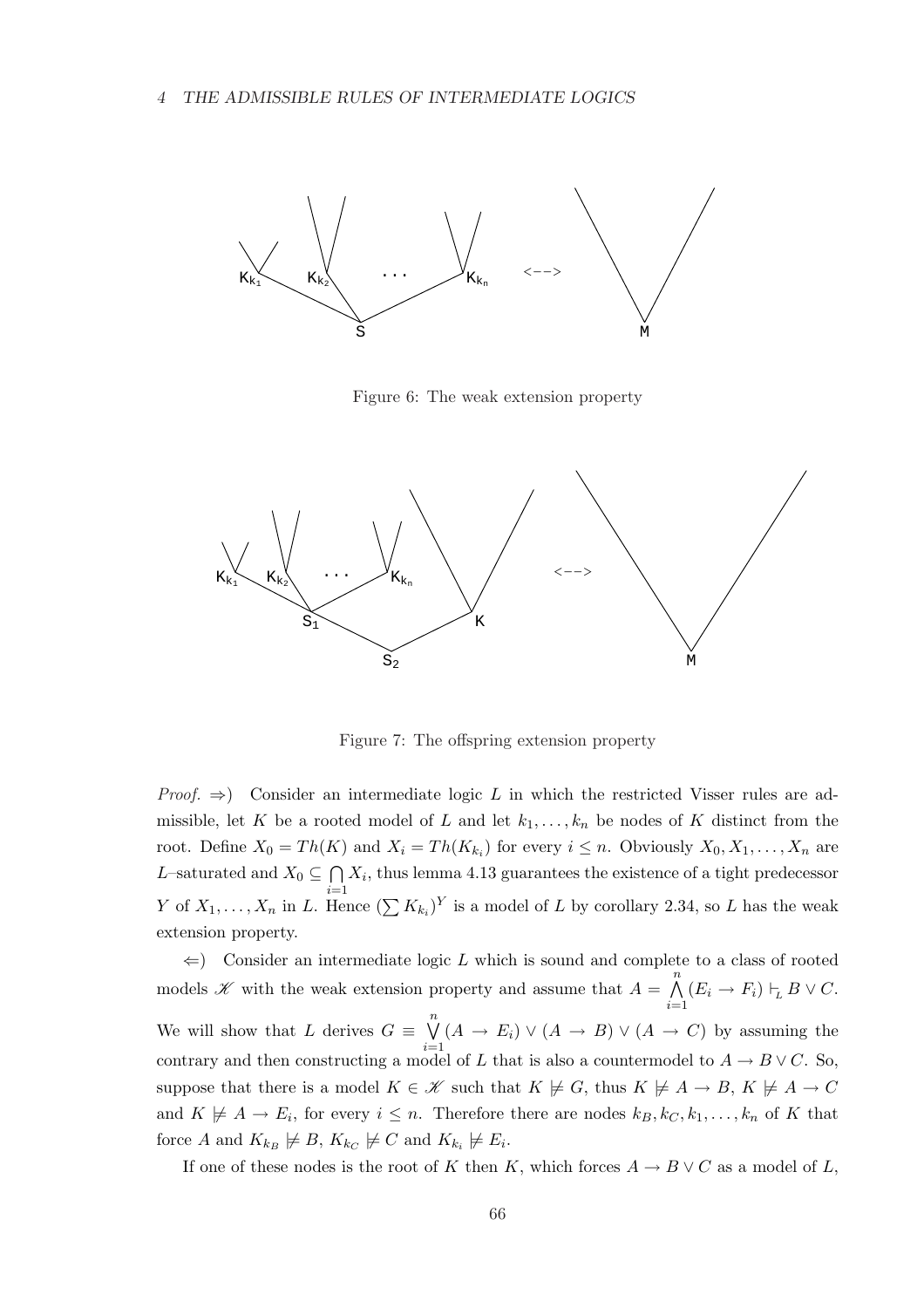should also force A, thus  $B \vee C$ . But this is a contradiction, since neither B nor C are forced in  $K$ . So, all of these nodes are distinct from the root, thus there is by assumption a model  $M \in \mathscr{K}$  which is bisimilar to a variant S of  $K_{k_1} + \cdots + K_{k_n} + K_{k_B} + K_{k_C}$ . Now observe that  $S \models A$ , since it is forced in every successor of the root of S and since each  $E_i$  is not forced in S, as it is not forced in  $K_{k_i}$ . Moreover,  $S \not\models B \lor C$ , since  $K_{k_i} \not\models B$  and  $K_{k_i} \not\models C$ . Thus, we obtain that  $S \not\models A \rightarrow B \vee C$ , therefore  $M \not\models A \rightarrow B \vee C$ .  $\Box$ 

## 4.3.2 The offspring extension property

Lemma 4.15 (Iemhoff). Let  $L$  be an intermediate logic in which the Visser rules are admissible and let  $X_0, X_1, \ldots, X_n$  be L-saturated sets such that  $X_0 \subseteq$  $\frac{n}{2}$  $i=1$  $X_i$ . Then there exists a tight predecessor Y of  $X_1, \ldots, X_n$  in L and a tight predecessor Y' of Y and  $X_0$  in L.

*Proof.* Define  $X =$  $\frac{n}{2}$  $i=1$  $X_i, \Delta = \{G \mid \exists H \notin X_0 \text{ such that } \vdash_L G \vee H\} \text{ and } Y_0 = \Delta \cup I_X.$  The inclusion of  $\Delta$  into  $Y_0$  will be justified later on. For the moment we will prove that  $Y_0$  is strongly L–saturated in X, so assume that  $Y_0 \vdash_L$  $\overline{\mathfrak{n}}$  $i=1$  $A_i$ . Therefore there are  $G_1, \ldots, G_k \in \Delta$ and  $E_1 \to F_1, \ldots, E_m \to F_m \in I_X$  such that  $\vdash_L A \land \vdots$  $\frac{k}{\sqrt{2}}$  $i=1$  $G_i \rightarrow$  $\overline{\mathfrak{n}}$  $i=1$  $A_i$ , where  $A \equiv$  $\sum_{\lambda}$  $i=1$  $(E_i \rightarrow F_i).$ By assumption there are  $H_1, \ldots, H_k \notin X_0$  such that  $\vdash_L$  $\frac{k}{\sqrt{2}}$  $\bigwedge_{i=1} (G_i \vee H_i), \text{ thus } \vdash_L (A \rightarrow$  $\overline{\mathfrak{n}}$  $i=1$  $(A_i)$  ∨ k<br> $\bigvee^k H_i$ , using the obvious generalisation of the derived in IPC formula  $(A \land G \to B) \land (G \lor H) \to$  $($ *A* → *B*)  $\vee$  *H*. The  $V_{nm}$  rules are admissible in *L*, by assumption and by theorem 1.28, hence  $\vdash_L$  $\overline{\mathfrak{n}}$  $i=1$  $(A \rightarrow A_i)$  ∨  $\overline{m}$  $i=1$  $(A \rightarrow E_i)$  ∨  $k$  $i=1$  $H_i$ .  $X_0$  contains a disjunct of the above formula, as it is L–saturated, hence there is an  $i \leq m$  such that  $A \to A_i \in X_0$  or a  $j \leq n$  such that  $A \to E_j \in X_0$ , since no  $H_i$  is in  $X_0$ . X is a closed under deduction in L superset of  $X_0$  which contains A, therefore  $A_i \in X$  or  $E_j \in X$ . But the latter is by definition impossible, so  $Y_0$  is strongly L–saturated in X and thus there exists a tight predecessor  $Y \supseteq Y_0$  of  $X_1, \ldots, X_n$  in L, by theorem 2.38.

We can now clarify the role of  $\Delta$ . Since we want to construct a tight predecessor of Y and  $X_0$  in L, we should at least be able to prove that an L–saturated set is contained in  $Y \cap X_0$ , in other words that  $Cn^L(\emptyset)$  is strongly L–saturated in  $Y \cap X_0$ . As the following short proof confirms, this can be achieved if  $\Delta$  is a subset of Y.

Assume that  $\vdash_L$  $\overline{v}$  $i=1$  $\varphi_i$  and let I be the set of indices of the  $\varphi_i$ 's that are in  $X_0$ . Note that the L–saturation of  $X_0$  implies that  $I \neq \emptyset$ . If  $I = \{1, \ldots, n\}$  then we are done, since there exists a  $\varphi_i \in Y$  by the *L*-saturation of Y. So let  $I \subset \{1, \ldots, n\}$ .  $\vdash_L$  $\ddot{\phantom{0}}$ i∈I  $\varphi_i$  ∨  $\ddot{\phantom{0}}$  $i \in \{1,...,n\} \backslash I$  $\varphi_i$ implies by definition that  $\sqrt{}$ i∈I  $\varphi_i \in \Delta$ , hence one of its disjuncts is in Y (remember that Y is an L–saturated superset of  $\Delta$ ).

What remains to be done is to establish, using the previous claim, that  $I_{Y \cap X_0}$  is strongly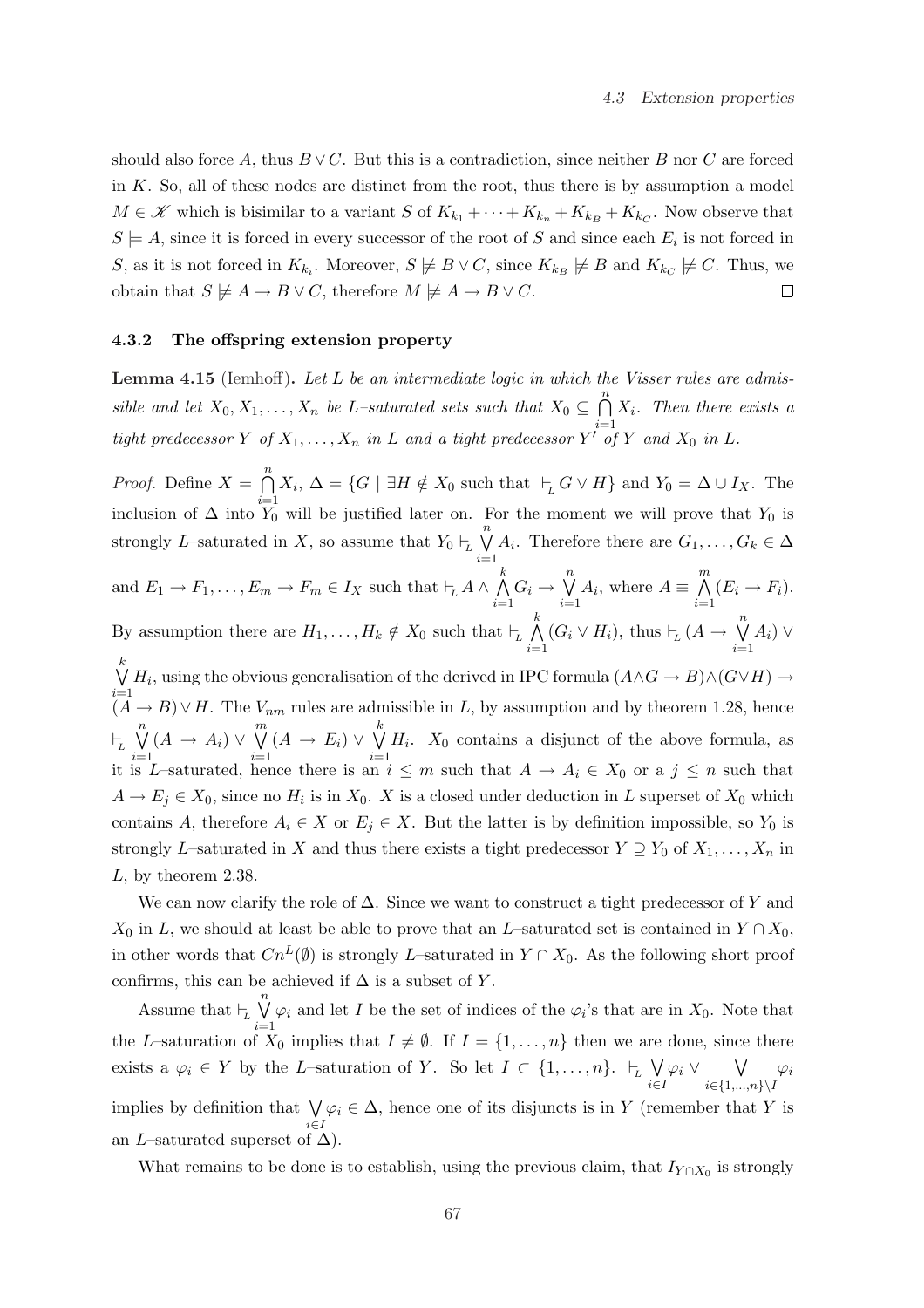L–saturated in  $Y \cap X_0$ . Then we would be able to apply theorem 2.38 once more and construct  $\binom{n}{k}$ a tight predecessor of Y and  $X_0$  in L. So assume that  $I_{Y \cap X_0} \vdash_L$  $A_i$ , therefore there are  $i=1$  $\sum_{\lambda}$  $\overline{n}$  $E_1 \to F_1, \ldots, E_m \to F_m \in Y \cap X_0$  such that  $A \equiv$  $\bigwedge_{i=1} (E_i \to F_i) \vdash_L$  $A_i$ . The  $V_{nm}$  rules are  $i=1$  $\overline{\mathfrak{n}}$  $\overline{m}$ admissible in L, by assumption and by theorem 1.28, thus  $\vdash_L$  $(A \rightarrow A_i)$  ∨  $(A \rightarrow E_i).$  $i=1$  $i=1$ The fact that  $Cn^L(\emptyset)$  is strongly L–saturated in  $Y \cap X_0$  implies that there exists an  $i \leq n$ such that  $A \to A_i \in Y \cap X_0$  or a  $j \leq m$  such that  $A \to E_j \in Y \cap X_0$ , hence  $A_i \in Y \cap X_0$ , since A is contained in  $Y \cap X_0$ , while  $E_j$  is not, and the lemma is proved.  $\Box$ 

# **Theorem 4.16** (Iemhoff). The Visser rules are admissible in an intermediate logic L if and only if L has the offspring extension property.

*Proof.*  $\Rightarrow$  Consider an intermediate logic L in which the Visser rules are admissible, let K be a rooted model of L and let  $k_1, \ldots, k_n$  be nodes of K distinct from the root. Define  $X_0 = Th(K)$  and  $X_i = Th(K_{k_i})$  for every  $i \leq n$ . Obviously  $X_0, X_1, \ldots, X_n$  are L-saturated and  $X_0 \subseteq$  $\tilde{\phantom{a}}$  $i=1$  $X_i$ , thus lemma 4.15 guarantees the existence of a tight predecessor  $X'$  of  $X_1, \ldots, X_n$  in L and a tight predecessor  $X''$  of  $X', X_0$  in L. Hence  $(\sum K_{k_i})^{X'} + K^{X''}$  is a model of  $L$  by corollary 2.34, so  $L$  has the offspring extension property.

 $\Leftarrow$ ) Consider an intermediate logic L which is sound and complete to a class of rooted models  $\mathscr K$  with the offspring extension property and assume that  $\vdash_L (A \to B \lor C) \lor D$ , where  $A =$  $\sum_{\lambda}$  $i=1$  $(E_i \rightarrow F_i)$ . We will show that L derives  $G \equiv$  $\binom{n}{k}$  $i=1$  $(A \to E_i) \lor (A \to B) \lor (A \to C) \lor D$ by assuming the contrary and then constructing a model of  $L$  that is also a countermodel to  $(A \to B \lor C) \lor D$ . So, suppose that there is a model  $K \in \mathcal{K}$  such that  $K \not\models G$ , thus  $K \not\models D$ ,  $K \not\models A \to B, K \not\models A \to C$  and  $K \not\models A \to E_i$ , for every  $i \leq n$ . Therefore there are nodes  $k_B, k_C, k_1, \ldots, k_n$  of K that force A and  $K_{k_B} \not\models B, K_{k_C} \not\models C$  and  $K_{k_i} \not\models E_i$ .

K forces  $(A \to B \lor C) \lor D$  as a model of L, therefore it forces  $A \to B \lor C$ . If one of these nodes is the root of K, then K forces A, thus  $B \vee C$ . But this is a contradiction, since neither  $B$  nor  $C$  are forced in  $K$ . So, all of these nodes are distinct from the root, thus there is by assumption a model  $M \in \mathcal{K}$  which is bisimilar to a variant  $S2$  of  $S1 + K$ , where  $S1$  is a variant of  $K_{k_1} + \cdots + K_{k_n} + K_{k_B} + K_{k_C}$ . Now observe that  $S_1 \models A$ , since it is forced in every successor of the root of  $S_1$  and since each  $E_i$  is not forced in  $S_1$ , as it is not forced in  $K_{k_i}$ . Moreover,  $S_1 \not\models B \lor C$ , since  $K_{k_i} \not\models B$  and  $K_{k_i} \not\models C$ . Thus, we obtain that

$$
S_1 \not\models A \rightarrow B \lor C \Rightarrow S_2 \not\models A \rightarrow B \lor C \Rightarrow M \not\models A \rightarrow B \lor C
$$

 $\Box$ 

But M does not force D either, since  $K \not\models D$ , therefore  $M \not\models (A \rightarrow B \lor C) \lor D$ .

# 4.4 Applications

A consequence of the combination of theorem 4.10 with theorem 4.16 is the following remarkable result. We can prove, or at least intuitively decide, whether the Visser rules are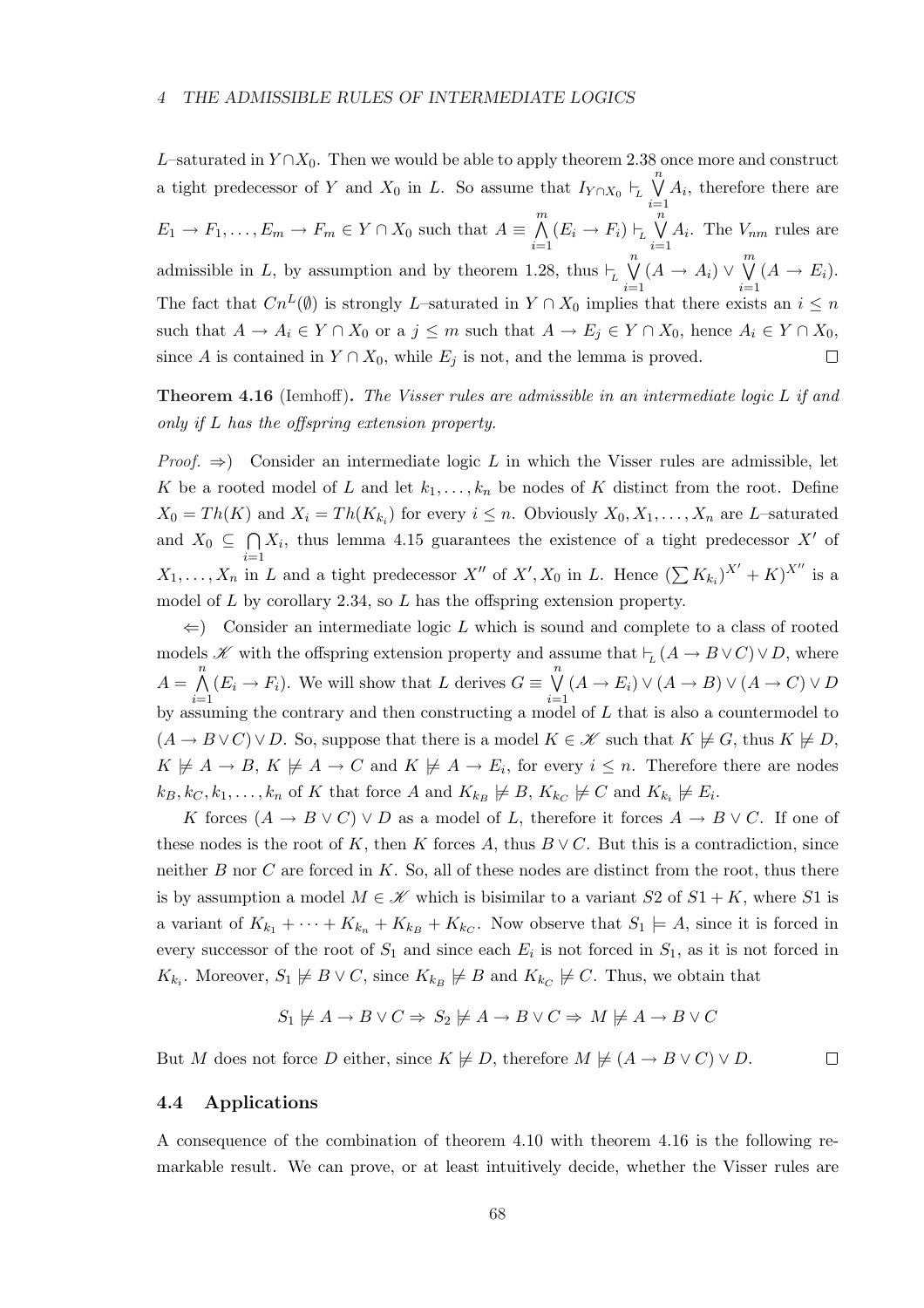admissible in an intermediate logic  $L$  or not by just looking at the form of the models of  $L$ . Of course, the logic  $L$  in question should be defined by a intuitively approachable class of Kripke frames, but this is true for the most well–known intermediate logics. Here we concentrate results produced by Iemhoff in [Iem05] and [Iem], and present them in the following figure. For a description of the intermediate logics in discussion, see § 4.1.



- ✇ The Visser rules are derivable
- $\bullet$ The Visser rules are admissible, but not derivable
- $\blacksquare$ Some, but not all of the Visser rules are admissible
- $\bullet$ The Visser rules are not derivable and we do not know if they are admissible
- ✇ None of the Visser rules is admissible

Figure 8: The admissibility of the Visser rules in certain intermediate logics